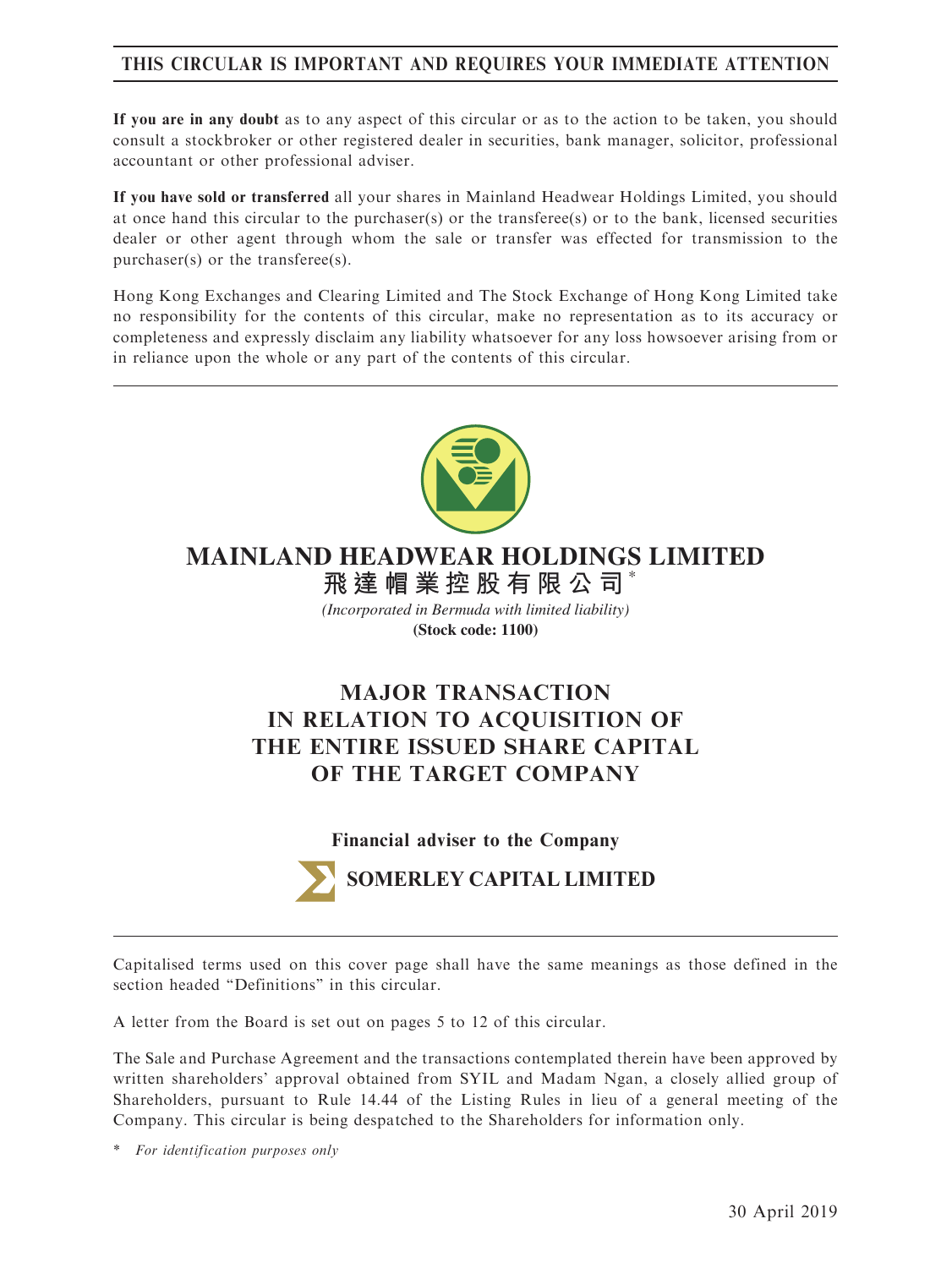# **CONTENTS**

# Page

|                                                                                  | $\mathbf{1}$ |
|----------------------------------------------------------------------------------|--------------|
|                                                                                  | 5            |
| Appendix I — Financial information of the Group                                  | $I-1$        |
| Appendix $II$ $-$ Accountants' report on the Target Company                      | $II-1$       |
| $\Delta$ ppendix III — Unaudited pro forma financial information                 | $III-1$      |
| Appendix $IV -$ Management discussion and analysis of the Target Company $\dots$ | $IV-1$       |
|                                                                                  | $V-1$        |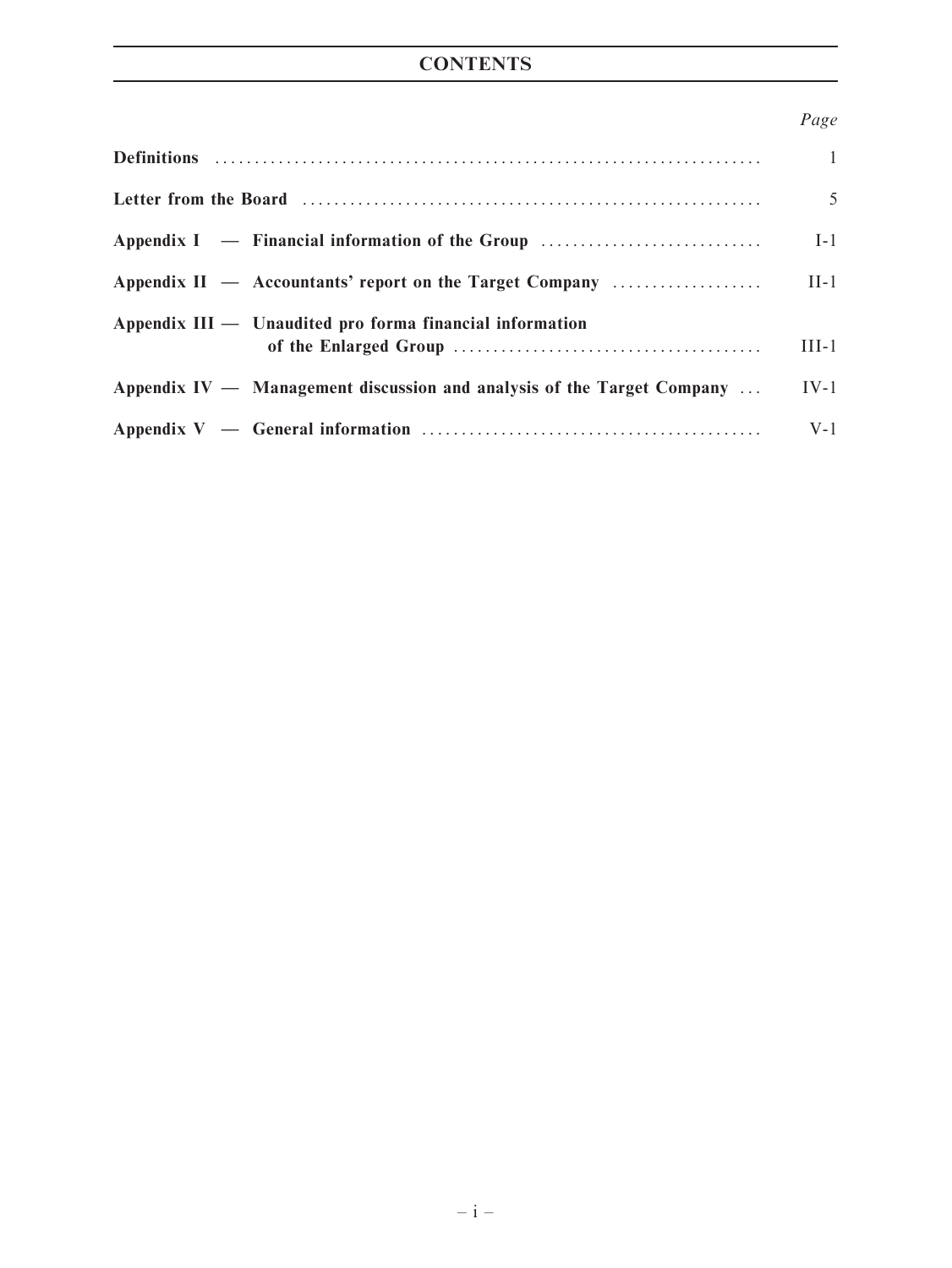# DEFINITIONS

In this circular, the following expressions have the following meanings unless the context requires otherwise:

| "2019 Profit Before<br>Tax"                      | the profit before tax shown on the Accountants' Profit Before<br>Tax Statement or as otherwise provided in the Sale and Purchase<br>Agreement in the event of a dispute                                                                                                                                                  |
|--------------------------------------------------|--------------------------------------------------------------------------------------------------------------------------------------------------------------------------------------------------------------------------------------------------------------------------------------------------------------------------|
| "Accountants' 2019<br>Audit Report"              | audited financial statements of the Target Company for the fiscal<br>year ending 30 April 2019, which shall be prepared in accordance<br>with HKFRSs and audit shall be conducted in compliance with<br>Hong Kong Standards on Auditing                                                                                  |
| "Accountants Audit<br>Reports"                   | audited financial statements of the Target Company for the fiscal<br>years ended 30 April 2016, 2017 and 2018, and for the six months<br>ended 31 October 2018, which shall be prepared in accordance<br>with HKFRSs and audits shall be conducted in compliance with<br>Hong Kong Standards on Auditing                 |
| "Accountants' Profit<br>Before Tax<br>Statement" | a separate detailed calculation to be issued simultaneously with<br>the Accountants' 2019 Audit Report of the Target Company's<br>profit before tax for the 2019 tax year, which profit before tax<br>amount shall be calculated under the same method used by the<br>Target Company for the immediately prior tax years |
| "Acquisition"                                    | the acquisition of the Sale Shares pursuant to the terms and<br>conditions of the Sale and Purchase Agreement                                                                                                                                                                                                            |
| "Aquarius Loan"                                  | the indebtedness of the Target Company relating to the<br>operations and activities of the Target Company                                                                                                                                                                                                                |
| "Board"                                          | the board of Directors                                                                                                                                                                                                                                                                                                   |
| "Business Days"                                  | any day except Saturday, Sunday or any other day on which<br>federally chartered banks in the USA are authorised or required<br>by the applicable law to be closed for business                                                                                                                                          |
| "Cash Consideration"                             | the sum of US\$7,000,000 less the accountants' audit costs                                                                                                                                                                                                                                                               |
| "Completion"                                     | completion of the sale and purchase of the Sale Shares pursuant<br>to the Sale and Purchase Agreement                                                                                                                                                                                                                    |
| "Completion Date"                                | the date on which the Completion will take place and should be<br>within 10 Business Days after the last of the conditions precedent<br>to the Completion has been satisfied or waived (other than<br>conditions which, by their nature, are to be satisfied upon<br>Completion)                                         |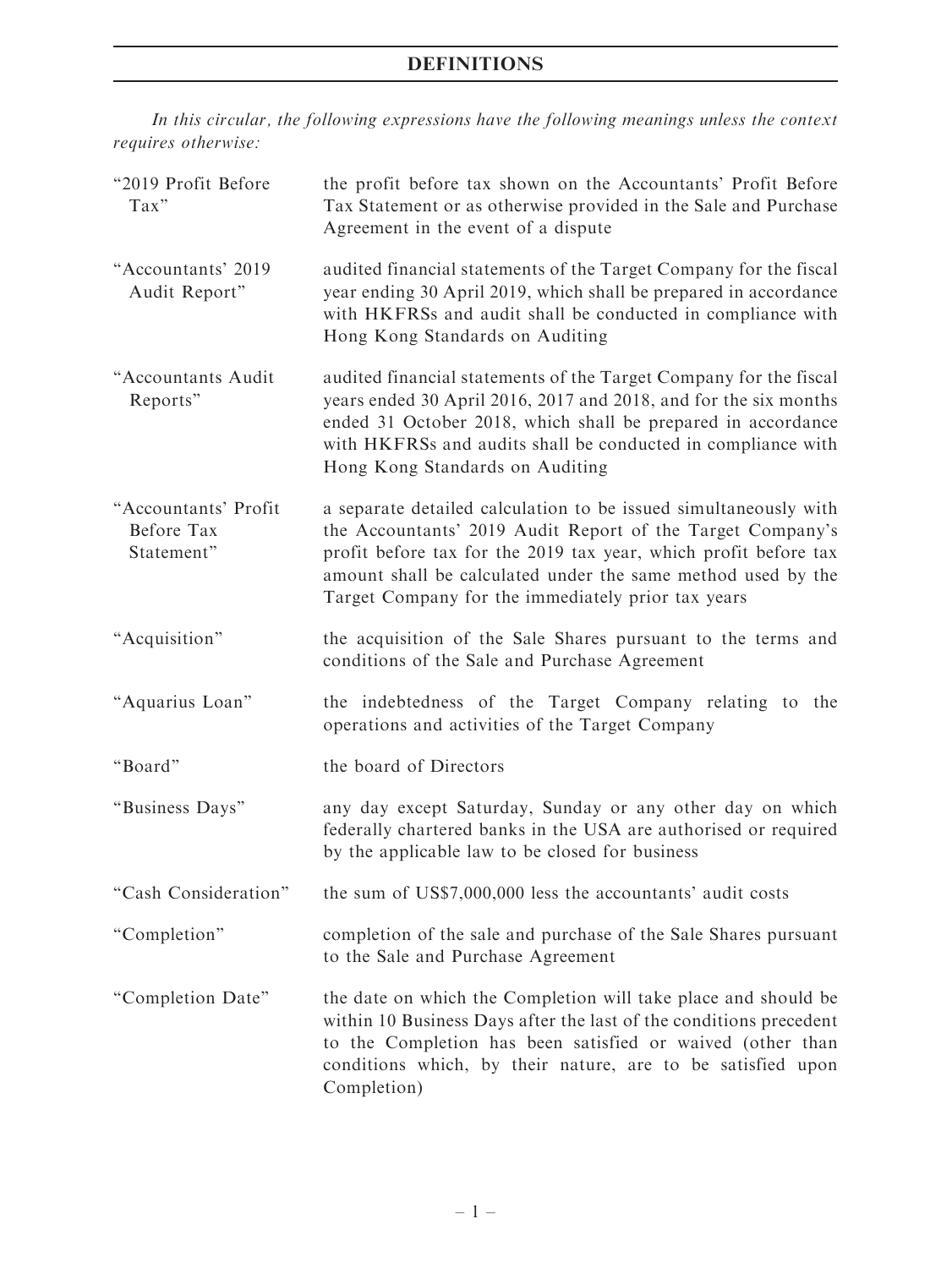- ''Company'' Mainland Headwear Holdings Limited, a company incorporated in the Bermuda with limited liability whose Shares are listed and traded on the Main Board of the Stock Exchange (Stock Code: 1100)
- "Director(s)" the director(s) of the Company
- ''Enlarged Group'' the Group as enlarged by the consolidation of the Target Company
- ''Escrow Agent'' an escrow agent having offices in the St. Louis, Missouri metropolitan area, designated to serve as escrow agent under the Escrow Agreements
- ''Escrow Agreements'' the escrow agreements among the Purchaser, the Vendor and the Escrow Agent, to be executed and delivered at the Completion providing for the holding and disbursement of up to US\$2,000,000 to Vendor in respect of the Performance Adjustment and of up to a total sum of US\$675,000 to Purchaser in the event of certain breaches of representations or covenants under the Sale and Purchase Agreement
- "Group" the Company and its subsidiaries
- ''HK\$'' Hong Kong dollars, the lawful currency of Hong Kong
- ''HKFRSs'' Hong Kong Financial Reporting Standards, the financial reporting standards used by the accountants for the purpose of its auditing and presentation of the financial statements of the Target Company, which included conversion adjustments, if any, from U.S. General Accepted Accounting Principles, the financial reporting standards adopted by the Target Company, to HKFRSs the financial reporting standards adopted by the Group
- ''Hong Kong'' the Hong Kong Special Administrative Region of the People's Republic of China
- ''Independent Third Party(ies)" independent third part(ies) who is/are not connected person(s) (as defined under the Listing Rules) of the Company and is/are independent of and not connected with the Company and its directors, chief executive, and substantial shareholders of the Company or any of its subsidiaries or their respective associates
- ''Latest Practicable Date'' 26 April 2019, the latest practicable date for the identification of certain information in this circular prior to the despatch of this circular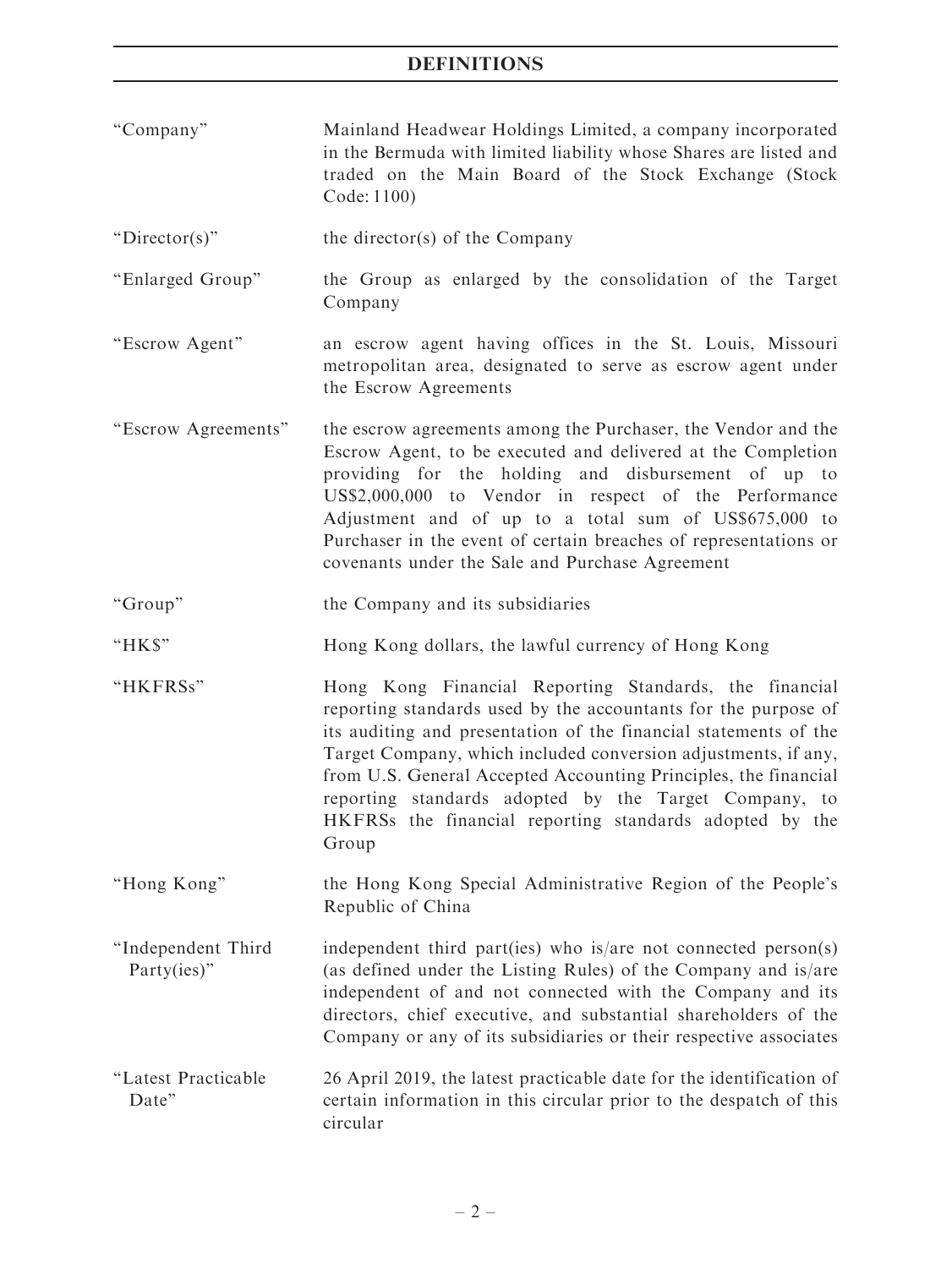# **DEFINITIONS**

- ''Listing Rules'' the Rules Governing the Listing of Securities on the Stock Exchange
- ''Long Stop Date'' 30 May 2019

''Madam Ngan'' Madam Ngan Po Ling, Pauline, an executive Director

- ''Material Adverse Effect'' any event, occurrence, fact, condition or change that is, or could reasonably be expected to become, individually or in the aggregate, materially adverse to (a) the business, results of operations, prospects, condition (financial or otherwise) or assets of the Target Company, or (b) the ability of the Vendor or the Purchaser (as applicable) to consummate the transactions contemplated under the Sale and Purchase Agreement on a timely basis
- ''Performance Adjustment'' the payment adjustment of the Performance Consideration pursuant to the Sale and Purchase Agreement
- ''Performance Consideration'' the amount of consideration as defined and determined by the formula set out in the paragraph headed ''Consideration'' in the Letter from the Board in this circular
- ''Purchaser'' Mainland Aquarius Investments Ltd, a company which is incorporated in Samoa and wholly owned by the Company
- ''Sale and Purchase Agreement'' the conditional sale and purchase agreement dated 25 April 2019 entered into between the Vendor and the Purchaser in respect of the sale and purchase of the Sale Shares
- ''Sale Shares'' 200 issued and outstanding common shares of the Target Company representing the entire issued share capital
- ''SFO'' Securities and Futures Ordinance (Chapter 571 of the Laws of Hong Kong)

"Share(s)" share(s) of  $HK$0.10$  each in the share capital of the Company

''Shareholders'' holders of the Shares

''Stock Exchange'' The Stock Exchange of Hong Kong Limited

- ''SYIL'' Successful Years International Co., Ltd., which is incorporated in the British Virgin Islands and is wholly owned by Mr. Ngan Hei Keung and Madam Ngan, both are executive Directors
- ''Target Company'' Aquarius, Ltd., a company incorporated in the USA with limited liability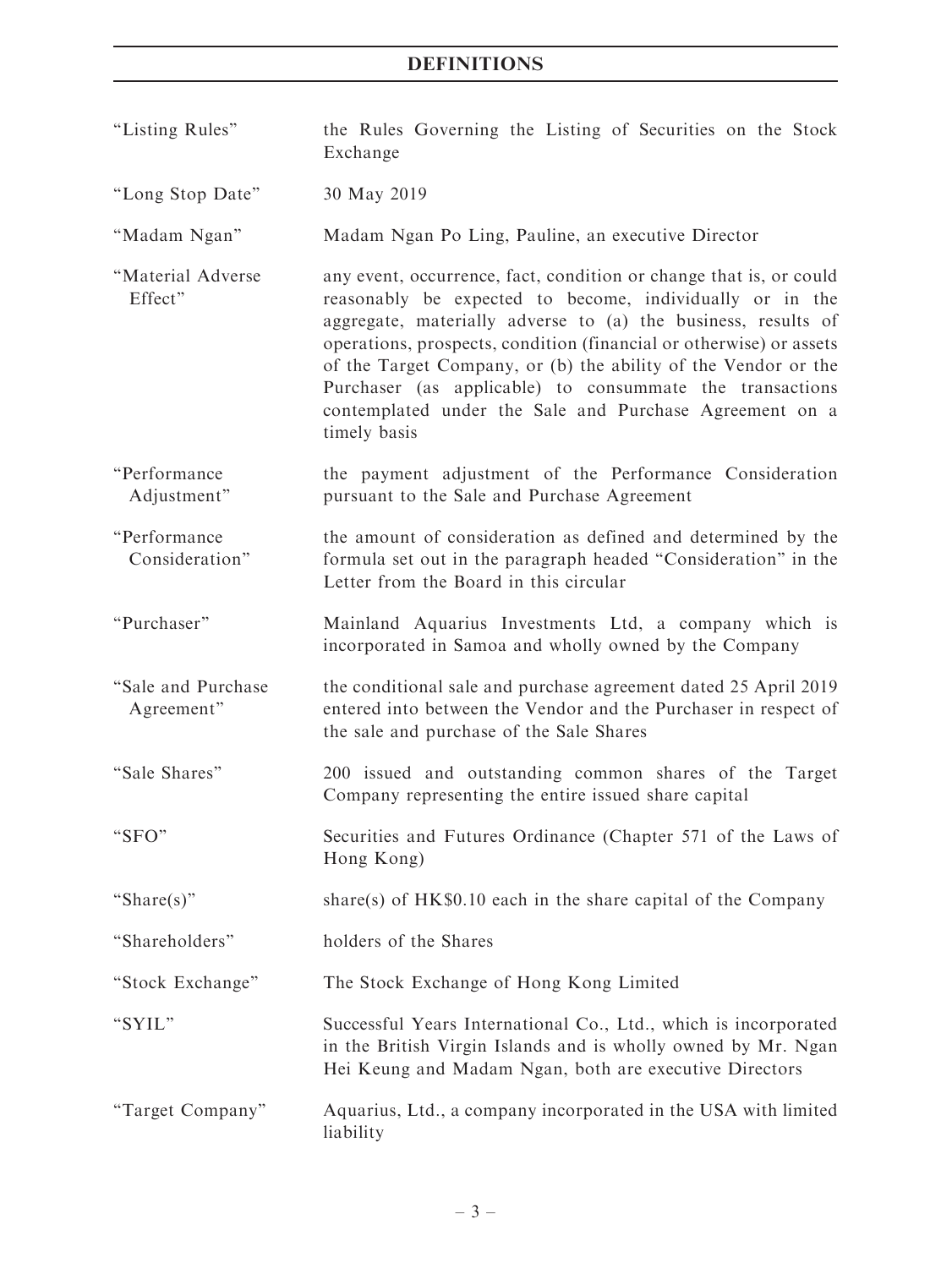# DEFINITIONS

| "Total Consideration"       | the Cash Consideration and Performance Consideration                                                                                                                                                                                                                          |
|-----------------------------|-------------------------------------------------------------------------------------------------------------------------------------------------------------------------------------------------------------------------------------------------------------------------------|
| "Transaction"<br>Documents" | the Sale and Purchase Agreement and such other documents as<br>are required under the Sale and Purchase Agreement to be<br>executed and delivered at Completion, including the Escrow<br>Agreements and the employment agreement between the Vendor<br>and the Target Company |
| "USA"                       | the United States of America                                                                                                                                                                                                                                                  |
| "US\$"                      | the lawful currency of the USA                                                                                                                                                                                                                                                |
| "Vendor"                    | Mr. Alexander Schonwald, an Independent Third Party who<br>holds the entire issued share capital of the Target Company                                                                                                                                                        |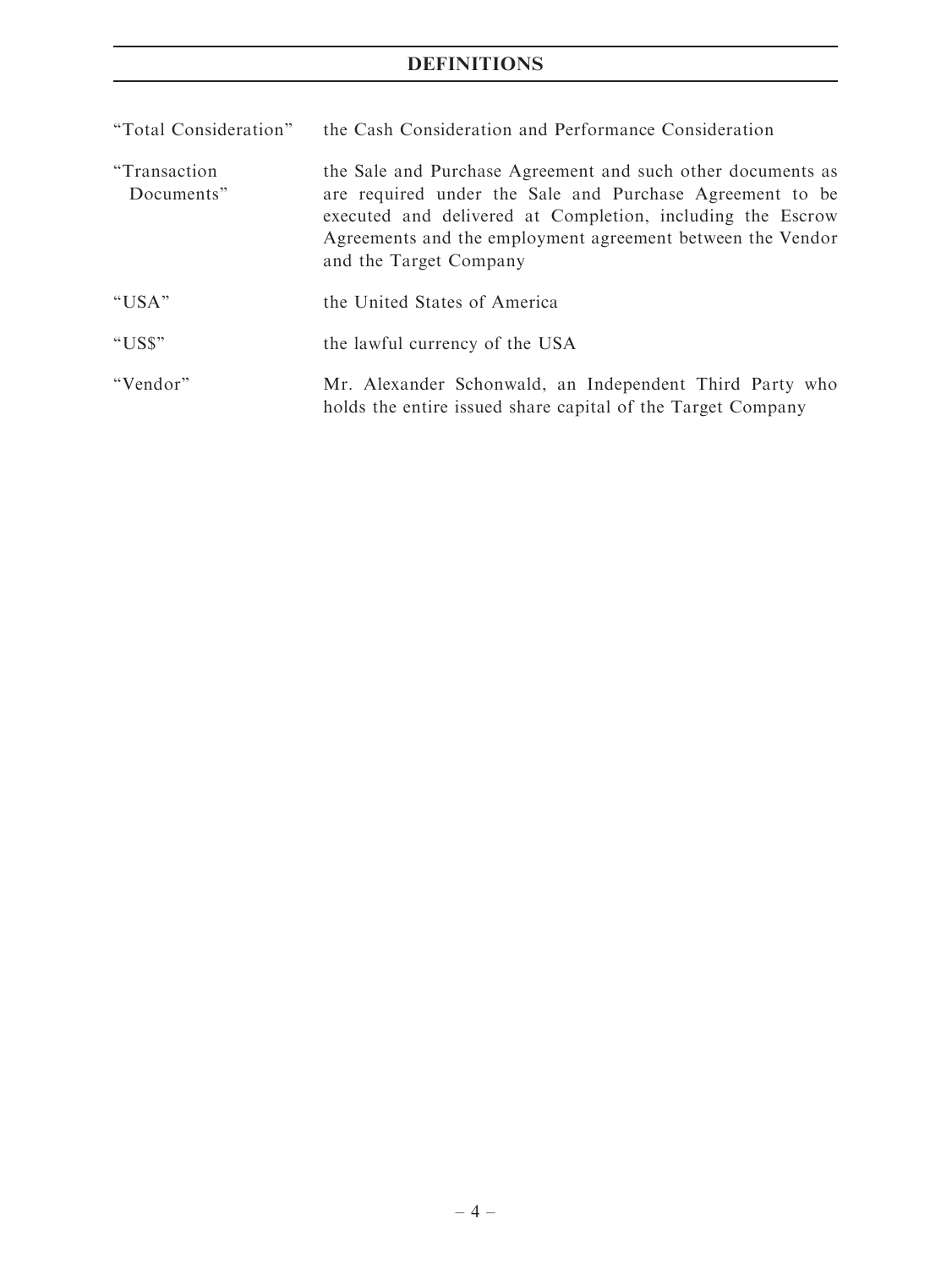

### \* **MAINLAND HEADWEAR HOLDINGS LIMITED**

**飛達帽業控股有限公司**

*(Incorporated in Bermuda with limited liability)* **(Stock code: 1100)**

Executive Directors: Ngan Hei Keung (Chairman) Ngan Po Ling, Pauline BBS, JP James S. Patterson Maggie Gu (Chief Operating Officer) Ngan Siu Hon, Alexander

Independent Non-executive Directors: Leung Shu Yin, William Liu Tieh Ching, Brandon, JP Gordon Ng

Registered Office: Clarendon House 2 Church Street Hamilton HM11 Bermuda

Head office and principal place of business in Hong Kong: Rooms 1001–1005 10th Floor, Tower II Enterprise Square I 9 Sheung Yuet Road Kowloon Bay Kowloon, Hong Kong

30 April 2019

To the Shareholders

Dear Sir or Madam,

# MAJOR TRANSACTION IN RELATION TO ACQUISITION OF THE ENTIRE ISSUED SHARE CAPITAL OF THE TARGET COMPANY

# INTRODUCTION

Reference is made to the Company's announcement dated 25 April 2019. On 25 April 2019 (after trading hours) (Hong Kong time), (i) the Purchaser (a wholly-owned subsidiary of the Company) and the Vendor entered into the Sale and Purchase Agreement, pursuant to which the Vendor has conditionally agree to sell, and the Purchaser has conditionally

\* For identification purposes only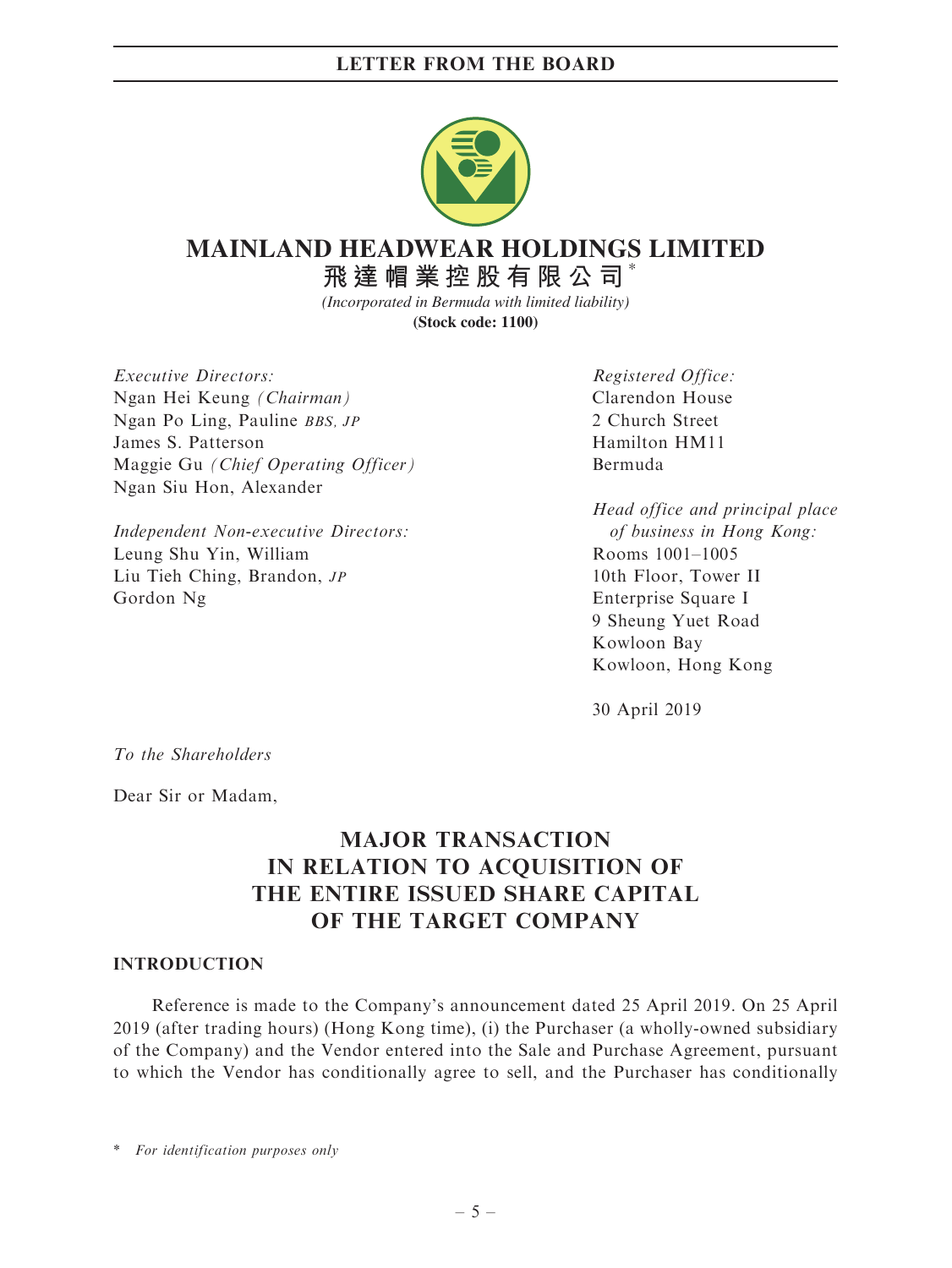agreed to purchase, the Sale Shares, representing the entire issued share capital of the Target Company in issue, for a Total Consideration of US\$9,000,000 (subject to Performance Adjustment), which shall be satisfied by way of cash.

The purpose of this circular is to provide you with further information regarding, among other things, (i) further information about the Acquisition, (ii) financial information of the Target Company, (iii) certain financial information of the Group, (iv) unaudited pro forma financial information on the Enlarged Group, (v) management discussion and analysis of the Target Company, and (vi) other information required to be disclosed under the Listing Rules.

# THE SALE AND PURCHASE AGREEMENT

Details of the terms and conditions of the Sale and Purchase Agreement are set out below:

Date: 25 April 2019

| Parties: | the Purchaser as purchaser; and |
|----------|---------------------------------|
|          | (ii) the Vendor as vendor       |

The Vendor was one of the Group's customers in 2009. They have known each other in the industry for many years. To the best of the Directors' knowledge, information and belief after having made all reasonable enquiries, the Vendor is an Independent Third Party. Saved as disclosed, the Vendor does not have any relationship with the Company and its connected persons. The Purchaser is wholly owned by the Company and was incorporated in Samoa on 11 April 2019 and has not commenced business.

# Assets to be acquired

Subject to and in accordance with the terms and conditions of the Sale and Purchase Agreement, the Vendor has conditionally agreed to sell and the Purchaser has conditionally agreed to purchase the Sale Shares, representing the entire issued share capital of the Target Company.

# **Consideration**

Pursuant to the Sale and Purchase Agreement, the Total Consideration for the sale and purchase of the Sale Shares shall be in the sum of US\$9,000,000 (subject to Performance Adjustment), which shall be payable by the Purchaser in the following manner:

(a) the Purchaser shall pay to the Vendor a sum of US\$7,000,000 (less the accountants' audit cost in relation to the Accountants Audit Reports which shall be borne by the Vendor) in cash (the "Cash Consideration") at the Completion Date;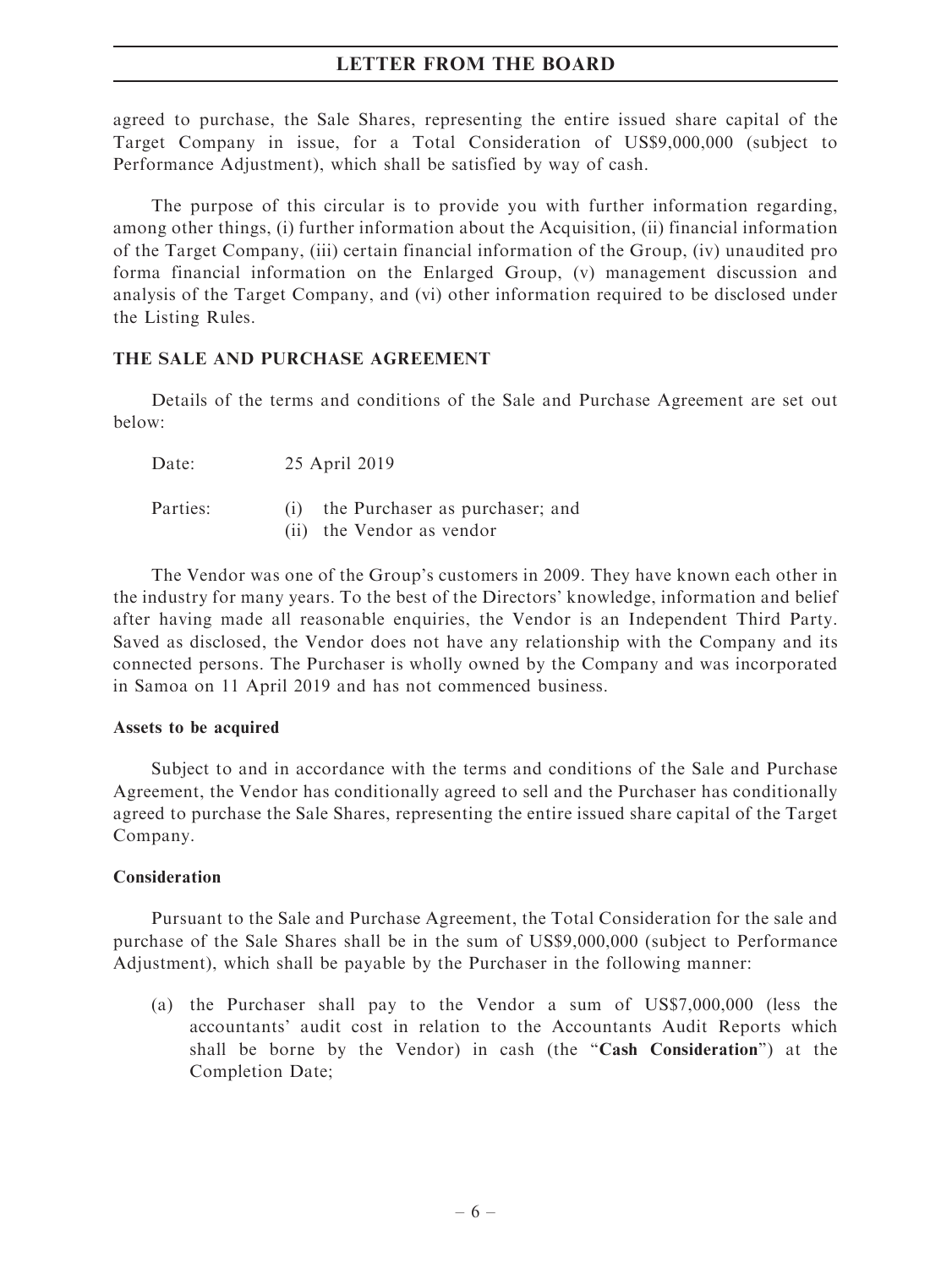- (b) a sum of US\$2,000,000 shall be transferred by the Purchaser to the Escrow Agent at the Completion Date in connection with the subsequent payment to the Vendor in respect of the Performance Adjustment (the "Performance Consideration"), which shall be calculated as follows:
	- (i) In the event that the 2019 Profit Before Tax equals or exceeds the amount of US\$1,500,000.00, the Escrow Agent shall distribute to the Vendor the entire amount of the Performance Consideration; or
	- (ii) In the event that the 2019 Profit Before Tax is less than US\$1,500,000.00 but greater than zero, the Escrow Agent shall distribute to the Vendor from the Performance Consideration the amount:

US\$2,000,000.00  $X$  the 2019 Profit Before Tax amount US\$1,500,000.00

Following such distribution to the Vendor, the remaining balance of the Performance Consideration shall be returned to the Purchaser; or

- (iii) In the event that the 2019 Profit Before Tax is zero (or if there is a net loss), then the Escrow Agent shall not distribute any amount to the Vendor from the Performance Consideration and shall distribute the entire remaining balance of the Performance Consideration to the Purchaser; and
- (c) a sum of US\$675,000 from the Cash Consideration will be deposited with and held by the Escrow Agent for possible payment of costs and losses incurred by the Purchaser by virtue of Vendor's breaches of representations or covenants in the Sale and Purchase Agreement.

# Basis of the Total Consideration

The Total Consideration was agreed after arm's length negotiation between the Purchaser and the Vendor having taken into account, among other things, (i) the historical financial information of the Target Company; (ii) the future business prospects of the Target Company; and (iii) other reasons and benefits of the Acquisition as stated under the section headed ''Reasons for and benefits of the Acquisition'' below.

# Conditions precedent

Pursuant to the Sale and Purchase Agreement, the obligations of the parties to the Sale and Purchase Agreement to complete the sale and purchase of the Sale Shares are conditional upon fulfillment or waiver (if applicable) of the following conditions:

(a) no governmental authority shall have enacted, issued, promulgated, enforced or entered any governmental order which is in effect and has the effect of making the transactions contemplated by the Sale and Purchase Agreement illegal, otherwise restraining or prohibiting consummation of such transactions or causing any of the transactions contemplated thereunder to be rescinded following the Completion thereof;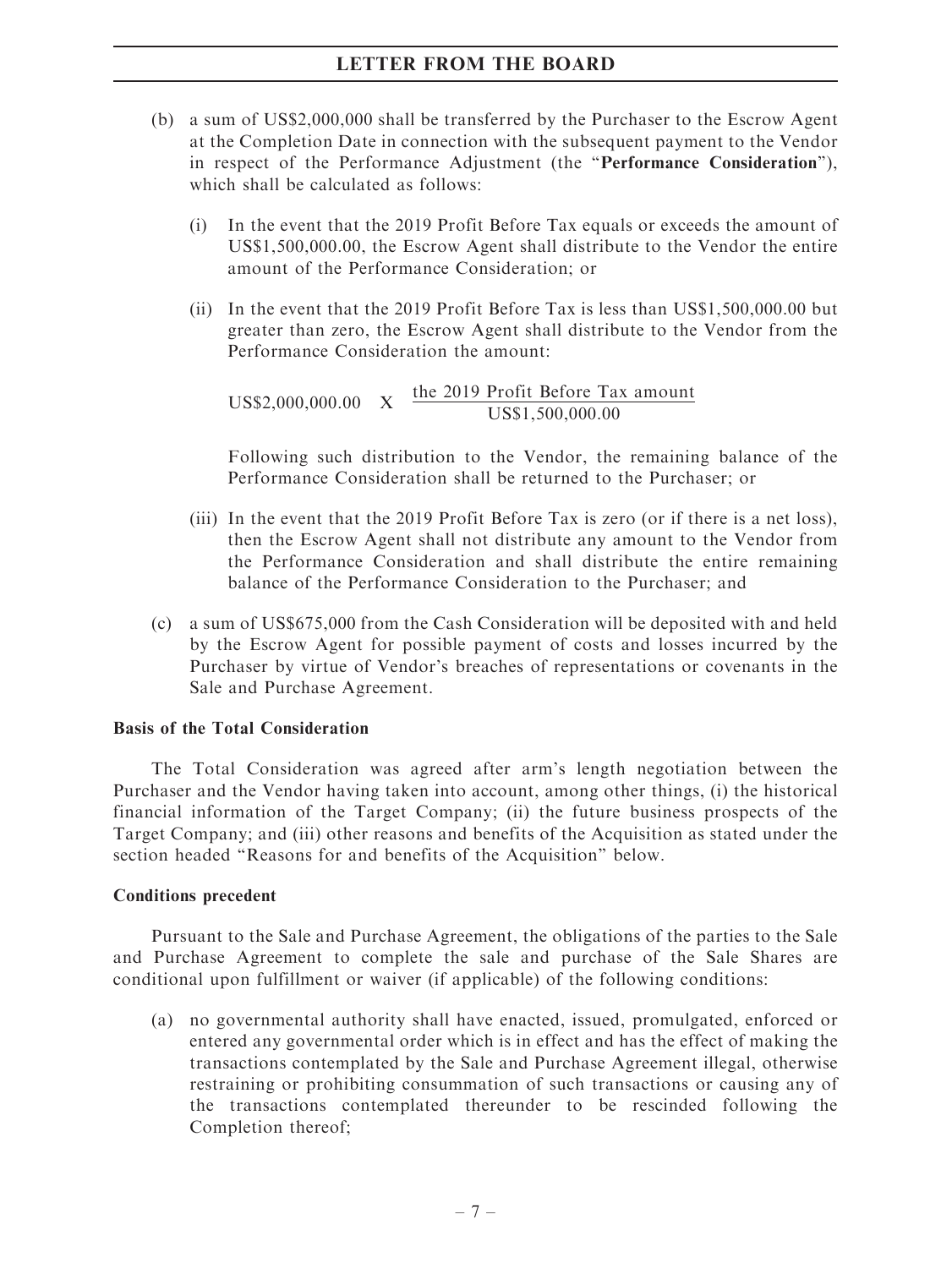- (b) the Buyer and Seller shall have negotiated and finalized the Escrow Agreements prior to the date five (5) days in advance of the Completion Date;
- (c) the compliance with all necessary approval, disclosure and other requirements of the Stock Exchange and obtaining of all stockholder and other party approvals required of the Purchaser or the Company on or before the Completion;
- (d) the completion of and satisfaction of the Purchaser with the results of financial due diligence, legal due diligence and operational due diligence regarding the Target Company on or before 30 May 2019;
- (e) the receipt of the Accountants' Audit Reports of the Target Company for the fiscal years ended 30 April of 2016, 2017 and 2018, and for the six months ended 31 October of 2017 and 2018, showing compliance with the regulatory requirements of the Listing Rules on or before 30 May 2019;
- (f) issuance of any other necessary third party consents or approvals on or before 30 May 2019;
- (g) the respective representations and warranties of the Purchaser and the Vendor contained in the Sale and Purchase Agreement, the other Transaction Documents and any certificate or other writing shall be true and correct in all material respects on and as of the date of the Sale and Purchase Agreement and on and as of the Completion Date;
- (h) the Vendor and the Purchaser shall have duly performed and complied in all material respects with all agreements, covenants and conditions required by the Sale and Purchase Agreement and each of the other Transaction Documents to be performed or complied with by the Vendor or the Purchase prior to or on the Completion Date;
- (i) no material action shall have been commenced against the Purchaser, the Vendor or the Company, which would prevent the Completion;
- (j) there shall not have occurred any Material Adverse Effect, nor shall any event or events have occurred that, individually or in the aggregate, with or without the lapse of time, could reasonably be expected to result in a Material Adverse Effect from the date of the Sale and Purchase Agreement; and
- (k) the Transaction Documents (other than the Sale and Purchase Agreement) shall have been executed and delivered by the parties thereto and true and complete copies thereof shall have been delivered to the other party.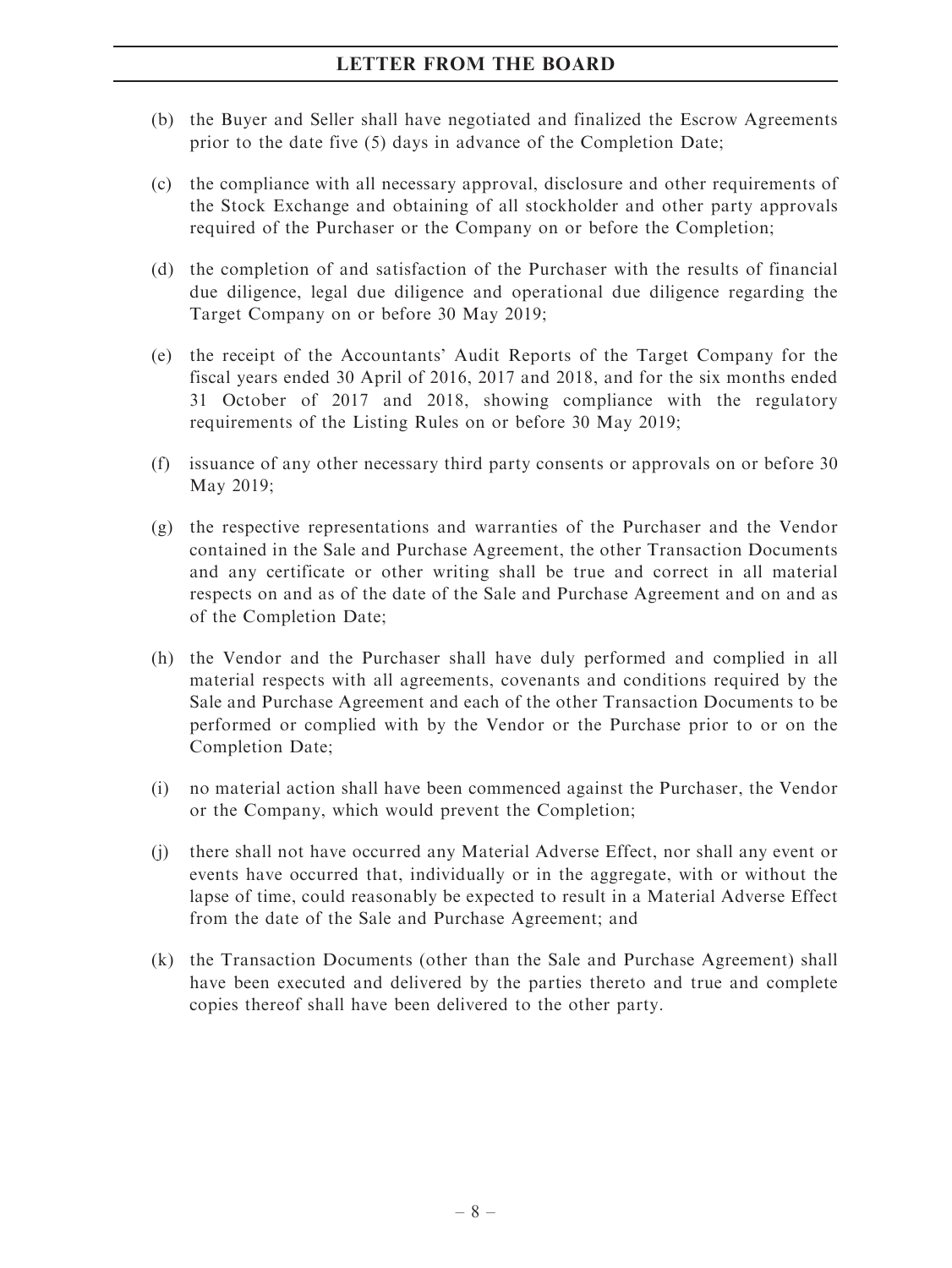The condition (c) above includes the requirements of the Shareholders having approved the execution of the Sale and Purchase Agreement and the transactions contemplated thereunder in accordance with the Listing Rules or if permitted under the Listing Rules, the obtaining of written approval of the Shareholder(s) in lieu of holding a general meeting of the Company under Rule 14.44 of the Listing Rules when the transaction contemplated hereunder is classified as a ''major transaction'' under the Listing Rules but does not include the despatch of a circular to the Shareholders under Rule 14.38A of the Listing Rules.

For condition (f) above, the Company expects to obtain the necessary third party consents or approvals, including consents required from the lender under the Aquarius Loan (bank borrowings as stated in the balance sheet of the Target Company) and the landlords for the operating leases of the Target Company. As at the Latest Practicable Date, based on the latest discussions with relevant parties, the Company expects that there will be no change in the line of credit under the Aquarius Loan or the lease terms of the operating leases of the Target Company.

Conditions (a), (b) and (c) cannot be waived by the Purchaser and/or the Vendor. Conditions (d), (e),  $(f)$ ,  $(g)$  (for representations of the Vendor), (h) (for performance by the Vendor), (i) (for action against the Vendor or the Company), (j) and (k) (for those documents to be executed by the Vendor or the Company) can be waived at the discretion of the Purchaser. Conditions (g) (for representations of the Purchaser), (h) (for performance by the Purchaser), (i) (for action against the Purchaser) and (k) (for those documents to be executed by the Purchaser) can be waived at the discretion of the Vendor.

As at the Latest Practicable Date, the Purchaser and the Vendor do not have any intention to waive the conditions which are waivable by them.

If the conditions (including the necessary third party consents or approvals under condition (f) above) have not been fulfilled or waived (where applicable) on or before 30 May 2019 (being the Long Stop Date), the provisions of the Sale and Purchase Agreement (other than certain specified provisions) shall from such date have no effect and no party shall have any liability under them but without prejudice to the rights of any of the parties in respect of antecedent breaches.

As at the Latest Practicable Date, condition (d) above has been fulfilled.

# Completion

Subject to the fulfillment or waiver (where applicable) of conditions precedent, the Completion shall take place at on the Completion Date (or on such other time and/or day as the Purchaser and the Vendor may agree).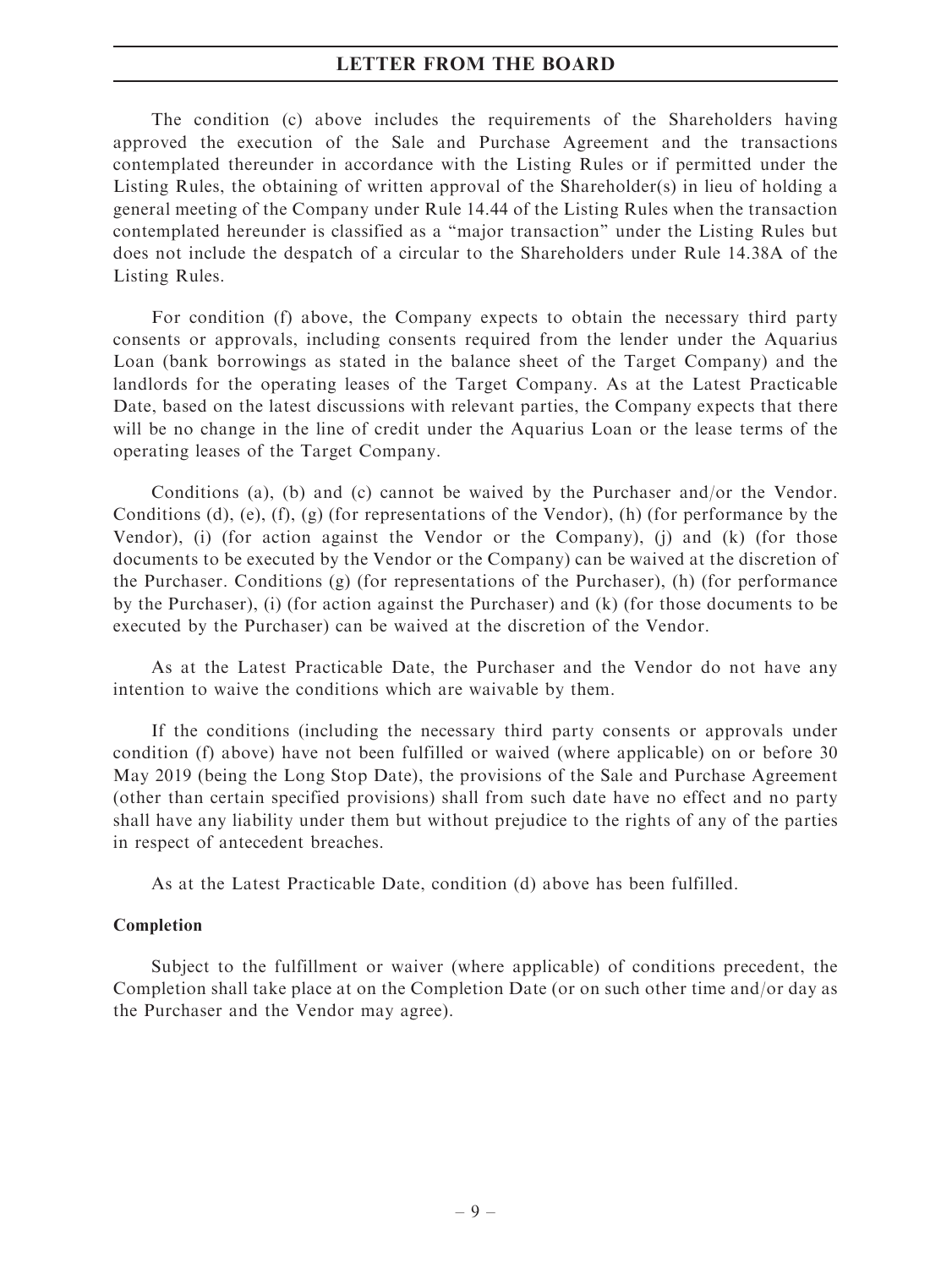### Employment agreement between the Vendor and the Target Company

Pursuant to the Sale and Purchase Agreement, the Vendor and the Target Company will enter into an employment agreement before Completion to ensure continuous contribution of the Vendor, the president of the Target Company, in the Target Company. It is currently expected that the employment agreement will have a term of 2 years which will be automatically renewed annually if there is no objection by parties. Pursuant to the employment agreement, the Vendor will continue to act as the president of the Target Company, with a fixed annual remuneration of US\$240,000, together with discretionary bonus and remuneration through a profit sharing scheme with pre-determined range of sharing ratios. The terms of the employment agreement are determined by parties through arm's length negotiations and with reference to historical remuneration paid by the Target Company to the Vendor.

### INFORMATION ABOUT THE TARGET COMPANY

The Target Company was incorporated in 1969 and is headquartered in St. Louis, Missouri, the USA. The Target Company is engaged in designing and marketing accessories for men, women and children in the USA. The Target Company sells licensed, private label and custom headwear, small leather goods, bags, and accessories to many retailers in the USA. As at the Latest Practicable Date, the Target Company is beneficially wholly-owned by the Vendor and the Vendor is the founder and the president of the Target Company.

# Financial information of the Target Company

Set out below is the financial information of the Target Company extracted from the accountants' report on the Target Company for the six months ended 31 October 2018 and the two financial years ended 30 April 2018 and 30 April 2017 prepared in accordance with HKFRSs set out in Appendix II to this circular:

|                                | For the<br>six months<br>ended<br>31 October | For the year ended   |                      |
|--------------------------------|----------------------------------------------|----------------------|----------------------|
|                                | 2018                                         | <b>30 April 2018</b> | <b>30 April 2017</b> |
|                                | US\$'000                                     | <b>US\$'000</b>      | <b>US\$'000</b>      |
| Revenue                        | 21,839                                       | 34,688               | 31,019               |
| Profit from operations         | 1,705                                        | 636                  | 496                  |
| Net profit for the period/year | 1,115                                        | 315                  | 273                  |
| Net assets at period/year end  | 8,839                                        | 7,724                | 7,409                |

### FINANCIAL EFFECT OF THE ACQUISITION

Upon Completion, the Target Company will become a wholly owned subsidiary of the Group, the financial results, assets and liabilities of the Target Company will be consolidated into the accounts of the Group. As set out in the unaudited pro forma financial information of the Enlarged Group in Appendix III to this circular, assuming the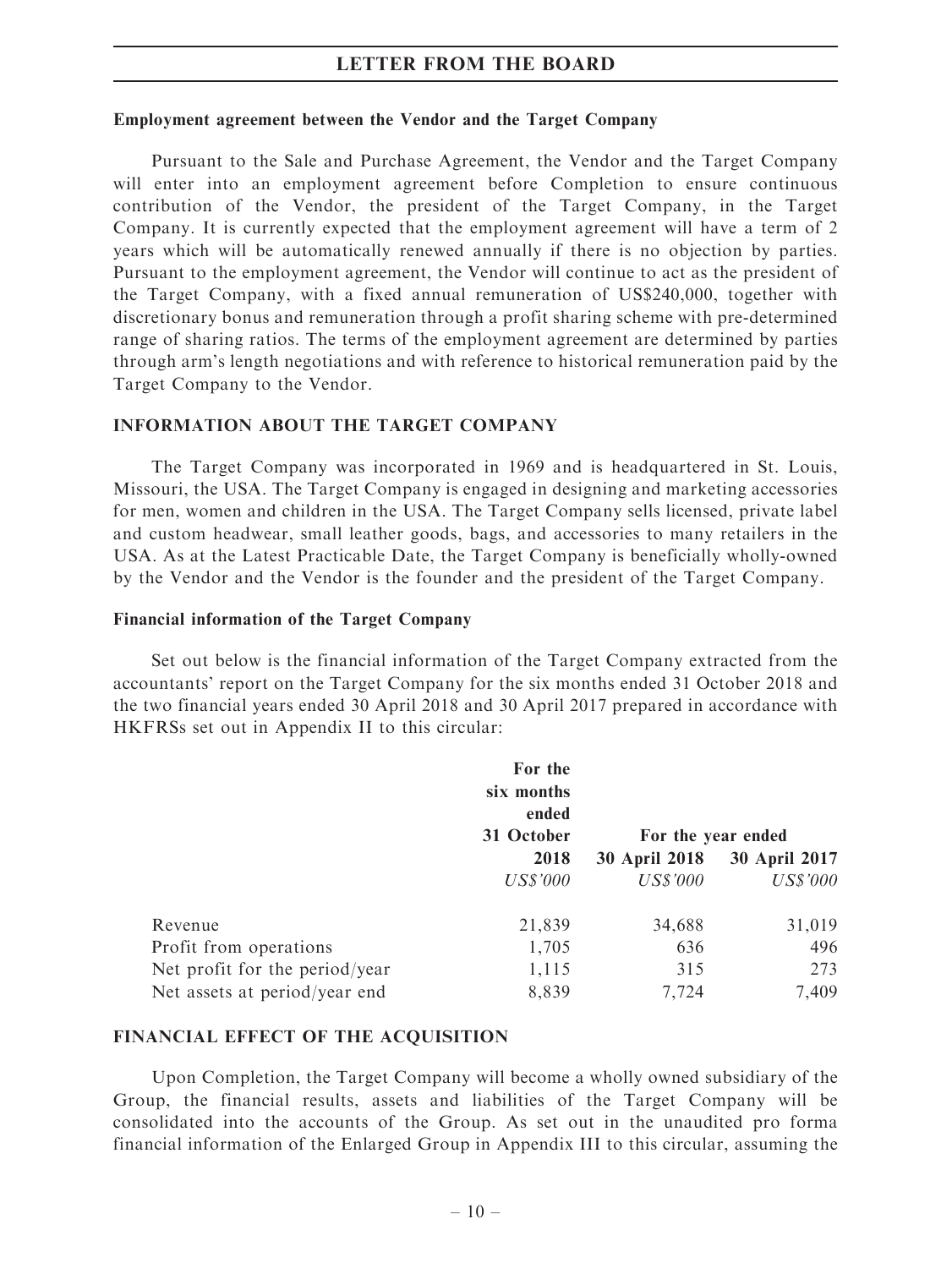Completion taking place on 31 December 2018, the Acquisition will lead to an increase of about HK\$116.9 million in the total assets of the Group and an increase of about HK\$120.9 million in the total liabilities of the Group. With respect to the prospects of the Target Company, it is expected that there will be an increase in the earnings of the Group.

# REASONS FOR AND BENEFITS OF THE ACQUISITION

The Group is principally engaged in the design, manufacturing and retail of quality casual headwear worldwide. The Board is looking for new business opportunities in the accessories business and suitable businesses which have significant growth potential for the Group.

The Directors consider that it is beneficial for the Group to seek suitable investment opportunities and the new business, through the Acquisition, will diversify the income stream of the Group and broaden the Group's revenue base and expand its business in the USA.

The Target Company operates its business in the USA for nearly 50 years and it is an established company in designing and marketing accessories and is one of the country's largest suppliers of accessories for men, women and children. The Target Company sells licensed, private label and custom headwear, small leather goods, bags, and accessories to many retailers in the USA. In light of this, the Directors consider that through the Acquisition, the Group could step forward in strengthening and to further expand the Group's existing business segment by widening the spectrum from headwear to the accessories segment. In order to maximise return to the Company and the Shareholders in the long run, the Directors believe that the Acquisition, should it be materialised, will enhance the corporate development of the Group which will be in the best interests of the Company and its Shareholders as a whole.

The Directors (including the independent non-executive Directors) consider that the terms of the Sale and Purchase Agreement to be fair and reasonable and on normal commercial terms and the Acquisition is in the interests of the Company and the Shareholders as a whole.

# IMPLICATIONS OF LISTING RULES

As one of the applicable percentage ratios (as defined under the Listing Rules) in respect of the Acquisition is more than 25% but all of them are less than 100%, the Acquisition constitutes a major transaction for the Company under Chapter 14 of the Listing Rules, and is subject to the reporting, announcement, circular and Shareholders' approval requirements under Chapter 14 of the Listing Rules.

To the best of the Directors' knowledge, information and belief having made all reasonable enquiries, the Vendor is an Independent Third Party and no Shareholder has a material interest in the Acquisition which is different from other Shareholders, and therefore no Shareholder is required to abstain from voting on the relevant resolution(s) in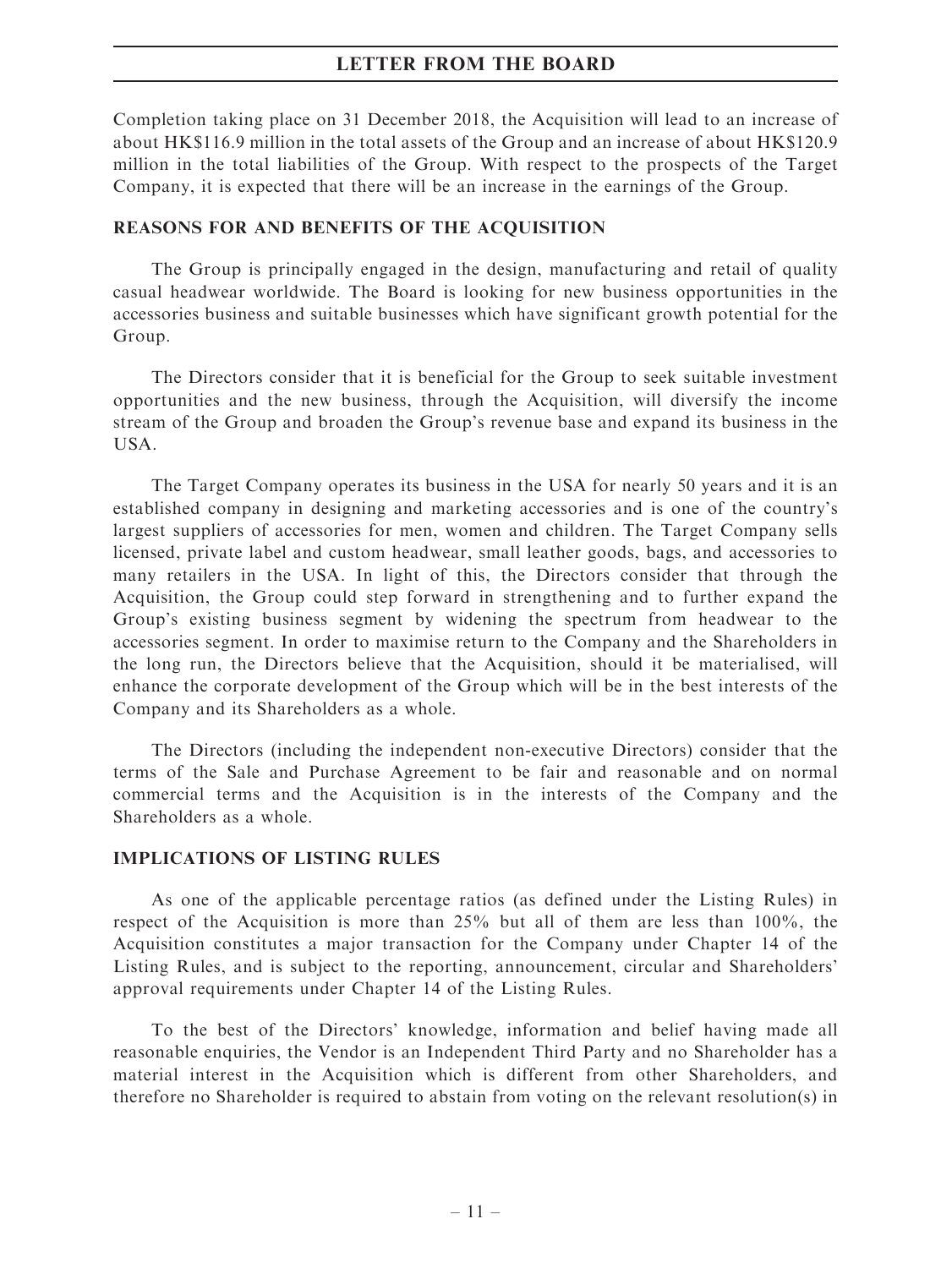respect of the Sale and Purchase Agreement and the transactions contemplated thereunder to be proposed at the general meeting if the Company is to convene a general meeting for approving the Sale and Purchase Agreement and the transactions contemplated thereunder.

The Company has obtained written Shareholders' approval for the Sale and Purchase Agreement and the transactions contemplated therein in accordance with Rule 14.44 of the Listing Rules from, SYIL and Madam Ngan, a closely allied group of Shareholders. As at the Latest Practicable Date, SYIL and Madam Ngan are beneficially interested in 219,952,000 Shares, representing approximately 54.27% of the entire issued share capital of the Company. Pursuant to Rule 14.44(2) of the Listing Rules, the written Shareholders' approval from SYIL and Madam Ngan will be accepted in lieu of holding a general meeting of the Shareholders. Accordingly, no physical Shareholders' meeting will be convened by the Company to approve the execution and performance of the Sale and Purchase Agreement and the transactions contemplated thereunder.

# ADDITIONAL INFORMATION

Your attention is also drawn to the additional information set out in the appendices to this circular.

> By Order of the Board Mainland Headwear Holdings Limited Ngan Hei Keung Chairman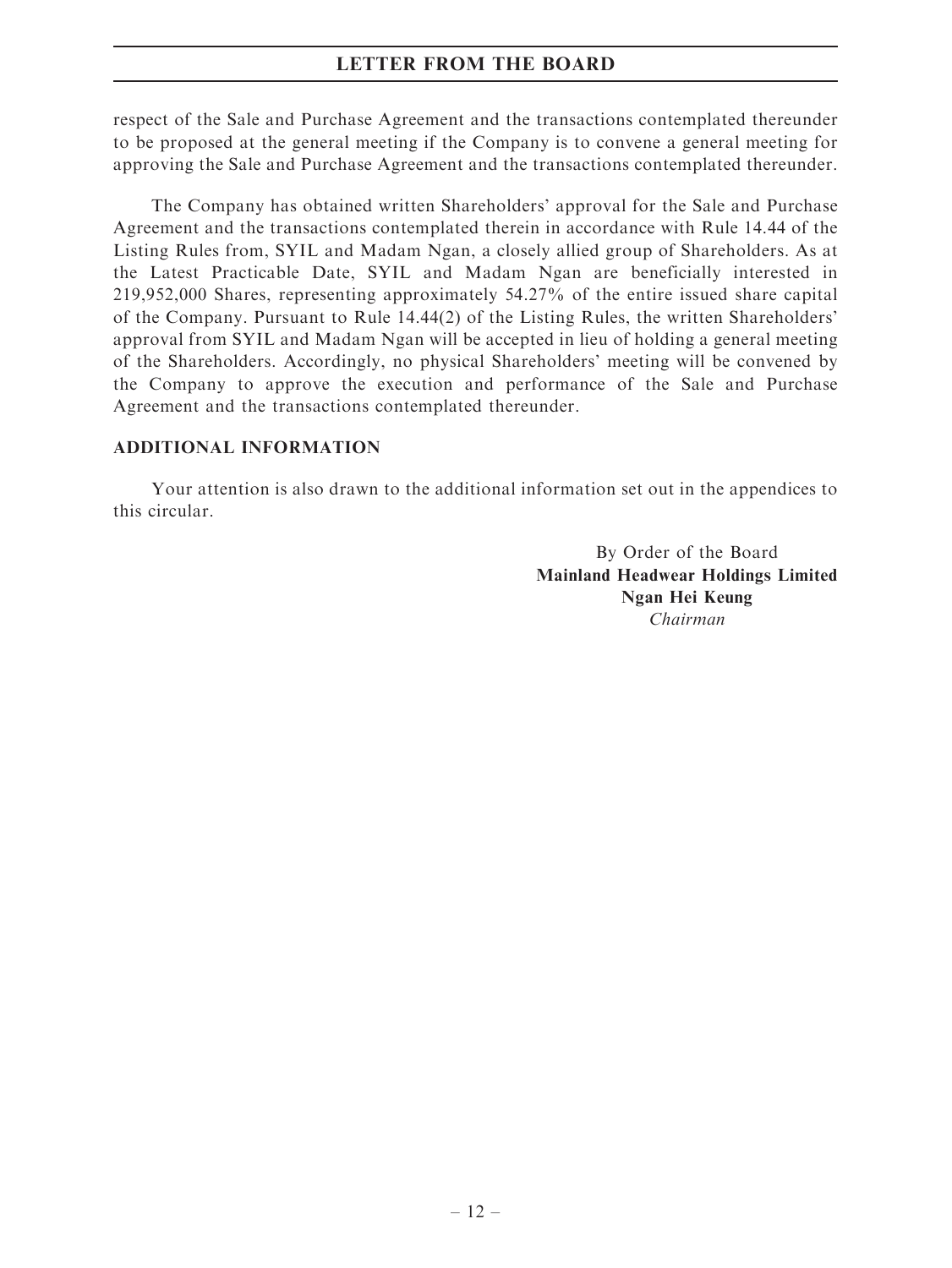# FINANCIAL INFORMATION OF THE GROUP

The information of the Company for the last three financial years with respect to the profits and losses, financial record and position, set out as a comparative table and the latest published audited statement of financial position together with the notes on the annual accounts for the last financial year for the Group are included in the below documents:

- . The audited consolidated financial statements of the Group for the year ended 31 December 2018 have been set out in the Company's 2018 annual report published on 12 April 2019 from pages 63 to 145 (http://www3.hkexnews.hk/listedco/ listconews/SEHK/2019/0412/LTN201904121256.pdf).
- . The audited consolidated financial statements of the Group for the year ended 31 December 2017 have been set out in the Company's 2017 annual report published on 12 April 2018 from pages 64 to 141 (http://www3.hkexnews.hk/listedco/ listconews/SEHK/2018/0412/LTN20180412275.pdf).
- . The audited consolidated financial statements of the Group for the year ended 31 December 2016 have been set out in the Company's 2016 annual report published on 19 April 2017 from pages 62 to 135 (http://www3.hkexnews.hk/listedco/ listconews/SEHK/2017/0419/LTN20170419365.pdf).

The aforesaid annual reports of the Company have been published on the websites of the Stock Exchange (http://www.hkex.com.hk) and of the Company (http://www.mainland.com.hk/)

### INDEBTEDNESS OF THE ENLARGED GROUP

As at the close of business on 28 February 2019, being the latest practicable date for the purpose of determining this indebtedness of the Group and the Target Company prior to the printing of this circular, the indebtedness of the Group and the Target Company was as follows:

|                                                    | As at<br>28 February<br>2019 |                 |
|----------------------------------------------------|------------------------------|-----------------|
|                                                    | <b>Notes</b>                 | <b>HK\$'000</b> |
| The Group                                          |                              |                 |
| Bank borrowings — guaranteed                       | (1)                          | 180,174         |
| Bank borrowings - secured                          | (2)                          | 762             |
| Amount due to non-controlling interest — unsecured | (3)                          | 503             |
|                                                    |                              | 181,439         |
| The Target Company                                 |                              |                 |
| Bank borrowings — secured                          | (4)                          | 21,123          |
| The Enlarged Group $-$ Total                       |                              | 202,562         |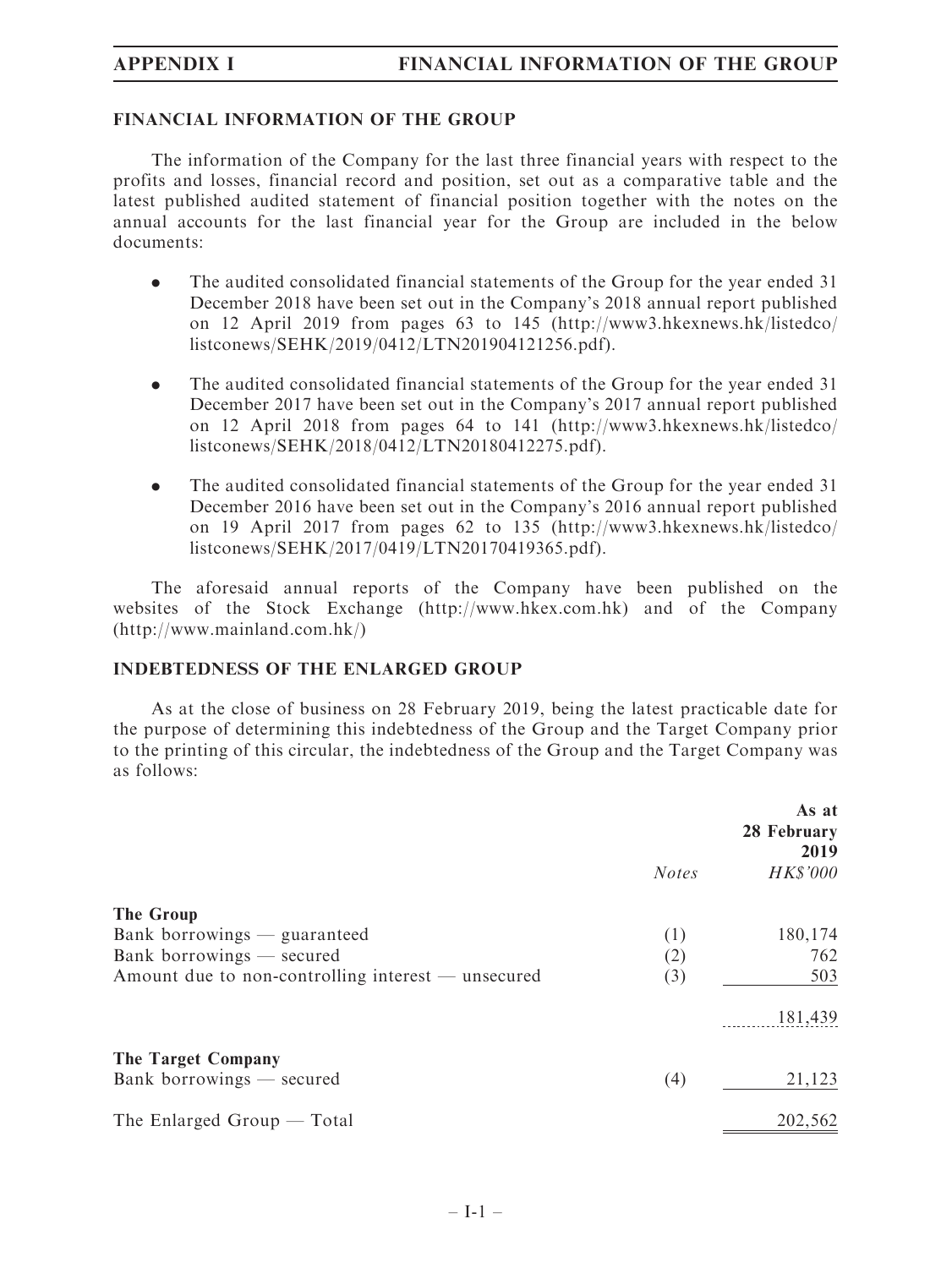Notes:

- 1. Bank borrowings of HK\$180,174,000 of the Group were guaranteed by the Company.
- 2. Bank borrowing of HK\$762,000 of the Group represents finance lease liability which was secured by a legal charge on a motor vehicle of the Group.
- 3. The amount due to a non-controlling interest of HK\$503,000 of the Group is unsecured.
- 4. Bank borrowing of US\$2,715,000 (equivalent to approximately HK\$21,123,000 at an exchange rate of US\$1 to HK\$7.78) of the Target Company (i.e. the Aquarius Loan) was secured by its accounts receivables and inventories. The amount will be matured in November 2019.

Save as aforesaid or as otherwise disclosed herein and apart from intra-group liabilities, the Enlarged Group did not have any other outstanding bank overdrafts, loans, debt securities, borrowings or other similar indebtedness, liabilities under acceptances or acceptance credits, debentures, mortgages, charges, finance lease, hire purchases commitments, which either guaranteed, unguaranteed, secured or unsecured, guarantees or other material contingent liabilities at the close of business on 28 February 2019.

# FINANCIAL AND TRADING PROSPECT OF THE ENLARGED GROUP

The global economy environment is unstable and challenging owing to Sino-US trade dispute and Brexit, and very likely, it will continue in the near future. Thanks to the Group's decision five years ago of building a production plant in Bangladesh, which substantially relieves inadequate production capacity issue and fast increasing manufacturing cost pressure that faced by its Shenzhen factory. Because of this, manufacturing business maintains its position as the Group's major revenue and profit generator, and operating profit from this business kept increasing every year for last five years. The advantages offered by Bangladesh factory is particularly obvious when increased USA tariff is imposed on China exported products, which help convincing more customers to place orders to the Group's factory there.

Through on the job training in last several years, Bangladesh factory workers are now more mature and experienced which enable them to produce high-end and complicated products, which in turn helps boost gross profit margin of the manufacturing business. In view of this, the Group will put more resources to speed up the construction of phase II of Bangladesh factory aiming to start production in late 2019. The Group believes that upon the completion of the new factory building, the total number of the workers in Bangladesh will increase to 6,000 and around 90% of the Group's production will be produced by it.

To combat the sharp increase of minimum wages in Bangladesh effective December 2018, the Group has set up a new production line to accommodate advanced automatic and informative production equipment to increase production efficiency as well as to iron out some production problems arisen from miscommunication among workers and production supervisors. The Group will also start producing knitted hats and straw hats in the new factory building when it is completed. Many of these products have to rely on subcontractors previously due to inadequate production space in the existing factory building.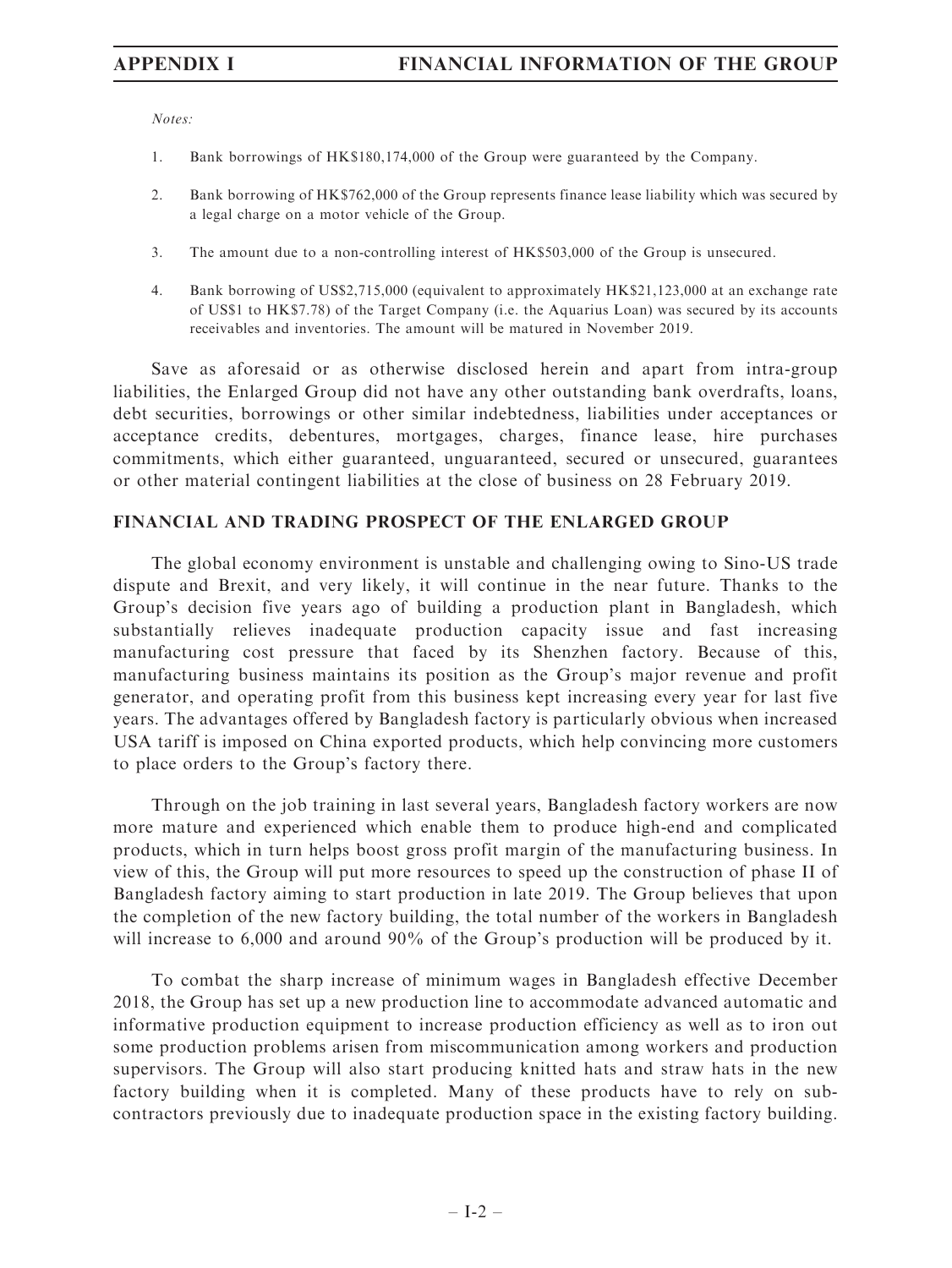Regarding trading business, H3 Sportgear LLC was relocated to San Diego and has been sharing the same new office and warehouse building with San Diego Hat Company since October 2018. This move enables the management of two companies work more closely and share common warehouse and back office resources together. After the completion of the Acquisition, the Group will be able to offer a full series of accessories ranging from headwear products, scarves, belts, wallet, backpacks and gloves to full spectrum of customers through different channels in off price market, mass market as well as high end market. The Group expects it can benefit from the synergy in sales and cost saving opportunities by bringing the Target Company to become one of its Group members.

Realizing that the retail market will remain tough both in China and Hong Kong as the buying habit of end customers changed dramatically from physical shops to on-line platforms, together with the consideration to match with Sanrio's long term business strategy, the Group has decided to terminate its retail business. The Group is now negotiating with Sanrio to transfer its entire retail business in China, comprising operation, staff, stores and inventory to them. As for the sales of headwear products, the Group has only one NOP brand self-operated shop in Hong Kong and the lease of it will expire in June 2019, the Group will then officially retreat from the retail market of Hong Kong. After the retail business is terminated, the Group will focus resources on developing the core manufacturing business and enhancing the trading business.

# WORKING CAPITAL STATEMENT

The Directors are of the opinion that, after taking into account the financial resources and banking facilities available to the Enlarged Group and its internal generated funds, the Enlarged Group has sufficient working capital to satisfy its requirements for at least 12 months from the date of publication of this circular in the absence of unforeseen circumstances.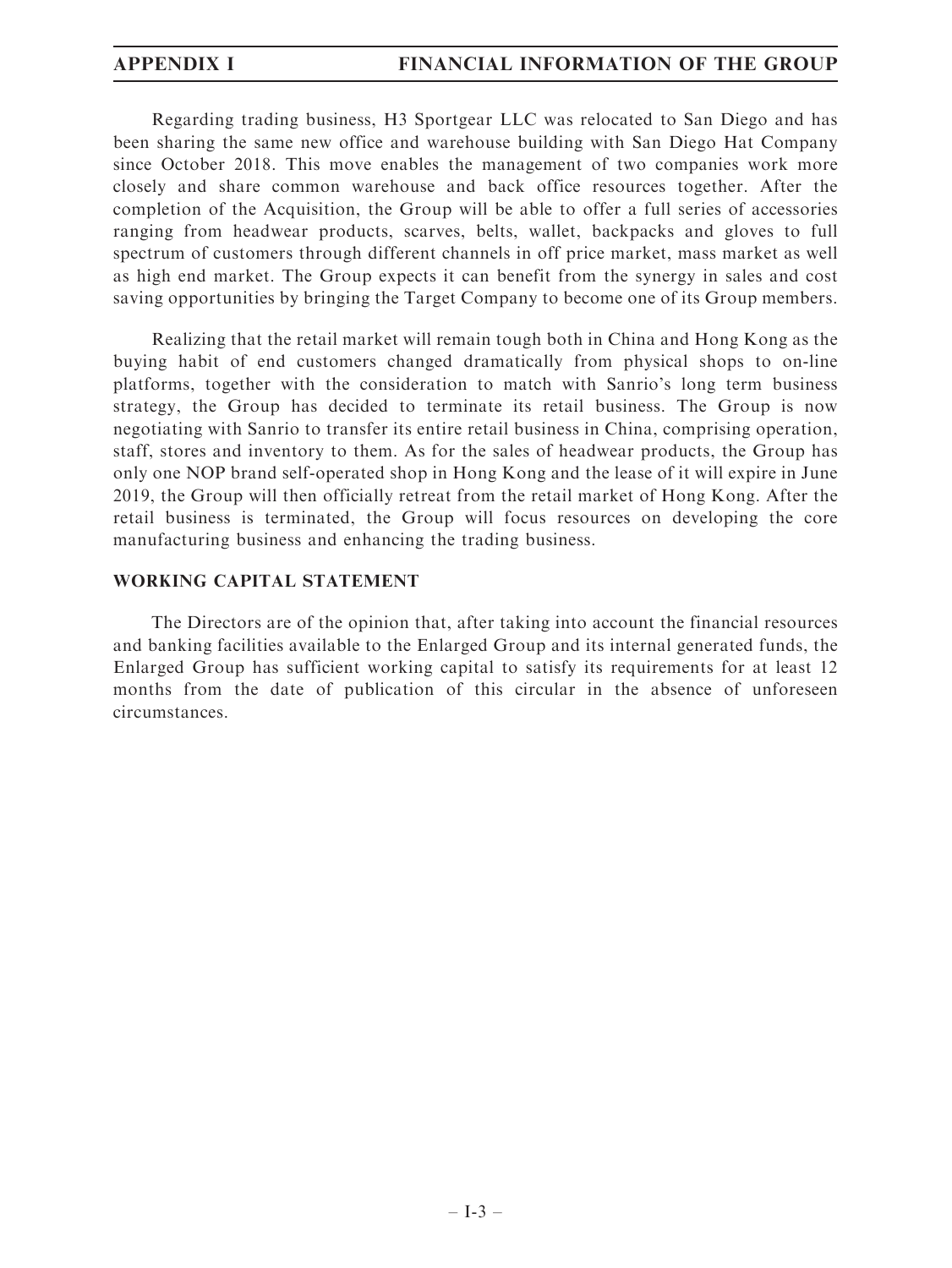The following is the text of a report, prepared for the purpose of incorporation in this circular, received from our reporting accountants, Crowe (HK) CPA Limited.

# ACCOUNTANTS' REPORT ON HISTORICAL FINANCIAL INFORMATION OF AQUARIUS LTD. TO THE DIRECTORS OF MAINLAND HEADWEAR HOLDINGS LIMITED

### Introduction

We report on the historical financial information of Aquarius Ltd. (''Aquarius'') set out on pages II-4 to II-43, which comprises the statements of financial position of Aquarius as at 30 April 2016, 2017 and 2018 and 31 October 2018, and the statements of profit or loss and other comprehensive income, the statements of changes in equity and the statements of cash flows of Aquarius for each of the years ended 30 April 2016, 2017 and 2018 and six months ended 31 October 2018 (the "Relevant Periods"), and a summary of significant accounting policies and other explanatory information (together, the ''Historical Financial Information''). The Historical Financial Information set out on pages II-4 to II-43 forms an integral part of this report, which has been prepared for inclusion in the document of Mainland Headwear Holdings Limited (the ''Company'') dated 30 April 2019 in connection with the proposed acquisition of the entire equity interest of Aquarius.

### Directors' responsibility for the Historical Financial Information

The directors of the Company are responsible for the preparation of the Historical Financial Information that gives a true and fair view in accordance with the basis of presentation and preparation set out in note 2 to the Historical Financial Information, and for such internal control as the directors of Aquarius determine is necessary to enable the preparation of the Historical Financial Information that is free from material misstatement, whether due to fraud or error.

### Reporting accountants' responsibility

Our responsibility is to express an opinion on the Historical Financial Information and to report our opinion to you. We conducted our work in accordance with Hong Kong Standard on Investment Circular Reporting Engagements 200 ''Accountants' Reports on Historical Financial Information in Investment Circulars'' issued by the Hong Kong Institute of Certified Public Accountants (''HKICPA''). This standard requires that we comply with ethical standards and plan and perform our work to obtain reasonable assurance about whether the Historical Financial Information is free from material misstatement.

Our work involved performing procedures to obtain evidence about the amounts and disclosures in the Historical Financial Information. The procedures selected depend on the reporting accountants' judgment, including the assessment of risks of material misstatement of the Historical Financial Information, whether due to fraud or error. In making those risk assessments, the reporting accountants consider internal control relevant to the entity's preparation of Historical Financial Information that gives a true and fair view in accordance with the basis of preparation and presentation set out in note 2 to the Historical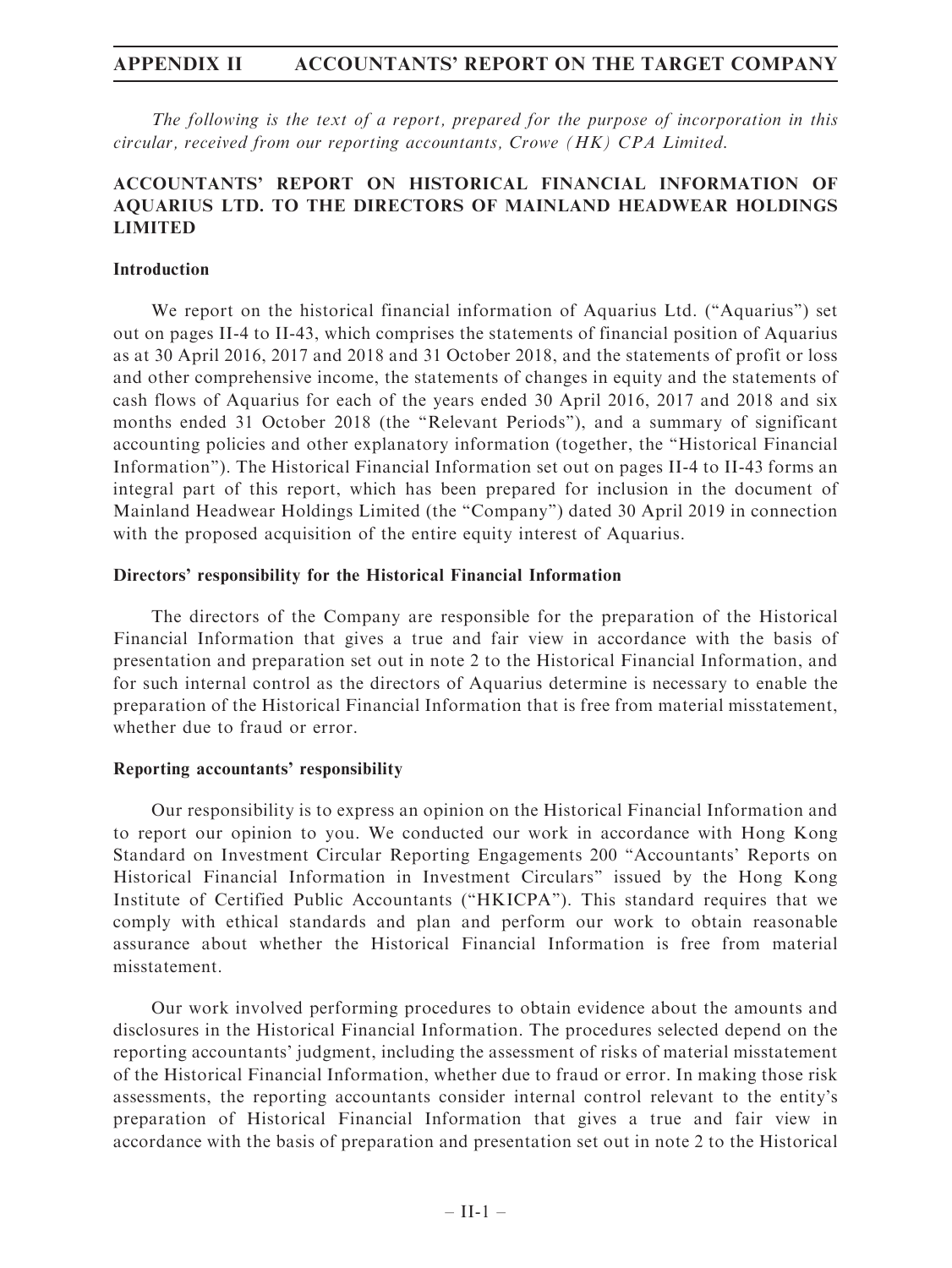Financial Information in order to design procedures that are appropriate in the circumstances, but not for the purpose of expressing an opinion on the effectiveness of the entity's internal control. Our work also included evaluating the appropriateness of accounting policies used and the reasonableness of accounting estimates made by the directors of Aquarius, as well as evaluating the overall presentation of the Historical Financial Information.

We believe that the evidence we have obtained is sufficient and appropriate to provide a basis for our opinion.

# Opinion

In our opinion the Historical Financial Information gives, for the purposes of the accountants' report, a true and fair view of the financial position of Aquarius as at 30 April 2016, 2017 and 2018 and 31 October 2018, and of Aquarius's financial performance and cash flows for the Relevant Periods in accordance with the basis of preparation and presentation set out in note 2 to the Historical Financial Information.

# Review of stub period corresponding financial information

We have reviewed the stub period corresponding financial information of Aquarius which comprises the statement of profit or loss and other comprehensive income, statement of changes in equity and statement of cash flows for the six months ended 31 October 2017 and other explanatory information (the ''Stub Period Corresponding Financial Information''). The directors of the Company are responsible for the preparation and presentation of the Stub Period Corresponding Financial Information in accordance with the basis of preparation set out in note 2 to the Historical Financial Information. Our responsibility is to express a conclusion on the Stub Period Corresponding Financial Information based on our review. We conducted our review in accordance with Hong Kong Standard on Review Engagements 2410 ''Review of Interim Financial Information Performed by the Independent Auditor of the Entity'' issued by the HKICPA. A review consists of making enquiries, primarily of persons responsible for financial and accounting matters, and applying analytical and other review procedures. A review is substantially less in scope than an audit conducted in accordance with Hong Kong Standards on Auditing and consequently does not enable us to obtain assurance that we would become aware of all significant matters that might be identified in an audit. Accordingly, we do not express an audit opinion. Based on our review, nothing has come to our attention that causes us to believe that the Stub Period Corresponding Financial Information, for the purposes of the accountants' report, is not prepared, in all material respects, in accordance with the basis of presentation and the basis of preparation and presentation set out in note 2 to the Historical Financial Information.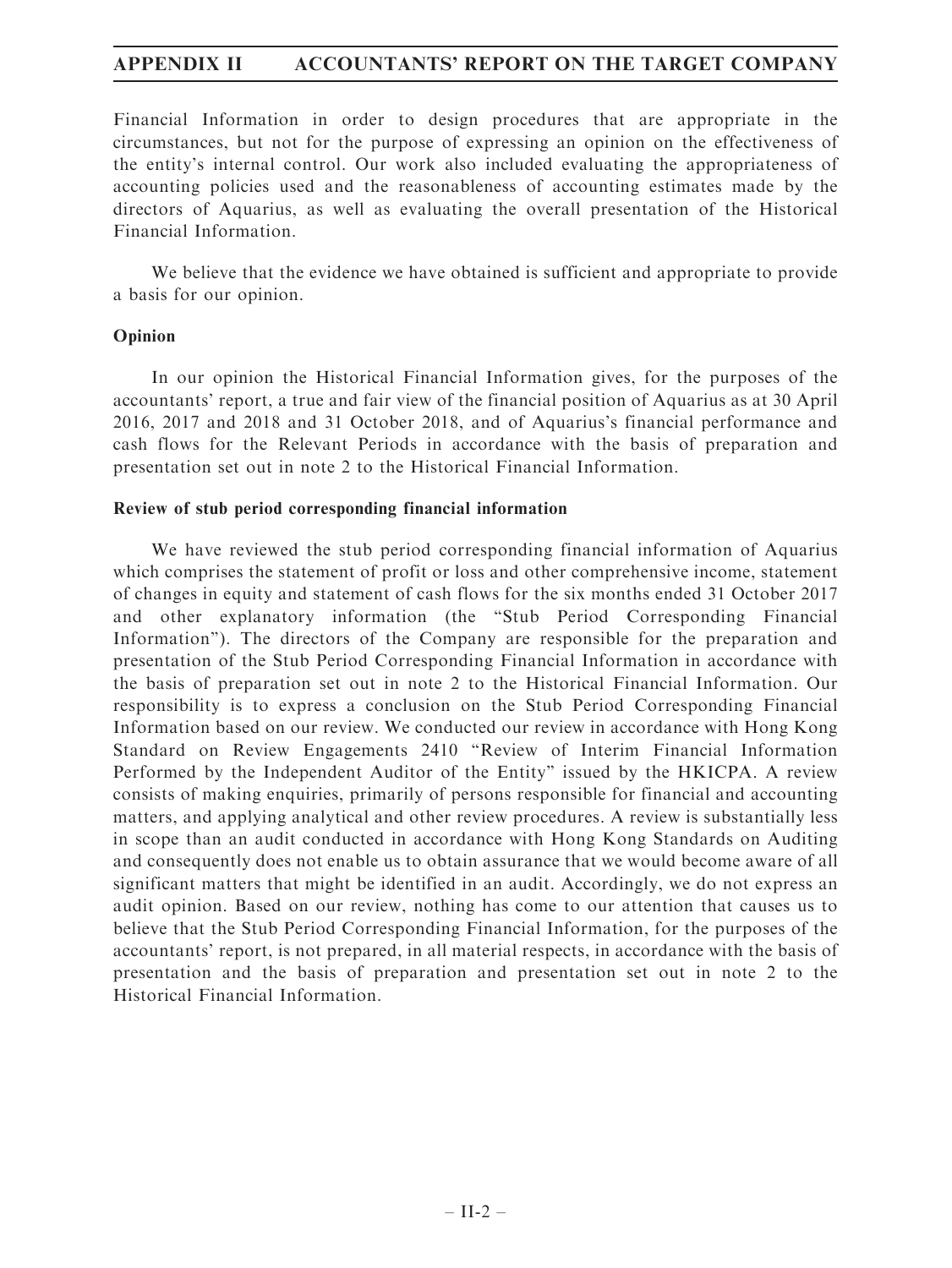Report on matters under the Rules Governing the Listing of Securities on The Stock Exchange of Hong Kong Limited and the Companies (Winding Up and Miscellaneous Provisions) **Ordinance** 

### Adjustments

In preparing the Historical Financial Information, no adjustments to the Underlying Financial Statements as defined on page II-4 have been made.

# Dividends

We refer to note 12 to the Historical Financial Information which states that no dividend was paid by Aquarius in respect of the Relevant Periods.

Crowe (HK) CPA Limited Certified Public Accountants

Hong Kong, 30 April 2019

Chan Wai Dune, Charles Practising Certificate Number P00712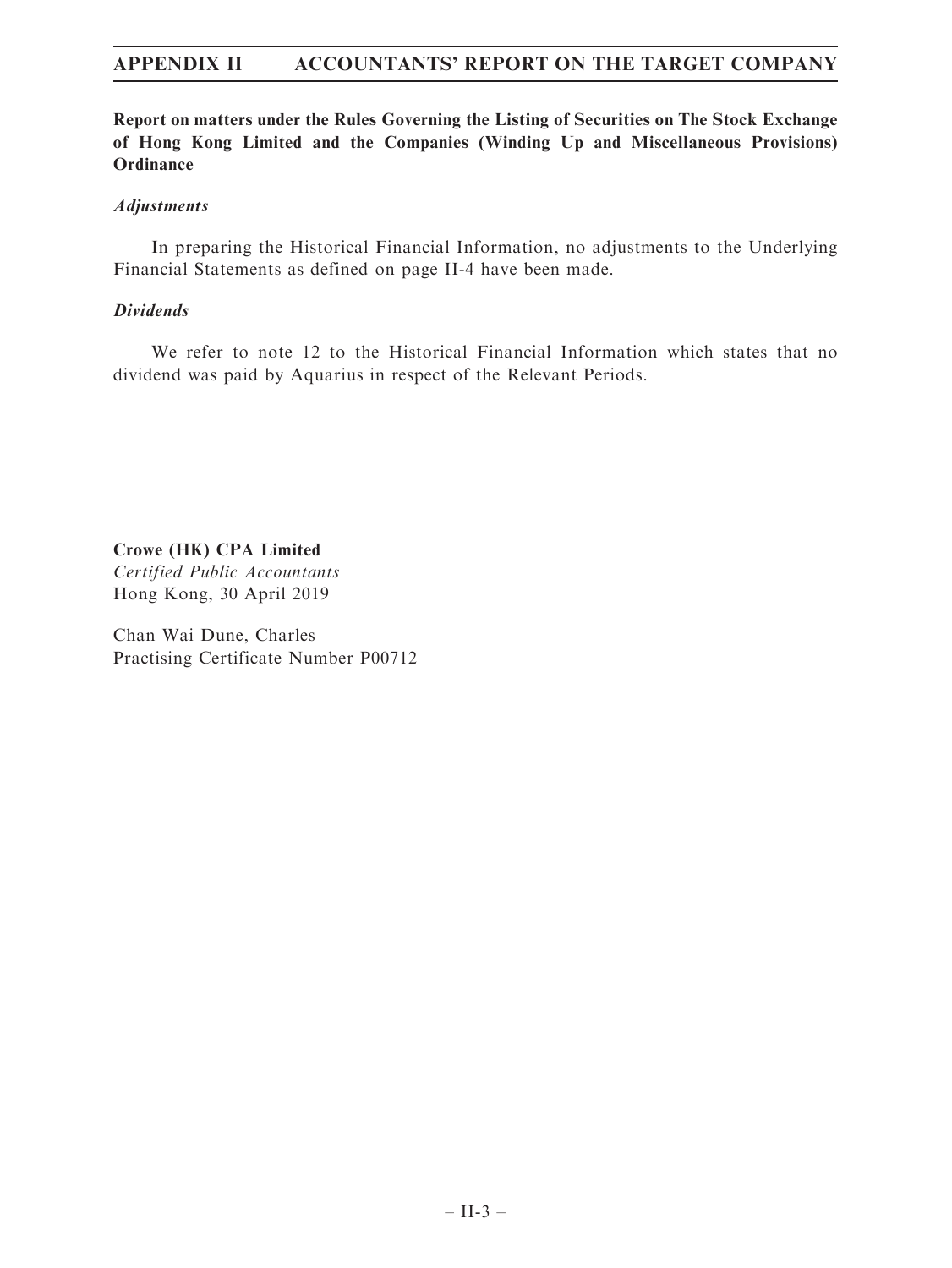# A. HISTORICAL FINANCIAL INFORMATION

# PREPARATION OF HISTORICAL FINANCIAL INFORMATION

Set out below is the Historical Financial Information which forms an integral part of this accountants' report.

The financial statements of Aquarius for the Relevant Periods, on which the Historical Financial Information is based, were audited by Crowe (HK) CPA Limited in accordance with Hong Kong Standards on Auditing issued by the HKICPA (the ''Underlying Financial Statements'').

# STATEMENTS OF PROFIT OR LOSS AND OTHER COMPREHENSIVE INCOME

|                                                               |                  |                      |                 |                 | Six months ended |                 |
|---------------------------------------------------------------|------------------|----------------------|-----------------|-----------------|------------------|-----------------|
|                                                               |                  | Years ended 30 April |                 |                 | 31 October       |                 |
|                                                               |                  | 2016                 | 2017            | 2018            | 2017             | 2018            |
|                                                               | <b>Note</b>      | <b>US\$'000</b>      | <b>US\$'000</b> | <b>US\$'000</b> | <b>US\$'000</b>  | <b>US\$'000</b> |
|                                                               |                  |                      |                 |                 | (Unaudited)      |                 |
| Revenue                                                       | 5                | 32,599               | 31,019          | 34,688          | 19,203           | 21,839          |
| Cost of sales                                                 |                  | (22, 925)            | (21, 637)       | (23, 751)       | (12, 595)        | (14,969)        |
| Gross profit                                                  |                  | 9,674                | 9,382           | 10,886          | 6,608            | 6,870           |
| Other income                                                  | 6                | 18                   | 7               | $\mathfrak{2}$  | $\mathbf{1}$     | $\overline{2}$  |
| Selling and distribution expenses                             |                  | (2,182)              | (1,966)         | (1,995)         | (797)            | (964)           |
| General and administrative expenses                           |                  | (5, 914)             | (5,715)         | (6,907)         | (2,873)          | (3, 599)        |
| Product development costs                                     |                  | (1,073)              | (1,212)         | (1,350)         | (687)            | (604)           |
| Profit from operations                                        |                  | 523                  | 496             | 636             | 2,252            | 1,705           |
| Finance costs                                                 | 7(a)             | (94)                 | (71)            | (131)           | (60)             | (112)           |
| Profit before taxation                                        | $\boldsymbol{7}$ | 429                  | 425             | 505             | 2,192            | 1,593           |
| Income tax expenses                                           | 8(a)             | (156)                | (152)           | (190)           | (785)            | (478)           |
| Profit for the year                                           |                  | 273                  | 273             | 315             | 1,407            | 1,115           |
| Other comprehensive income for<br>the year, net of income tax |                  |                      |                 |                 |                  |                 |
| Total comprehensive income for                                |                  |                      |                 |                 |                  |                 |
| the year                                                      |                  | 273                  | 273             | 315             | 1,407            | 1,115           |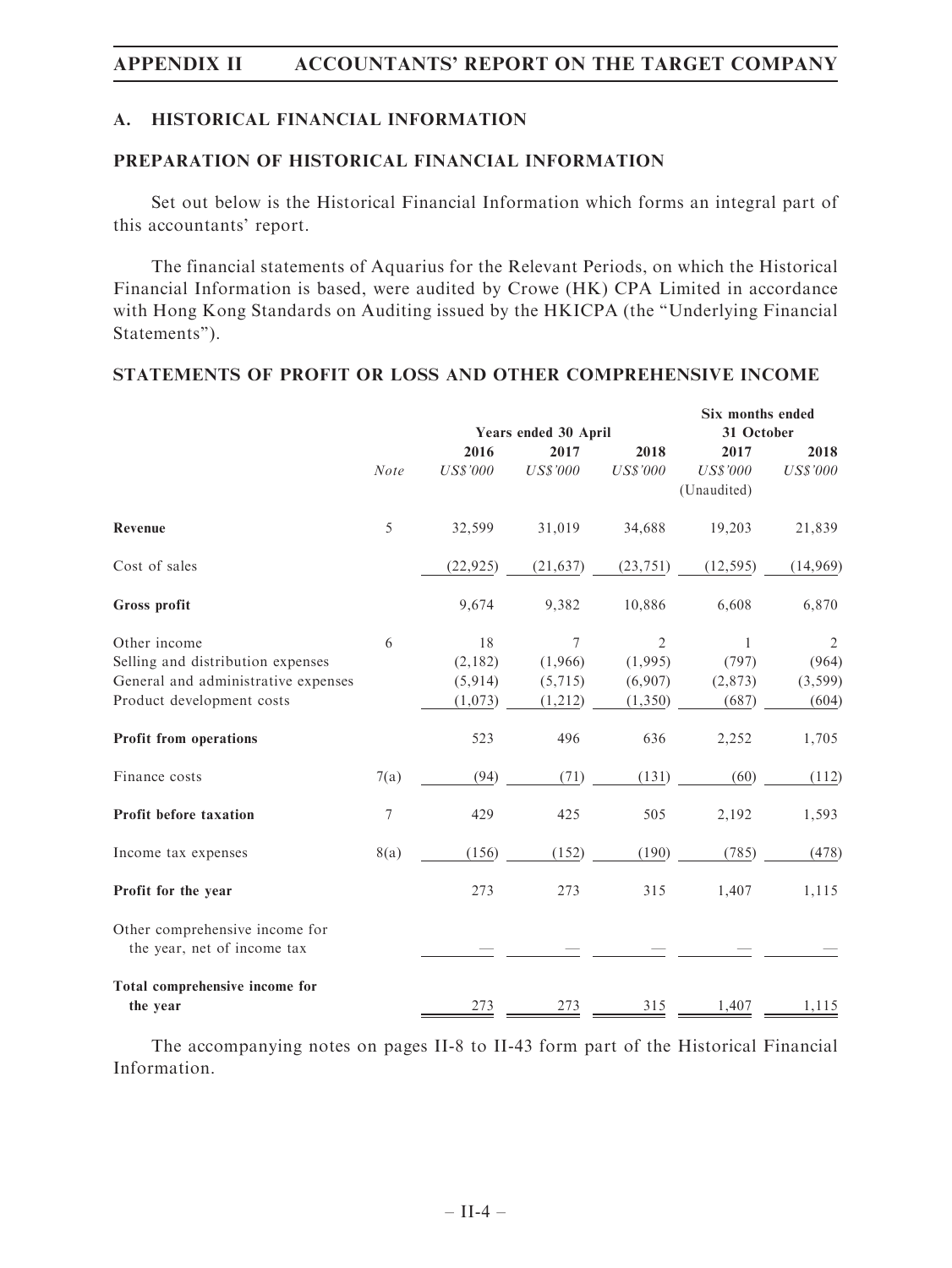# BALANCE SHEETS

|                                  |       |             |                 |          | As at           |
|----------------------------------|-------|-------------|-----------------|----------|-----------------|
|                                  |       |             | As at 30 April  |          | 31 October      |
|                                  |       | 2016        | 2017            | 2018     | 2018            |
|                                  | Note  | $U S\$ '000 | <b>US\$'000</b> | US\$'000 | <b>US\$'000</b> |
| <b>Non-current assets</b>        |       |             |                 |          |                 |
| Property, plant and equipment    | 14    | 116         | 76              | 159      | 148             |
| Intangible assets                |       |             |                 |          |                 |
| Deferred income tax assets       | 20(b) | 80          | 82              | 44       | 44              |
|                                  |       | 196         | 158             | 203      | 192             |
| <b>Current assets</b>            |       |             |                 |          |                 |
| Inventories                      | 15    | 5,850       | 5,319           | 7,200    | 8,009           |
| Trade and other receivables      | 16    | 7,191       | 7,692           | 8,370    | 13,143          |
| Tax recoverable                  | 20(a) |             | 21              |          | 42              |
| Cash and cash equivalents        | 17    | 23          | 149             | 131      | 467             |
|                                  |       | 13,064      | 13,181          | 15,701   | 21,661          |
| <b>Current liabilities</b>       |       |             |                 |          |                 |
| Trade and other payables         | 18    | 3,722       | 4,830           | 5,549    | 6,436           |
| Bank borrowings                  | 19    | 2,361       | 1,100           | 2,630    | 6,100           |
| Tax payables                     | 20(a) | 41          |                 | 1        | 478             |
|                                  |       | 6,124       | 5,930           | 8,180    | 13,014          |
| Net current assets/(liabilities) |       | 6,940       | 7,251           | 7,521    | 8,647           |
| <b>Non-current liabilities</b>   |       |             |                 |          |                 |
| Deferred income tax liabilities  | 20(b) |             |                 |          |                 |
|                                  |       |             |                 |          |                 |
| <b>Net assets</b>                |       | 7,136       | 7,409           | 7,724    | 8,839           |
| Capital and reserves             |       |             |                 |          |                 |
| Paid-in capital                  | 21    | 362         | 362             | 362      | 362             |
| Retained earnings                |       | 6,774       | 7,047           | 7,362    | 8,477           |
| <b>Total equity</b>              |       | 7,136       | 7,409           | 7,724    | 8,839           |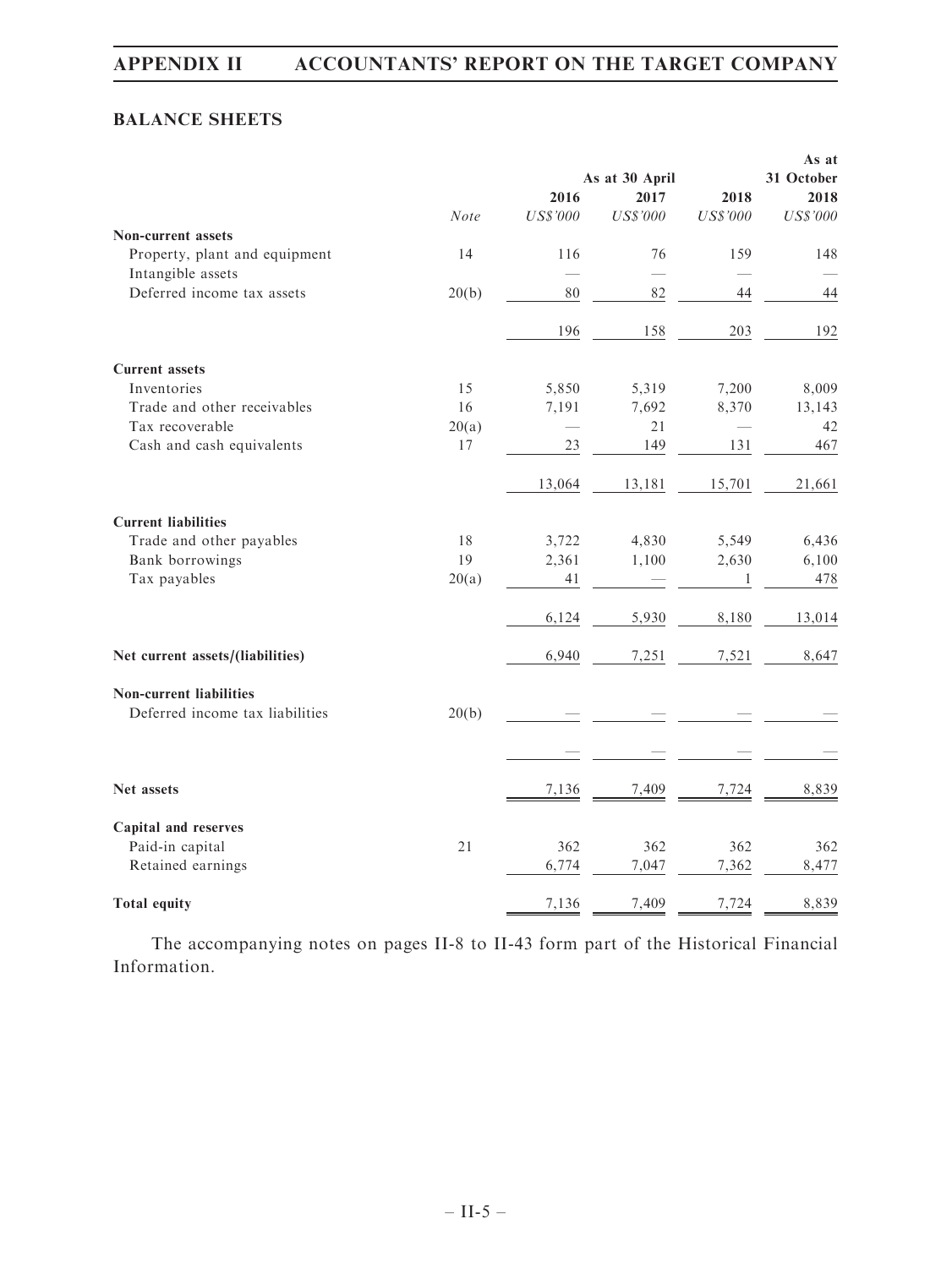# STATEMENTS OF CHANGES IN EQUITY

|                                                                                                                                  | Attributable to shareholders of Aquarius<br><b>Additional</b> |                                       |                                             |                                         |                                           |
|----------------------------------------------------------------------------------------------------------------------------------|---------------------------------------------------------------|---------------------------------------|---------------------------------------------|-----------------------------------------|-------------------------------------------|
|                                                                                                                                  | <b>Share</b><br>capital<br><b>US\$'000</b>                    | paid-in<br>capital<br><b>US\$'000</b> | <b>Treasury</b><br>stock<br><b>US\$'000</b> | Retained<br>earnings<br><b>US\$'000</b> | <b>Total</b><br>equity<br><b>US\$'000</b> |
| At 1 May 2015                                                                                                                    | 4                                                             | 458                                   | (100)                                       | 6,501                                   | 6,863                                     |
| Changes in equity for year ended 30 April 2016:<br>Profit for the year<br>Other comprehensive income for the year                |                                                               |                                       |                                             | 273                                     | 273                                       |
| Total comprehensive income for the year                                                                                          |                                                               |                                       |                                             | 273                                     | 273                                       |
| At 30 April 2016 and 1 May 2016                                                                                                  | 4                                                             | 458                                   | (100)                                       | 6,774                                   | 7,136                                     |
| Changes in equity for year ended 30 April 2017:<br>Profit for the year<br>Other comprehensive income for the year                |                                                               |                                       |                                             | 273                                     | 273                                       |
| Total comprehensive income for the year                                                                                          |                                                               |                                       |                                             | 273                                     | 273                                       |
| At 30 April 2017 and 1 May 2017                                                                                                  | 4                                                             | 458                                   | (100)                                       | 7,047                                   | 7,409                                     |
| Changes in equity for year ended 30 April 2018:<br>Profit for the year<br>Other comprehensive income for the year                |                                                               |                                       |                                             | 315                                     | 315                                       |
| Total comprehensive income for the year                                                                                          |                                                               |                                       |                                             | 315                                     | 315                                       |
| At 30 April 2018 and 1 May 2018                                                                                                  | 4                                                             | 458                                   | (100)                                       | 7,362                                   | 7,724                                     |
| Changes in equity for six months ended<br>31 October 2018:<br>Profit for the period<br>Other comprehensive income for the period |                                                               |                                       |                                             | 1,115                                   | 1,115                                     |
| Total comprehensive income for the period                                                                                        |                                                               |                                       |                                             | 1,115                                   | 1,115                                     |
| At 31 October 2018                                                                                                               | 4                                                             | 458                                   | (100)                                       | 8,477                                   | 8,839                                     |
| Changes in equity for six months ended<br>31 October 2017<br>At 1 May 2017                                                       | 4                                                             | 458                                   | (100)                                       | 7,047                                   | 7,409                                     |
| Profit for the period<br>Other comprehensive income for the period                                                               |                                                               |                                       |                                             | 1,407                                   | 1,407                                     |
| Total comprehensive income for the period<br>Transfer to reserve                                                                 |                                                               |                                       |                                             | 1,407                                   | 1,407                                     |
| At 31 October 2017 (Unaudited)                                                                                                   |                                                               | 458                                   | (100)                                       | 8,454                                   | 8,816                                     |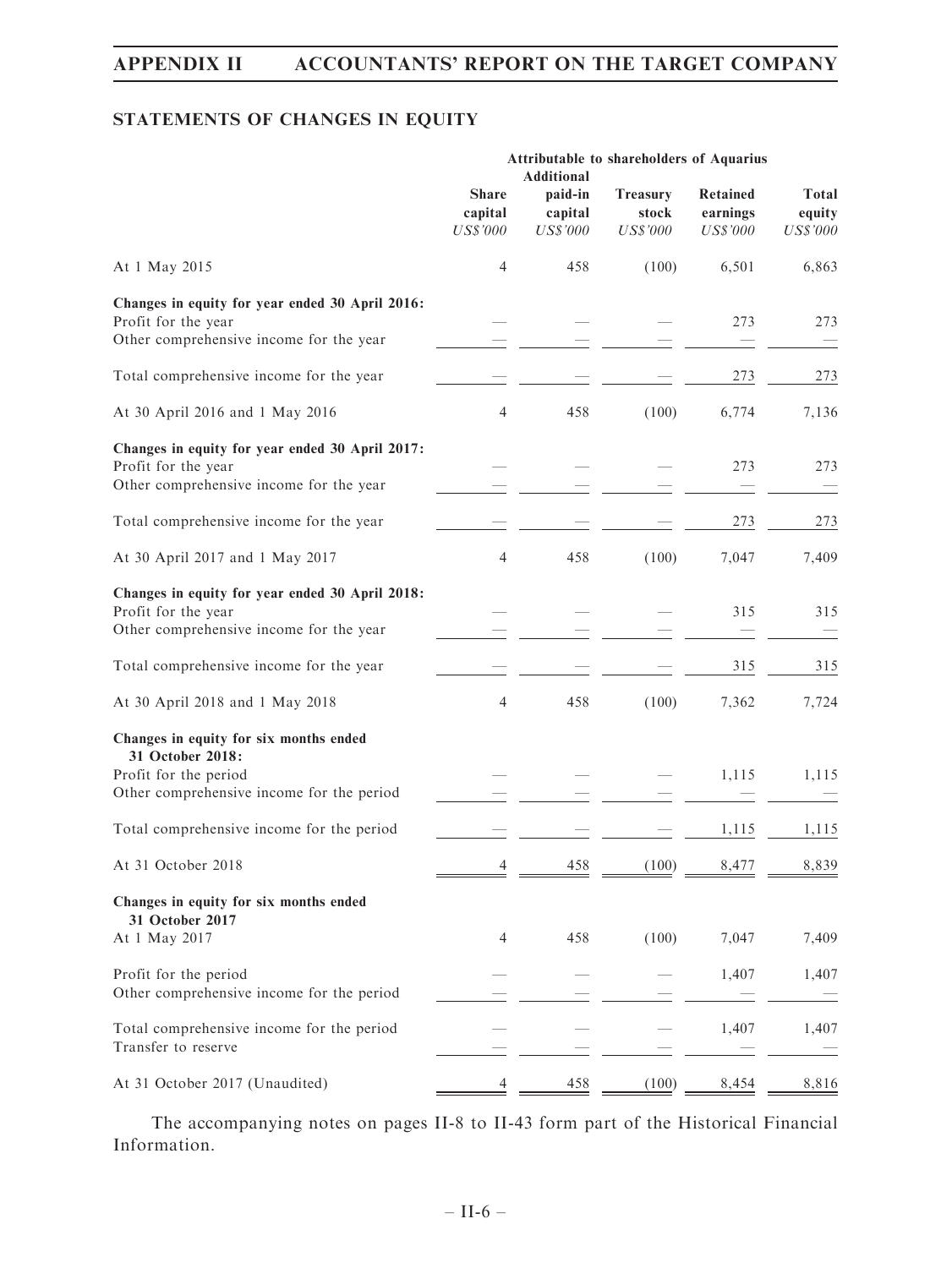# STATEMENTS OF CASH FLOWS

|                                                                           | Years ended 30 April |                         |                         | Six months ended 31<br>October |                                        |                         |
|---------------------------------------------------------------------------|----------------------|-------------------------|-------------------------|--------------------------------|----------------------------------------|-------------------------|
|                                                                           | <b>Note</b>          | 2016<br><b>US\$'000</b> | 2017<br><b>US\$'000</b> | 2018<br><b>US\$'000</b>        | 2017<br><b>US\$'000</b><br>(Unaudited) | 2018<br><b>US\$'000</b> |
| <b>Operating activities</b><br>Profit before taxation<br>Adjustments for: |                      | 429                     | 425                     | 505                            | 2,192                                  | 1,593                   |
| Bank interest income<br>Finance costs<br>Impairment loss on trade         |                      | 94                      | 71                      | 131                            | 60                                     | 112                     |
| receivables<br>Depreciation of property,                                  |                      |                         | 1                       |                                |                                        | 342                     |
| plant and equipment                                                       |                      | 67                      | 53                      | 42                             | 118                                    | 22                      |
| Changes in working capital<br>Decrease/(increase) in                      |                      | 590                     | 550                     | 678                            | 2,270                                  | 2,069                   |
| inventories<br>Decrease/(increase) in trade                               |                      | (2,263)                 | 531                     | (1,881)                        | (1,240)                                | (809)                   |
| and other receivables                                                     |                      | 1,315                   | (502)                   | (678)                          | (3,695)                                | (5, 115)                |
| Increase/(decrease) in trade<br>and other payables                        |                      | 595                     | 1,108                   | 719                            | (1, 837)                               | 887                     |
| Cash generated from operations                                            |                      | 237                     | 1,687                   | (1, 162)                       | (4, 502)                               | (2,968)                 |
| Income tax (paid)/refund                                                  |                      | (108)                   | (216)                   | (130)                          |                                        | (43)                    |
| Net cash generated from<br>operating activities                           |                      | 129                     | 1,471                   | (1,292)                        | (4, 502)                               | (3,011)                 |
| <b>Investing activities</b><br>Acquisition of property, plant             |                      |                         |                         |                                |                                        |                         |
| and equipment<br>Proceeds from disposal of<br>property, plant and         |                      | 7                       | (13)                    | (125)                          |                                        | (11)                    |
| equipment<br>Interest received                                            |                      |                         |                         |                                |                                        |                         |
| Net cash used in investing<br>activities                                  |                      | 7                       | (13)                    | (125)                          |                                        | (11)                    |
| <b>Financing activities</b><br>Proceeds from new bank loans               |                      | 7,643                   | 5,157                   | 7,303                          | 4,507                                  | 3,470                   |
| Repayment of bank loans<br>Interest paid                                  |                      | (7, 738)<br>(94)        | (6, 418)<br>(71)        | (5, 773)<br>(131)              | (60)                                   | (112)                   |
| Net cash used in financing<br>activities                                  |                      | (189)                   | (1, 332)                | 1,399                          | 4,447                                  | 3,358                   |
| Net increase/(decrease) in cash<br>and cash equivalents                   |                      | (53)                    | 126                     | (18)                           | (55)                                   | 336                     |
| Cash and cash equivalents at<br>beginning of the year/period              |                      | 76                      | 23                      | 149                            | 149                                    | <u>131</u>              |
| Cash and cash equivalents at<br>end of the year/period                    | 17                   | 23                      | 149                     | 131                            | 94                                     | 467                     |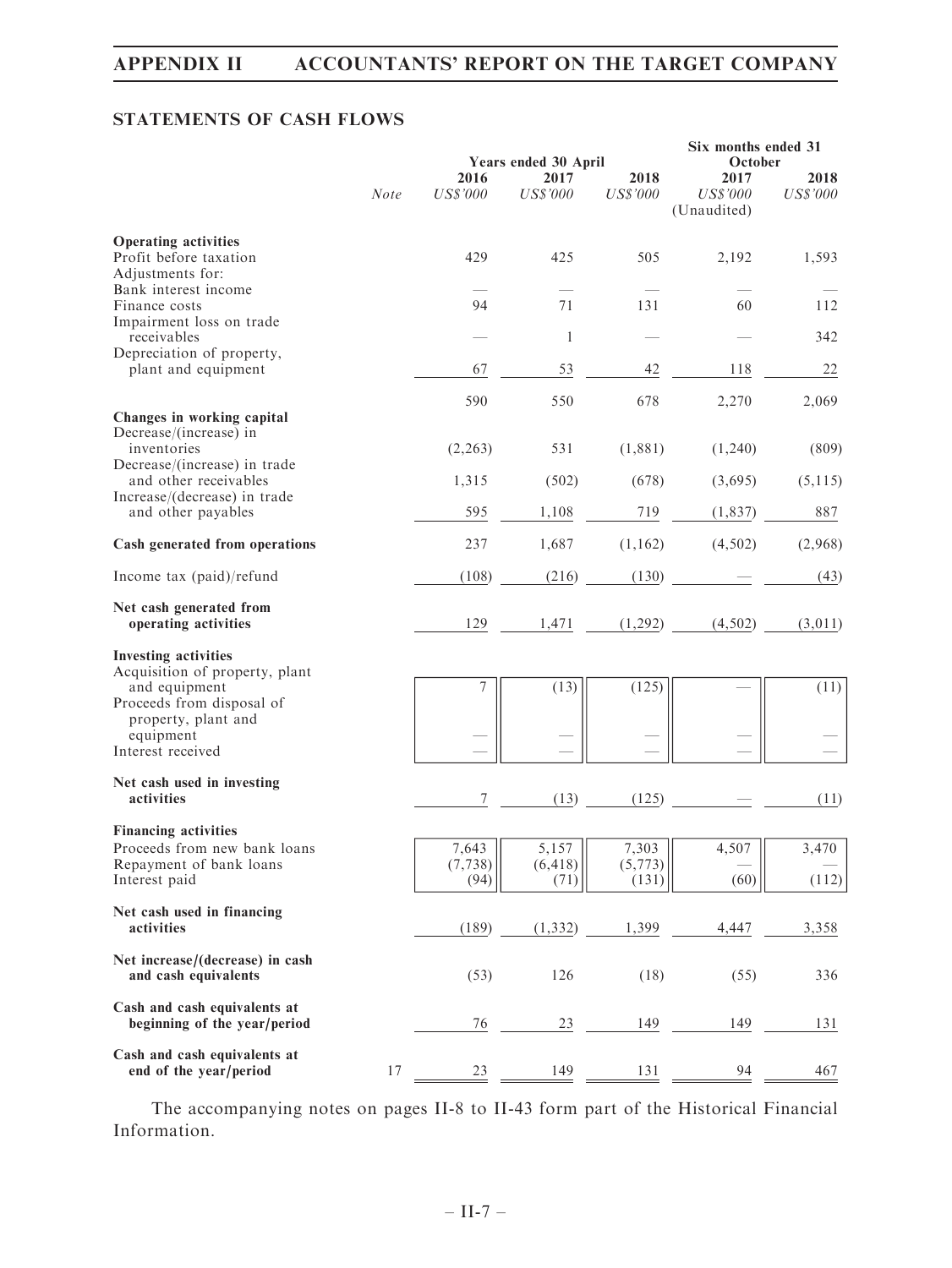### B. NOTES TO THE HISTORICAL FINANCIAL INFORMATION

### 1. GENERAL INFORMATION

Aquarius, Ltd. (''Aquarius'') is a limited liability company incorporated in the United States of America on 19 September 1969. The address of its registered office is 3200 S. Kingshighway Blvd., St. Louis, MO 63139. Aquarius is engaged in designing and marketing accessories for men, women and children in the United States. Aquarius sells licensed, private label and custom headwear, small leather goods, bags, and accessories to many retailers in the United States.

### 2. BASIS OF PREPARATION AND PRESENTATION OF HISTORICAL FINANCIAL INFORMATION

The Historical Financial Information set out in this report has been prepared in accordance with all applicable Hong Kong Financial Reporting Standards (''HKFRSs''), which collective term includes all applicable individual Hong Kong Financial Reporting Standards, Hong Kong Accounting Standards (''HKASs'') and Interpretations issued by the HKICPA, accounting principles generally accepted in Hong Kong. Further details of the significant accounting policies adopted are set out in note 3.

The accounting policies set out below have been applied consistently to all periods presented in the Historical Financial Information, except as below.

The HKICPA has issued a number of new and revised HKFRSs. For the purpose of preparing this Historical Financial Information, Aquarius has adopted all applicable new and revised HKFRSs throughout the Relevant Periods except for HKFRS 9 "Financial Instruments", which has been adopted since 1 May 2018. Aquarius has adopted HKFRS 15 ''Revenue from Contracts with Customers'', throughout the Relevant Periods. Aquarius has not adopted any other new accounting standards and interpretations issued but not yet effective for the accounting year ending 30 April 2019 (set out in note 30).

### HKFRS 9 "Financial Instruments"

HKFRS 9 replaces the provisions of HKAS 39 that relate to the recognition, classification and measurement of financial assets and financial liabilities, derecognition of financial instruments, impairment of financial assets and hedge accounting.

Aquarius has applied HKFRS 9 to items that existed at 1 May 2018 in accordance with the transition requirements. Aquarius has concluded that there is no material impact for the initial application of the new impairment requirements, therefore, no adjustment is made to the opening equity at 1 May 2018.

Further details of the nature and effect of the changes to previous accounting policies and the transition approach are set out below:

### a) Classification of financial assets and financial liabilities

HKFRS 9 categorises financial assets into three principal classification categories: measured at amortised cost, at fair value through other comprehensive income (''FVOCI'') and at fair value through profit or loss ("FVPL"). These supersede HKAS 39's categories of held-to-maturity investments, loans and receivables, available-for-sale financial assets and financial assets measured at FVPL. The classification of financial assets under HKFRS 9 is based on the business model under which the financial asset is managed and its contractual cash flow characteristics.

The measurement categories for all financial assets and financial liabilities remain the same. The carrying amounts for all financial assets and financial liabilities at 1 May 2018 have not been impacted by the initial application of HKFRS 9.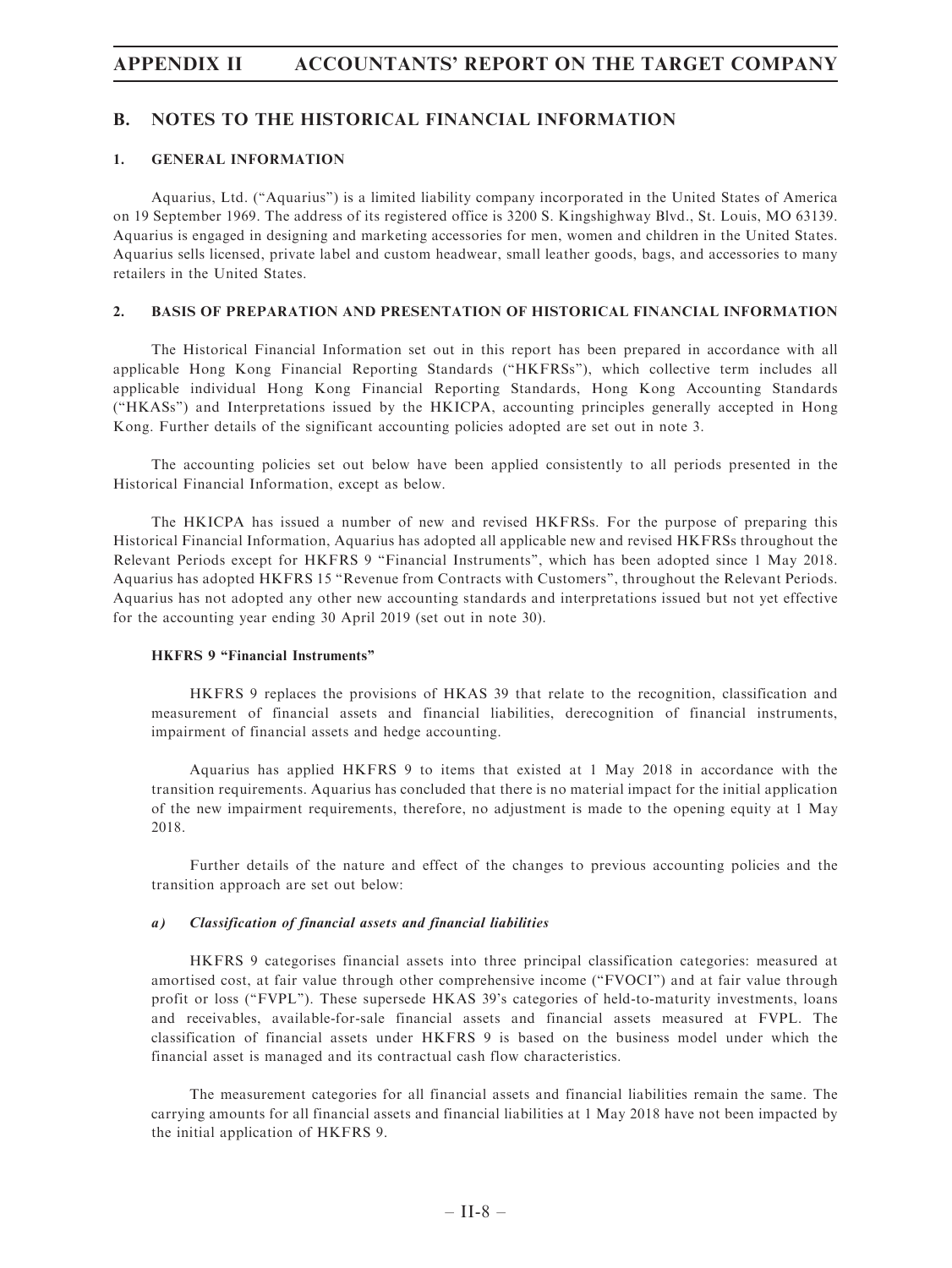### b) Credit losses

HKFRS 9 replaces the "incurred loss" model in HKAS 39 with the "expected credit loss" ("ECL") model. The ECL model requires an ongoing measurement of credit risk associated with a financial asset and therefore recognises ECLs earlier than under the ''incurred loss'' accounting model in HKAS 39.

Aquarius applies the new ECL model to financial assets measured at amortised cost (including cash and cash equivalents and trade and other receivables).

For further details on Aquarius's accounting policy for accounting for credit losses, see note 3(f).

#### c) Transition

Changes in accounting policies resulting from the adoption of HKFRS 9 have been applied except as described below:

Information relating to Historical Financial Information for the years ended 30 April 2016, 2017 and 2018 and the six months ended 31 October 2017 or at 30 April 2016, 2017 and 2018 has not been restated. Accordingly, the information presented for the years ended 30 April 2016, 2017 and 2018 and the six months ended 31 October 2017 or at 30 April 2016, 2017 and 2018 continues to be reported under HKAS 39 and thus may not be comparable with Historical Financial Information for the six months ended 31 October 2018 or at 31 October 2018.

The Historical Financial Information also complies with the applicable disclosure provisions of the Rules Governing the Listing of Securities on The Stock Exchange of Hong Kong Limited.

The Stub Period Corresponding Financial Information for the six months ended 31 October 2017 has been prepared in accordance with the same basis and accounting policies adopted in respect of the Historical Financial Information.

### 3. SIGNIFICANT ACCOUNTING POLICIES

#### a) Basis of measurement

Items included in the financial statements is measured using the currency that best reflects the economic substance of the underlying events and circumstances relevant of the entity. The financial statements are presented in US\$, rounded to the nearest thousand, except when otherwise indicated, which is the presentation currency and the functional currency of Aquarius.

The measurement basis used in the preparation of the financial statements is the historical cost basis, unless otherwise specified in the following accounting policies.

#### b) Use of estimates and judgments

The preparation of the financial statements in conformity with HKFRSs requires management to make judgments, estimates and assumptions that affect the application of policies and reported amounts of assets, liabilities, income and expenses. The estimates and associated assumptions are based on historical experience and various other factors that are believed to be reasonable under the circumstances, the results of which form the basis of making the judgments about carrying amounts of assets and liabilities that are not readily apparent from other sources. Actual results may differ from these estimates.

The estimates and underlying assumptions are reviewed on an ongoing basis. Revisions to accounting estimates are recognised in the period in which the estimate is revised if the revision affects only that period, or in the period of the revision and future periods if the revision affects both current and future periods.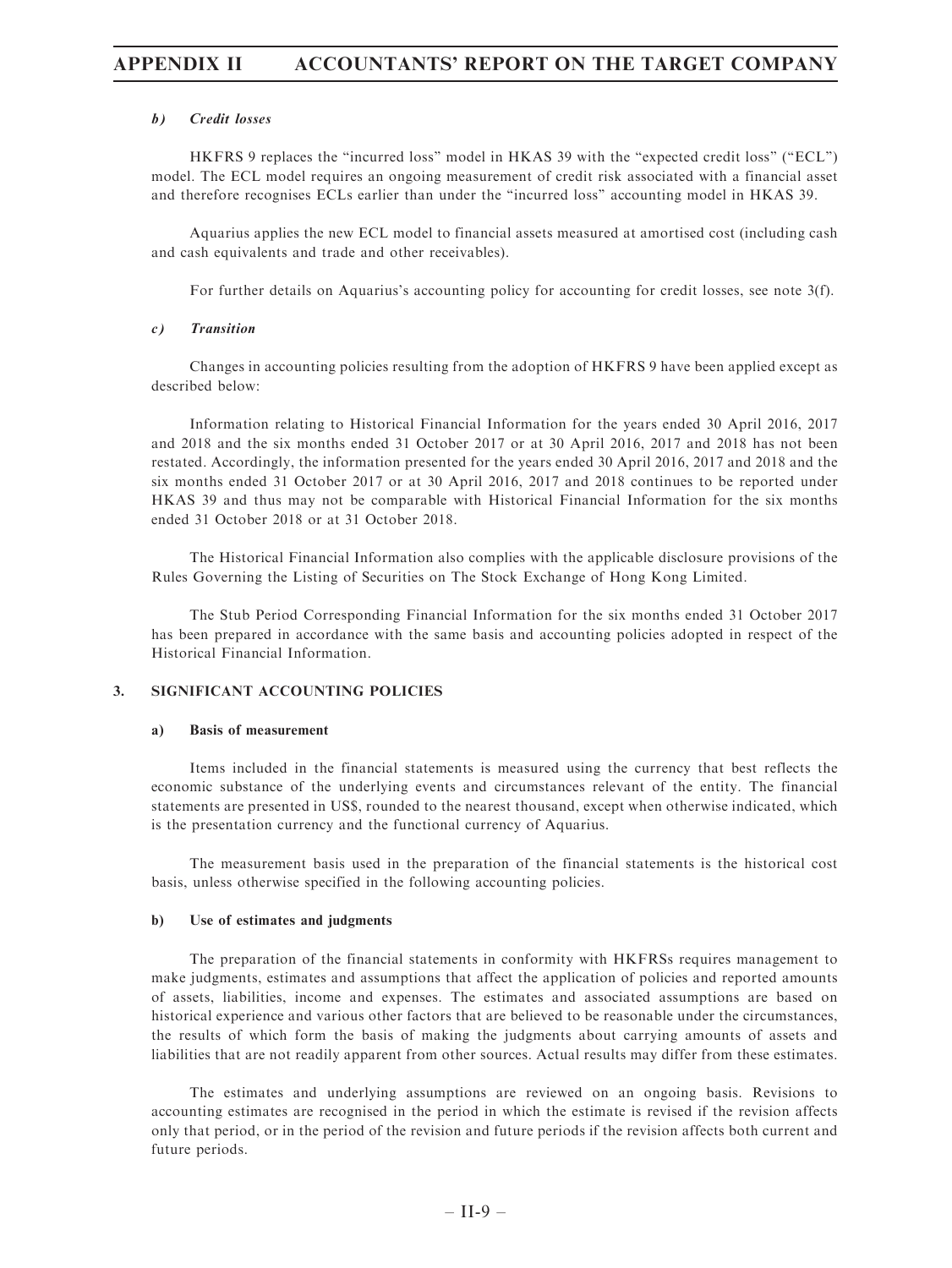Judgments made by management in the application of HKFRSs that have significant effect on the financial statements and major sources of estimation uncertainty are discussed in note 4.

### c) Property, plant and equipment

Property, plant and equipment, other than construction in progress, are stated in the statements of financial position at cost less accumulated depreciation and impairment losses (see note  $3(f)(ii)$ ).

Depreciation is calculated to write off the cost of items of property, plant and equipment, less their estimated residual value, if any, using the straight line method over their estimated useful lives as follows:

| $\overbrace{\phantom{aaaaa}}$ | leasehold improvements  | 3 years |
|-------------------------------|-------------------------|---------|
| $\overline{\phantom{0}}$      | furniture and fixtures  | 3 years |
| $\overline{\phantom{0}}$      | machinery and equipment | 3 years |
| $\overline{\phantom{a}}$      | motor vehicles          | 6 years |

Where parts of an item of property, plant and equipment have different useful lives, the cost of the item is allocated on a reasonable basis between the parts and each part is depreciated separately. Both the useful life of an asset and its residual value, if any, are reviewed annually.

Historical cost includes expenditure that is directly attributable to the acquisition of the items. Cost may also include transfers from equity of any gains/losses on qualifying cash flow hedges of foreign currency purchases of property, plant and equipment.

Subsequent costs are included in the asset's carrying amount or recognised as a separate asset, as appropriate, only when it is probable that future economic benefits associated with the item will flow to Aquarius and the cost of the item can be measured reliably. The carrying amount of the replaced part is derecognised. All other repairs and maintenance are recognised in profit or loss during the financial period in which they are incurred.

An asset's carrying amount is written down immediately to its recoverable amount if the asset's carrying amount is greater than its estimated recoverable amount.

Gains or losses arising from the retirement or disposal of an item of property, plant and equipment are determined as the difference between the net disposal proceeds and the carrying amount of the item and are recognised in profit or loss on the date of retirement or disposal.

Property, plant and equipment in the course of construction for production, supply or administrative purposes are carried at cost, less any recognised impairment loss. Cost includes professional fees and, for qualifying assets, borrowing costs capitalised in accordance with Aquarius's accounting policy. Such property, plant and equipment are classified to the appropriate categories of property, plant and equipment when completed and ready for intended use. Depreciation of these assets, on the same basis as other property assets, commences when the assets are ready for their intended use.

#### d) Leased assets

An arrangement, comprising a transaction or a series of transactions, is or contains a lease if Aquarius determines that the arrangement conveys a right to use a specific asset or assets for an agreed period of time in return for a payment or a series of payments. Such a determination is made based on an evaluation of the substance of the arrangement and is regardless of whether the arrangement takes the legal form of a lease.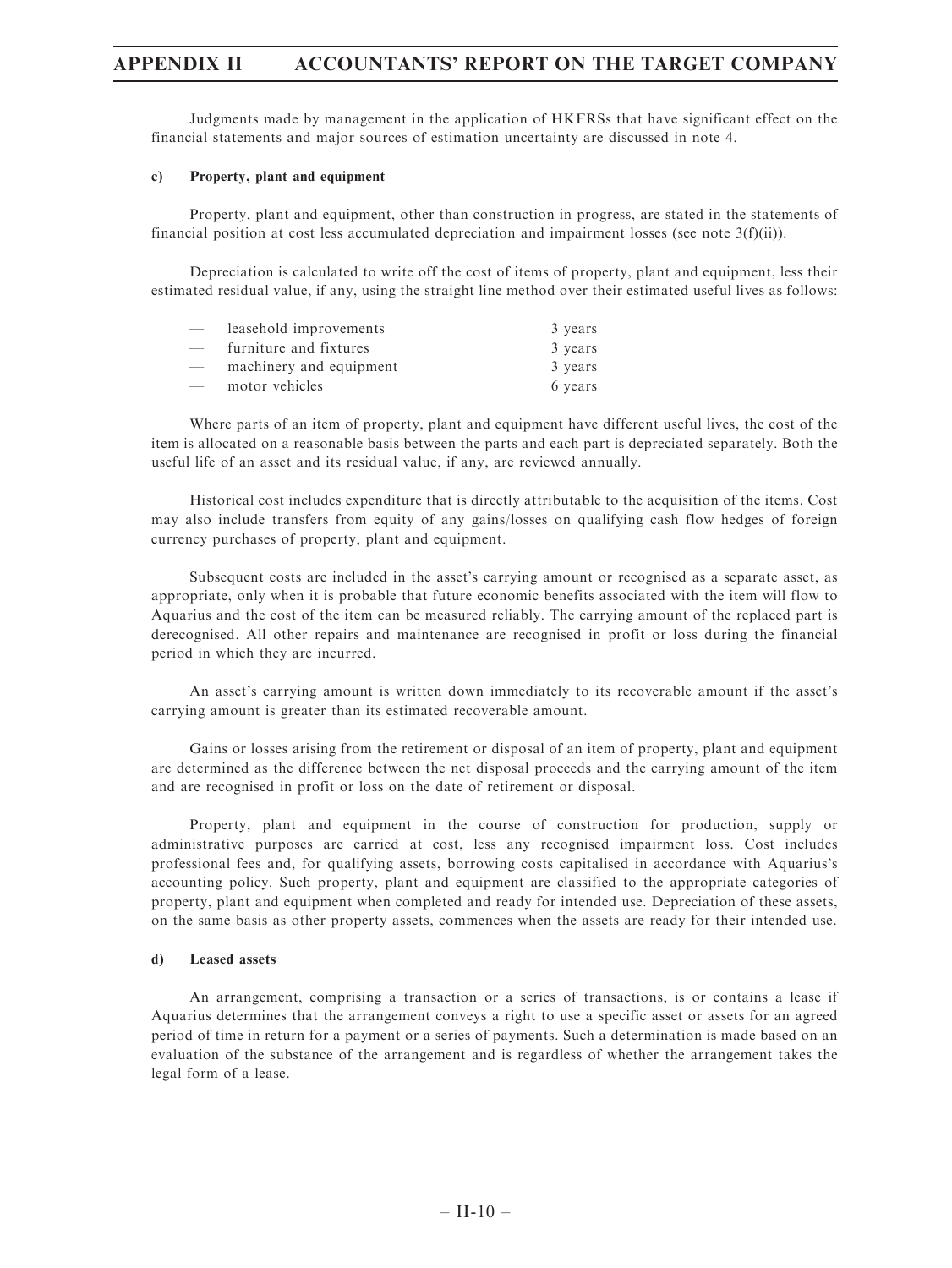### i) Classification of assets leased to Aquarius

Assets that are held by Aquarius under leases which transfer to Aquarius substantially all the risks and rewards of ownership are classified as being held under finance leases. Leases which do not transfer substantially all the risks and rewards of ownership to Aquarius are classified as operating leases.

### ii) Operating lease charges

Where Aquarius has the use of assets held under operating leases, payments made under the leases are charged to profit or loss in equal instalments over the accounting periods covered by the lease term, except where an alternative basis is more representative of the pattern of benefits to be derived from the leased asset. Lease incentives received are recognised in profit or loss as an integral part of the aggregate net lease payments made. Contingent rentals are charged as expenses in the accounting period in which they are incurred.

### e) Credit losses and impairment of assets

#### i) Credit losses from financial instruments and contract assets

a) Policy applicable from 1 May 2018

Aquarius recognises a loss allowance for expected credit losses (ECLs) on the following items:

- financial assets measured at amortised cost (including cash and cash equivalents, trade and other receivables); and
- contract assets as defined under HKFRS 15 (see note 3(h).

### Measurement of ECLs

ECLs are a probability-weighted estimate of credit losses. Credit losses are measured as the present value of all expected cash shortfalls (i.e. the difference between the cash flows due to Aquarius in accordance with the contract and the cash flows that Aquarius expects to receive).

The expected cash shortfalls are discounted using the following discount rates where the effect of discounting is material:

- fixed-rate financial assets, trade and other receivables and contract assets: effective interest rate determined at initial recognition or an approximation thereof;
- variable-rate financial assets: current effective interest rate.

The maximum period considered when estimating ECLs is the maximum contractual period over which Aquarius is exposed to credit risk.

In measuring ECLs, Aquarius takes into account reasonable and supportable information that is available without undue cost or effort. This includes information about past events, current conditions and forecasts of future economic conditions.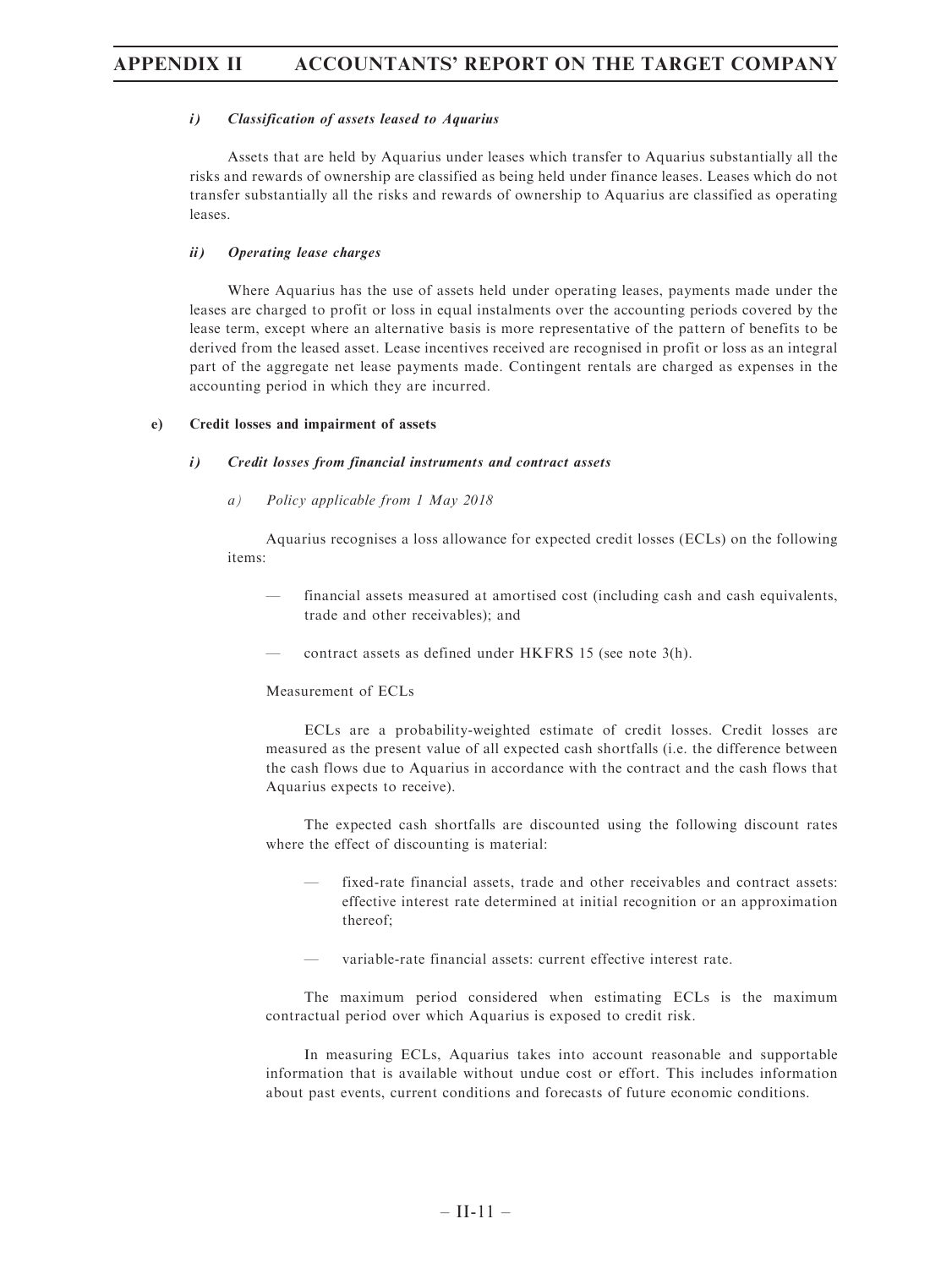ECLs are measured on either of the following bases:

- 12-month ECLs: these are losses that are expected to result from possible default events within the 12 months after the reporting date; and
- lifetime ECLs: these are losses that are expected to result from all possible default events over the expected lives of the items to which the ECL model applies.

Loss allowances for trade receivables and contract assets are always measured at an amount equal to lifetime ECLs. ECLs on these financial assets are estimated using a provision matrix based on Aquarius's historical credit loss experience, adjusted for factors that are specific to the debtors and an assessment of both the current and forecast general economic conditions at the reporting date.

For all other financial instruments, Aquarius recognises a loss allowance equal to 12-month ECLs unless there has been a significant increase in credit risk of the financial instrument since initial recognition, in which case the loss allowance is measured at an amount equal to lifetime ECLs.

#### Significant increases in credit risk

In assessing whether the credit risk of a financial instrument has increased significantly since initial recognition, Aquarius compares the risk of default occurring on the financial instrument assessed at the reporting date with that assessed at the date of initial recognition. In making this reassessment, Aquarius considers that a default event occurs when (i) the borrower is unlikely to pay its credit obligations to Aquarius in full, without recourse by Aquarius to actions such as realising security (if any is held); or (ii) the financial asset is 30 days past due. Aquarius considers both quantitative and qualitative information that is reasonable and supportable, including historical experience and forward-looking information that is available without undue cost or effort.

In particular, the following information is taken into account when assessing whether credit risk has increased significantly since initial recognition:

- failure to make payments of principal or interest on their contractually due dates;
- an actual or expected significant deterioration in a financial instrument's external or internal credit rating (if available);
- an actual or expected significant deterioration in the operating results of the debtor; and
- existing or forecast changes in the technological, market, economic or legal environment that have a significant adverse effect on the debtor's ability to meet its obligation to Aquarius.

Depending on the nature of the financial instruments, the assessment of a significant increase in credit risk is performed on either an individual basis or a collective basis. When the assessment is performed on a collective basis, the financial instruments are grouped based on shared credit risk characteristics, such as past due status and credit risk ratings.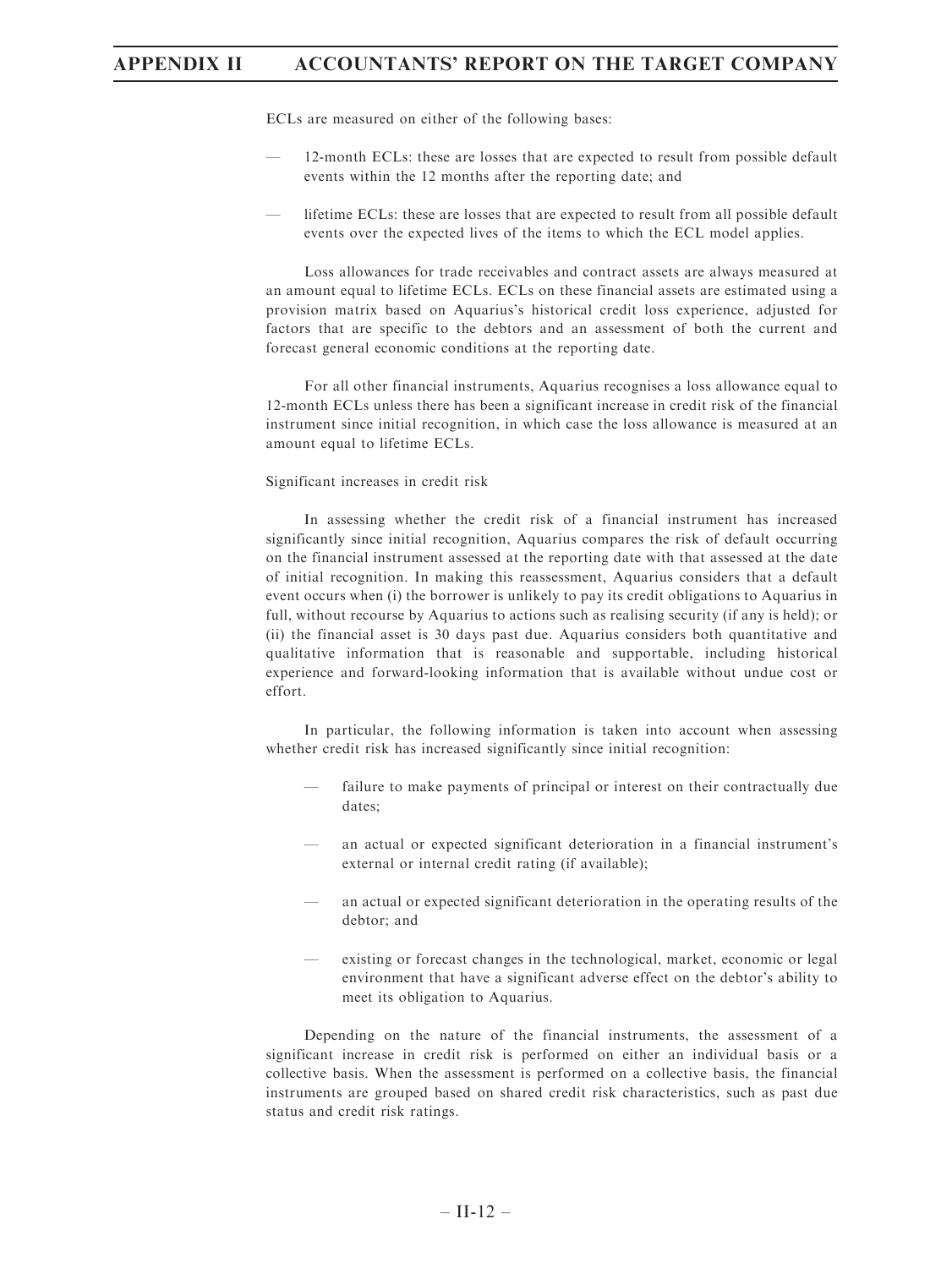ECLs are remeasured at each reporting date to reflect changes in the financial instrument's credit risk since initial recognition. Any change in the ECL amount is recognised as an impairment gain or loss in profit or loss. Aquarius recognises an impairment gain or loss for all financial instruments with a corresponding adjustment to their carrying amount through a loss allowance account.

Basis of calculation of interest income

Interest income recognised in accordance with note  $3(p)(iii)$  is calculated based on the gross carrying amount of the financial asset unless the financial asset is creditimpaired, in which case interest income is calculated based on the amortised cost (i.e. the gross carrying amount less loss allowance) of the financial asset.

At each reporting date, Aquarius assesses whether a financial asset is creditimpaired. A financial asset is credit-impaired when one or more events that have a detrimental impact on the estimated future cash flows of the financial asset have occurred.

Evidence that a financial asset is credit-impaired includes the following observable events:

- significant financial difficulties of the debtor;
- a breach of contract, such as a default or delinquency in interest or principal payments;
- it becoming probable that the borrower will enter into bankruptcy or other financial reorganisation; or
- significant changes in the technological, market, economic or legal environment that have an adverse effect on the debtor.

#### Write-off policy

The gross carrying amount of a financial asset and contract assets is written off (either partially or in full) to the extent that there is no realistic prospect of recovery. This is generally the case when Aquarius determines that the debtor does not have assets or sources of income that could generate sufficient cash flows to repay the amounts subject to the write-off.

Subsequent recoveries of an asset that was previously written off are recognised as a reversal of impairment in profit or loss in the period in which the recovery occurs.

### b) Policy applicable prior to 1 May 2018

Prior to 1 May 2018, an ''incurred loss'' model was used to measure impairment losses on financial assets not classified as at FVPL (e.g. trade and other receivables). Under the ''incurred loss'' model, an impairment loss was recognised only when there was objective evidence of impairment. Objective evidence of impairment included:

- significant financial difficulties of the debtor;
- a breach of contract, such as a default or delinquency in interest or principal payments;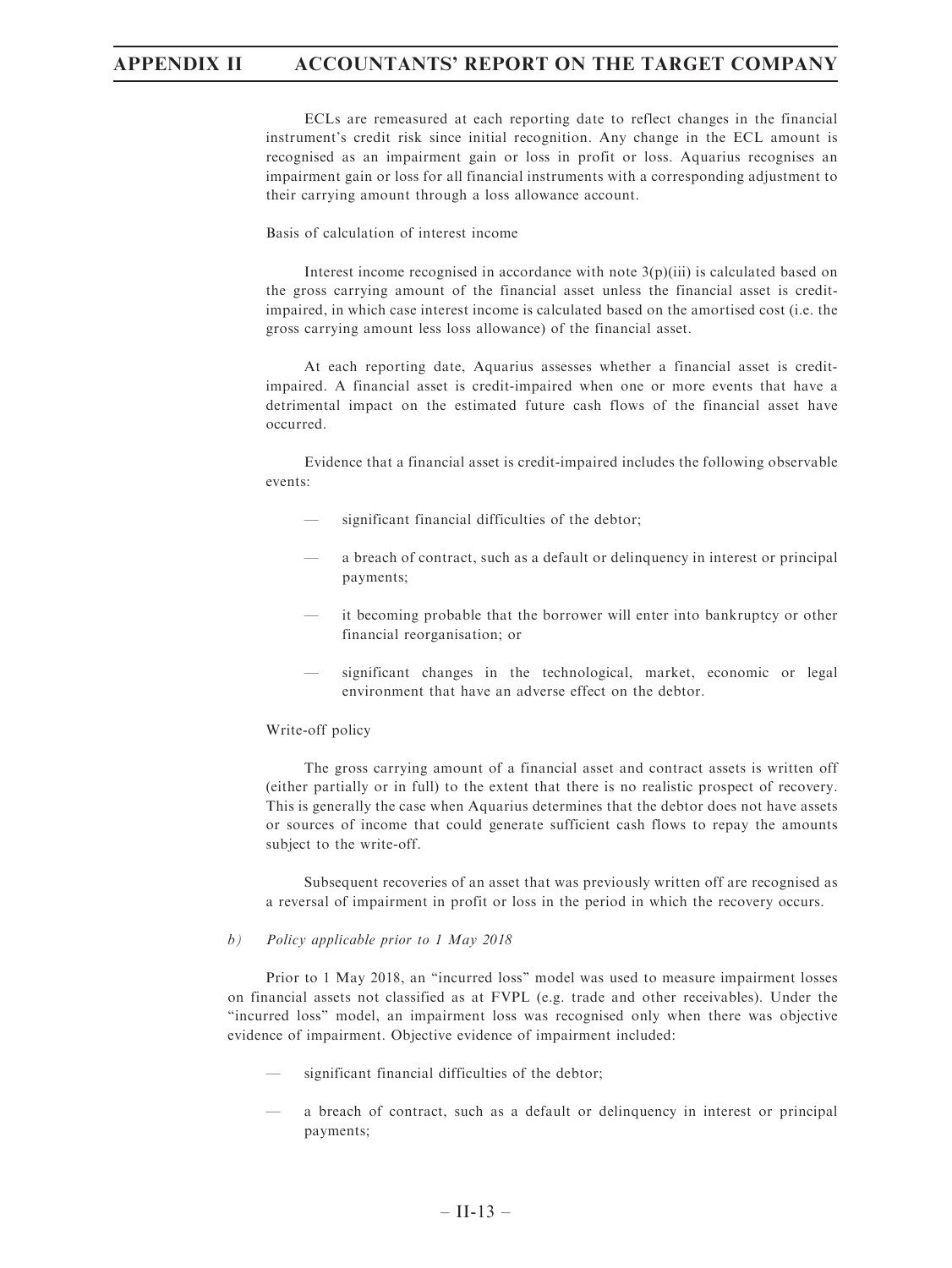- it becoming probable that the borrower will enter into bankruptcy or other financial reorganisation; or
- significant changes in the technological, market, economic or legal environment that have an adverse effect on the debtor.

If any such evidence exists, any impairment loss is determined and recognised as the difference between the asset's carrying amount and the present value of estimated future cash flows, discounted at the financial asset's original effective interest rate (i.e. the effective interest rate computed at initial recognition of these assets), where the effect of discounting is material. This assessment is made collectively where these financial assets share similar risk characteristics, such as similar past due status, and have not been individually assessed as impaired. Future cash flows for financial assets which are assessed for impairment collectively are based on historical loss experience for assets with credit risk characteristics similar to the collective group.

If in a subsequent period the amount of an impairment loss decreased and the decrease could be linked objectively to an event occurring after the impairment loss was recognised, the impairment loss has reversed through profit or loss. A reversal of an impairment loss was only recognised to the extent that it did not result in the asset's carrying amount exceeding that which would have been determined had no impairment loss been recognised in prior years.

When the recovery of a trade debtor or other financial assets carried at amortised cost was considered doubtful but not remote, associated impairment losses were recorded using an allowance account. When Aquarius was satisfied that the recovery was remote, the amount considered irrecoverable is written off against the gross carrying amount of those assets directly. Subsequent recoveries of amounts previously charged to the allowance account were reversed against the allowance account. Other changes in the allowance account and subsequent recoveries of amounts previously written off directly were recognised in profit or loss.

### ii) Impairment of other assets

Internal and external sources of information are reviewed at the end of each reporting period to identify indications that the following assets may be impaired or, an impairment loss previously recognised no longer exists or may have decreased:

- property, plant and equipment; and
- intangible assets.

If any such indication exists, the asset's recoverable amount is estimated. In addition, for intangible assets that have indefinite useful lives, the recoverable amount is estimated annually whether or not there is any indication of impairment.

— Calculation of recoverable amount

The recoverable amount of an asset is the greater of its fair value less costs to sell and value in use. In assessing value in use, the estimated future cash flows are discounted to their present value using a pre-tax discount rate that reflects current market assessments of time value of money and the risks specific to the asset. Where an asset does not generate cash inflows largely independent of those from other assets, the recoverable amount is determined for the smallest group of assets that generates cash inflows independently (i.e. is a cashgenerating unit).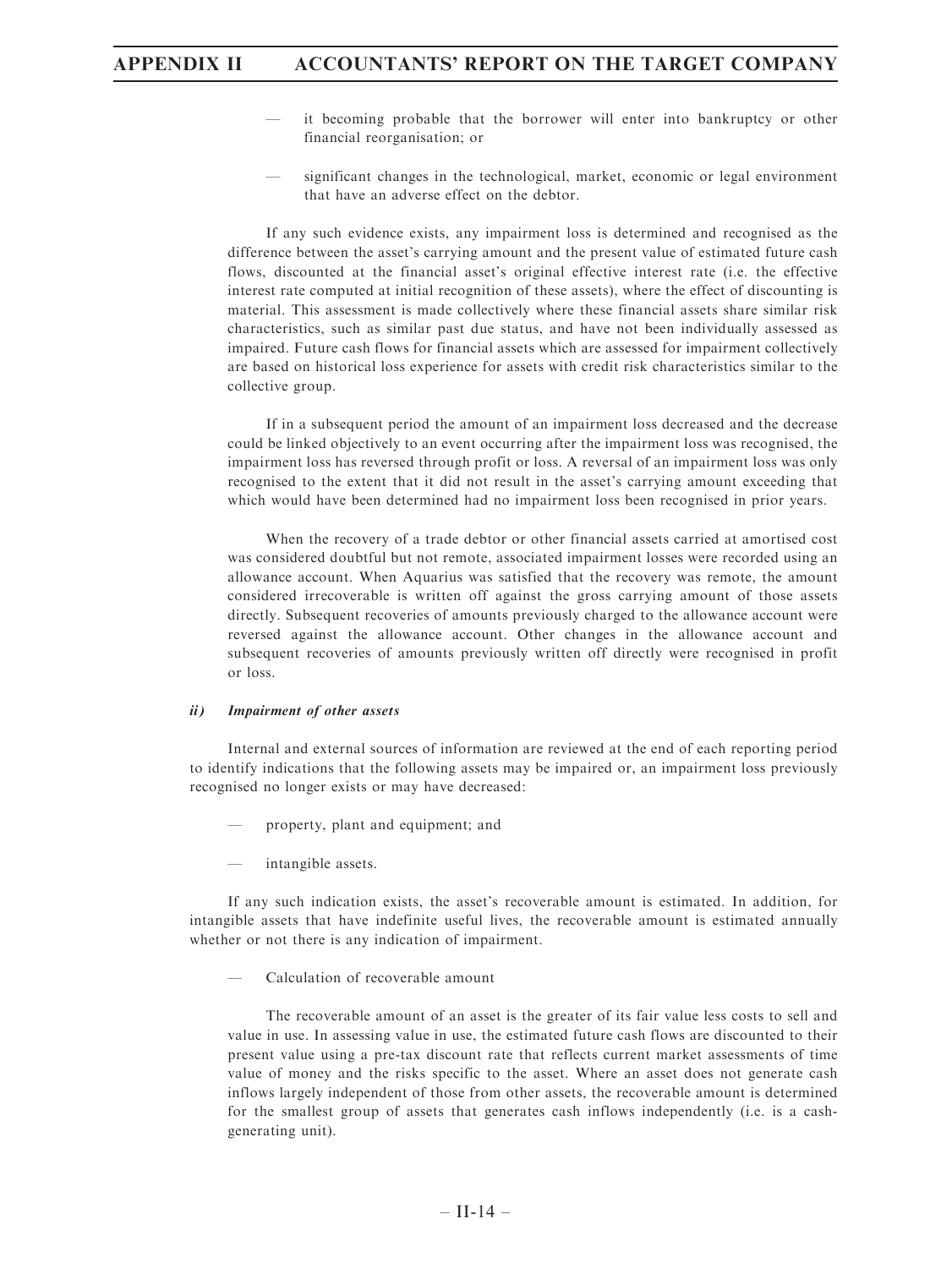— Recognition of impairment losses

An impairment loss is recognised in profit or loss whenever the carrying amount of an asset, or the cash-generating unit to which it belongs, exceeds its recoverable amount. Impairment losses recognised in respect of cash-generating unit are allocated to reduce the carrying amount of the other assets in the unit (or group of units) on a pro rata basis, except that the carrying amount of an asset will not be reduced below its individual fair value less costs to sell (if measurable) or value in use (if determinable).

— Reversals of impairment losses

An impairment loss is reversed if there has been a favourable change in the estimates used to determine the recoverable amount.

A reversal of an impairment loss is limited to the asset's carrying amount that would have been determined had no impairment loss been recognised in prior years. Reversals of impairment losses are credited to profit or loss in the year in which the reversals are recognised.

#### f) Inventories

Inventories are carried at the lower of cost and net realisable value.

Cost is determined using the weighted average cost formula and comprises direct materials, direct labor and an appropriate proportion of variable and fixed overhead expenditure, the latter being allocated on the basis of normal operating capacity. Costs of purchased inventory are determined after deducting rebates and discounts.

Net realisable value represents the estimated selling price in the ordinary course of business less than estimated costs of completion and the estimated costs necessary to make the sale.

When inventories are sold, the carrying amount of those inventories is recognised as an expense in the period in which the related revenue is recognised. The amount of any write-down of inventories to net realisable value and all losses of inventories are recognised as an expense in the period in which the writedown or loss occurs. The amount of any reversal of any write-down of inventories is recognised as a reduction in the amount of inventories recognised as an expense in the period in which the reversal occurs.

### g) Contract assets and contract liabilities

A contract asset is recognised when Aquarius recognises revenue (see note 3(i)) before being unconditionally entitled to the consideration under the payment terms set out in the contract. Contract assets are assessed for expected credit losses ("ECL") in accordance with the policy set out in note  $3(g)(i)$ and are reclassified to receivables when the right to the consideration has become unconditional (see note 3(i)).

A contract liability is recognised when the customer pays consideration before the Group recognises the related revenue 9see note  $3(p)$ ). A contract liability would also be recognised if the Group has an unconditional right to receive consideration before the Group recognises the related revenue. In such cases, a corresponding receivable would also be recognised (see note 3(i)).

For a single contract with the customer, either a net contract asset or a net contract liability is presented. For multiple contracts, contract assets and contract liabilities of unrelated contracts are not presented on a net basis.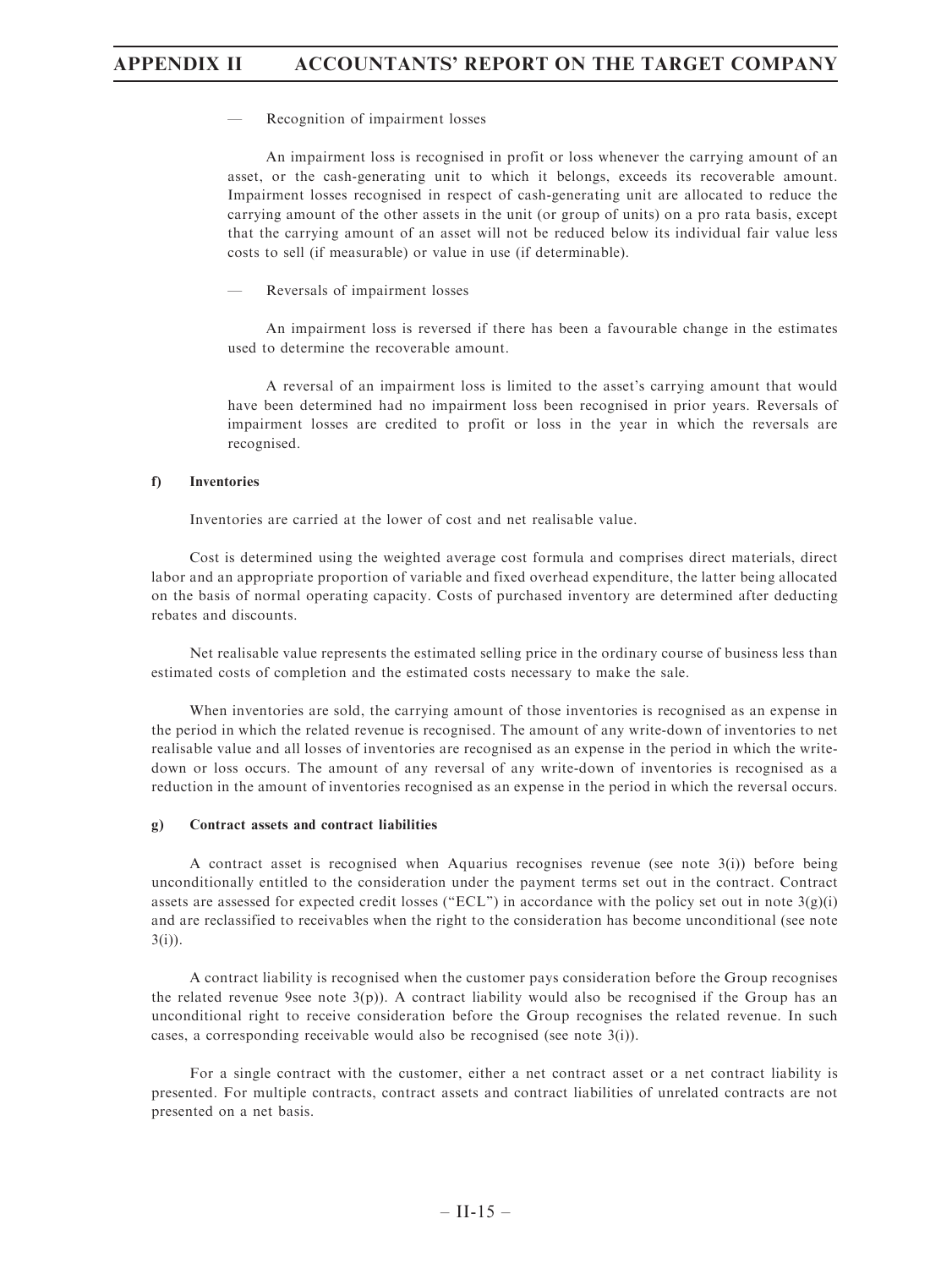When the contract includes a significant financing component, the contract balance includes interest accrued under the effective interest method (see note 3(p)).

#### h) Trade and other receivables

Trade receivables are amounts due from customers for goods sold or services performed in the ordinary course of business. Trade receivables are generally due for settlement within 30 days and therefore are all classified as current.

Trade receivables are recognised initially at the amount of consideration that is unconditional unless they contain significant financing components, when they are recognised at fair value. Aquarius holds the trade receivables with the objective to collect the contractual cash flows and therefore measures them subsequently at amortised cost using the effective interest method less provision for impairment.

When a trade receivable is uncollectible, it is written off against the allowance account for trade receivables. Subsequent recoveries of amounts previously written off are credited against 'net impairment losses on financial assets' in the consolidated statement of profit or loss.

#### i) Interest-bearing borrowings

Interest-bearing borrowings are recognised initially at fair value less attributable transaction costs. Subsequent to initial recognition, interest-bearing borrowings are stated at amortised cost with any difference between the amount initially recognised and redemption value being recognised in profit or loss over the period of the borrowings, together with any interest and fees payable, using the effective interest method.

### j) Trade and other payables

Trade and other payables are initially recognised at fair value and are subsequently stated at amortised cost unless the effect of discounting would be immaterial, in which case they are stated at cost.

#### k) Cash and cash equivalents

Cash and cash equivalents comprise cash at bank and on hand, demand deposits with banks and other financial institutions, and short-term, highly liquid investments that are readily convertible into known amounts of cash and which are subject to an insignificant risk of change in value, having been within three months of maturity at acquisition. Bank overdrafts that are repayable on demand and form an integral part of Aquarius's cash management are also included as a component of cash and cash equivalents for the purpose of the statements of cash flows. Cash and cash equivalents are assessed for expected credit losses ("ECL") in accordance with the policy set out in note  $3(e)(i)$ .

#### l) Employee benefits

i) Short-term employee benefits and contributions to defined contribution retirement plans

Salaries, annual bonuses, paid annual leave, contributions to defined contribution retirement plans and the cost of non-monetary benefits are accrued in the reporting period in which the associated services are rendered by employees. Where payment or settlement is deferred and the effect would be material, these amounts are stated at their present values.

### ii) Termination benefits

Termination benefits are recognised at the earlier of when Aquarius can no longer withdraw the offer of those benefits and when it recognises restructuring costs involving the payment of termination benefits.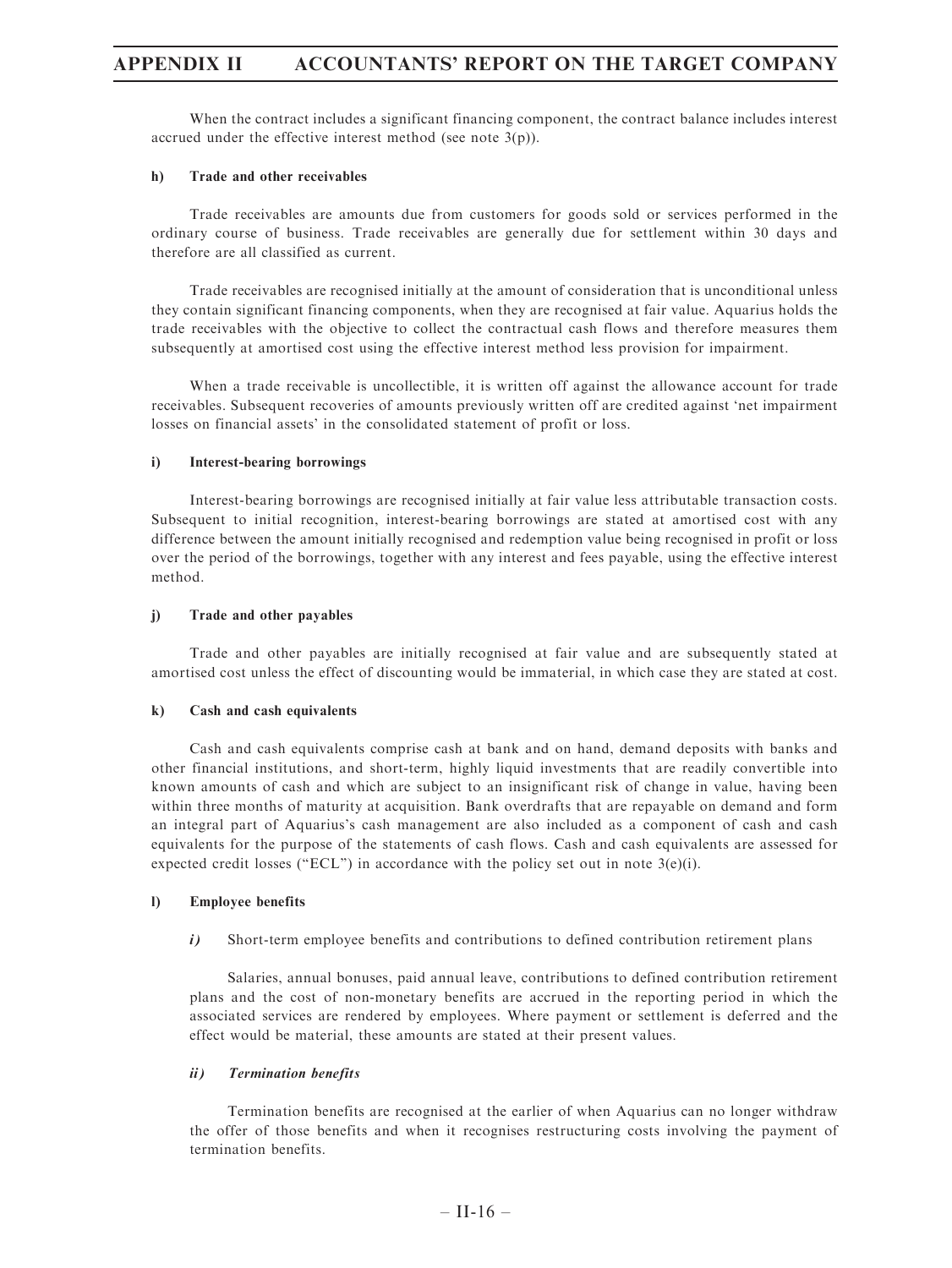#### m) Income tax

Income tax for the year comprises current tax and movements in deferred tax assets and liabilities. Current tax and movements in deferred tax assets and liabilities are recognised in profit or loss except to the extent that they relate to items recognised in other comprehensive income or directly in equity, in which case the relevant amounts of tax are recognised in other comprehensive income or directly in equity, respectively.

Current tax is the expected tax payable on the taxable income for the year, using tax rates enacted or substantively enacted at the end of the reporting period, and any adjustment to tax payable in respect of previous years.

Deferred tax assets and liabilities arise from deductible and taxable temporary differences respectively, being the differences between the carrying amounts of assets and liabilities for financial reporting purposes and their tax bases. Deferred tax assets also arise from unused tax losses and unused tax credits.

Apart from certain limited exceptions, all deferred tax liabilities, and all deferred tax assets to the extent that it is probable that future taxable profits will be available against which the asset can be utilised, are recognised. Future taxable profits that may support the recognition of deferred tax assets arising from deductible temporary differences include those that will arise from the reversal of existing taxable temporary differences, provided that those differences relate to the same taxation authority and the same taxable entity, and are expected to reverse either in the same period as the expected reversal of the deductible temporary difference or in periods into which a tax loss arising from the deferred tax asset can be carried back or forward. The same criteria are adopted when determining whether existing taxable temporary differences support the recognition of deferred tax assets arising from unused tax losses and credits, that is, those differences are taken into account if they relate to the same taxation authority and the same taxable entity, and are expected to reverse in a period, or periods, in which the tax loss or credit can be utilised.

The amount of deferred tax recognised is measured based on the expected manner of realisation or settlement of the carrying amount of the assets and liabilities, using tax rates enacted or substantively enacted at the end of the reporting period. Deferred tax assets and liabilities are not discounted.

The carrying amount of a deferred tax asset is reviewed at the end of each reporting period and is reduced to the extent that it is no longer probable that sufficient taxable profits will be available to allow the related tax benefit to be utilised. Any such reduction is reversed to the extent that it becomes probable that sufficient taxable profits will be available.

Additional income taxes that arise from the distribution of dividends are recognised when the liability to pay the related dividends is recognised.

Current tax balances and deferred tax balances, and movements therein, are presented separately from each other and are not offset. Current tax assets are offset against current tax liabilities, and deferred tax assets against deferred tax liabilities, if Aquarius has the legally enforceable right to set off current tax assets against current tax liabilities and the following additional conditions are met:

- in the case of current tax assets and liabilities, Aquarius intends either to settle on a net basis, or to realise the asset and settle the liability simultaneously; or
- in the case of deferred tax assets and liabilities, if they relate to income taxes levied by the same taxation authority on either:
	- the same taxable entity; or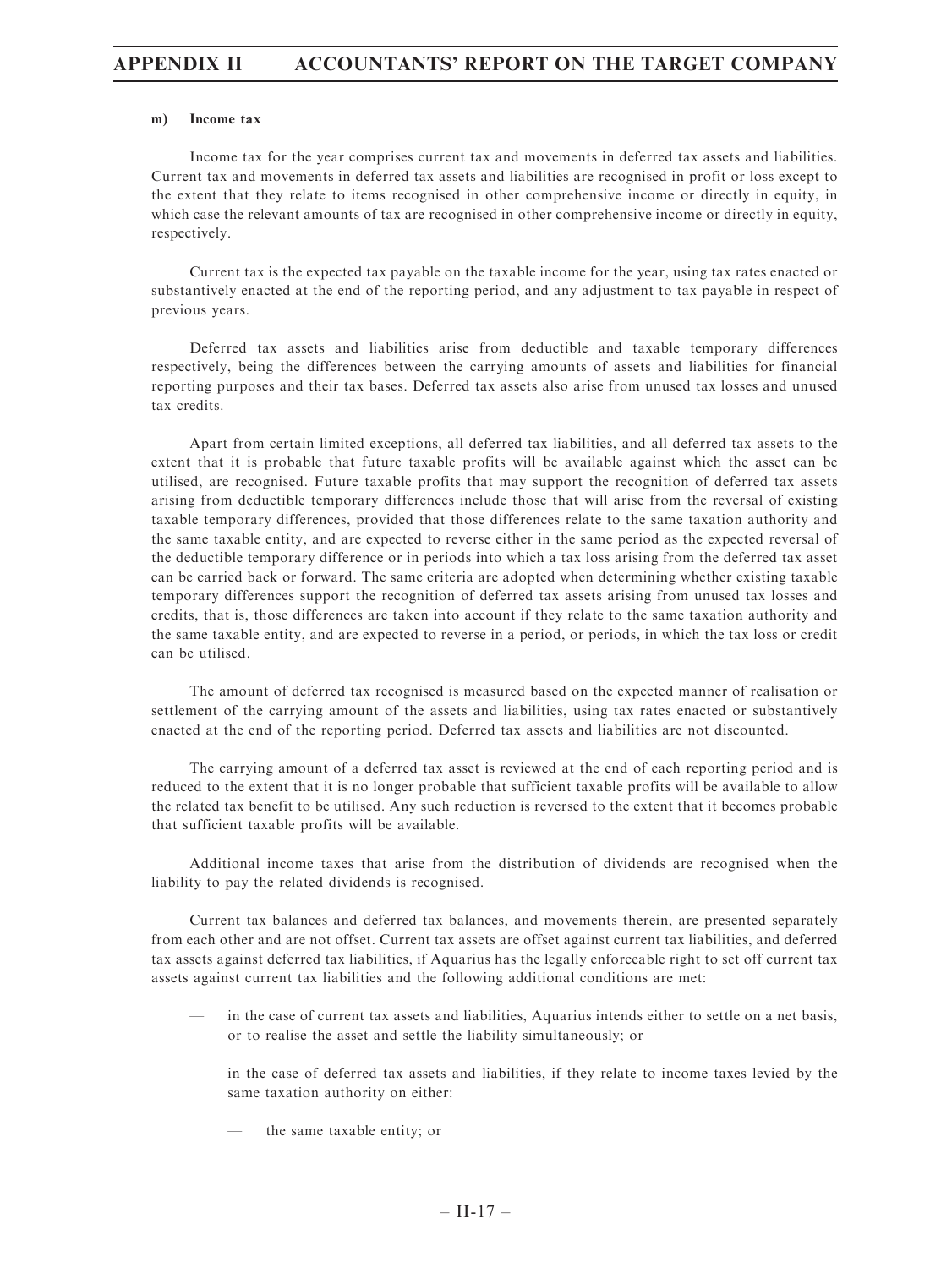— different taxable entities which, in each future period in which significant amounts of deferred tax liabilities or assets are expected to be settled or recovered, intend to realise the current tax assets and settle the current tax liabilities on a net basis or realise and settle simultaneously.

### n) Provisions and contingent liabilities

Provisions are recognised for other liabilities of uncertain timing or amount when Aquarius has a legal or constructive obligation arising as a result of a past event, it is probable that an outflow of economic benefits will be required to settle the obligation and a reliable estimate can be made. Where the time value of money is material, provisions are stated at the present value of the expenditure expected to settle the obligation.

Where it is not probable that an outflow of economic benefits will be required, or the amount cannot be estimated reliably, the obligation is disclosed as a contingent liability, unless the probability of outflow of economic benefits is remote. Possible obligations, whose existence will only be confirmed by the occurrence or non-occurrence of one or more future events are also disclosed as contingent liabilities unless the probability of outflow of economic benefits is remote.

### o) Revenue and other income

HKFRS 15 ''Revenue from Contracts with Customers'' replaces previous revenue standard HKAS 18 ''Revenue'' and HKAS 11 ''Construction Contracts'' and related interpretations. Aquarius has adopted HKFRS 15 throughout the Relevant Periods.

Income is classified by Aquarius as revenue when it arises from the sale of goods in the ordinary course of Aquarius's business.

Revenue is recognised when control over a product is transferred to the customer at the amount of promised consideration to which Aquarius is expected to be entitled, excluding those amounts collected on behalf of third parties. Revenue excludes value added tax or other sales taxes and is after deduction of any trade discounts.

Where the contract contains a financing component which provides a significant financing benefit to the customer for more than 12 months, revenue is measured at the present value of the amount receivable, discounted using the discount rate that would be reflected in a separate financing transaction with the customer, and interest income is accrued separately under the effective interest method. Where the contract contains a financing component which provides a significant financing benefit to Aquarius, revenue recognised under that contract includes the interest expense accrued on the contract liability under the effective interest method. Aquarius takes advantage of the practical expedient in paragraph 63 of HKFRS 15 and does not adjust the consideration for any effects of a significant financing component if the period of financing is 12 months or less.

Further details of Aquarius's revenue and other income recognition policies are as follows:

### i) Sales of goods — wholesale and trading

Sales of goods are recognised when Aquarius has delivered products to the customer, the customer has accepted the products and collectability of the related receivables is reasonably assured.

### ii) Sales of goods — retail

Sales of goods are recognised when Aquarius sells a product to the customer. Retail sales are usually in cash or by credit card.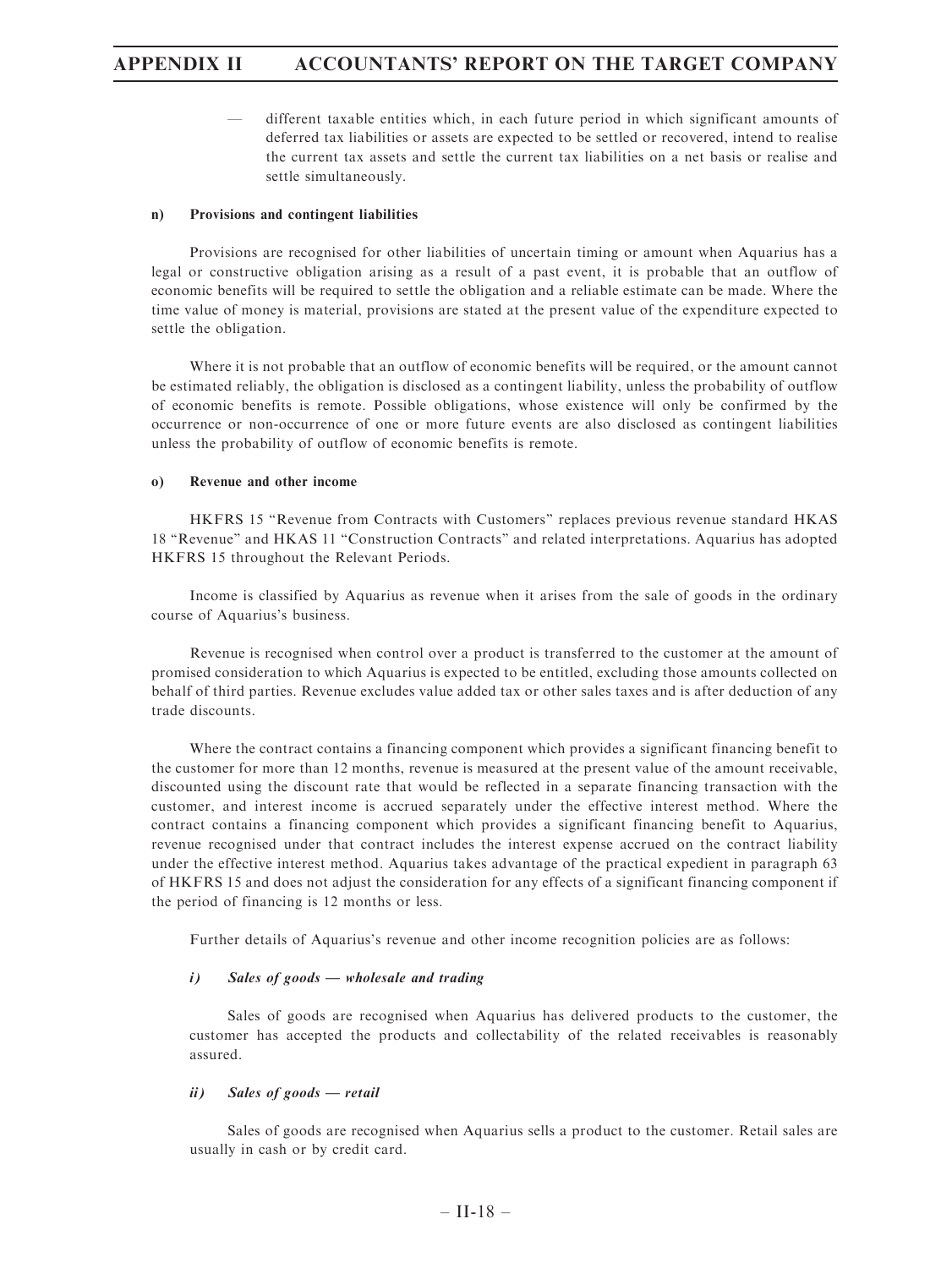### iii) Interest income

Interest income is recognised as it accrues using the effective interest method. For financial assets measured at amortised cost that are not credit-impaired, the effective interest rate is applied to the gross carrying amount of the asset. For credit impaired financial assets, the effective interest rate is applied to the amortised cost (i.e. gross carrying amount net of loss allowance) of the asset (see note  $3(f)(i)$ ).

### p) Translation of foreign currencies

Foreign currency transactions during the year are translated at the foreign exchange rates ruling at the transaction dates. Monetary assets and liabilities denominated in foreign currencies are translated at the foreign exchange rates ruling at the end of the reporting period. Exchange gains and losses are recognised in profit or loss and are reported on a net basis.

Non-monetary assets and liabilities that are measured in terms of historical cost in a foreign currency are translated using the foreign exchange rates ruling at the transaction dates. Non-monetary assets and liabilities denominated in foreign currencies stated at fair value are translated using the foreign exchange rates ruling at the dates the fair value was measured.

### q) Borrowing costs

Borrowing costs that are directly attributable to the acquisition, construction or production of an asset which necessarily takes a substantial period of time to get ready for its intended use or sale are capitalised as part of the cost of that asset. Other borrowing costs are expensed in the period in which they are incurred.

The capitalisation of borrowing costs as part of the cost of a qualifying asset commences when expenditure for the asset is being incurred, borrowing costs are being incurred and activities that are necessary to prepare the asset for its intended use or sale are in progress. Capitalisation of borrowing costs is suspended or ceases when substantially all the activities necessary to prepare the qualifying asset for its intended use or sale are interrupted or complete.

### r) Dividends

Dividends are recognised on a liability in the period in which they are declared.

### s) Related parties

For the purpose of these financial statements, a related party is a person or entity that is related to Aquarius:

- a) A person, or a close member of that person's family, is related to Aquarius if that person:
	- i) has control or joint control over Aquarius;
	- ii) has significant influence over Aquarius; or
	- iii) is a member of the key management personnel of Aquarius or Aquarius's parent.
- b) An entity is related to Aquarius if any of the following conditions applies:
	- i) The entity and Aquarius are members of the same group (which means that each parent, subsidiary and fellow subsidiary is related to the others);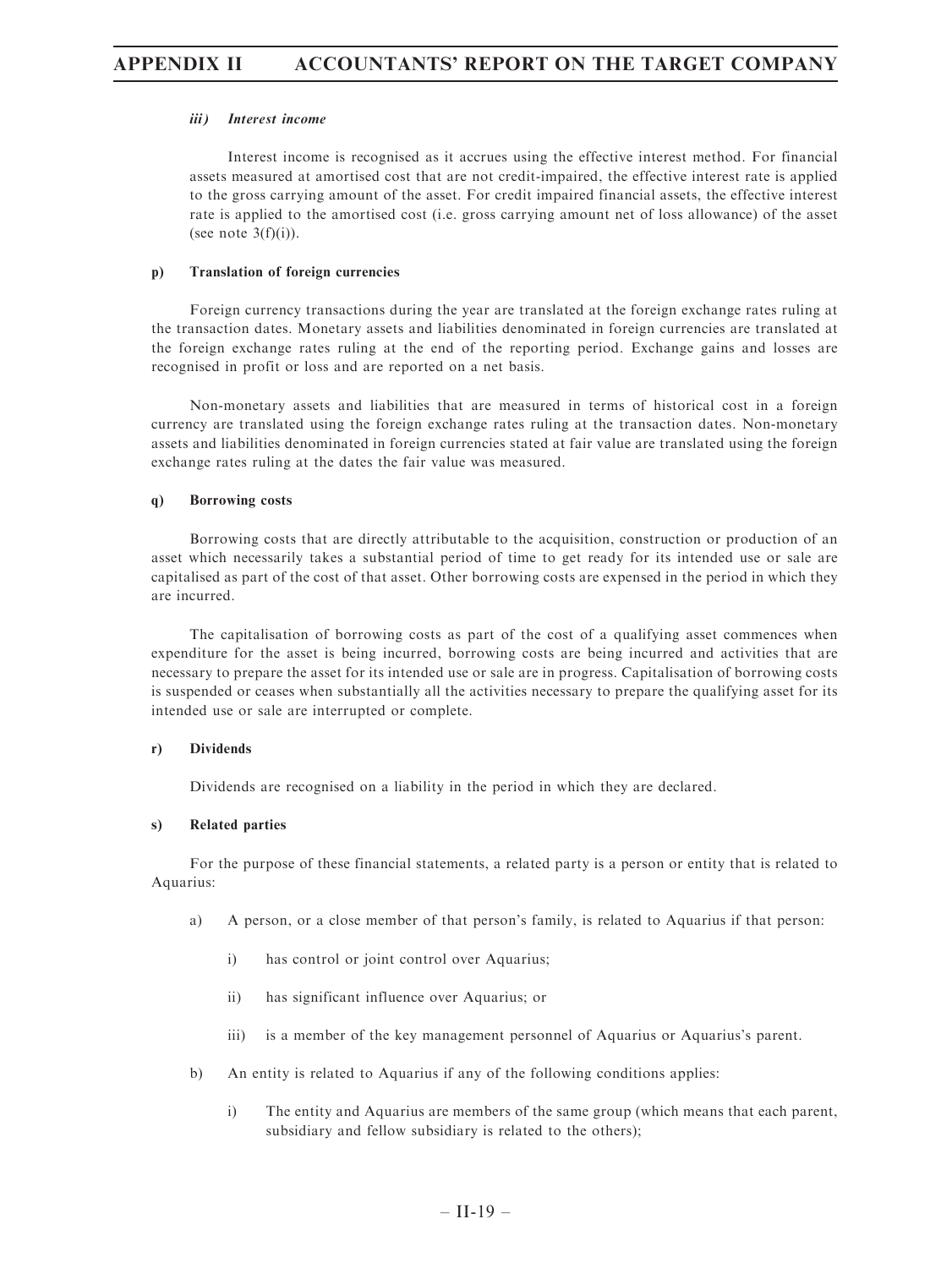- ii) One entity is an associate or joint venture of the other entity (or an associate or joint venture of a member of a group of which the other entity is a member);
- iii) Both entities are joint ventures of the same third party;
- iv) One entity is a joint venture of a third entity and the other entity is an associate of the third entity;
- v) The entity is a post-employment benefit plan for the benefit of employees of either Aquarius or an entity related to Aquarius;
- vi) The entity is controlled or jointly controlled by a person identified in (a) above;
- vii) A person identified in (a)(i) above has significant influence over the entity or is a member of the key management personnel of the entity (or of a parent of the entity); or
- viii) The entity, or any member of a group of which it is a part, provides key management personnel services to Aquarius or to Aquarius's parent.

Close members of the family of a person are those family members who may be expected to influence, or be influenced by, that person in their dealings with the entity.

## 4. CRITICAL ACCOUNTING JUDGMENTS IN APPLYING AQUARIUS'S ACCOUNTING POLICIES AND KEY SOURCES OF ESTIMATION UNCERTAINTY

In the application of Aquarius's accounting policies, which are described in note 4 above, the management is required to make judgments, estimates and assumptions about the carrying amounts of assets and liabilities that are not readily apparent from other sources. The estimates and associated assumptions are based on historical experience and other factors that are considered to be relevant. Actual results may differ from these estimates.

The estimates and underlying assumptions are reviewed on an ongoing basis. Revisions to accounting estimates are recognised in the period in which the estimate is revised if the revision affects only that period, or in the period of the revision and future periods if the revision affects both current and future periods.

The followings are the critical judgments, apart from those involving estimations (see below), that the management has made in the process of applying Aquarius's accounting policies and that have the most significant effect on the amounts recognised in the Historical Financial Information.

#### Critical accounting judgments in applying Aquarius's accounting policies

#### i) Provision for inventories

Inventories are carried at the lower of cost and net realisable value. The cost of inventories is written down to net realisable value when there is an objective evidence that the cost of inventories may not be recoverable. The cost of inventories may not be recoverable if those inventories are aged and damaged, if they have become wholly or partially obsolete, or if their selling prices have declined. The cost of inventories may also not be recoverable if the estimated costs to be incurred to make the sales have increased.

The amount written off to the statement of profit or loss is the difference between the carrying value and net realisable value of the inventories. In determining whether the inventories can be recoverable, significant judgment is required. In making this judgment, Aquarius evaluates, among other factors, the duration and extent by all means to which the amount will be recovered.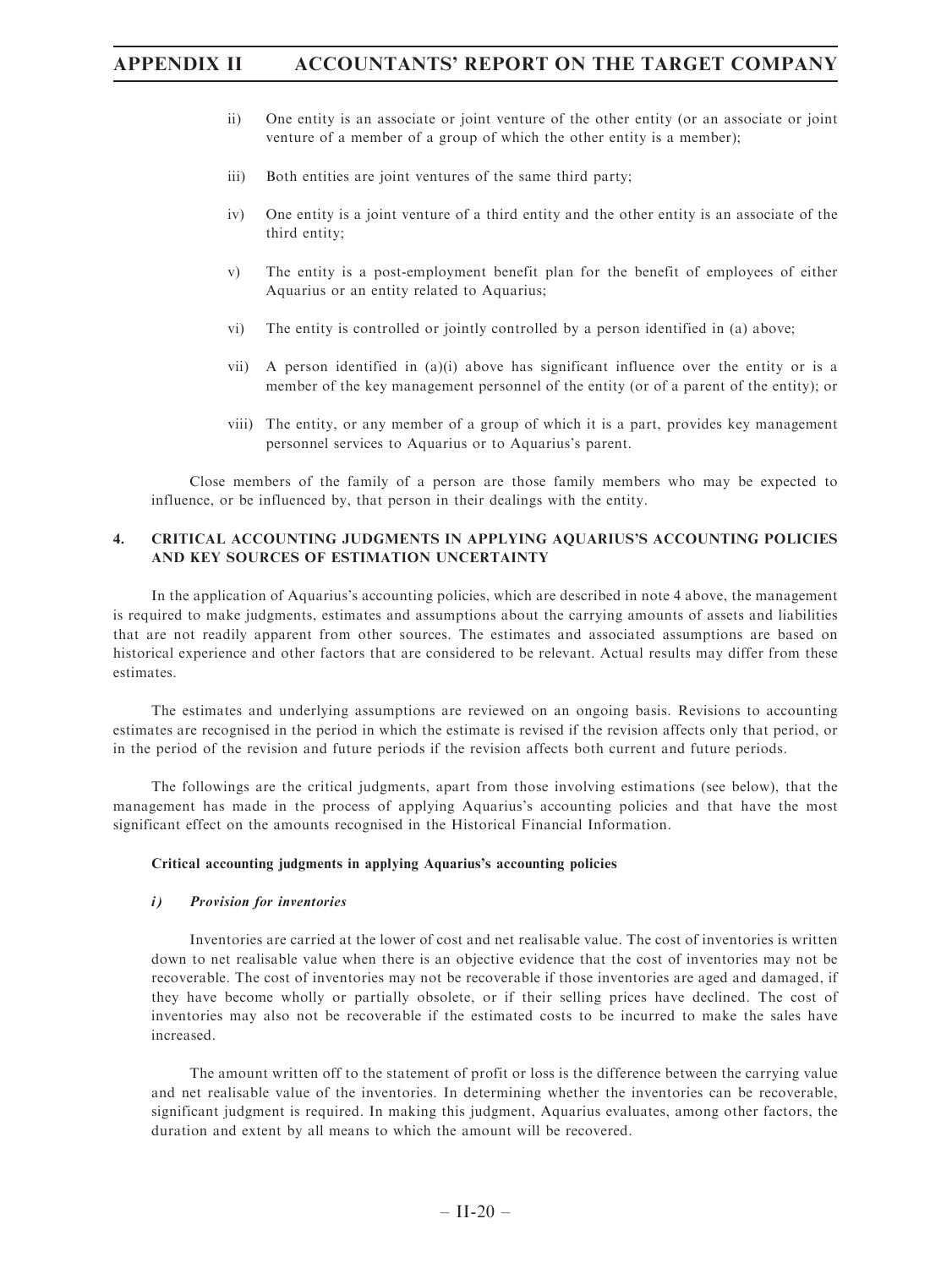#### ii) Income taxes

Significant judgment is required in determining the provision for income taxes. There are many transactions and calculations for which the ultimate tax determination is uncertain. Aquarius recognises liabilities for anticipated tax audit issues based on estimates of whether additional taxes will be required. Where the final tax outcome of these matters is different from the amounts that were initially recorded, such differences will impact the income tax and deferred tax provisions in the period in which such determination is made.

#### Key sources of estimation uncertainty

The followings are the key assumptions concerning the future, and other key sources of estimation uncertainty at the end of each reporting period, that have a significant risk of causing a material adjustment to the carrying amounts of assets and liabilities within the next financial year.

#### i) Estimation of impairment of non-current assets

If circumstances indicated that the carrying amounts of non-current asset may not be recovered, the asset may be considered ''impaired'', and an impairment loss may be recognised in accordance with accounting policy for impairment of non-current assets. These assets are tested for impairment periodically or whenever events or changes in circumstances indicate that their recorded carrying amounts may not be recovered.

When such a decline has occurred, the carrying amount is reduced to recoverable amount. The recoverable amount is the greater of the fair value less costs to sell and the value in use. It is difficult to precisely estimate selling price because quoted market prices for these assets may not be readily available. In determining the value in use, expected cash flows generated by the asset are discounted to their present value, which requires significant judgment relating to the level of revenue and amount of operating costs. Aquarius uses all readily available information in determining an amount that is reasonable approximation of recoverable amount, including estimates based on reasonable and supportable assumptions and projections of level of revenue and amount of operating costs.

#### ii) Allowance for impairment of doubtful debts

Aquarius makes allowances on receivables based on assumptions about risk of default and expected loss rates. Aquarius used judgement in making these assumptions and selecting the inputs to the impairment calculation, based on Aquarius past history, existing market conditions as well as forward looking estimates at the end of each reporting period.

Where the expectation is different from the original estimate, such difference will impact the carrying amount of trade and other receivables and doubtful debt expenses in the periods in which such estimate has been changed.

#### iii) Recognition of deferred tax assets

Deferred tax assets in respect of deductible temporary differences and unused tax losses are recognised and measured based on the expected manner of realisation or settlement of the carrying amount of the assets, using tax rates enacted or substantively enacted at the end of the reporting period. In determining the carrying amounts of deferred tax assets, expected taxable profits are estimated which involves a number of assumptions relating to the future operating performance of Aquarius and require a significant level of judgment exercised by the management. Any change in such assumptions and judgment would affect the carrying amounts of deferred tax assets to be recognised in future periods.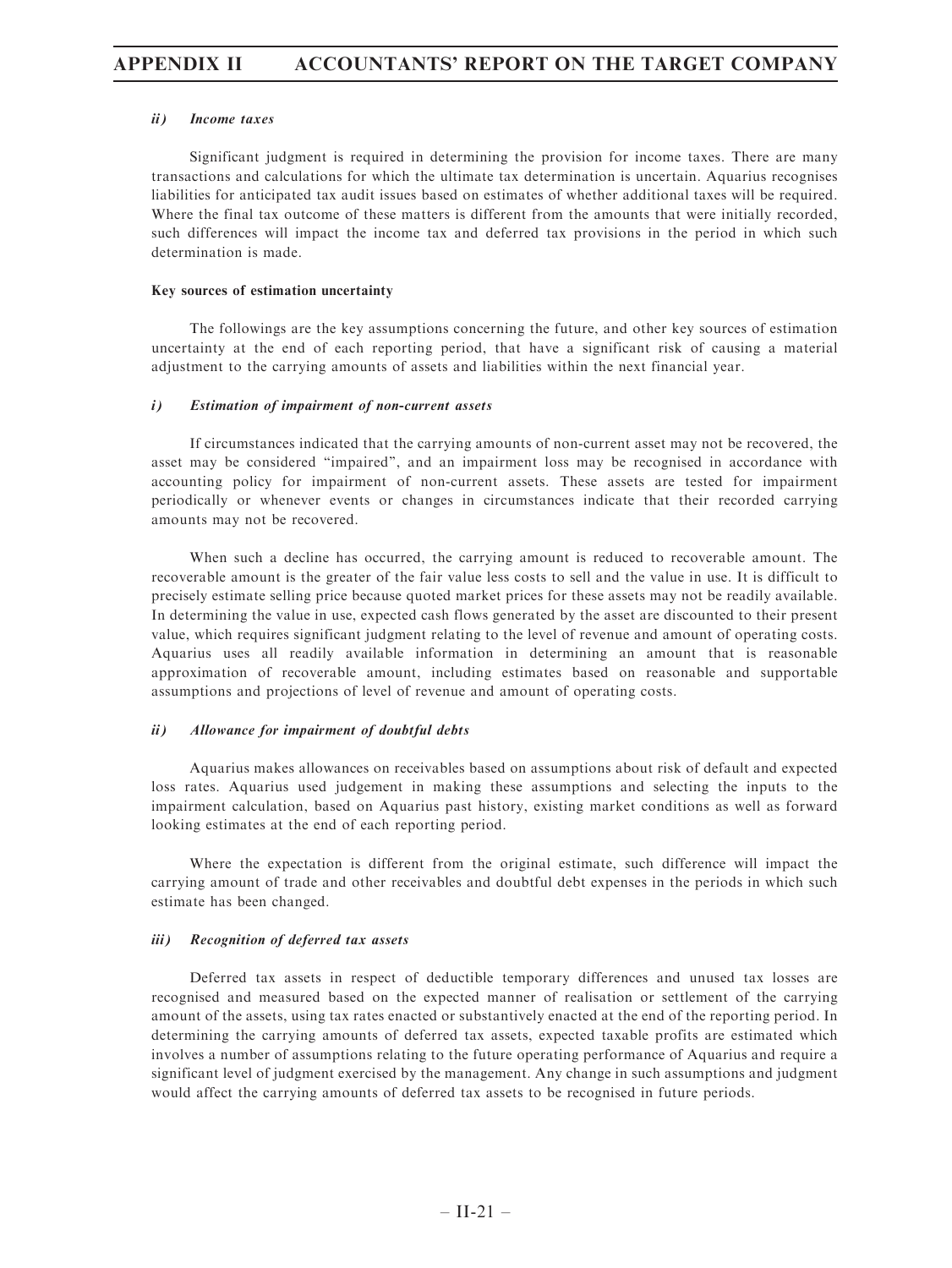### 5. REVENUE

Aquarius is engaged in designing and marketing accessories for men, women and children in the United States. All of the revenue is recognised at a point in time. The customers obtain control of the products when they are delivered to and have been accepted at premises determined by customers.

|                |          | Years ended 30 April |          |                         | Six months ended |  |
|----------------|----------|----------------------|----------|-------------------------|------------------|--|
|                | 2016     | 2017                 | 2018     | 2017                    | 2018             |  |
|                | US\$'000 | US\$'000             | US\$'000 | US\$'000<br>(Unaudited) | US\$'000         |  |
| Sales of goods | 32.599   | 31,019               | 34.688   | 19.203                  | 21.839           |  |

No customer contributed 10% or more to Aquarius's revenue for the years ended 30 April 2016, 2017 and 2018 and for the six months ended 31 October 2017 and 2018.

## 6. OTHER INCOME

|                 |          | Six months ended |                      |          |  |
|-----------------|----------|------------------|----------------------|----------|--|
| 2016<br>2017    |          | 2018             | 2017                 | 2018     |  |
| <b>US\$'000</b> | US\$'000 | US\$'000         | US\$'000             | US\$'000 |  |
|                 |          |                  | (Unaudited)          |          |  |
|                 |          |                  |                      |          |  |
|                 |          |                  |                      |          |  |
|                 |          |                  |                      |          |  |
|                 |          |                  |                      |          |  |
|                 |          |                  |                      |          |  |
| 18              |          |                  |                      |          |  |
| 18              |          |                  |                      |          |  |
|                 |          |                  | Years ended 30 April |          |  |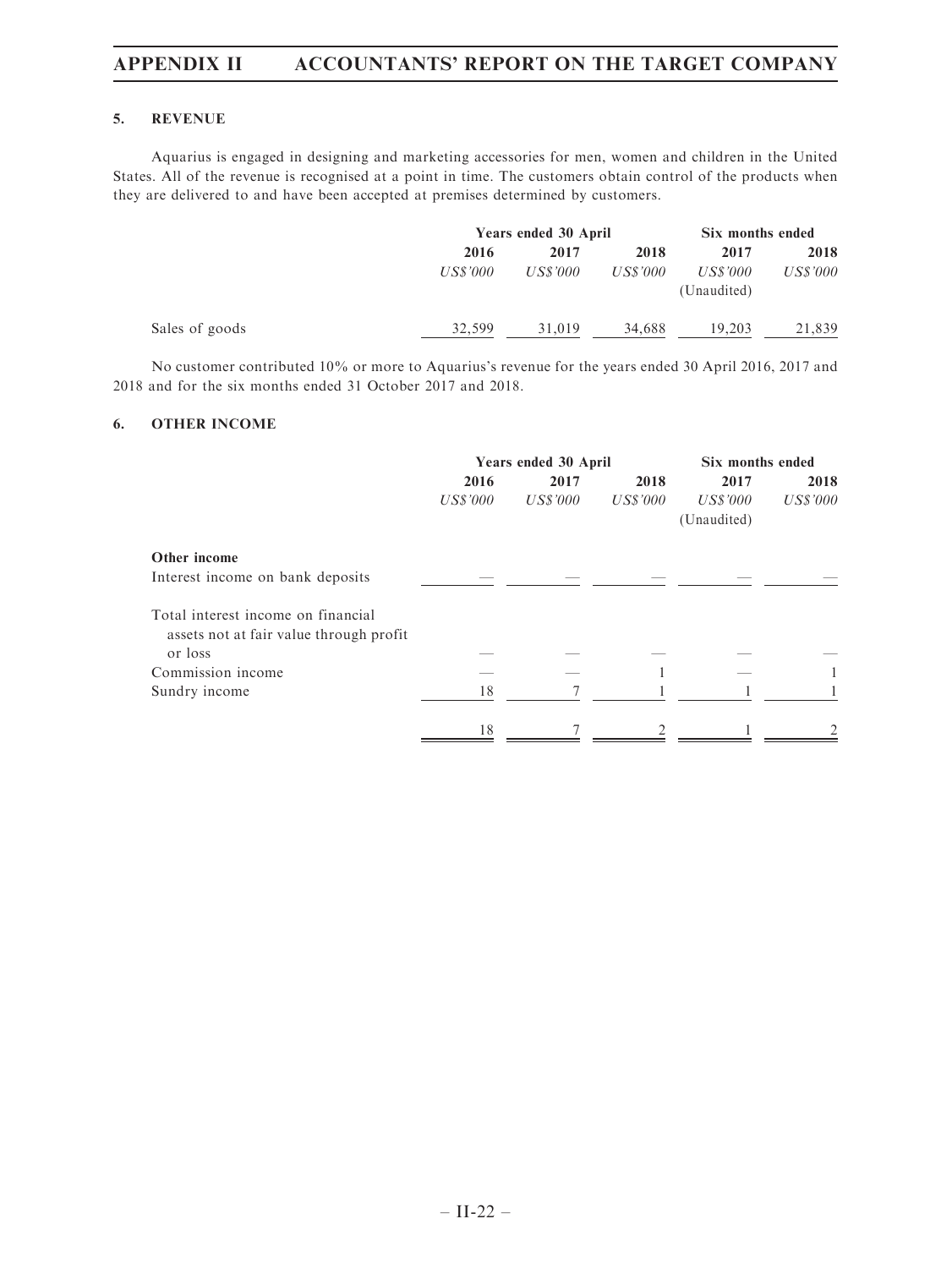## 7. PROFIT BEFORE TAXATION

Profit before taxation is arrived at after charging/(crediting) the following:

|              |                                                                                                 |                         | Years ended 30 April    |                         | Six months ended<br>31 October         |                         |
|--------------|-------------------------------------------------------------------------------------------------|-------------------------|-------------------------|-------------------------|----------------------------------------|-------------------------|
|              |                                                                                                 | 2016<br><b>US\$'000</b> | 2017<br><b>US\$'000</b> | 2018<br><b>US\$'000</b> | 2017<br><b>US\$'000</b><br>(unaudited) | 2018<br><b>US\$'000</b> |
| a)           | Finance costs:                                                                                  |                         |                         |                         |                                        |                         |
|              | Interest on bank borrowings                                                                     | 94                      | 71                      | 131                     | 60                                     | 112                     |
|              | Total interest expenses on financial<br>liabilities not at fair value<br>through profit or loss | 94                      | 71                      | 131                     | 60                                     | 112                     |
| b)           | <b>Staff costs (including director's</b><br>emoluments):                                        |                         |                         |                         |                                        |                         |
|              | Salaries, wages and other benefits                                                              | 8,184                   | 7,887                   | 8,996                   | 3,754                                  | 3,968                   |
|              | Contributions to defined<br>contribution retirement plans                                       |                         | 16                      | 50                      | 29                                     | 36                      |
|              | Total staff cost                                                                                | 8,184                   | 7,903                   | 9,046                   | 3,783                                  | 4,004                   |
| $\mathbf{c}$ | Other items:                                                                                    |                         |                         |                         |                                        |                         |
|              | Auditor's remuneration                                                                          |                         |                         |                         |                                        |                         |
|              | Cost of inventories                                                                             | 19,252                  | 18,064                  | 19,473                  | 10,807                                 | 13,092                  |
|              | Depreciation of property, plant<br>and equipment                                                | 67                      | 53                      | 42                      | 18                                     | 22                      |
|              | Amortisation of intangible assets                                                               |                         |                         |                         |                                        |                         |
|              | Loss on disposal of property, plant                                                             |                         |                         |                         |                                        |                         |
|              | and equipment                                                                                   |                         |                         |                         |                                        |                         |
|              | Net loss on write-off of property,                                                              |                         |                         |                         |                                        |                         |
|              | plant and equipment                                                                             |                         |                         |                         |                                        |                         |
|              | Minimum lease payments under                                                                    |                         |                         |                         |                                        |                         |
|              | operating leases                                                                                | 559                     | 625                     | 724                     | 360                                    | 367                     |

Cost of inventories includes the following amounts, which are also included in the respective total amounts disclosed separately above or in notes 7(b) and 7(c) for each of these types of expenses.

|                               |                      |                 |                 | Six months ended |                 |
|-------------------------------|----------------------|-----------------|-----------------|------------------|-----------------|
|                               | Years ended 30 April |                 |                 | 31 October       |                 |
|                               | 2016                 | 2017            | 2018            | 2017             | 2018            |
|                               | US\$'000             | <i>US\$'000</i> | <i>US\$'000</i> | <i>US\$'000</i>  | <i>US\$'000</i> |
|                               |                      |                 |                 | (unaudited)      |                 |
| Staff costs                   | 7.281                | 7.124           | 7.753           | 3.634            | 3,848           |
| Depreciation and amortisation | 67                   | 53              | 42              | 20               | 22              |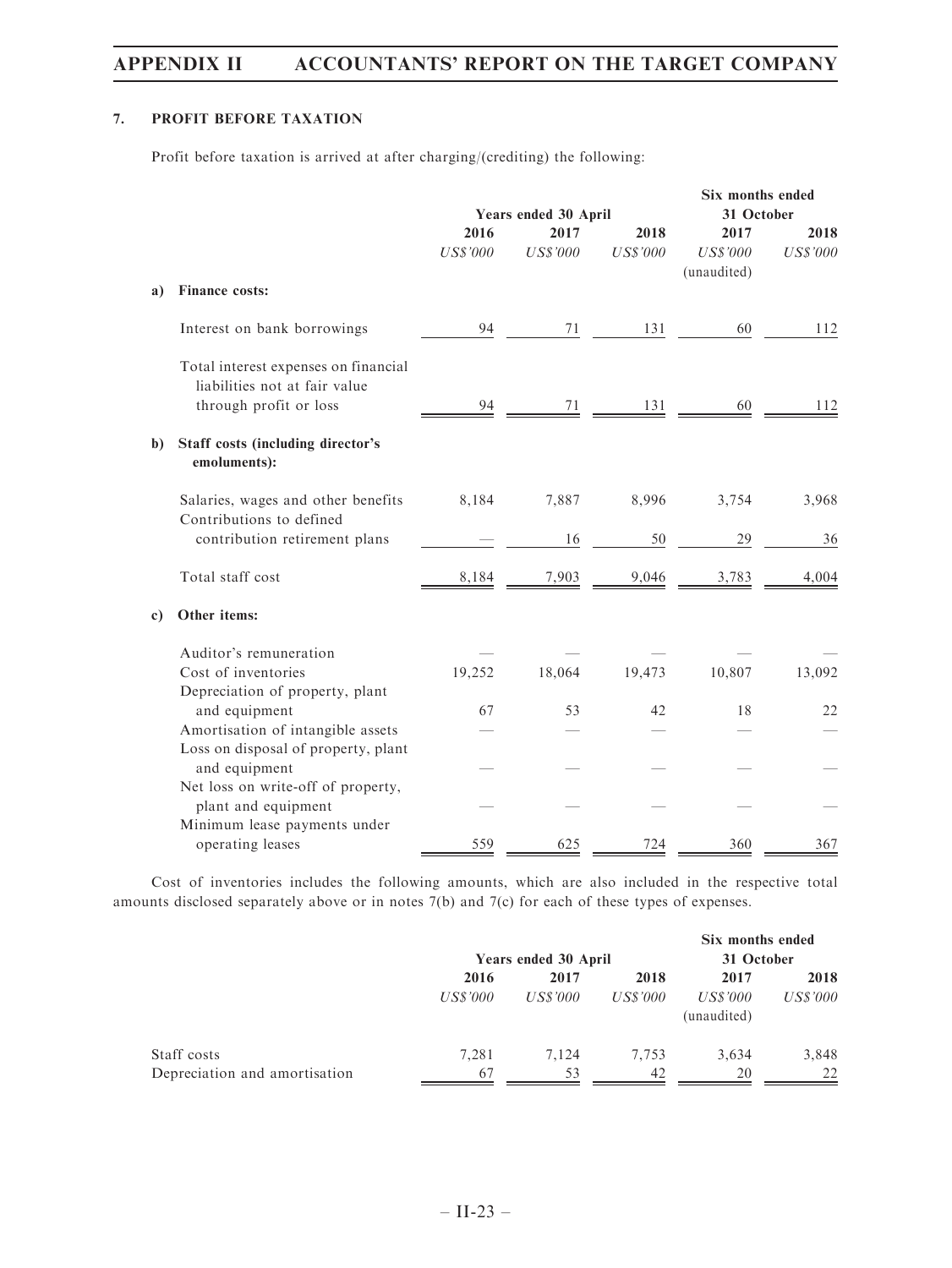## 8. INCOME TAX EXPENSE IN THE STATEMENTS OF PROFIT OR LOSS AND OTHER COMPREHENSIVE INCOME

a) Income tax recognised in the statements of profit or loss represents:

|                                                            |                 |                      |          | Six months ended        |          |  |
|------------------------------------------------------------|-----------------|----------------------|----------|-------------------------|----------|--|
|                                                            |                 | Years ended 30 April |          | 31 October              |          |  |
|                                                            | 2016            | 2017                 | 2018     | 2017                    | 2018     |  |
|                                                            | <b>US\$'000</b> | US\$'000             | US\$'000 | US\$'000<br>(Unaudited) | US\$'000 |  |
| Current tax — Federal and State<br>Income taxed Income Tax |                 |                      |          |                         |          |  |
| Provision for the year                                     | 182             | 154                  | 153      | 785                     | 478.     |  |
| Deferred tax<br>Origination and reversal of                |                 |                      |          |                         |          |  |
| temporary differences<br>Effect on deferred tax balances   | (26)            | (2)                  | 3        |                         |          |  |
| from a change in tax rate                                  |                 |                      | 34       |                         |          |  |
| <b>Total</b>                                               | 156             | 152                  | 190      | 785                     | 478      |  |

On 22 December 2017, the U.S. government enacted the Tax Cuts and Jobs Act (Tax Act). The Tax Act makes broad and complex changes to the U.S. tax code. The Tax Act establishes new tax laws that will affect 2018, including, but not limited to the reduction of the U.S. federal corporate tax rate. At 31 December 2017, Aquarius recorded adjustments to its deferred tax assets and liabilities due to the reduction of the U.S. federal corporate tax rate to 21%, effective from 1 January 2018.

b) Reconciliation between income tax expenses and accounting profit at applicable tax rates is as follows:

|                                                                                                                                                 |                  |                      |                  | Six months ended                |                  |  |  |
|-------------------------------------------------------------------------------------------------------------------------------------------------|------------------|----------------------|------------------|---------------------------------|------------------|--|--|
|                                                                                                                                                 |                  | Years ended 30 April |                  |                                 | 31 October       |  |  |
|                                                                                                                                                 | 2016<br>US\$'000 | 2017<br>US\$'000     | 2018<br>US\$'000 | 2017<br>US\$'000<br>(Unaudited) | 2018<br>US\$'000 |  |  |
| Profit before taxation                                                                                                                          | 429              | 425                  | 505              | 2,192                           | 1,593            |  |  |
| Notional tax on profit before<br>taxation, calculated at the<br>statutory income tax rates<br>applicable to the respective<br>tax jurisdictions | 156              | 152                  | 190              | 758                             | 478              |  |  |
|                                                                                                                                                 |                  |                      |                  |                                 |                  |  |  |
| Actual tax expense                                                                                                                              | 156              | 152                  | 190              | 758                             | 478              |  |  |

Aquarius follow accounting rules for uncertain tax positions. Aquarius's federal and state tax returns for the years 30 April 2015 and later remain subject to examination by taxing authorities.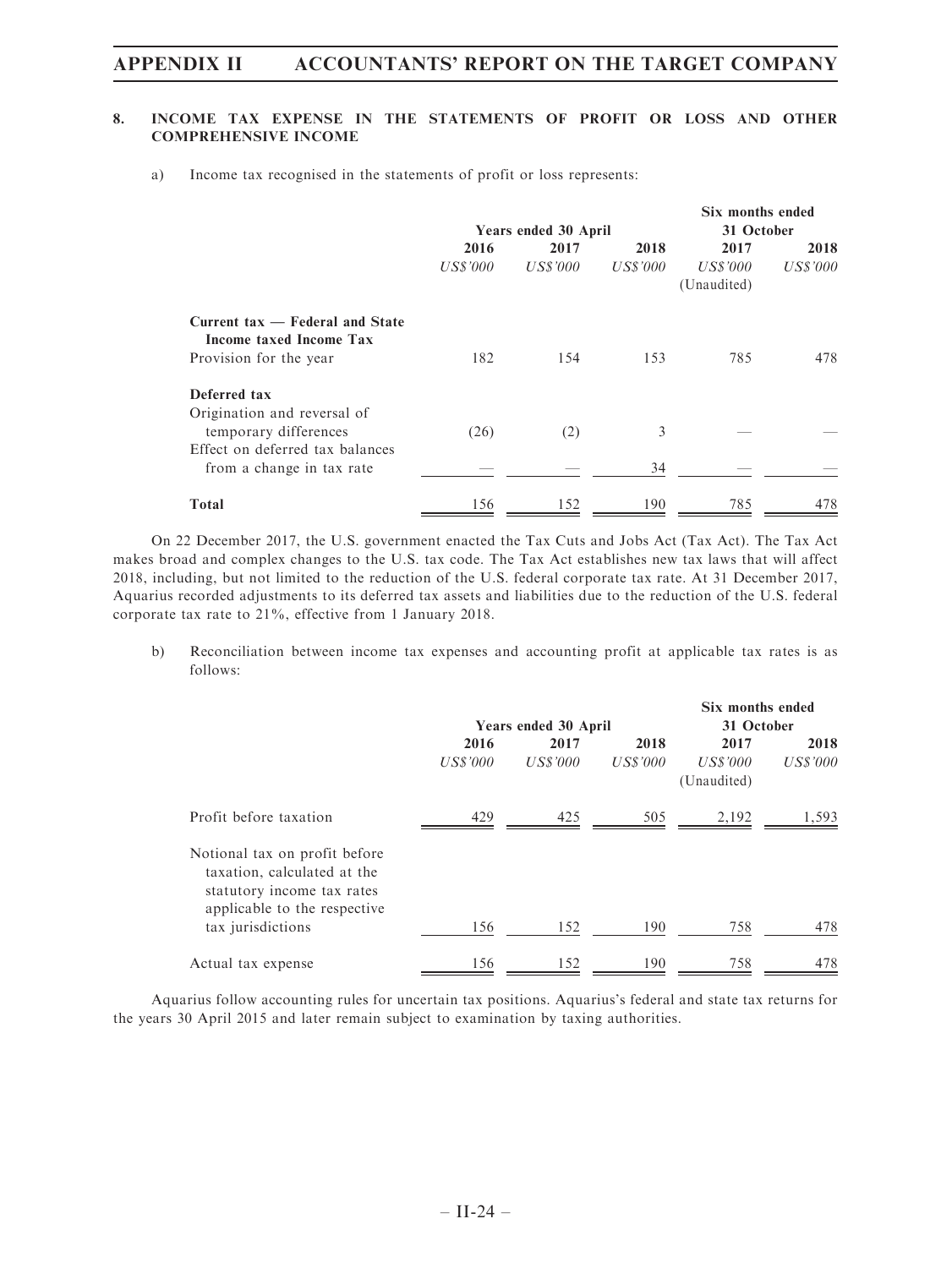# 9. DIRECTORS' EMOLUMENTS

The following is the details of remuneration of Aquarius's director:

|                     |                                    |                                                                       | Year ended 30 April 2016                         |                                                                                      |                                 |
|---------------------|------------------------------------|-----------------------------------------------------------------------|--------------------------------------------------|--------------------------------------------------------------------------------------|---------------------------------|
|                     | Directors' fees<br><b>US\$'000</b> | Salaries,<br>allowances<br>and benefits<br>in kind<br><b>US\$'000</b> | <b>Discretionary</b><br>bonus<br>$U S\$ '000     | Contribution<br>to defined<br>contribution<br>retirement<br>plans<br><b>US\$'000</b> | <b>Total</b><br><b>US\$'000</b> |
| Alexander Schonwald |                                    | 240                                                                   | 660                                              |                                                                                      | 900                             |
|                     |                                    | 240                                                                   | 660                                              |                                                                                      | 900                             |
|                     |                                    |                                                                       | Year ended 30 April 2017                         |                                                                                      |                                 |
|                     | Directors' fees<br><b>US\$'000</b> | Salaries,<br>allowances<br>and benefits<br>in kind<br><b>US\$'000</b> | <b>Discretionary</b><br>bonus<br>$U S\$ '000     | Contribution<br>to defined<br>contribution<br>retirement<br>plans<br><b>US\$'000</b> | <b>Total</b><br><b>US\$'000</b> |
| Alexander Schonwald |                                    | 240                                                                   | 520                                              |                                                                                      | 760                             |
|                     |                                    | 240                                                                   | 520                                              |                                                                                      | 760                             |
|                     |                                    |                                                                       | Year ended 30 April 2018                         |                                                                                      |                                 |
|                     | Directors' fees<br>$U S\$ '000     | Salaries,<br>allowances<br>and benefits<br>in kind<br><b>US\$'000</b> | <b>Discretionary</b><br>bonus<br><b>US\$'000</b> | Contribution<br>to defined<br>contribution<br>retirement<br>plans<br><b>US\$'000</b> | Total<br>$U S\$ '000            |
| Alexander Schonwald |                                    | 240                                                                   | 1,000                                            |                                                                                      | 1,240                           |
|                     |                                    | 240                                                                   | 1,000                                            |                                                                                      | 1,240                           |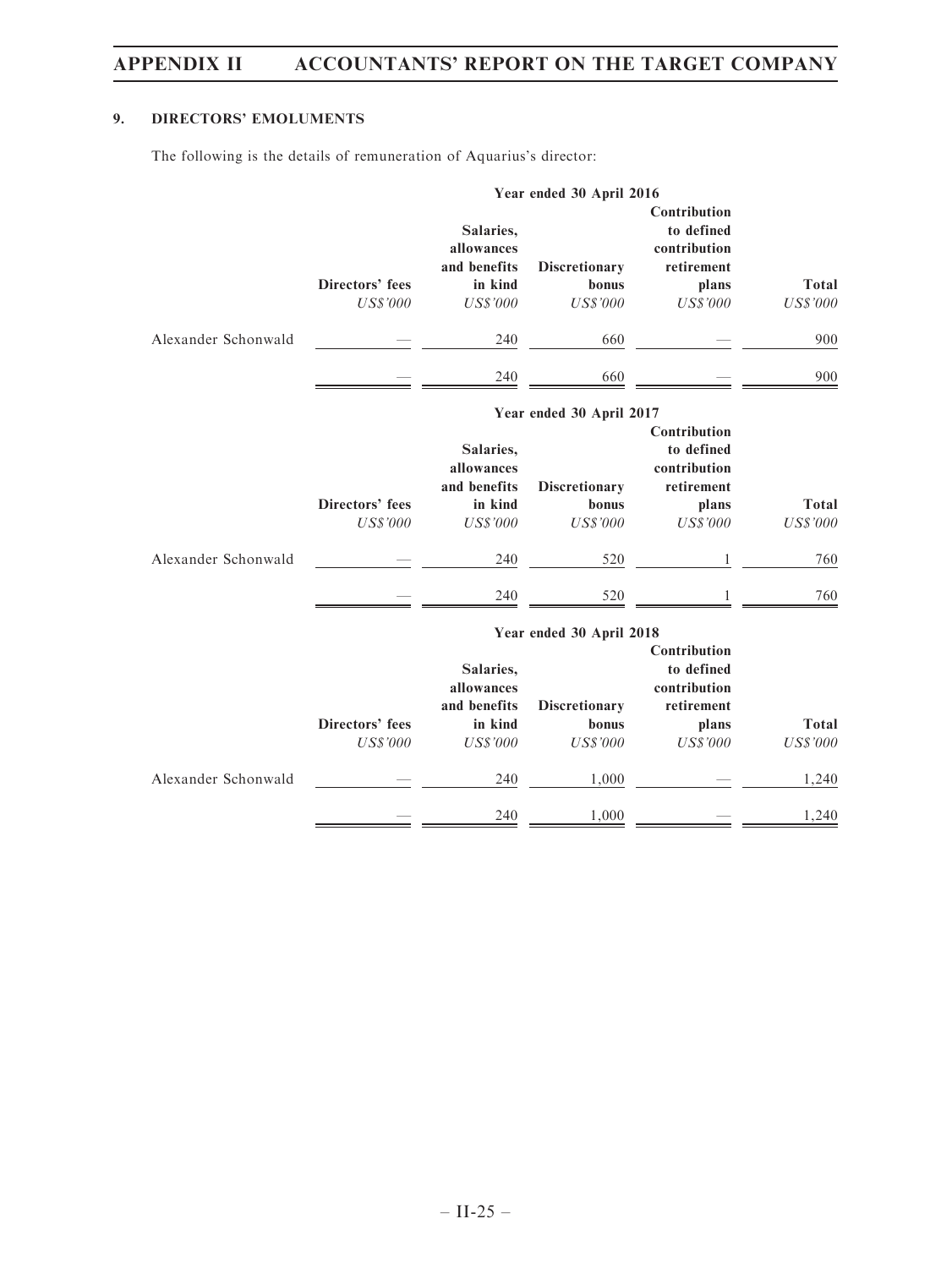|                     | Year ended 30 April 2018           |                                                                       |                                                  |                                                                                      |                          |  |  |
|---------------------|------------------------------------|-----------------------------------------------------------------------|--------------------------------------------------|--------------------------------------------------------------------------------------|--------------------------|--|--|
|                     | Directors' fees<br><b>US\$'000</b> | Salaries,<br>allowances<br>and benefits<br>in kind<br><b>US\$'000</b> | <b>Discretionary</b><br>bonus<br><b>US\$'000</b> | Contribution<br>to defined<br>contribution<br>retirement<br>plans<br><b>US\$'000</b> | <b>Total</b><br>US\$'000 |  |  |
| Alexander Schonwald |                                    | 120                                                                   |                                                  |                                                                                      | 120                      |  |  |
|                     |                                    | 120                                                                   |                                                  |                                                                                      | 120                      |  |  |
|                     |                                    |                                                                       | Six months ended 31 October 2018                 | Contribution                                                                         |                          |  |  |
|                     | Directors' fees<br><b>US\$'000</b> | Salaries,<br>allowances<br>and benefits<br>in kind<br><i>US\$'000</i> | <b>Discretionary</b><br>bonus<br><b>US\$'000</b> | to defined<br>contribution<br>retirement<br>plans<br><b>US\$'000</b>                 | Total<br><b>US\$'000</b> |  |  |
| Alexander Schonwald |                                    | 120                                                                   |                                                  |                                                                                      | 120                      |  |  |
|                     |                                    |                                                                       |                                                  |                                                                                      |                          |  |  |

### 10. INDIVIDUALS WITH HIGHEST EMOLUMENTS

The five highest paid individuals of Aquarius during the years ended 30 April 2016, 2017 and 2018 and six months ended 31 October 2017 and 2018 as follows:

|                                                                        |                  |                      |                  | Six months ended                |                         |  |
|------------------------------------------------------------------------|------------------|----------------------|------------------|---------------------------------|-------------------------|--|
|                                                                        |                  | Years ended 30 April |                  | 31 October                      |                         |  |
|                                                                        | 2016<br>US\$'000 | 2017<br>US\$'000     | 2018<br>US\$'000 | 2017<br>US\$'000<br>(Unaudited) | 2018<br><i>US\$'000</i> |  |
| Salaries and other emoluments<br>Contributions to defined contribution | 900              | 759                  | 1,230            | 120                             | 120                     |  |
| retirement plans                                                       |                  |                      | 10               |                                 |                         |  |
|                                                                        | 900              | 760                  | .240             | 120                             | 120                     |  |

The emoluments of the above four individuals with the highest emoluments are within the following band:

|                      |          | Number of individuals |            |                         |                 |  |  |  |  |
|----------------------|----------|-----------------------|------------|-------------------------|-----------------|--|--|--|--|
|                      |          |                       |            | Six months ended        |                 |  |  |  |  |
|                      |          | Years ended 30 April  | 31 October |                         |                 |  |  |  |  |
|                      | 2016     | 2017                  | 2018       | 2017                    | 2018            |  |  |  |  |
|                      | US\$'000 | US\$'000              | US\$'000   | US\$'000<br>(Unaudited) | <i>US\$'000</i> |  |  |  |  |
| Nil to US\$1,000,000 | Δ        | 4                     | 4          | Δ                       | $\overline{4}$  |  |  |  |  |

## 11. EARNINGS PER SHARE

No earnings per share information is presented as its inclusion, for the purpose of this report, is considered not meaningful.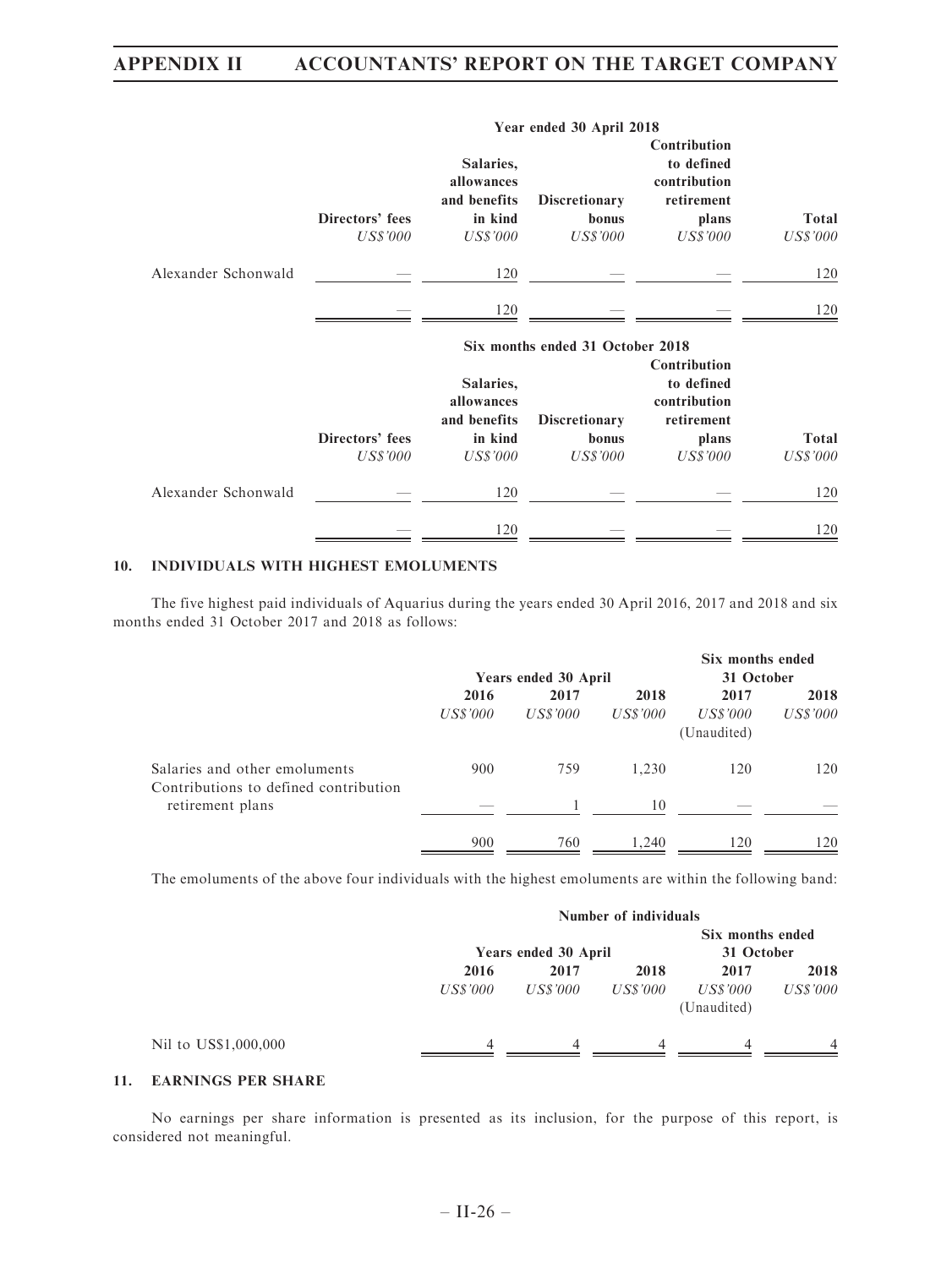### 12. DIVIDENDS

No dividend has been paid or declared by Aquarius since its date of incorporation.

No dividend has been paid or declared by Aquarius during the Relevant Periods.

### 13. EMPLOYEE RETIREMENT BENEFITS COSTS

### Defined contribution retirement plan

Aquarius has a profit sharing 401(K) plan covering eligible employees. Aquarius makes matching contributions equal to a discretionary percentage, as determined by Aquarius, of the participants' deferral contributions.

|                                                           | Years ended 30 April |                  |                  | Six months ended<br>31 October  |                  |  |
|-----------------------------------------------------------|----------------------|------------------|------------------|---------------------------------|------------------|--|
|                                                           | 2015<br>US\$'000     | 2016<br>US\$'000 | 2017<br>US\$'000 | 2017<br>US\$'000<br>(Unaudited) | 2018<br>US\$'000 |  |
| Contributions to defined contribution<br>retirement plans | ___                  | 16               | 50               | 29                              | 36               |  |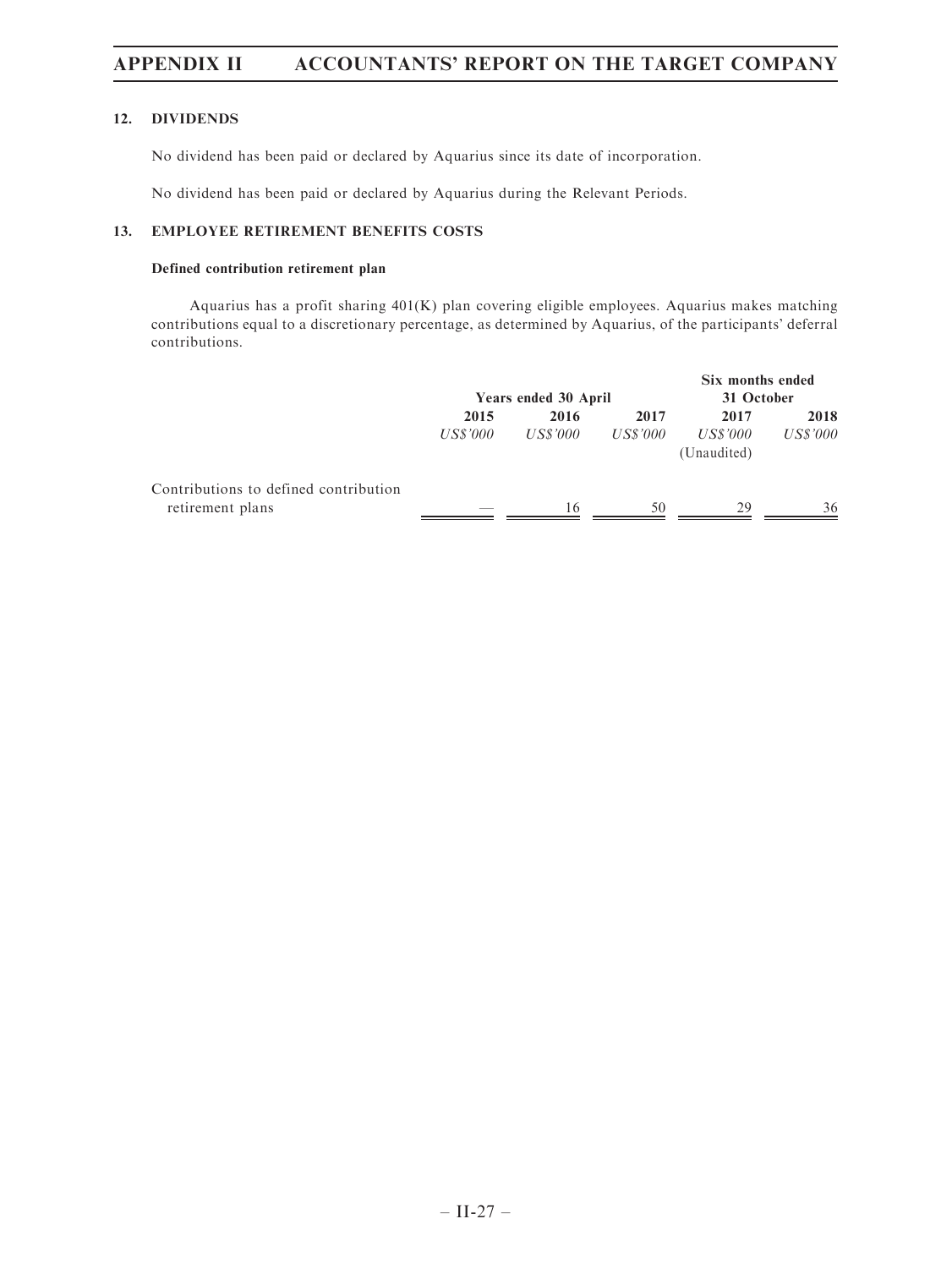## 14. PROPERTY, PLANT AND EQUIPMENT

|                                                                            | Leasehold<br>improvements<br><b>US\$'000</b> | Furniture,<br>fixtures and<br>equipment<br><b>US\$'000</b> | Machinery<br>and<br>equipment<br><b>US\$'000</b> | Motor<br>vehicles<br><b>US\$'000</b> | Total<br><b>US\$'000</b>                      |
|----------------------------------------------------------------------------|----------------------------------------------|------------------------------------------------------------|--------------------------------------------------|--------------------------------------|-----------------------------------------------|
| Cost<br>At 1 May 2015                                                      | 199                                          | 453                                                        | 69                                               | 89                                   | 810                                           |
| Additions                                                                  | 3                                            | 4                                                          |                                                  |                                      | 7                                             |
| Disposals<br>Write off                                                     |                                              | (4)                                                        |                                                  |                                      | (4)                                           |
| At 30 April 2016 and 1 May 2016<br>Additions<br>Disposals                  | 202                                          | 453<br>13                                                  | 69                                               | 89                                   | 813<br>13                                     |
| Write off                                                                  |                                              | (10)                                                       |                                                  |                                      | (10)                                          |
| At 30 April 2017 and 1 May 2017                                            | 202                                          | 456                                                        | 69                                               | 89                                   | 816                                           |
| Additions<br>Disposals<br>Write off                                        | 10                                           | 61<br>(22)<br>$\overline{\phantom{0}}$                     | 9                                                | 45<br>(50)                           | 125<br>(72)<br>$\qquad \qquad \longleftarrow$ |
| At 30 April 2018 and 1 May 2018                                            | 212                                          | 495                                                        | 78                                               | 84                                   | 869                                           |
| Additions                                                                  | $\mathfrak{2}$                               | 9                                                          |                                                  |                                      | 11                                            |
| Disposals<br>Write off                                                     |                                              |                                                            |                                                  |                                      |                                               |
| At 31 October 2018                                                         | 214                                          | 504                                                        | 78                                               | 84                                   | 880                                           |
| Accumulated depreciation and<br>impairment losses                          |                                              |                                                            |                                                  |                                      |                                               |
| At 1 May 2015<br>Charge for the year                                       | 185<br>3                                     | 360<br>51                                                  | 69                                               | 16<br>13                             | 630<br>67                                     |
| Eliminated on disposal<br>Eliminated on write off                          |                                              |                                                            |                                                  |                                      |                                               |
|                                                                            |                                              |                                                            |                                                  |                                      |                                               |
| At 30 April 2016 and 1 May 2016<br>Charge for the year                     | 188<br>4                                     | 411<br>36                                                  | 69                                               | 29<br>13                             | 697<br>53                                     |
| Eliminated on disposal<br>Eliminated on write off                          |                                              | $\equiv$<br>(10)                                           |                                                  |                                      | (10)                                          |
| At 30 April 2017 and 1 May 2017                                            | 192                                          | 437                                                        | 69                                               | 42                                   | 740                                           |
| Charge for the year                                                        | 6                                            | 23                                                         |                                                  | 13                                   | 42                                            |
| Eliminated on disposal<br>Eliminated on write off                          |                                              | (21)                                                       |                                                  | (51)                                 | (72)                                          |
| At 30 April 2018 and 1 May 2018                                            | 198                                          | 439                                                        | 69                                               | 4                                    | $710\,$                                       |
| Charge for the period<br>Eliminated on disposal<br>Eliminated on write off | 4                                            | 10                                                         | $\overline{c}$                                   | 6                                    | 22                                            |
| At 31 October 2018                                                         | 202                                          | 449                                                        | $71\,$                                           | $10\,$                               | 732                                           |
| Carrying amount<br>At 31 October 2018                                      | $\frac{12}{1}$                               | $rac{55}{1}$                                               | $\overline{7}$                                   | $\frac{74}{1}$                       | $\frac{148}{1}$                               |
| At 30 April 2018                                                           | $\frac{14}{1}$                               | 57                                                         | $\overline{9}$                                   | 79                                   | 159                                           |
| At 30 April 2017                                                           | 10                                           | $\frac{24}{1}$                                             |                                                  | 42                                   | $\frac{76}{1}$                                |
| At 30 April 2016                                                           | 14                                           | $\frac{43}{5}$                                             |                                                  | 60                                   | <u>116</u>                                    |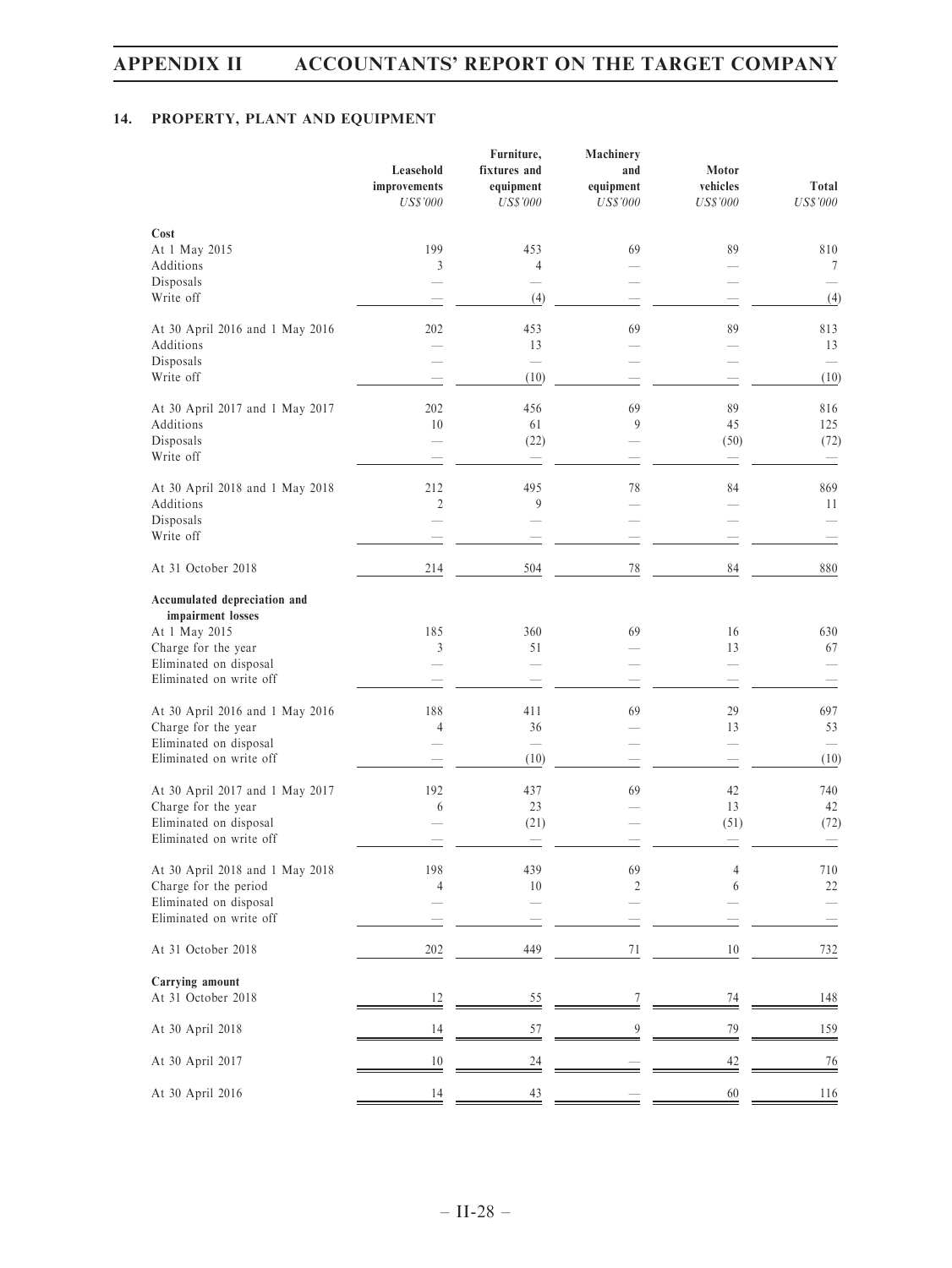#### 15. INVENTORIES

|                |          |                |                 | As at      |
|----------------|----------|----------------|-----------------|------------|
|                |          | As at 30 April |                 | 31 October |
|                | 2016     | 2017           | 2018            | 2018       |
|                | US\$'000 | US\$'000       | <b>US\$'000</b> | US\$'000   |
| Raw materials  |          |                |                 |            |
| Finished goods | 5,850    | 5,319          | 7,200           | 8,009      |
|                | 5,850    | 5,319          | 7,200           | 8,009      |

The analysis of the amount of inventories recognised as an expense is as follows:

|                                     | Years ended As at 30 April |                 |          | Six months ended<br>31 October |          |
|-------------------------------------|----------------------------|-----------------|----------|--------------------------------|----------|
|                                     | 2016                       | 2017            | 2018     | 2017                           | 2018     |
|                                     | <b>US\$'000</b>            | <b>US\$'000</b> | US\$'000 | US\$'000<br>(Unaudited)        | US\$'000 |
| Carrying amount of inventories sold | 19.252                     | 18,064          | 19.473   | 10.807                         | 13.092   |

#### 16. TRADE AND OTHER RECEIVABLES

|                                                            |                 |          |                 | As at      |  |
|------------------------------------------------------------|-----------------|----------|-----------------|------------|--|
|                                                            | As at 30 April  |          |                 | 31 October |  |
|                                                            | 2016            | 2017     | 2018            | 2018       |  |
|                                                            | <b>US\$'000</b> | US\$'000 | <b>US\$'000</b> | US\$'000   |  |
| Trade receivables                                          | 6,554           | 7,073    | 7,828           | 12,977     |  |
| Less: Allowance for doubtful debts (note $(c)$ )           | (15)            | (15)     | (15)            | (357)      |  |
| Total trade receivables, net of allowance for              |                 |          |                 |            |  |
| doubtful debts                                             | 6,539           | 7,058    | 7,813           | 12,620     |  |
| Due from affiliated company (note $(d)$ )                  | 100             | 100      | 100             | 100        |  |
| Other receivables                                          | 210             | 201      | 248             | 218        |  |
|                                                            | 6,849           | 7,359    | 8,161           | 12,938     |  |
| Prepayments and deposits                                   | 342             | 333      | 209             | 205        |  |
|                                                            | 7,191           | 7,692    | 8,370           | 13,143     |  |
| Reconciliation to the statements of<br>financial position: |                 |          |                 |            |  |
| Non-current assets                                         |                 |          |                 |            |  |
| Current assets                                             | 7,191           | 7,692    | 8,370           | 13,485     |  |
|                                                            | 7,191           | 7,692    | 8,370           | 13.485     |  |

Note:

All of the other trade and other receivables are expected to be recovered or recognised as expense within one year.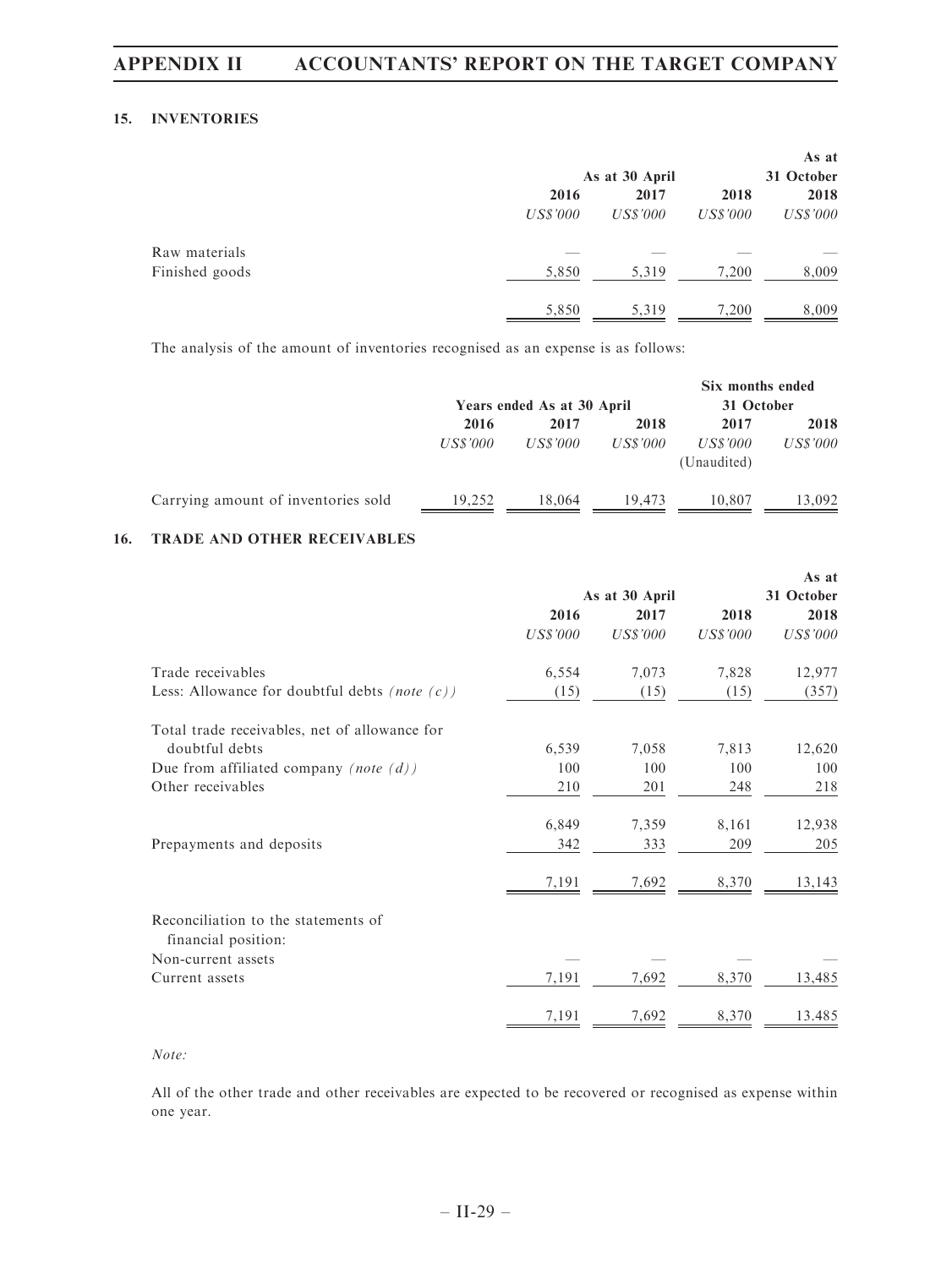During the years ended 30 April 2016, 2017 and 2018 and six months ended 31 October 2017 and 2018, Aquarius allowed an average credit period of 30 days to its customers. Credit is offered to customers following an assessment of their financial abilities and/or payment track record. Credit limits are set out all customers and these can be exceeded only with the approval from management. Management also monitors overdue trade debts, and follows up the collection of these receivables.

a) The following is an ageing analysis of trade receivables, net of allowance for doubtful debts, presented based on the monthly invoice date at the end of the reporting period:

|                   |          | As at 30 April |          | As at<br>31 October |
|-------------------|----------|----------------|----------|---------------------|
|                   | 2016     | 2017           | 2018     | 2018                |
|                   | US\$'000 | US\$'000       | US\$'000 | US\$'000            |
| Within 30 days    | 4,839    | 4,857          | 4,916    | 9,209               |
| $31$ to 60 days   | 900      | 937            | 1,689    | 1,946               |
| $61$ to $90$ days | 498      | 521            | 312      | 649                 |
| Over 90 days      | 392      | 743            | 896      | 816                 |
|                   | 6,539    | 7,058          | 7,813    | 12,620              |

Trade receivables are due within 30 to 60 days from the date of billing. Further details on Aquarius's credit policy are set out in note 23(b)(i).

b) The ageing analysis of trade receivables that are neither individually nor collectively considered to be impaired is as follows:

|                               | As at 30 April |          |          | As at<br>31 October |
|-------------------------------|----------------|----------|----------|---------------------|
|                               | 2016           | 2017     | 2018     | 2018                |
|                               | US\$'000       | US\$'000 | US\$'000 | US\$'000            |
| Neither past due nor impaired | 4,839          | 4,857    | 4,916    | 9,209               |
| Past due but not impaired     |                |          |          |                     |
| Less than 30 days past due    | 900            | 937      | 1,689    | 1,946               |
| 31 to 60 days past due        | 498            | 521      | 312      | 649                 |
| Over 60 days past due         | 392            | 743      | 896      | 816                 |
|                               | 6,539          | 7,058    | 7,813    | 12,620              |

Receivables that were neither past due not impaired relate to a wide range of customers for whom there were no recent history of default.

Receivables that were past due but not impaired relate to customers that have a good track record with Aquarius. Based on past experience, management believes that no impairment allowance is necessary in respect of these balances as there has not been a significant change in credit quality and the balances are still considered fully recoverable.

c) Impairment of trade receivables

Impairment losses in respect of trade receivables are recorded using an allowance account unless Aquarius is satisfied that recovery of the amount is remote, in which case the impairment loss is written off against trade receivables directly (see note 3(f)(i)).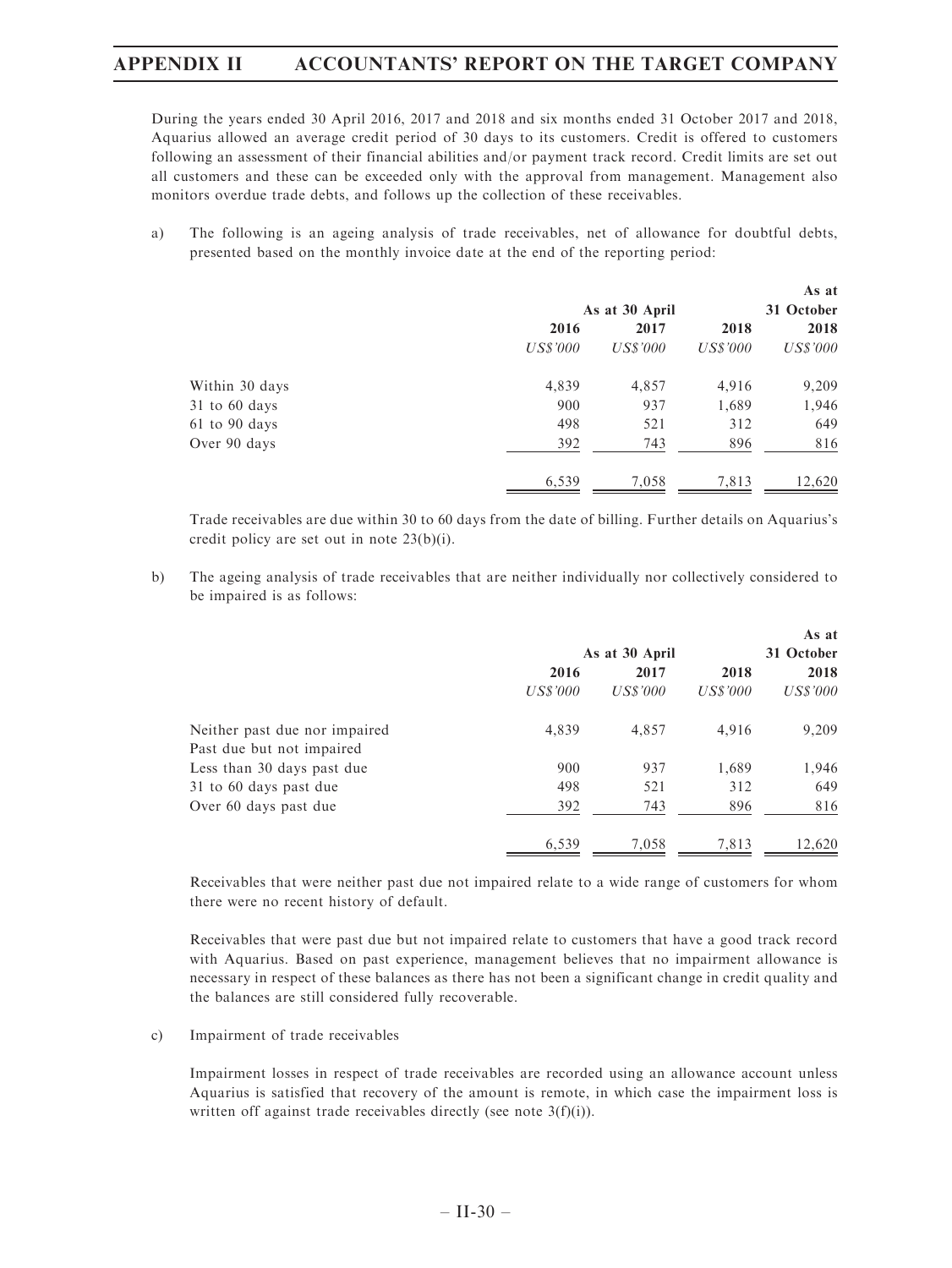The movement in the allowance for doubtful debts during the year/period, including both specific and collective loss components, is as follows:

|                                         |                |          |          | As at           |  |
|-----------------------------------------|----------------|----------|----------|-----------------|--|
|                                         | As at 30 April |          |          | 31 October      |  |
|                                         | 2016           | 2017     |          | 2018            |  |
|                                         | US\$'000       | US\$'000 | US\$'000 | <i>US\$'000</i> |  |
| Balance at beginning of the year/period | 10             | 10       | 10       | 15              |  |
| Impairment loss recognised/(reversed)   |                |          |          | 342             |  |
| Balance at end of the year/period       | 10             | 10       |          | 357             |  |

d) The balance represented loan due from Power Properties. The balance is unsecured, interest-free and repayable on demand.

## 17. CASH AND CASH EQUIVALENTS

a) Cash at bank and on hand in the statements of financial position comprise:

|                                                                                                                                              | As at 30 April   |                  |                  | As at<br>31 October |  |
|----------------------------------------------------------------------------------------------------------------------------------------------|------------------|------------------|------------------|---------------------|--|
|                                                                                                                                              | 2016<br>US\$'000 | 2017<br>US\$'000 | 2018<br>US\$'000 | 2018<br>US\$'000    |  |
| Cash and bank balance<br>Deposit with banks                                                                                                  | 23               | 149              | 131              | 467                 |  |
| Cash and cash equivalents representing cash and<br>bank balances in the statements of financial<br>position and the statements of cash flows |                  |                  |                  |                     |  |
|                                                                                                                                              | 23               | 149              | 131              | 467                 |  |

b) Interest rate and currency profile

The following table details the interest rate and currency profile of Aquarius's bank deposits at end of reporting period.

|      | 2016                                                   |                    | As at 30 April<br>2017                        |                           | 2018                                          |                           | As at 31 October<br>2018                      |                           |
|------|--------------------------------------------------------|--------------------|-----------------------------------------------|---------------------------|-----------------------------------------------|---------------------------|-----------------------------------------------|---------------------------|
|      | <b>Effective</b><br>interest<br>rates<br>$\frac{0}{0}$ | Amount<br>US\$'000 | <b>Effective</b><br>interest<br>rates<br>$\%$ | Amount<br><b>US\$'000</b> | <b>Effective</b><br>interest<br>rates<br>$\%$ | Amount<br><b>US\$'000</b> | <b>Effective</b><br>interest<br>rates<br>$\%$ | Amount<br><i>US\$'000</i> |
| US\$ | $\mathcal{L}$                                          | 23                 | 3.5                                           | 149                       | 4.25                                          | 131                       | 4.75                                          | 467                       |
|      |                                                        | 23                 |                                               | 149                       |                                               | 131                       |                                               | 467                       |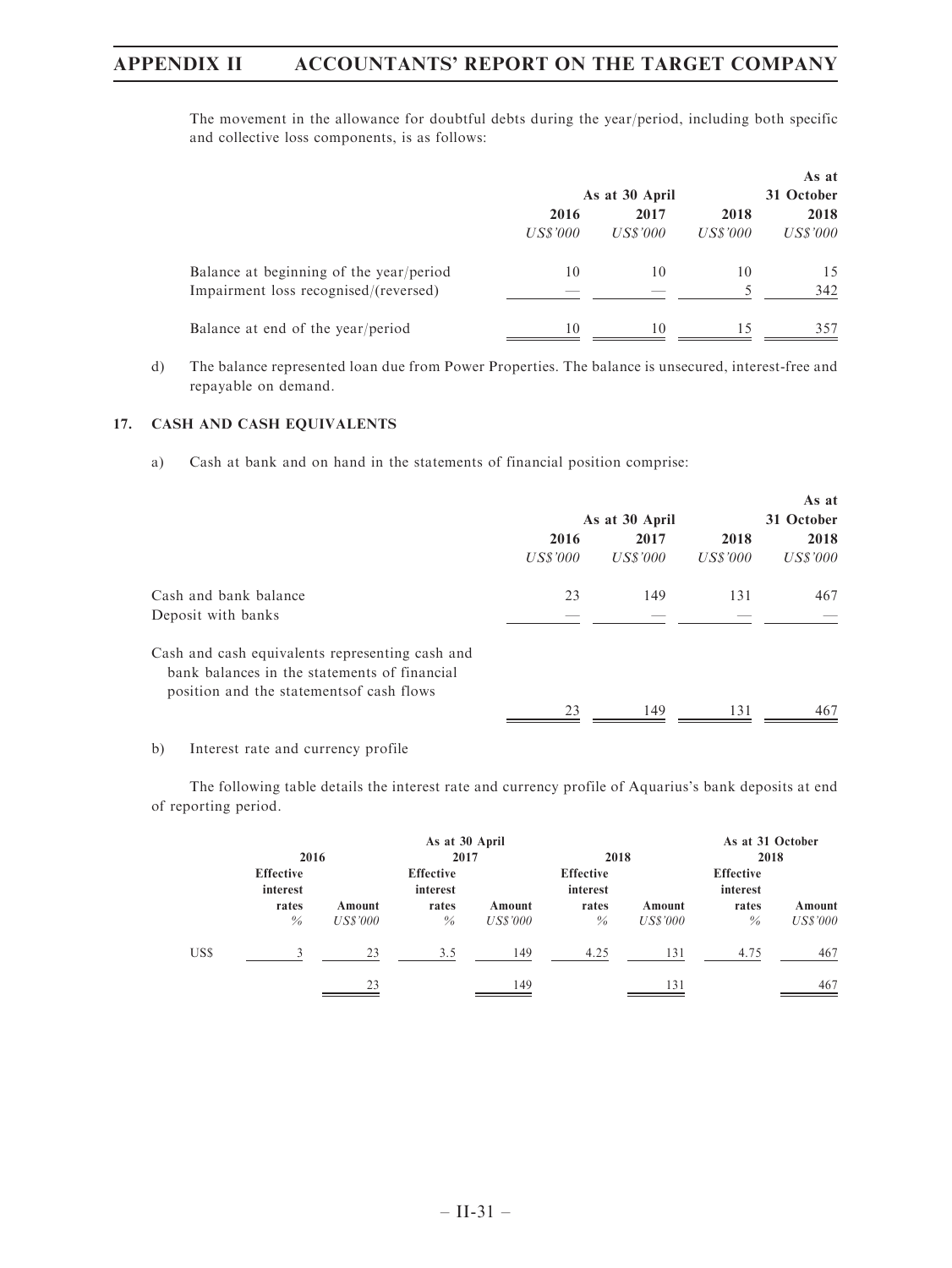## c) Reconciliation of liabilities arising from financial activities

The tables below detail changes in Aquarius liabilities from financing activities, including both cash and non-cash changes. Liabilities arising from financing activities are liabilities for which cash flows were, or future cash flows will be, classified in Aquarius's statements of cash flows as cash flows from financing activities:

|                                 |          |                      |          | Six months ended |          |
|---------------------------------|----------|----------------------|----------|------------------|----------|
|                                 |          | Years ended 30 April |          | 31 October       |          |
|                                 | 2016     | 2017                 | 2018     | 2017             | 2018     |
|                                 | US\$'000 | US\$'000             | US\$'000 | US\$'000         | US\$'000 |
|                                 |          |                      |          | (Unaudited)      |          |
| At beginning of the year/period | 2,456    | 2,361                | 1,100    | 1,100            | 2,630    |
| Proceeds from new bank loans    | 7.643    | 5,157                | 7,303    | 5.041            | 6,951    |
| Repayment of bank loans         | (7, 738) | (6, 418)             | (5, 773) | (534)            | (3, 481) |
| At end of the year/period       | 2,361    | 1,100                | 2,630    | 5,607            | 6,100    |

### 18. TRADE AND OTHER PAYABLES

|                                                   |          |                |          | As at    |
|---------------------------------------------------|----------|----------------|----------|----------|
|                                                   |          | As at 30 April |          |          |
|                                                   | 2016     | 2017           |          | 2018     |
|                                                   | US\$'000 | US\$'000       | US\$'000 | US\$'000 |
| Trade payables <i>(note a)</i>                    | 2,394    | 3,648          | 3,467    | 5,250    |
| Accruals and other payables                       | 1,328    | 1,182          | 2,082    | 1,186    |
| Financial liabilities measured at amortised costs | 3.722    | 4.830          | 5.549    | 6,436    |

All of the trade and other payables are expected to be settled or recognised as income within one year or are repayable on demand.

a) The ageing analysis of trade payables, based on invoice date, is as follows:

|                                   |          | As at 30 April |          | As at<br>31 October |
|-----------------------------------|----------|----------------|----------|---------------------|
|                                   |          |                |          |                     |
|                                   | 2016     | 2017           | 2018     | 2018                |
|                                   | US\$'000 | US\$'000       | US\$'000 | <i>US\$'000</i>     |
| Within 1 month                    | 1,257    | 2,116          | 1,863    | 3,179               |
| After 1 month but within 3 months | 886      | 873            | 1,438    | 1,301               |
| After 3 months but within 1 year  | 251      | 659            | 166      | 770                 |
| Over 1 year                       |          |                |          |                     |
|                                   | 2.394    | 3,648          | 3,467    | 5,250               |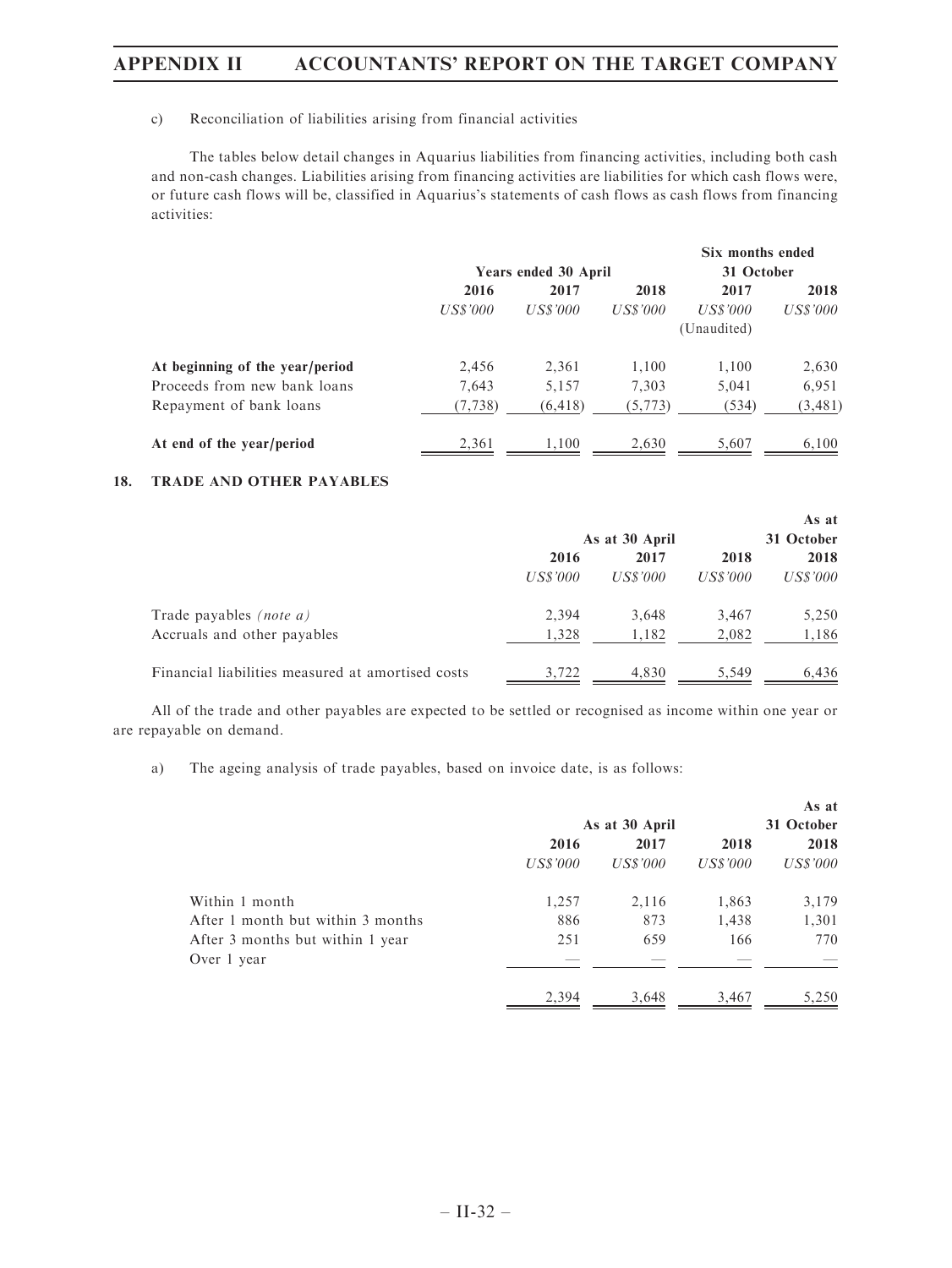#### 19. BANK BORROWINGS

The analysis of the carrying amount of bank borrowings is repayable on demand or based on schedule repayment dates as follows:

|                                       |                 | As at 30 April  |                 | As at<br>31 October |
|---------------------------------------|-----------------|-----------------|-----------------|---------------------|
|                                       | 2016            | 2017            | 2018            | 2018                |
|                                       | <b>US\$'000</b> | <b>US\$'000</b> | <b>US\$'000</b> | <b>US\$'000</b>     |
| Bank loans                            | 2,361           | 1,100           | 2,630           | 6,100               |
| Within one year or on demand          | 2,361           | 1,100           | 2,630           | 6,100               |
| After one year but within two years   |                 |                 |                 |                     |
| After two years but within five years |                 |                 |                 |                     |
| After five years                      |                 |                 |                 |                     |
|                                       | 2,361           | 1,100           | 2,630           | 6,100               |
| Secured                               | 2,361           | 1,100           | 2,630           | 6,100               |
| Unsecured                             |                 |                 |                 |                     |
|                                       | 2,361           | 1,100           | 2,630           | 6,100               |

The analysis of the carrying amount of the bank borrowings is as follows:

|                                                                                                                                                 |                |          |          | As at      |  |
|-------------------------------------------------------------------------------------------------------------------------------------------------|----------------|----------|----------|------------|--|
|                                                                                                                                                 | As at 30 April |          |          | 31 October |  |
|                                                                                                                                                 | 2016           | 2017     | 2018     | 2018       |  |
|                                                                                                                                                 | US\$'000       | US\$'000 | US\$'000 | US\$'000   |  |
| Within one year or on demand                                                                                                                    | 2,361          | 1.100    | 2,630    | 6,100      |  |
| Carrying amount of bank borrowings that is not<br>repayable within one year from the end of the<br>reporting period but contains a repayment on |                |          |          |            |  |
| demand clause                                                                                                                                   |                |          |          |            |  |
| Amount shown under current liabilities                                                                                                          | 2,361          | 1,100    | 2,630    | 6,100      |  |
| Amount shown under non-current liabilities                                                                                                      |                |          |          |            |  |
|                                                                                                                                                 | 2,361          | 1.100    | 2.630    | 6.100      |  |

Aquarius has a line of credit with a bank for borrowings up to a maximum of US\$10,000,000. The note bears interest at the prime rate minus 0.5% (the Base Rate), or the greater of (i) the LIBOR rate plus 2%, or (ii) a minimum LIBOR rate of 3% (the Adjusted LIBOR Rate), as defined by the agreement. Aquarius has the option to elect the Base Rate or the Adjusted LIBOR Rate. The line of credit is secured by accounts receivable and inventory. The note is due on demand, or if no demand is made, the balance is due November 2018. Borrowings under the line of credit amounted to US\$1,000,000 and US\$2,630,000 at 30 April 2017 and 2018 respectively. At 30 April 2017 and 2018, Aquarius had approximately US\$9,900,000 and US\$7,370,000 respectively, available to borrow of an interest rate of 3.59% and 4.25%, respectively. Aquarius had no outstanding letters of credit at 30 April 2017 and 2015.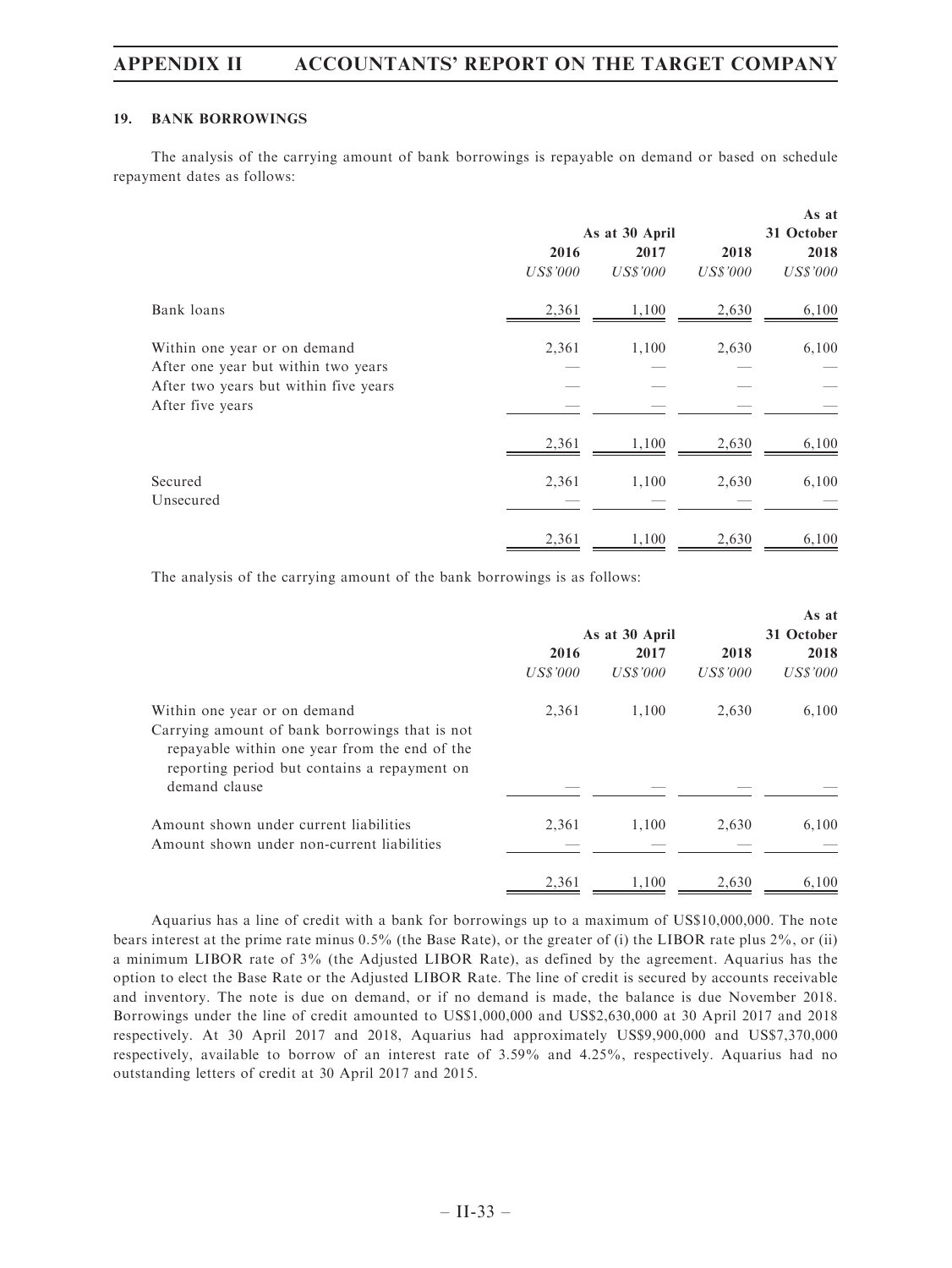The ranges of effective interest rates for Aquarius's bank borrowings are as follows:

|                            |      | As at 30 April |      | As at<br>31 October |
|----------------------------|------|----------------|------|---------------------|
|                            | 2016 | 2017           | 2018 | 2018                |
|                            | $\%$ | $\%$           | $\%$ | $\%$                |
| Interest rate:             |      |                |      |                     |
| Fixed-rate bank borrowings |      | 3.5            | 4.25 | 4.75                |

## 20. INCOME TAX IN THE STATEMENTS OF FINANCIAL POSITION

a) Tax payables/(recoverable) in the statements of financial position and the movements during the period/year are as follows:

|                            |          | As at 30 April |                 | As at<br>31 October |
|----------------------------|----------|----------------|-----------------|---------------------|
|                            | 2016     | 2017           | 2018            | 2018                |
|                            | US\$'000 | US\$'000       | <i>US\$'000</i> | <i>US\$'000</i>     |
| Tax payables/(recoverable) | 41       | (21)           |                 | 436                 |

b) Deferred tax assets recognised

The components of deferred tax assets recognised in the statements of financial position and the movements during the Relevant Periods are as follows:

| Deferred tax arising from:           | Property,<br>plant and<br>equipment<br><i>US\$'000</i> | <b>Accounts</b><br>receivables<br><b>US\$'000</b> | Inventory<br>US\$'000 | Total<br><i>US\$'000</i> |
|--------------------------------------|--------------------------------------------------------|---------------------------------------------------|-----------------------|--------------------------|
| At 1 May 2015                        | 29                                                     | 6                                                 | 19                    | 54                       |
| (Credited)/charged to profit or loss | 18                                                     |                                                   | 8                     | 26                       |
| At 30 April 2016 and 1 May 2016      | 47                                                     | 6                                                 | 27                    | 80                       |
| (Credited)/charged to profit or loss | 11                                                     |                                                   | (9)                   | 2                        |
| At 30 April 2017 and 1 May 2017      | 58                                                     | 6                                                 | 18                    | 82                       |
| (Credited)/charged to profit or loss | (20)                                                   | (3)                                               | (15)                  | (34)                     |
| Adjustment for rate change           | (16)                                                   |                                                   | 16                    | 4                        |
| At 30 April 2018 and 1 May 2018      | 22                                                     | 3                                                 | 19                    | 44                       |
| (Credited)/charged to profit or loss |                                                        |                                                   |                       |                          |
| At 31 October 2018                   | 22                                                     |                                                   | 19                    | 44                       |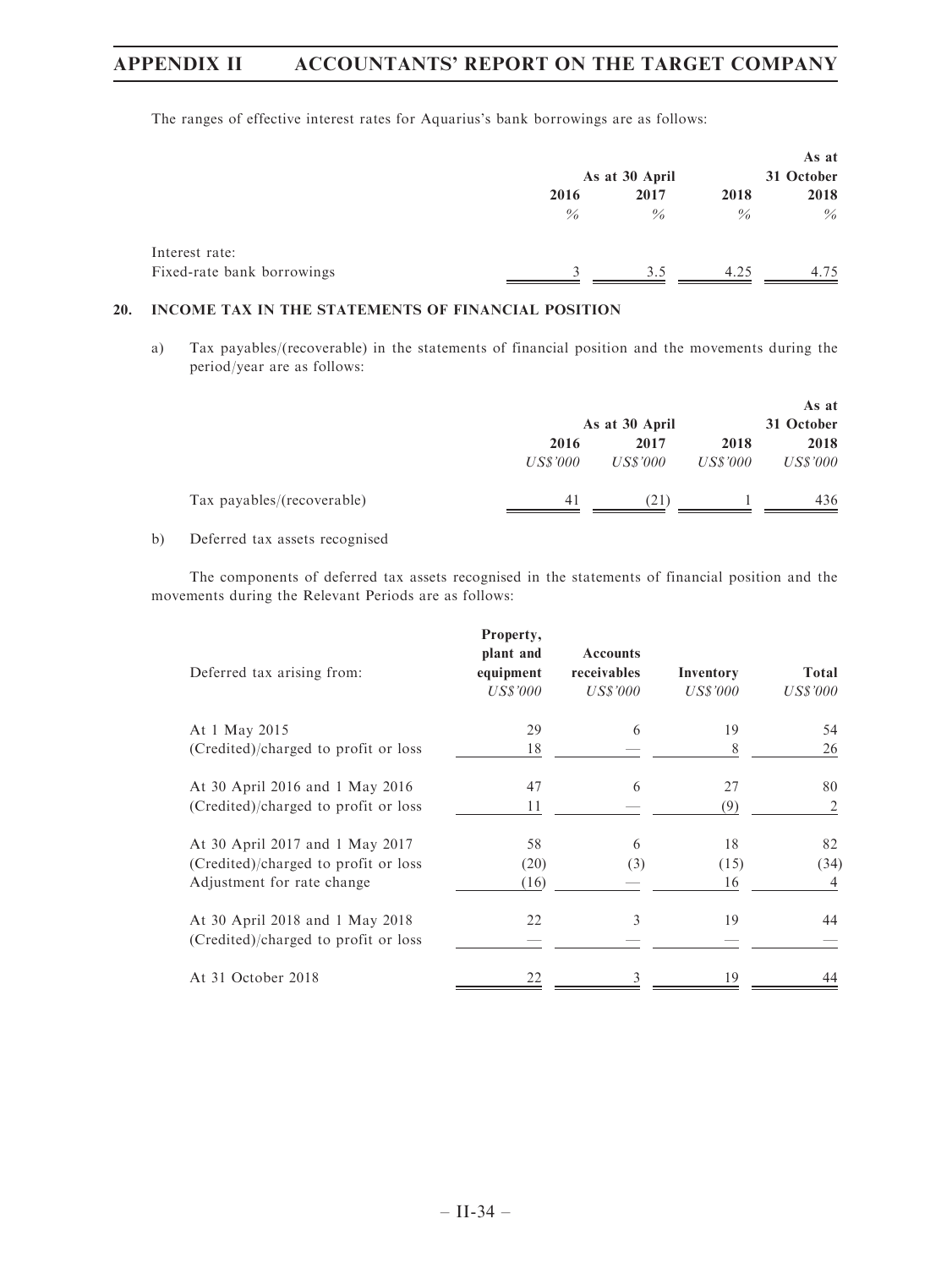|                                                     |                 |                |                 | As at           |  |
|-----------------------------------------------------|-----------------|----------------|-----------------|-----------------|--|
|                                                     |                 | As at 30 April |                 | 31 October      |  |
|                                                     | 2016            | 2017           | 2018            | 2018            |  |
|                                                     | <i>US\$'000</i> | US\$'000       | <i>US\$'000</i> | <b>US\$'000</b> |  |
| Deferred tax assets recognised in the<br>statements |                 |                |                 |                 |  |
| of financial position                               | 80              | 82             | 44              | 44              |  |
| Deferred tax liabilities recognised in the          |                 |                |                 |                 |  |
| statements of financial position                    |                 |                |                 |                 |  |
|                                                     | 80              | 82             | 44              | 44              |  |
|                                                     |                 |                |                 |                 |  |

The following is the analysis of the deferred tax assets for financial reporting purposes:

#### 21. SHARE CAPITAL AND RESERVES

The Company was incorporated in the United States of America with limited liability on 19 September 1969 with 200 issued common shares.

For the purpose of the preparation of the financial statements, the balances of share capital as at 30 April 2016, 2017 and 2018 and 31 October 2018, represent the aggregate amount of the paid-up capital of Aquarius:

|               | As at 30 April | As at<br>31 October |                 |                 |
|---------------|----------------|---------------------|-----------------|-----------------|
|               | 2016           | 2017                | 2018            | 2018            |
|               | US\$'000       | <i>US\$'000</i>     | <i>US\$'000</i> | <b>US\$'000</b> |
| Share capital | 362            | 362                 | 362             | 362             |

The owners of ordinary shares are entitled to receive dividends as declared from time to time and are entitled to one vote per share at meetings of the respective group entities. All ordinary shares rank equally with regard to the residual assets of Aquarius.

#### Capital management

Aquarius's primary objectives when managing capital are to safeguard Aquarius's ability to continue as a going concern, so that it can continue to provide returns for equity owners and benefits for other stakeholders and to maintain an optimal capital structure to reduce the cost of capital.

The capital structure of Aquarius mainly consists of equity attributable to owners of Aquarius, comprising share capital and reserves, and the total borrowings as shown in the statements of financial position.

Aquarius actively and regularly reviews and manages its capital structure to maintain a balance between the higher shareholder returns that might be possible with higher levels of borrowings and the advantages and security afforded by a sound capital position, and makes adjustments to capital structure in light of changes in economic conditions.

As part of this review, Aquarius's director consider the cost of capital and the risks associated with each class of capital. Based on recommendations of Aquarius's director, Aquarius will balance its overall capital structure through the payment of dividends, new share issues as well as the issue of new debt.

Aquarius is subject to any externally imposed capital requirements.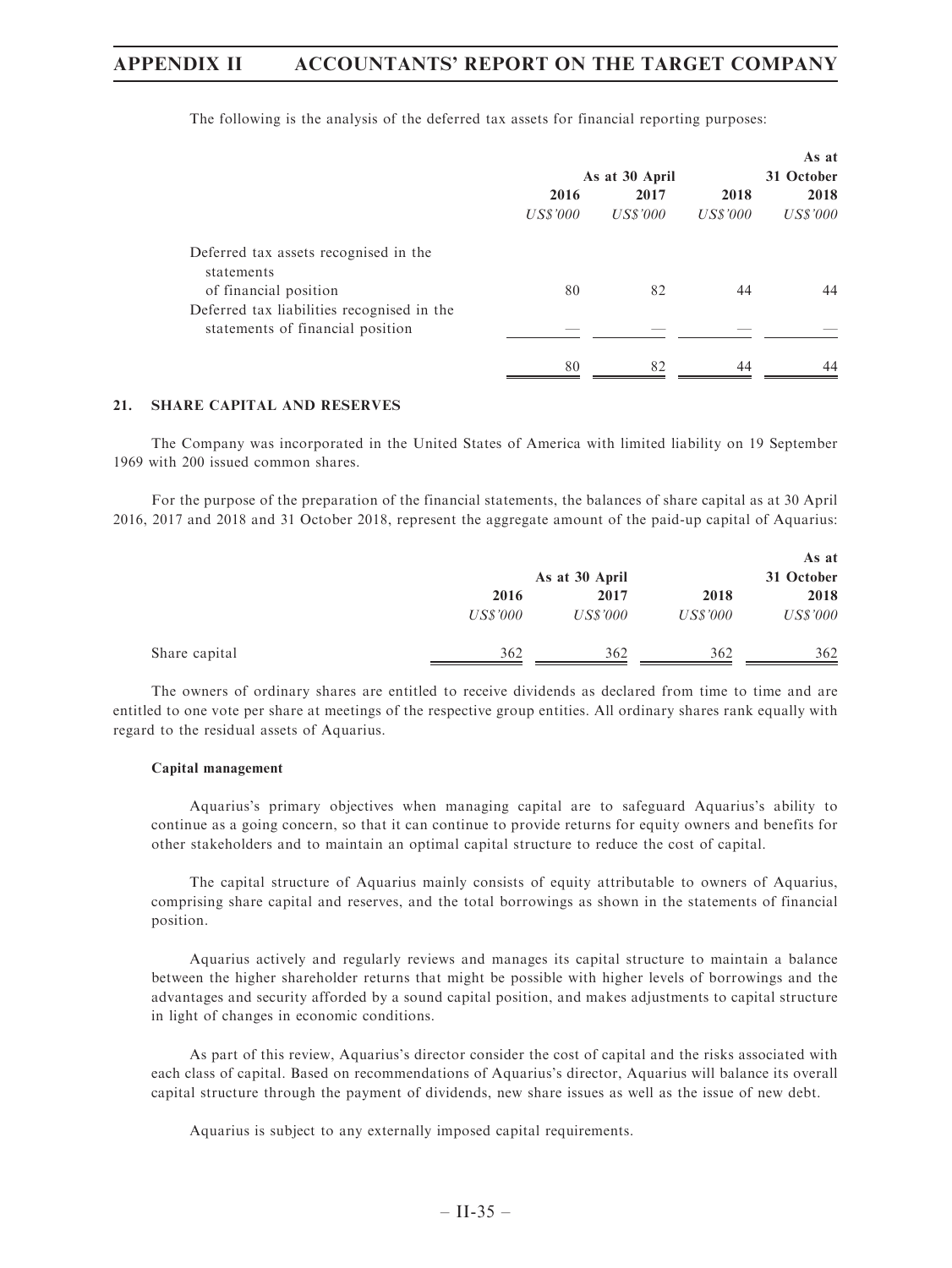During the Relevant Periods, Aquarius monitors capital structure using a gearing ratio, which is net debt divided by total equity. Net debt is calculated as the sum of trade and other payables, bank borrowings, deferred income, amounts due to related companies less cash and cash equivalents. Total equity is the balance as shown in the statements of financial position. Aquarius's strategy was to maintain the gearing ratios within a reasonable level. The gearing ratios at 30 April 2016, 2017 and 2018 and 31 October 2018 were as follows:

|                                 |                 |                |                 | As at           |
|---------------------------------|-----------------|----------------|-----------------|-----------------|
|                                 |                 | As at 30 April |                 | 31 October      |
|                                 | 2016            | 2017           | 2018            | 2018            |
|                                 | <b>US\$'000</b> | US\$'000       | <b>US\$'000</b> | <b>US\$'000</b> |
| Trade and other payables        | 3,061           | 2,921          | 4,590           | 4,703           |
| Bank borrowings                 | 2,361           | 1,100          | 2,630           | 6,011           |
| Less: Cash and cash equivalents | (23)            | (149)          | (131)           | (467)           |
| Net debt                        | 5,399           | 3,872          | 7,089           | 10,247          |
| Total equity                    | 7,136           | 7,409          | 7,724           | 9.959           |
| Gearing ratio                   | $75.7\%$        | 52.3%          | 91.8%           | $102.9\%$       |

### 22. FINANCIAL INSTRUMENTS

## a) Categories of financial instruments

|                              |                 |                |          | As at           |
|------------------------------|-----------------|----------------|----------|-----------------|
|                              |                 | As at 30 April |          | 31 October      |
|                              | 2016            | 2017           | 2018     | 2018            |
|                              | <b>US\$'000</b> | US\$'000       | US\$'000 | <b>US\$'000</b> |
| <b>Financial assets</b>      |                 |                |          |                 |
| Trade and other receivables  | 7,191           | 7,692          | 8,370    | 13,143          |
| Cash and cash equivalents    | 23              | 149            | 131      | 467             |
|                              | 7,214           | 7,841          | 8,501    | 13,610          |
| <b>Financial liabilities</b> |                 |                |          |                 |
| Trade and other payables     | 3,722           | 4,830          | 5,549    | 6,136           |
| Bank borrowings              | 2,361           | 1,100          | 2,630    | 6,100           |
| Financial liabilities at     |                 |                |          |                 |
| amortised cost               | 6,083           | 5,930          | 8,179    | 12,236          |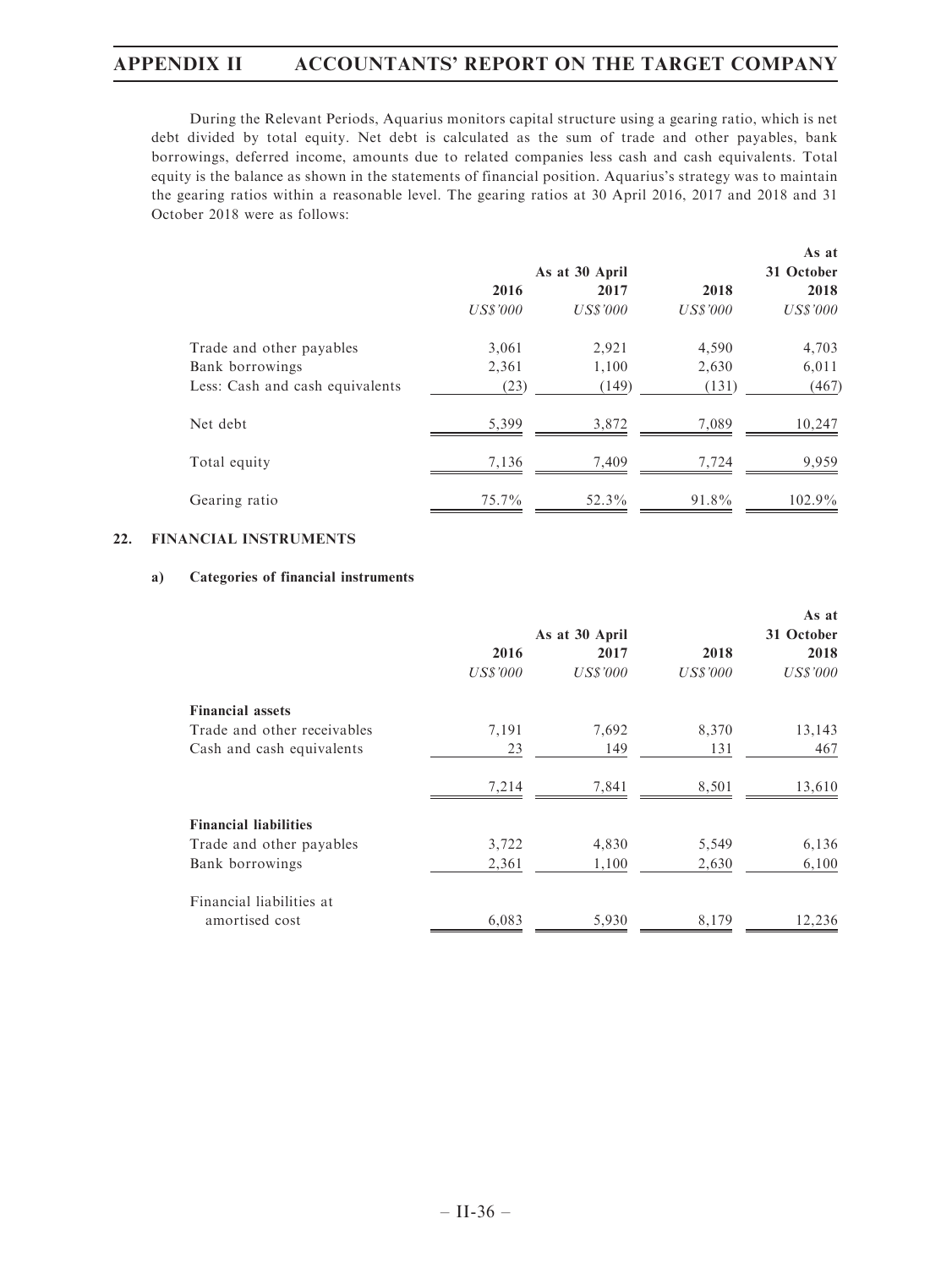#### b) Financial risk management and fair values

Exposure to credit risk, interest rate risk, liquidity risk and currency risk arises in the normal course of Aquarius's business. Aquarius's exposure to these risks and the financial risk management policies and practices used by Aquarius to mitigate these risks are described below.

#### i) Credit risk

Credit risk refers to the risk that a counterparty will default on its contractual obligations resulting in financial loss to Aquarius.

Credit risk refers to the risk that a counterparty will default on its contractual obligations resulting in a financial loss to Aquarius. Aquarius's credit risk is primarily attributable to trade and other receivables. Aquarius's exposure to credit risk arising from cash and cash equivalents is limited because the counterparties are banks and financial institutions with high credit ratings. Given their high credit ratings management does not expect any counterparty to fail to meet their obligations.

Aquarius does not provide any other guarantees which expose Aquarius to credit risk. The maximum exposure to credit risk without taking account of any collateral held is represented by the carrying amount of each financial asset in the combined statement of financial position after deducting any impairment allowances (see note 18).

#### Trade and other receivables

Aquarius's exposure to credit risk is influenced mainly by the individual characteristics of each customer rather than the industry or country in which the customers operate and therefore significant concentration of credit risk primarily arise when Aquarius has significant exposure to individual customers.

Individual credit evaluations are performed on all customers requiring credit over a certain amount. These evaluations focus on the customer's past history of making payments when due and current ability to pay, and take into account information specific to the customer as well as pertaining to the economic environment in which the customer operates. Trade receivables are due within 30 to 60 days from the date of billing. Normally, Aquarius does not obtain collateral from customers.

Starting from 1 May 2018, Aquarius measures loss allowances for trade receivables at an amount equal to lifetime ECL's, which is calculated arising a provision matrix. As Aquarius's historical credit loss experience does not indicate significantly different loss patterns, Aquarius assessed that there is no significant loss allowance recognised in accordance with HKFRS as at 31 October 2018.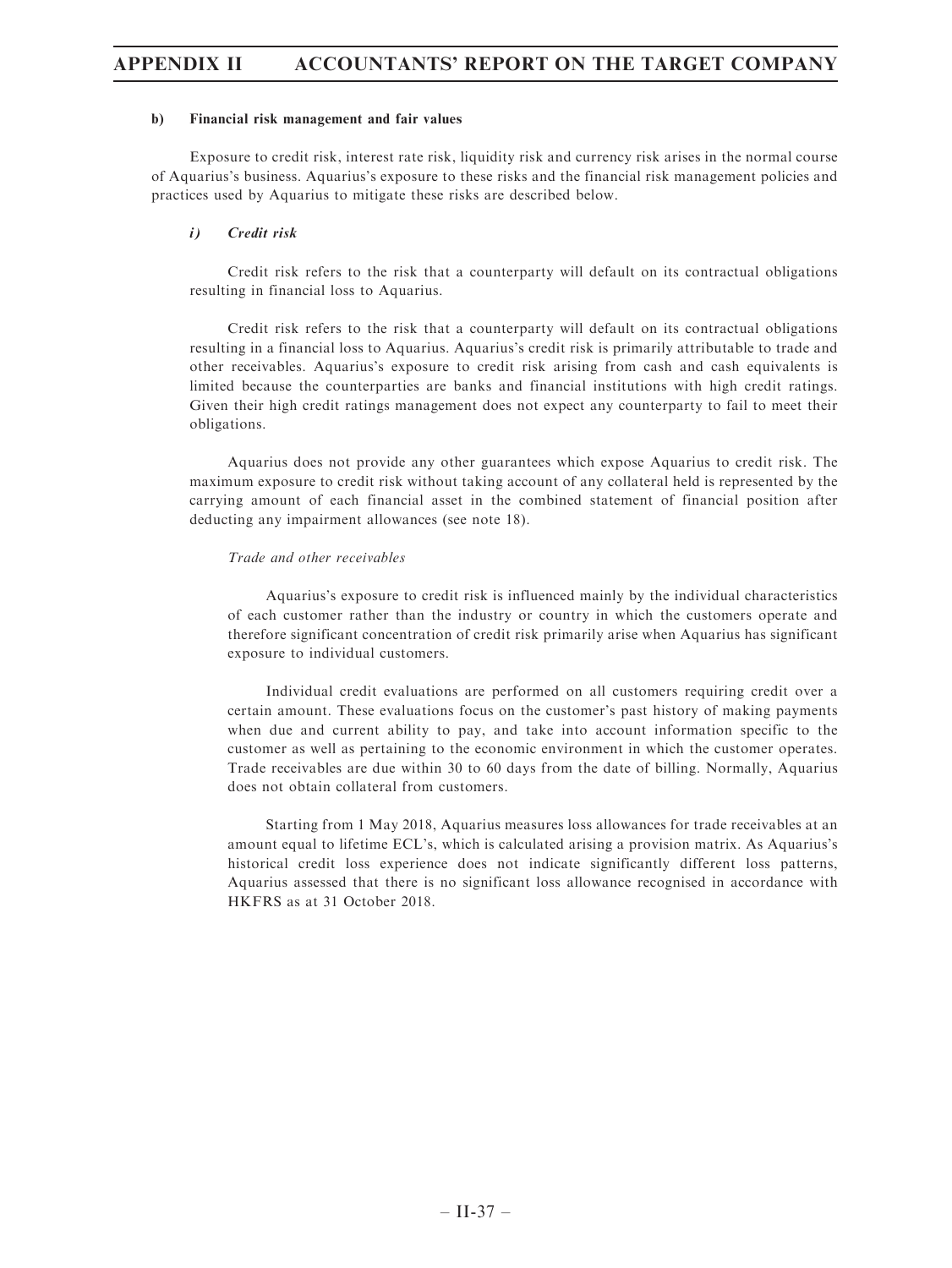Expected loss rates are estimated by management based on actual loss experience over the past three years and are adjusted to reflect differences between economic conditions during the period over which the historic data has been collected, current conditions and forwardlooking information such as macroeconomic: factors affecting the ability of the customers to settle the receivables and Aquarius's view of economic conditions over the expected lives of the receivables.

### ii) Interest rate risk

Aquarius's interest rate risk arises primarily from bank loans. Aquarius's cash flow interest rate risk relates primarily to variable-rate bank deposits, and Aquarius's fair value interest rate risk relates primarily to fixed-rate bank loans. Aquarius's interest rate profile as monitored by management is set out in (i) below.

#### i) Interest rate profile

The following table details the interest rate profile of Aquarius's bank loans at the end of the reporting period.

|                                    |                       | As at 30 April  |                       |                 |                       |                 |                       | As at 31 October |
|------------------------------------|-----------------------|-----------------|-----------------------|-----------------|-----------------------|-----------------|-----------------------|------------------|
|                                    | Range of<br>effective |                 | Range of<br>effective |                 | Range of<br>effective |                 | Range of<br>effective |                  |
|                                    | interest<br>rates     | 2016            | interest<br>rates     | 2017            | interest<br>rates     | 2018            | interest<br>rates     | 2018             |
|                                    | $\%$                  | <b>US\$'000</b> | %                     | <b>US\$'000</b> | $\%$                  | <b>US\$'000</b> | $\frac{0}{0}$         | <b>US\$'000</b>  |
| Fixed-rate borrowing<br>Bank loans | 3%                    | 2,361           | 3.5%                  | 1,100           | 4.25%                 | 2,630           | 4.75%                 | 6,100            |
| Total bank loans                   |                       | 2,361           |                       | 1.100           |                       | 2,630           |                       | 6,100            |

## ii) Sensitivity analysis

Aquarius's fair value interest rate risk relates primarily to fixed-rate bank loans. The director of Aquarius consider the fair value interest rate risk is insignificant to Aquarius as the bank loans are short term.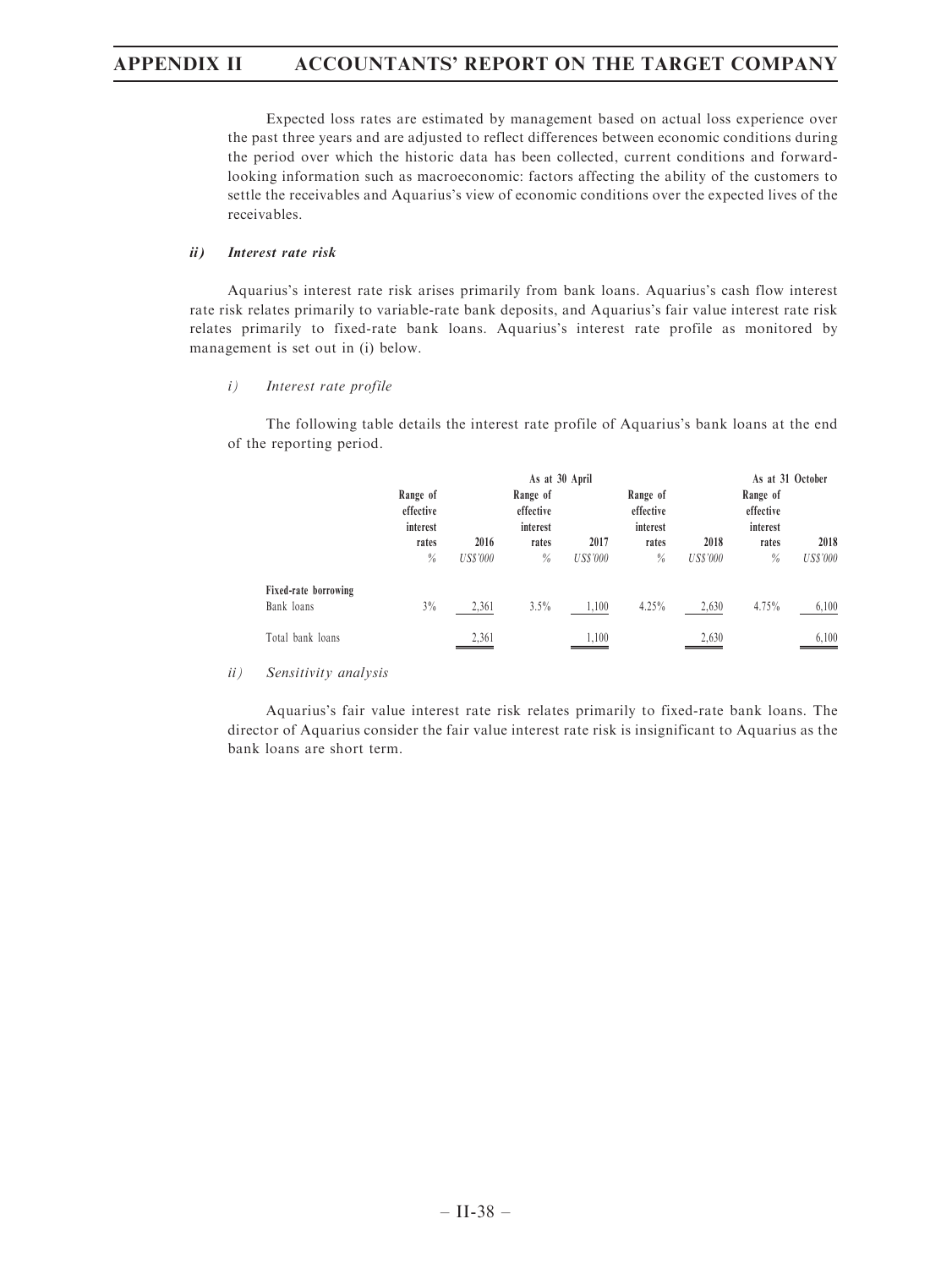### iii) Liquidity risk

Liquidity risk is the risk that Aquarius will not be able to meet its financial obligations as they fall due. Aquarius's policy is to regularly monitor current and expected liquidity requirements to ensure that it maintains sufficient reserves of cash and adequate committed lines of funding from banks to meet its liquidity requirements in the short and longer term.

The following table details the remaining contractual maturities at the end of each reporting period of Aquarius's non-derivative financial liabilities, which are based on contractual undiscounted cash flows (including interest payments computed using contractual rates or, if floating, based on rates current at the end of reporting period) and the earliest date Aquarius can be required to pay. The table includes interest and principal cash flows.

|                                           | As at 30 April 2016          |                                     |                                                                 |                                                                     |                                                                             |                                       |
|-------------------------------------------|------------------------------|-------------------------------------|-----------------------------------------------------------------|---------------------------------------------------------------------|-----------------------------------------------------------------------------|---------------------------------------|
|                                           | On demand<br><b>US\$'000</b> | Within 1<br>year<br><b>US\$'000</b> | More than 1<br>year but less<br>than 2 years<br><b>US\$'000</b> | More than 2<br>years but<br>less than 5<br>years<br><b>US\$'000</b> | Total<br>contractual<br>undiscounted<br>cash<br>outflows<br><b>US\$'000</b> | Carrying<br>amount<br><b>US\$'000</b> |
| Trade and other<br>payables<br>Bank loans | 3,722                        | 2,361                               |                                                                 |                                                                     | 3,722<br>2,361                                                              | 3,722<br>2,361                        |
|                                           | 3,722                        | 2,361                               |                                                                 |                                                                     | 6,083                                                                       | 6,083                                 |
|                                           |                              |                                     | As at 30 April 2017                                             |                                                                     |                                                                             |                                       |
|                                           | On demand<br><b>US\$'000</b> | Within 1<br>year<br><b>US\$'000</b> | More than 1<br>year but less<br>than 2 years<br><b>US\$'000</b> | More than 2<br>years but<br>less than 5<br>years<br><b>US\$'000</b> | Total<br>contractual<br>undiscounted<br>cash<br>outflows<br><b>US\$'000</b> | Carrying<br>amount<br><b>US\$'000</b> |
| Trade and other<br>payables<br>Bank loans | 4,830                        | 1,100                               |                                                                 |                                                                     | 4,830<br>1,100                                                              | 4,830<br>1,100                        |
|                                           | 4,830                        | 1,100                               |                                                                 |                                                                     | 5,930                                                                       | 5,930                                 |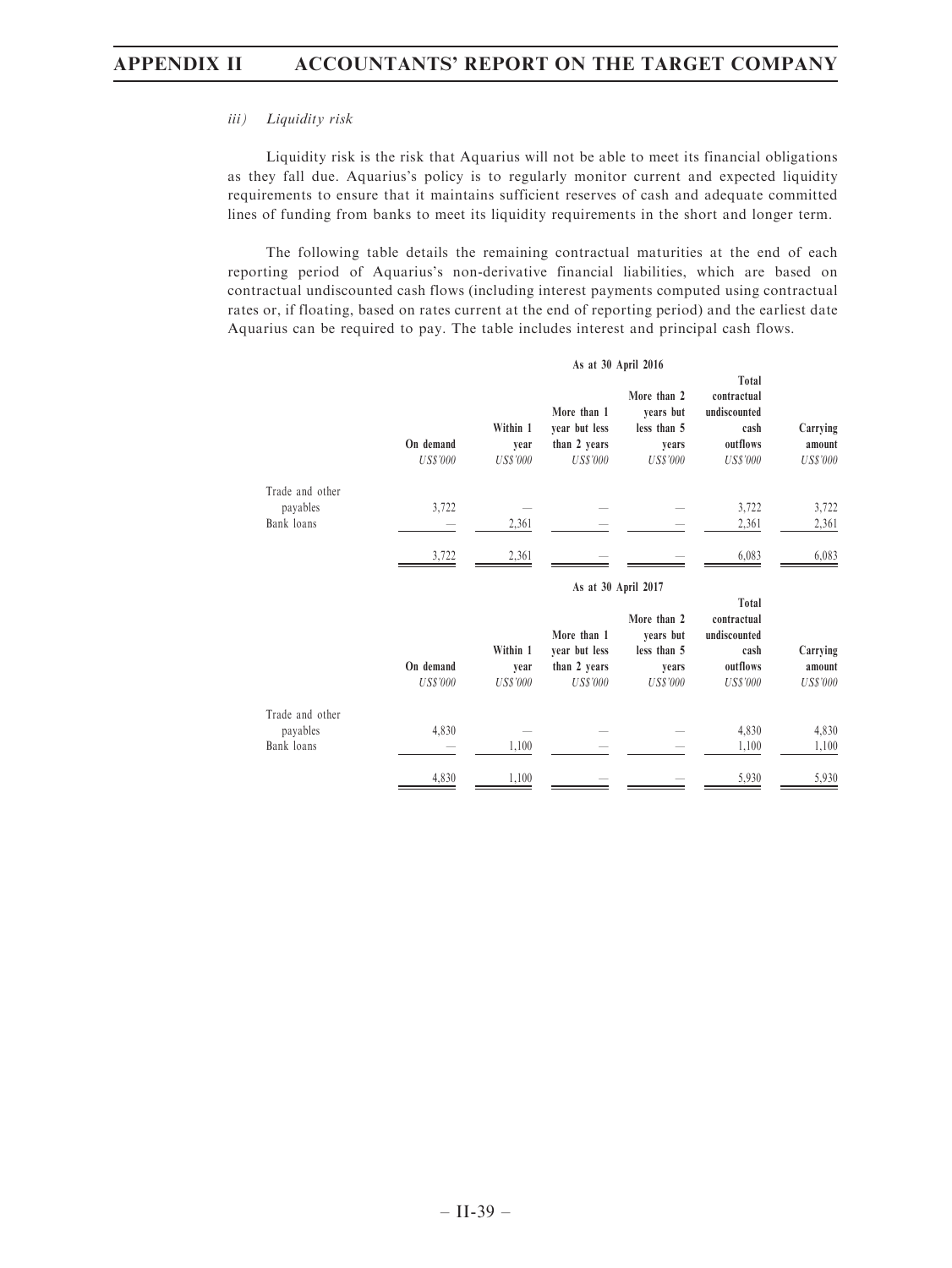|                             | As at 30 April 2018          |                                     |                                                                 |                                                                     |                                                                             |                                       |
|-----------------------------|------------------------------|-------------------------------------|-----------------------------------------------------------------|---------------------------------------------------------------------|-----------------------------------------------------------------------------|---------------------------------------|
|                             | On demand<br><b>US\$'000</b> | Within 1<br>vear<br><b>US\$'000</b> | More than 1<br>year but less<br>than 2 years<br><b>US\$'000</b> | More than 2<br>years but<br>less than 5<br>years<br><b>US\$'000</b> | Total<br>contractual<br>undiscounted<br>cash<br>outflows<br><b>US\$'000</b> | Carrying<br>amount<br><b>US\$'000</b> |
| Trade and other             |                              |                                     |                                                                 |                                                                     |                                                                             |                                       |
| payables<br>Bank loans      | 5,549                        | 2,630                               |                                                                 |                                                                     | 5,549<br>2,630                                                              | 5,549<br>2,630                        |
|                             |                              |                                     |                                                                 |                                                                     |                                                                             |                                       |
|                             | 5,549                        | 2,630                               |                                                                 |                                                                     | 8,179                                                                       | 8,179                                 |
|                             |                              |                                     |                                                                 | As at 31 October 2018                                               |                                                                             |                                       |
|                             | On demand<br><b>US\$'000</b> | Within 1<br>year<br><b>US\$'000</b> | More than 1<br>year but less<br>than 2 years<br><b>US\$'000</b> | More than 2<br>years but<br>less than 5<br>years<br><b>US\$'000</b> | Total<br>contractual<br>undiscounted<br>cash<br>outflows<br><b>US\$'000</b> | Carrying<br>amount<br><b>US\$'000</b> |
| Trade and other<br>payables | 6,136                        |                                     |                                                                 |                                                                     | 6,136                                                                       | 6,136                                 |
| Bank loans                  |                              | 6,100                               |                                                                 |                                                                     | 6,100                                                                       | 6,100                                 |
|                             | 6,136                        | 6,100                               |                                                                 |                                                                     | 12,236                                                                      | 12,236                                |

Aquarius held cash and bank balances amounting to approximately US\$23,000, US\$149,000, US\$131,000 and US\$467,000 as at 30 April 2016, 2017 and 2018 and 31 October 2018 respectively, and the director of Aquarius consider that it is adequate for Aquarius to manage its liquidity requirements in the coming next twelve months from the date of this report.

#### iv) Currency risk

Aquarius is not exposed to significant currency risk arising in the normal course of its business operations because the majority of the cases and purchase transactions are conducted in the currency of the primarily economic environment in which Aquarius operates.

#### v) Fair values of financial assets and liabilities carried at other than fair value

The carrying amounts of Aquarius's financial instruments carried at cost or amortised cost are not materially different from their fair values as at 30 April 2016, 2017 and 2018 and 31 October 2018 respectively because of the immediate or short term maturity of these financial instruments.

### 23. CONTINGENT LIABILITIES

Aquarius did not have any other material contingent liabilities as at 30 April 2016, 2017 and 2018 and 31 October 2018.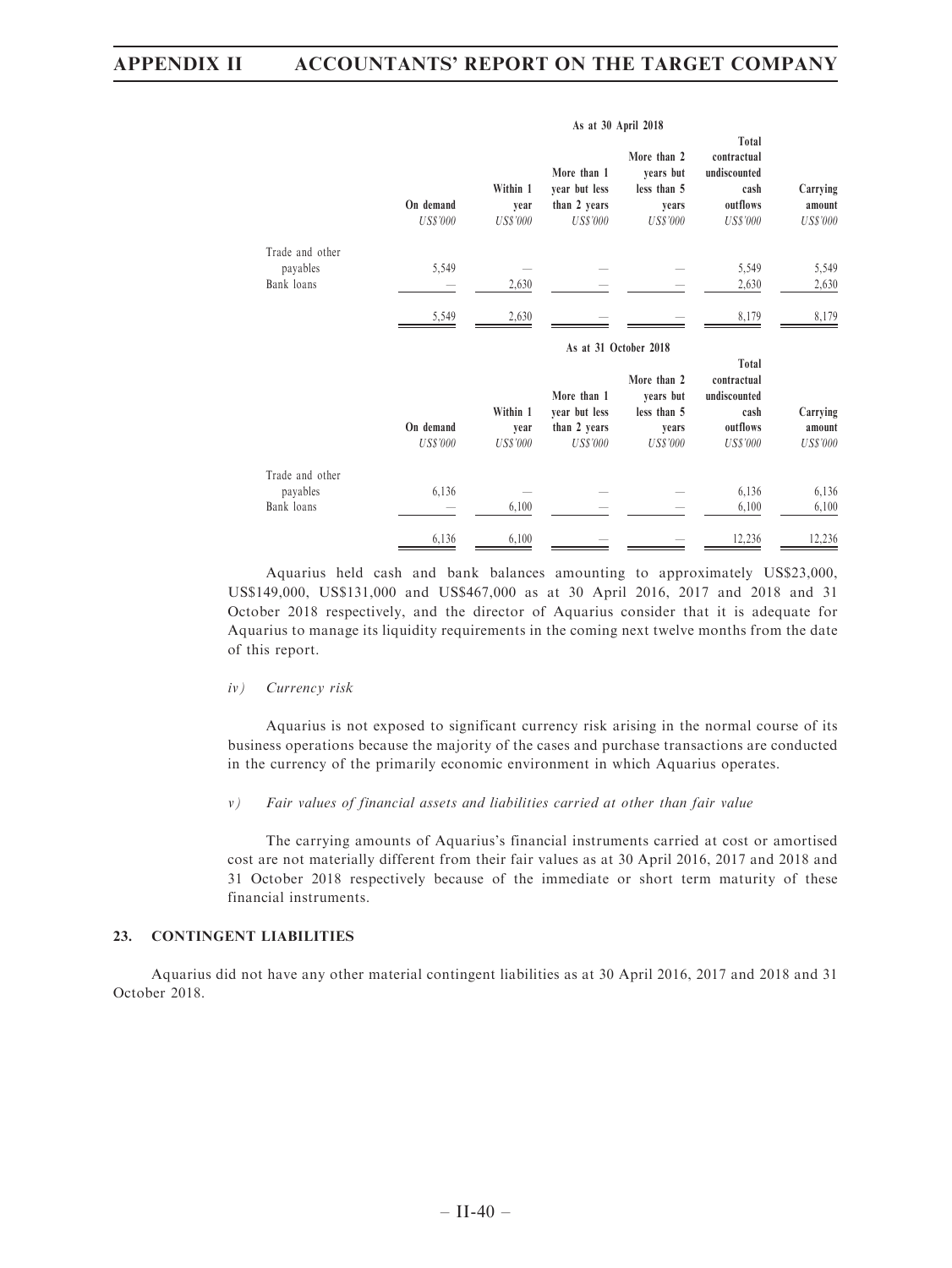#### 24. MATERIAL RELATED PARTY TRANSACTIONS

During the Relevant Periods, the director is of the view that the following companies and individuals are related parties of Aquarius:

#### Name of party Relationship

Power Properties (note  $16(d)$ ) Alexander Schonwald, a director of Aquarius, is the sole shareholder of Power Properties

#### a) Remuneration for key management personnel

Details of key management personnel remuneration are as follows:

|                          |          | As at 30 April |             | Six months ended<br>31 October |                 |
|--------------------------|----------|----------------|-------------|--------------------------------|-----------------|
|                          | 2016     | 2017           | 2018        | 2017                           | 2018            |
|                          | US\$'000 | US\$'000       | US\$'000    | US\$'000                       | <i>US\$'000</i> |
|                          |          |                | (Unaudited) |                                |                 |
| Salaries, allowances and |          |                |             |                                |                 |
| benefits in kind         | 1.280    | 1,283          | 1.276       | 781                            | 729             |

#### b) Transactions with other related parties

In addition to the transactions and balances disclosed elsewhere in the Historical Financial Information, Aquarius did not entered into any other material related party transactions with its related parties.

### 25. OPERATING LEASES

As at end of reporting period, the total future minimum lease payments under non-cancellable operating leases in respect of business premises are payable as follows:

|                                 |                 |                 |          | As at           |  |
|---------------------------------|-----------------|-----------------|----------|-----------------|--|
|                                 | As at 30 April  |                 |          | 31 October      |  |
|                                 | 2016            | 2017            | 2018     | 2018            |  |
|                                 | <i>US\$'000</i> | <i>US\$'000</i> | US\$'000 | <i>US\$'000</i> |  |
| Within 1 year                   | 576             | 620             | 672      | 649             |  |
| After 1 year but within 5 years | 898             | 337             | 621      | 653             |  |
|                                 | 1,474           | 957             | 1,293    | 1,302           |  |

The Aquarius is obligated under a lease for approximately 142,000 square feet of space of an operating facility located in the City of St. Louis, which is being used as its office and warehouse. The Aquarius has executed a two-year lease extension expiring 31 March 2020. The annual base rental is US\$498,680 for the term 1 April 2018 to 31 March 2019 and for the term 1 April 2019 to 31 March 2020.

The Aquarius is also obligated under a lease for office space in New York City. Aquarius has executed a five-year lease expiring 31 March 2020. The annual base rental is US\$137,970 in the first year and escalates at 3% per year to US\$155,286 in the fifth year. The Aquarius increased the rental space by 450 square feet in the New York City office space. This amendment will expire on 31 March 2020 and the annual base rental ranges from US\$21,825 to US\$23,154.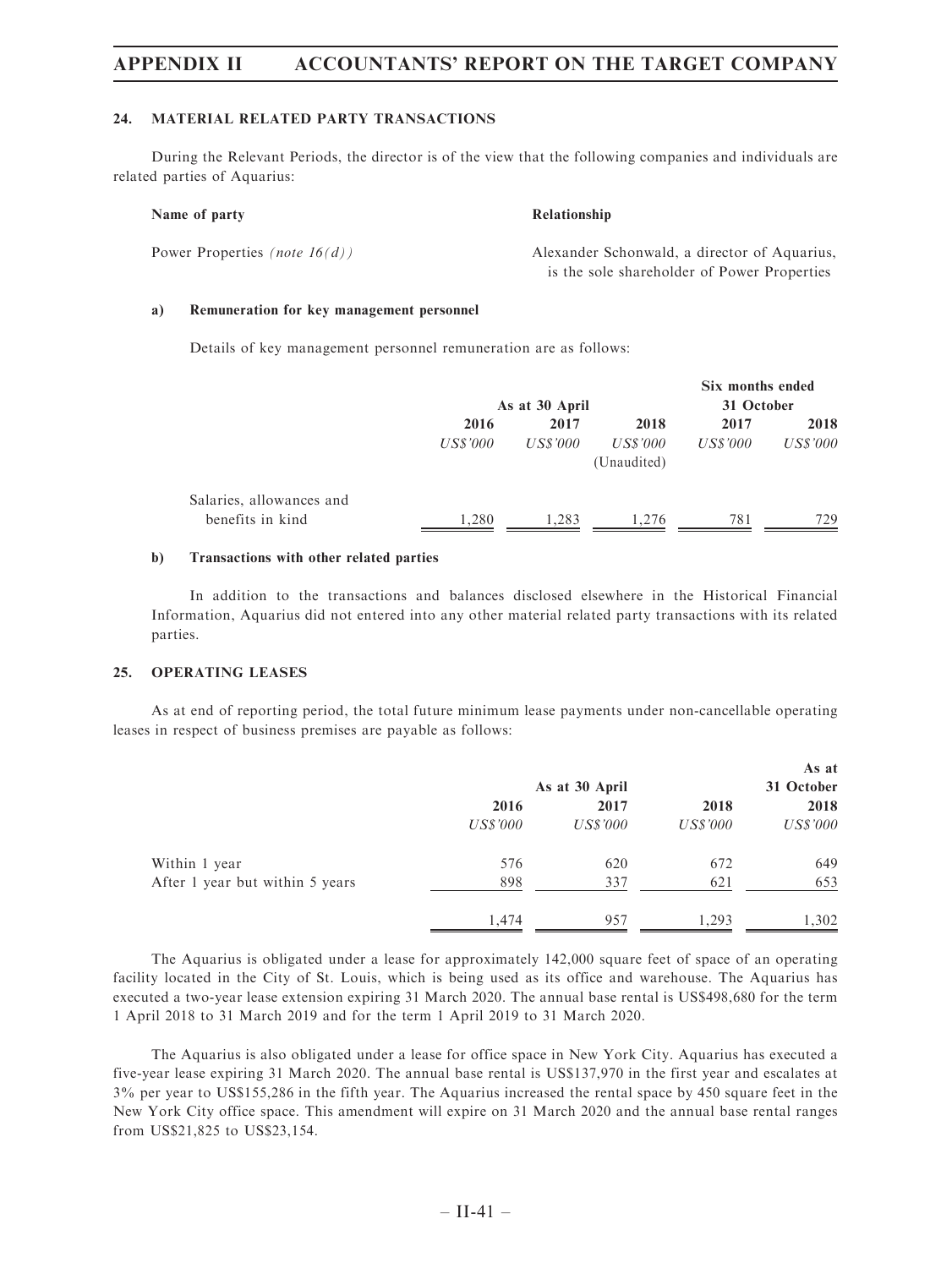None of the lease includes contingent rentals.

### 26. POSSIBLE IMPACT OF AMENDMENTS, NEW STANDARDS AND INTERPRETATIONS ISSUED BUT NOT YET EFFECTIVE FOR THE RELEVANT PERIODS

Up to the date of issue of these financial statements, the HKICPA has issued a few of amendments and new standards which are not yet effective for the year ending 30 April 2019 and which have not been adopted in these financial statements. These include the following which may be relevant to Aquarius.

| HKFRS 16               | Leases <sup>1</sup>                                                                                                                      |
|------------------------|------------------------------------------------------------------------------------------------------------------------------------------|
| Amendment to HKAS 19   | Plan Amendments, Curtailment or Settlement <sup>1</sup>                                                                                  |
| Amendments to HKAS 28  | Long-term Interest in Associates and Joint Venture <sup>1</sup>                                                                          |
| HKFRS 10 and HKAS 28   | Sale or Contribution of assets between an investor and its                                                                               |
| (Amendments)           | associate and joint venture <sup>3</sup>                                                                                                 |
| HK(IFRIC) 23           | Uncertainty over Income Tax Treatments <sup>2</sup>                                                                                      |
| Annual Improvements    | Annual Improvements to HKFRSs 2015–2017 Cycle <sup>1</sup>                                                                               |
| HKFRS 17               | Insurance Contracts <sup>2</sup>                                                                                                         |
| Amendments to HKFRS 10 | Consolidated Financial Statements and HKAS 28 "Investments"                                                                              |
|                        | in Associates and Joint Ventures", Sale or Contribution of<br>Assets between an Investor and its Associate or Joint Venture <sup>3</sup> |
|                        |                                                                                                                                          |

<sup>1</sup> Effective for annual periods beginning on or after 1 January 2019

<sup>2</sup> Effective for annual periods beginning on or after 1 January 2021<br> $\frac{3}{2}$  To be determined

To be determined

Aquarius is in the process of making an assessment of what the impact of these amendments and interpretations is expected to be in the period of initial application. So far Aquarius has identified some aspects of the new standards which may have a significant impact on the financial statements. Further details of the expected impacts are discussed below.

## HKFRS 16 "Leases"

Aquarius enters into some leases as the lessee and accounts for the lease arrangement in accordance with accounting policy disclosed in note 3(e).

HKFRS 16 is not expected to impact significantly on the way that lessors account for their rights and obligations under a lease. However, once HKFRS 16 is adopted, lessees will no longer distinguish between finance leases and operating leases. Instead, subject to practical expedients, lessees will account for all leases in a similar way to current finance lease accounting, i.e. at the commencement date of the lease the lessee will recognise and measure a lease liability at the present value of the minimum future lease payments and will recognise a corresponding ''right-of-use'' asset. After initial recognition of this asset and liability, the lessee will recognise interest expense accrued on the outstanding balance of the lease liability, and the depreciation of the right-of-use asset, instead of the current policy of recognising rental expenses incurred under operating leases on a systematic basis over the lease term. As a practical expedient, the lessee can elect not to apply this accounting model to short-term leases (i.e. where the lease term is 12 months or less) and to leases of low-value assets, in which case the rental expenses would continue to be recognised on a systematic basis over the lease term.

HKFRS 16 will primarily affect Aquarius's accounting as a lessee of leases for business premises which are currently classified as operating leases. The application of the new accounting model is expected to lead to an increase in both assets and liabilities and to impact on the timing of the expense recognition in the statement of profit or loss over the period of the lease.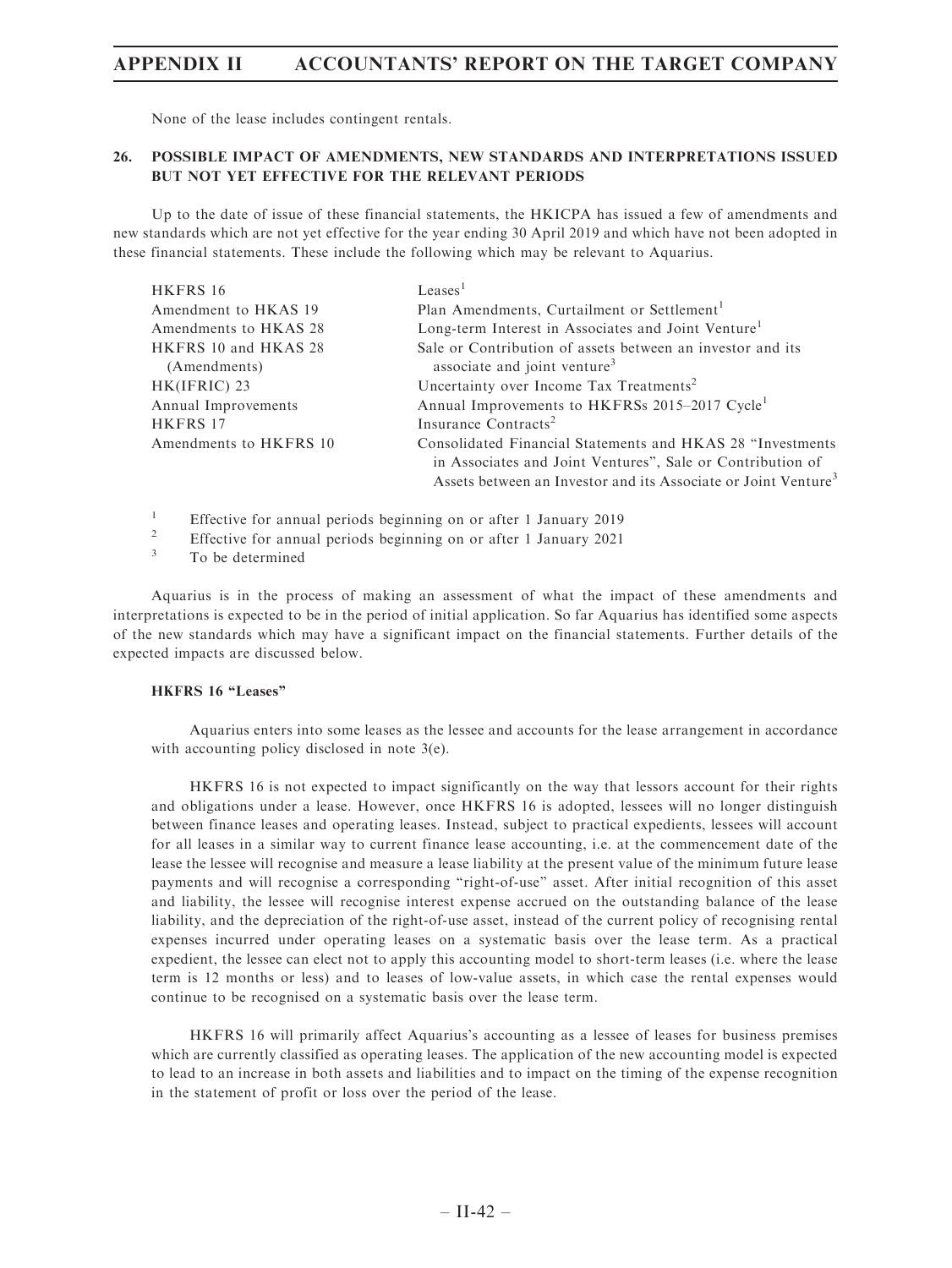HKFRS 16 is effective for annual periods beginning on or after 1 May 2019. The standard offers different transition options and practical expedients, including practical expedient to grandfather the previous assessment of which existing arrangements are, or contain, leases. If this practical expedient is chosen, Aquarius will apply the new definition of a lease in HKFRS 16 only to contracts that are entered into on or after the date of initial application. If the practical expedient is not chosen, Aquarius will need to reassess all of its decisions about which existing contracts are, or contain, leases, using the new definition. Depending on whether Aquarius elects to adopt the standard retrospectively or follow a modified retrospective method of recognizing a cumulative-effect adjustment to the opening balance of equity at the date of initial application, Aquarius may or may not need to restate comparative information for any changes in the accounting resulting from the reassessment.

Aquarius does not plan to early adopt the above new standards or amendments. With respect to HKFRS 16, given Aquarius has not completed its assessment of their full impact on the financial statements, their possible impact on Aquarius's results of operations and financial position has not been quantified.

## 27. EVENTS AFTER THE END OF THE REPORTING PERIOD

Subsequent to 31 October 2018, bank borrowings of Aquarius has been rolled over after the renewal of the line of credit with the bank and the outstanding bank borrowings will be matured on November 2019.

## C. SUBSEQUENT FINANCIAL STATEMENTS

No audited financial statements have been prepared by Aquarius in respect of any period subsequent to 31 October 2018.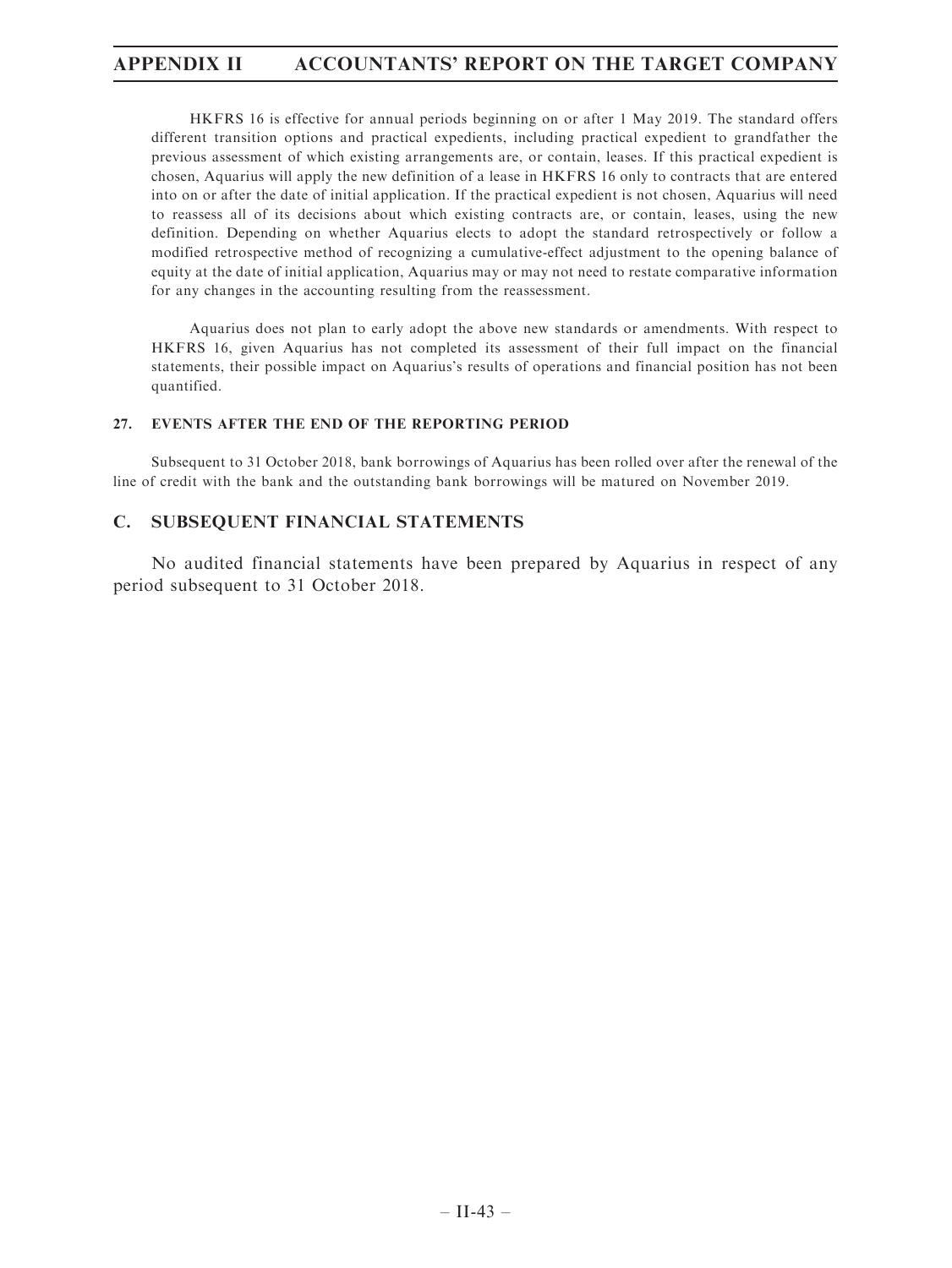The information set out in this appendix does not form part of the accountants' report prepared by the reporting accountants of the Target Company, Crowe (HK) CPA Limited, Certified Public Accountants, Hong Kong set out in Appendix II ''Accountants' Report on the Target Company'' to this circular, and are included to herein for information only.

# A. UNAUDITED PRO FORMA FINANCIAL INFORMATION OF THE ENLARGED GROUP

The following unaudited pro forma consolidated statement of assets and liabilities of the Enlarged Group (the ''Unaudited Pro Forma Financial Information'') has been prepared by the Directors on the basis of the notes set out below for the purpose of illustrating the effects of the Acquisition of the entire issued share capital of the Target Company by a wholly owned subsidiary of the Company on the assets and liabilities of the Enlarged Group as if the Acquisition had taken place at 31 December 2018.

The Unaudited Pro Forma Financial Information should be read in conjunction with other financial information included elsewhere in this circular.

The Unaudited Pro Forma Financial Information has been compiled by the Directors for illustrative purposes only and because of its hypothetical nature, it may not give a true picture of the financial position of the Enlarged Group had the Acquisition been completed as at 31 December 2018 or any future dates.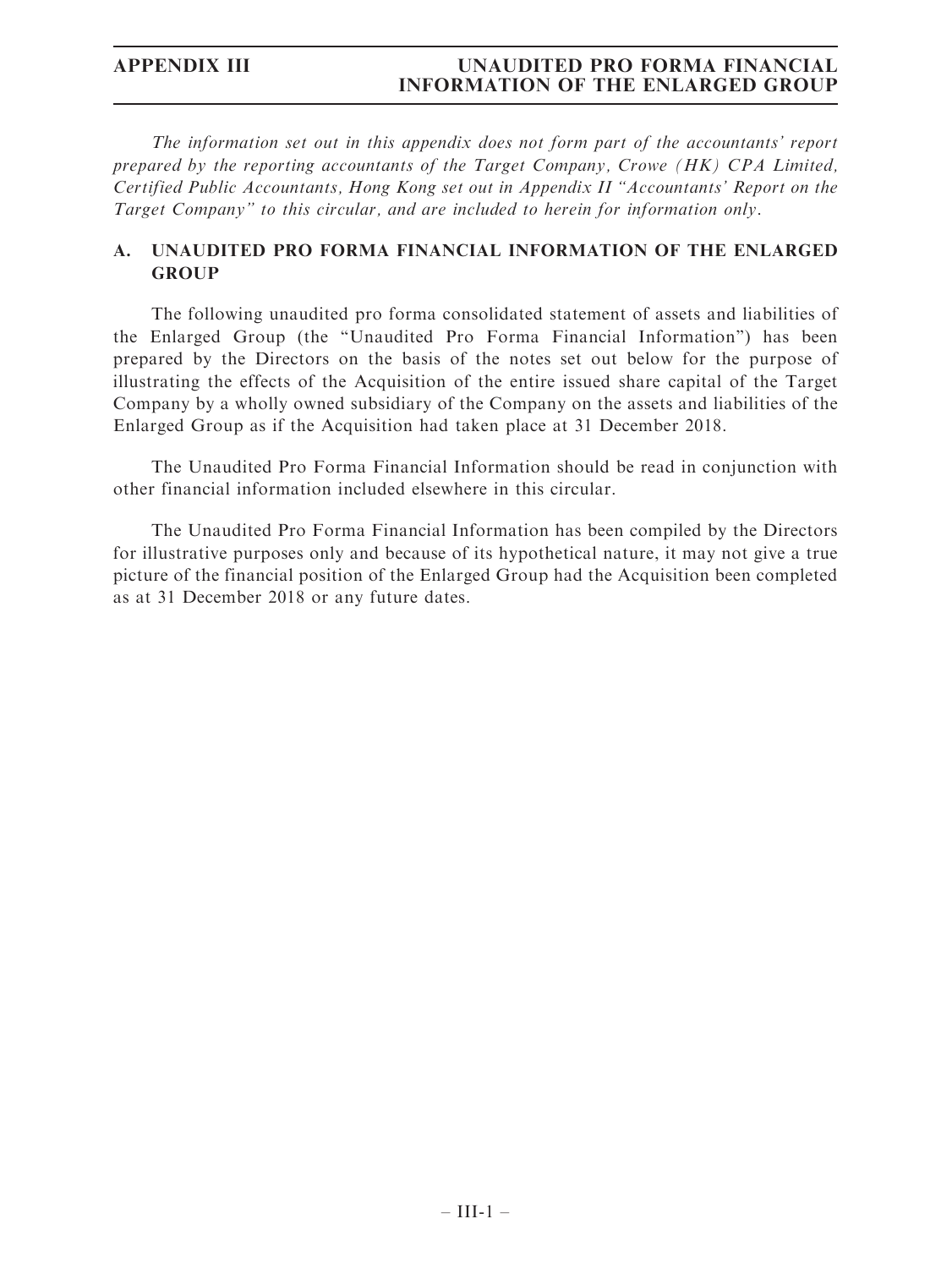# (I) UNAUDITED PRO FORMA CONSOLIDATED STATEMENT OF ASSETS AND LIABILITIES OF THE ENLARGED GROUP

|                                |                                                                                                                                  |                                                                  | Pro forma adjustments |          |                                                                                                                                    |
|--------------------------------|----------------------------------------------------------------------------------------------------------------------------------|------------------------------------------------------------------|-----------------------|----------|------------------------------------------------------------------------------------------------------------------------------------|
|                                | Audited<br>consolidated<br>statement of<br>assets and<br>liabilities of<br>the Group<br>as at<br>31 December<br>2018<br>HK\$'000 | The Target<br>Company<br>as at<br>31 October<br>2018<br>HK\$'000 | HK\$'000              | HK\$'000 | Unaudited pro<br>forma<br>consolidated<br>statement of<br>assets and<br>liabilities of<br>the Enlarged<br>Group<br><b>HK\$'000</b> |
|                                | Note 1                                                                                                                           | Note 2                                                           | Note 3                | Note 4   |                                                                                                                                    |
| <b>ASSETS</b>                  |                                                                                                                                  |                                                                  |                       |          |                                                                                                                                    |
| Non-current assets             |                                                                                                                                  |                                                                  |                       |          |                                                                                                                                    |
| Property, plant and equipment  | 376,838                                                                                                                          | 1,151                                                            |                       |          | 377,989                                                                                                                            |
| Investment properties          | 41,061                                                                                                                           |                                                                  |                       |          | 41,061                                                                                                                             |
| Goodwill                       | 33,798                                                                                                                           |                                                                  | 787                   |          | 34,585                                                                                                                             |
| Other intangible assets        | 11,980                                                                                                                           |                                                                  | 591                   |          | 12,571                                                                                                                             |
| Deferred income tax assets     | 2,189                                                                                                                            | 342                                                              |                       |          | 2,531                                                                                                                              |
| Financial assets at fair value |                                                                                                                                  |                                                                  |                       |          |                                                                                                                                    |
| through profit or loss         | 21,746                                                                                                                           |                                                                  |                       |          | 21,746                                                                                                                             |
| Other financial assets at      |                                                                                                                                  |                                                                  |                       |          |                                                                                                                                    |
| amortised cost                 | $8\sqrt{1}$                                                                                                                      |                                                                  |                       |          | 81                                                                                                                                 |
|                                | 487,693                                                                                                                          |                                                                  |                       |          | 490,564                                                                                                                            |
| Current assets                 |                                                                                                                                  |                                                                  |                       |          |                                                                                                                                    |
| Inventories                    | 208,656                                                                                                                          | 62,310                                                           |                       |          | 270,966                                                                                                                            |
| Other current assets           | 29,174                                                                                                                           | 1,183                                                            |                       |          | 30,357                                                                                                                             |
| Other financial assets at      |                                                                                                                                  |                                                                  |                       |          |                                                                                                                                    |
| amortised cost                 | 17,662                                                                                                                           | 2,886                                                            |                       |          | 20,548                                                                                                                             |
| Trade receivables              | 215,401                                                                                                                          | 98,183                                                           |                       |          | 313,584                                                                                                                            |
| Financial assets at fair value |                                                                                                                                  |                                                                  |                       |          |                                                                                                                                    |
| through profit or loss         | 11,078                                                                                                                           |                                                                  |                       |          | 11,078                                                                                                                             |
| Tax recoverable                | 823                                                                                                                              | 327                                                              |                       |          | 1,150                                                                                                                              |
| Short-term bank deposits       | 3,852                                                                                                                            |                                                                  |                       |          | 3,852                                                                                                                              |
| Cash and cash equivalents      | 97,254                                                                                                                           | 3,633                                                            | (54, 460)             |          | 46,427                                                                                                                             |
|                                | 583,900                                                                                                                          |                                                                  |                       |          | 697,962                                                                                                                            |
| <b>Total assets</b>            | 1,071,593                                                                                                                        |                                                                  |                       |          | 1,188,526                                                                                                                          |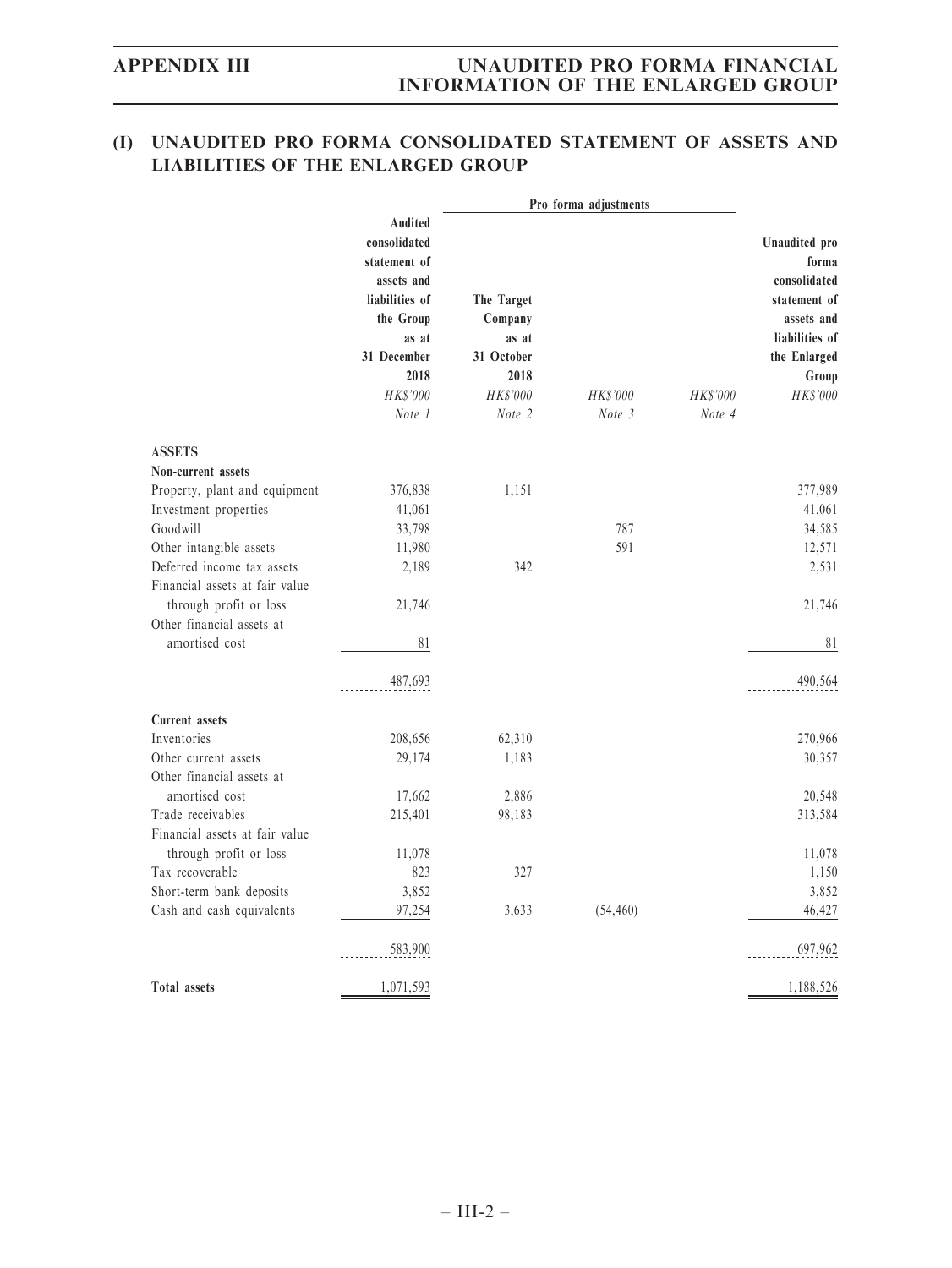|                                                |                                                                                                                      |                                                      | Pro forma adjustments |                    |                                                                                                                 |
|------------------------------------------------|----------------------------------------------------------------------------------------------------------------------|------------------------------------------------------|-----------------------|--------------------|-----------------------------------------------------------------------------------------------------------------|
|                                                | Audited<br>consolidated<br>statement of<br>assets and<br>liabilities of<br>the Group<br>as at<br>31 December<br>2018 | The Target<br>Company<br>as at<br>31 October<br>2018 |                       |                    | Unaudited pro<br>forma<br>consolidated<br>statement of<br>assets and<br>liabilities of<br>the Enlarged<br>Group |
|                                                | HK\$'000<br>Note 1                                                                                                   | HK\$'000<br>Note 2                                   | HK\$'000<br>Note 3    | HK\$'000<br>Note 4 | HK\$'000                                                                                                        |
| <b>LIABILITIES</b><br>Non-current liabilities  |                                                                                                                      |                                                      |                       |                    |                                                                                                                 |
| Other payables                                 | 2,572                                                                                                                |                                                      |                       |                    | 2,572                                                                                                           |
| Borrowings                                     | 609                                                                                                                  |                                                      |                       |                    | 609                                                                                                             |
| Deferred income tax liabilities                | 3,892                                                                                                                |                                                      | 124                   |                    | 4,016                                                                                                           |
|                                                | 7,073                                                                                                                |                                                      |                       |                    | 7,197                                                                                                           |
| <b>Current liabilities</b>                     |                                                                                                                      |                                                      |                       |                    |                                                                                                                 |
| Trade and other payables                       | 183,787                                                                                                              | 50,072                                               |                       | 4,016              | 237,875                                                                                                         |
| Financial liability at fair value              |                                                                                                                      |                                                      |                       |                    |                                                                                                                 |
| through profit or loss<br>Amount due to a non- |                                                                                                                      |                                                      | 15,560                |                    | 15,560                                                                                                          |
| controlling interest                           | 713                                                                                                                  |                                                      |                       |                    | 713                                                                                                             |
| Borrowings                                     | 149,412                                                                                                              | 47,458                                               |                       |                    | 196,870                                                                                                         |
| Current income tax liabilities                 | 16,114                                                                                                               | 3,719                                                |                       |                    | 19,833                                                                                                          |
|                                                | 350,026                                                                                                              |                                                      |                       |                    | 470,851                                                                                                         |
| <b>Total liabilities</b>                       | 357,099                                                                                                              |                                                      |                       |                    | 478,048                                                                                                         |
| Net current assets                             | 233,874                                                                                                              |                                                      |                       |                    | 227,111                                                                                                         |
| Net assets                                     | 714,494                                                                                                              |                                                      |                       |                    | 710,478                                                                                                         |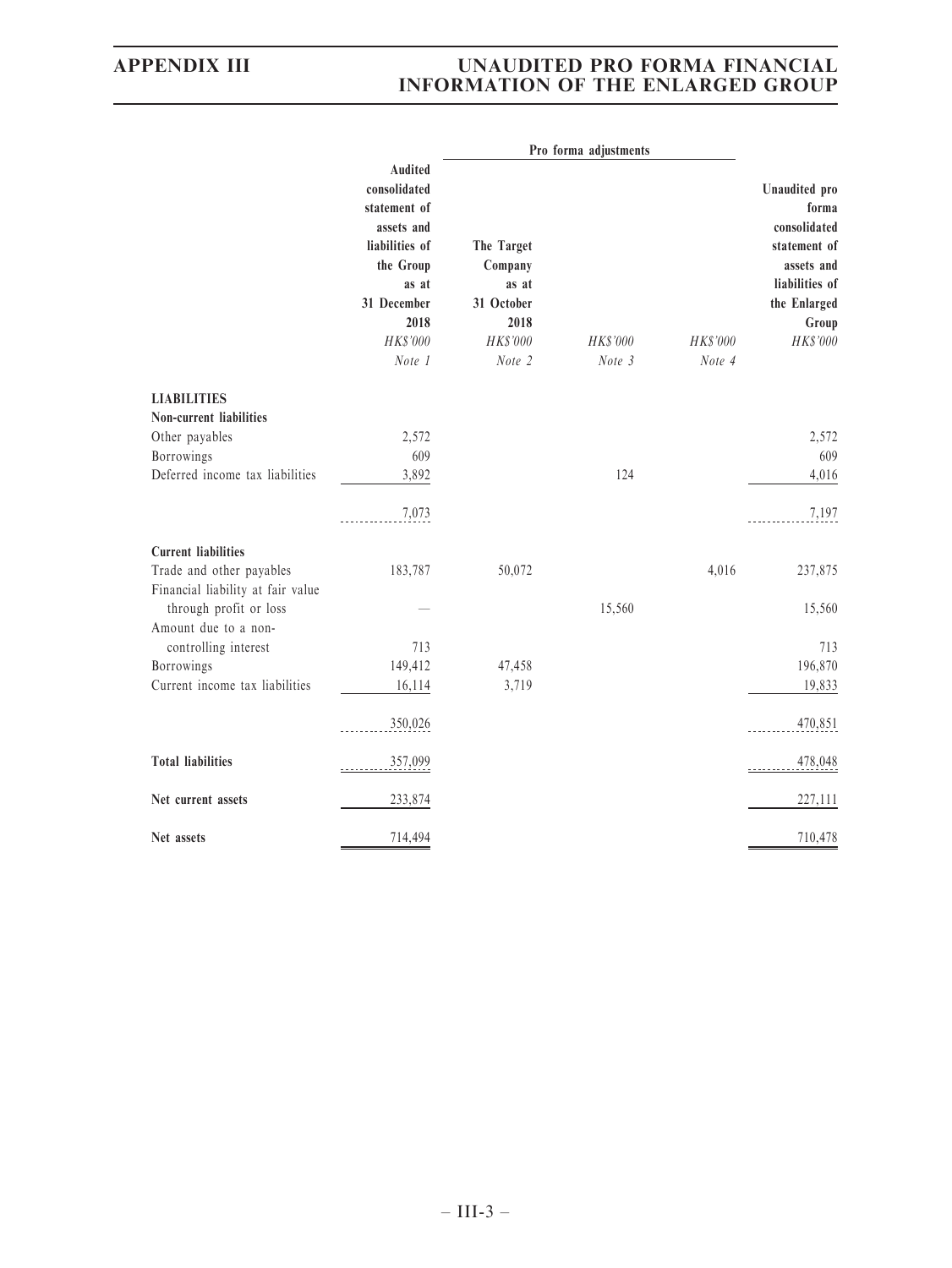## Notes to Unaudited Pro Forma Financial Information of the Enlarged Group

- 1. These balance were extracted from the consolidated balance sheet of the Group as at 31 December 2018 as set out in the annual report of the Company for the year ended 31 December 2018.
- 2. The assets and liabilities of the Target Company in US\$ are extracted from the statement of financial position of the Target Company as at 31 October 2018 as set out in the Accountants' Report in Appendix II to this Circular. For the purpose of this Unaudited Pro Forma Financial Information, these amounts are translated from US\$ into HK\$ at a rate of US\$1 to HK\$7.78.
- 3. For the purposes of this Unaudited Pro Forma Financial Information, it is assumed that the total consideration of the Acquisition amounting US\$9,000,000 pursuant to the Sales and Purchase Agreement dated 25 April 2019 is translated from US\$ into HK\$ at a rate of US\$1 to HK\$7.78. The total consideration represents the sum of cash consideration of US\$7,000,000 (equivalent to approximately HK\$54,460,000) and contingent consideration of US\$2,000,000 (equivalent to approximately HK\$15,560,000), subject to Performance Adjustment being calculated based on the 2019 Net Profit. It is assumed that the cash consideration of US\$7,000,000 does not take into account any accountants' audit cost which shall be borne by the Vendor pursuant to the Sales and Purchase Agreement.

Upon completion of the Acquisition, the Target Company will become an indirect wholly-owned subsidiary of the Company. On Completion Date, the identifiable assets and liabilities of the Target Company will be measured at fair value under the purchase method of accounting in accordance with HKFRS 3 (Revised) ''Business Combinations''.

For the sole purpose of this Unaudited Pro Forma Financial Information, the Directors of the Company has carried out an illustrative purchase price allocation in accordance with HKFRS 3 (Revised) and the goodwill arising from the Acquisition is calculated as follows:

|                                                                                               | <b>HKS'000</b> |
|-----------------------------------------------------------------------------------------------|----------------|
| Consideration transferred:                                                                    |                |
| Cash consideration (US\$7,000,000)                                                            | 54,460         |
| Contingent consideration (US\$2,000,000) (note a)                                             | 15,560         |
| <b>Total consideration</b>                                                                    | 70,020         |
| Less:                                                                                         |                |
| Identifiable assets and liabilities of the Target Company as at 31 October 2018 (note b)      | 68,766         |
| Intangible asset identified — customer relationship <i>(note c)</i>                           | 591            |
| Effect on deferred tax liability arising from the intangible asset identified <i>(note d)</i> | (124)          |
| Total identifiable assets to be acquired and liabilities to be assumed                        | 69,233         |
| Goodwill                                                                                      | 787            |

#### a. Contingent consideration

Pursuant to the Sales and Purchase Agreement, the amount of the contingent consideration to be paid shall be calculated based on the 2019 Net Profit. In the event that the 2019 Net Profit equals or exceeds US\$1,500,000, the contingent consideration will be US\$2,000,000. In the event that the 2019 Net Profit is less than US\$1,500,000, the contingent consideration will be calculated as described on pages 6 to 7 of this circular.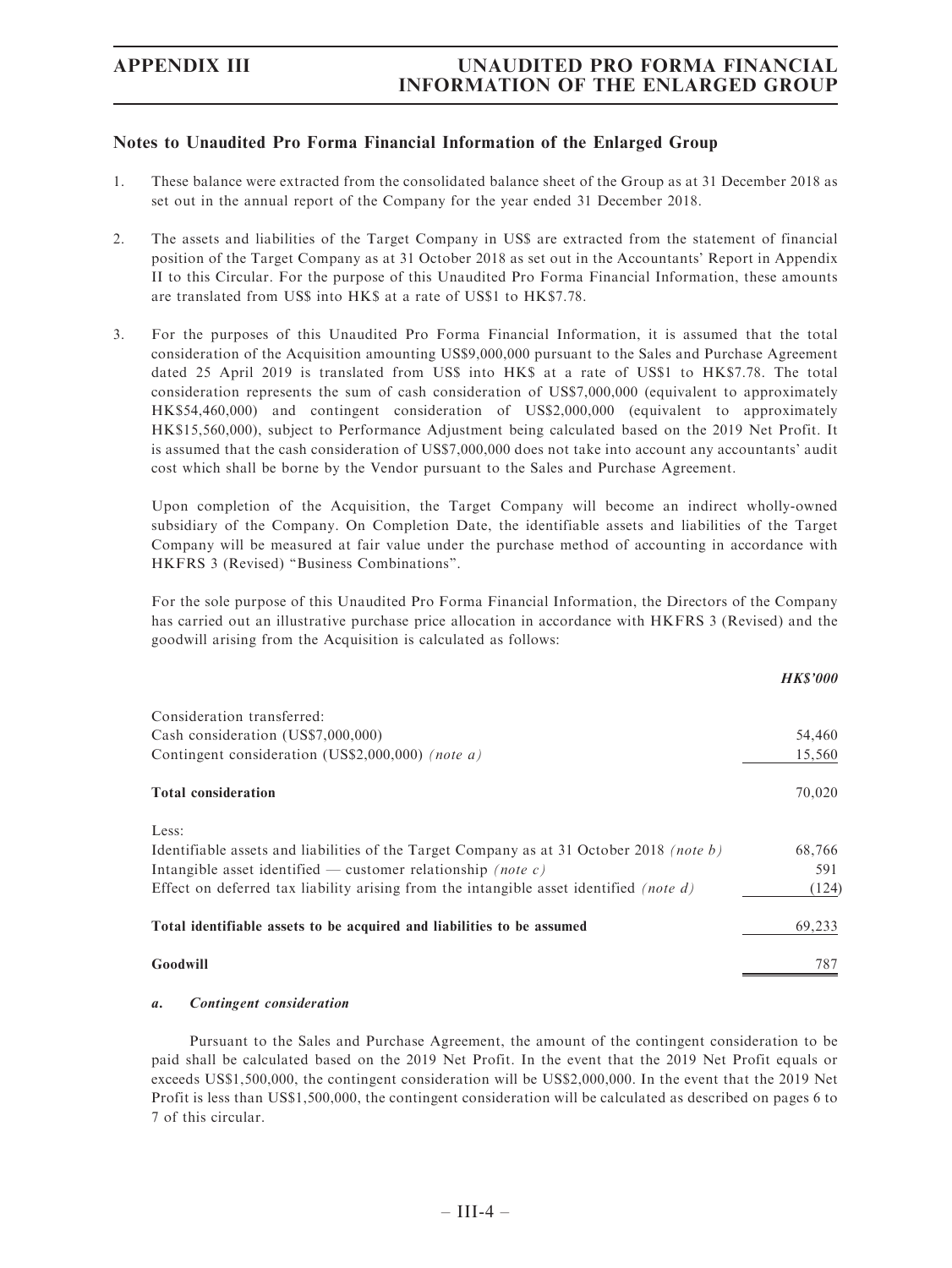For the purpose of this Unaudited Pro Forma Financial Information, the Directors of the Company assumed that the 2019 Net Profit will equal or exceed US\$1,500,000. Accordingly, it is assumed that the fair value of the contingent consideration is estimated to be US\$2,000,000. The contingent consideration is accounted as ''financial liability at fair value through profit or loss''.

b. The identifiable assets and liabilities of the Target Company as at 31 October 2018 was HK\$68,766,000 which is based on the Accountants' Report in Appendix II to this Circular.

#### c. Identified intangible asset — customer relationship

For the purpose of this Unaudited Pro Forma Financial Information, the fair values of the identifiable assets and liabilities of the Target Company on 31 December 2018 is based on a valuation report dated 25 April 2019 prepared by an independent valuer. The fair value of the customer relationship arising from the Acquisition approximates HK\$591,000 as at 31 December 2018 was determined by using the multi-period excess earnings method. Key assumptions adopted in estimating the fair value of the customer relationship are as follows:

| Attrition rate | $18.13\%$ |
|----------------|-----------|
| Discount rate  | $14.61\%$ |

#### d. Deferred tax liabilities

The adjustment on deferred tax liabilities of approximately HK\$124,000 is determined based on the difference between the tax base and the fair value of the customer relationship identified of HK\$591,000 by applying the Target Company's federal corporate tax rate at 21%.

e. Since the fair values of the contingent consideration and the identifiable assets and liabilities of the Target Company at the Completion Date maybe substantially different from the fair values used in the preparation of the Unaudited Pro Forma Financial Information of the Enlarged Group, the final amounts of contingent consideration, goodwill or gain on bargain purchase and the identifiable assets and liabilities to be recognised in connection with the Acquisition may be materially different from the amounts presented above.

Based on internal assessment and with reference to the valuation report, the Directors of the Company do not consider that there was any indication that the goodwill or intangible asset acquired may be impaired in pursuant to Hong Kong Accounting Standard 36 ''Impairment of Assets''. The Directors of the Company confirm that the Company will adopt consistent accounting policies, valuation method and principal assumptions as used in the Unaudited Pro Forma Financial Information to assess the impairment of the Enlarged Group's goodwill and intangible asset in the future financial periods ends.

- 4. The adjustment represents the estimated transaction costs of approximately HK\$4,016,000 payable by the Company in connection with the Acquisition. It is assumed that the estimated transaction costs do not take into account any accountants' audit cost which shall be borne by the Vendor pursuant to the Sales and Purchase Agreement.
- 5. Apart from the Acquisition, no other adjustment has been made to the Unaudited Pro Forma Financial Information to reflect any trading results or other transactions entered into by the Group and the Target Company subsequent to 31 December 2018 and 31 October 2018, respectively.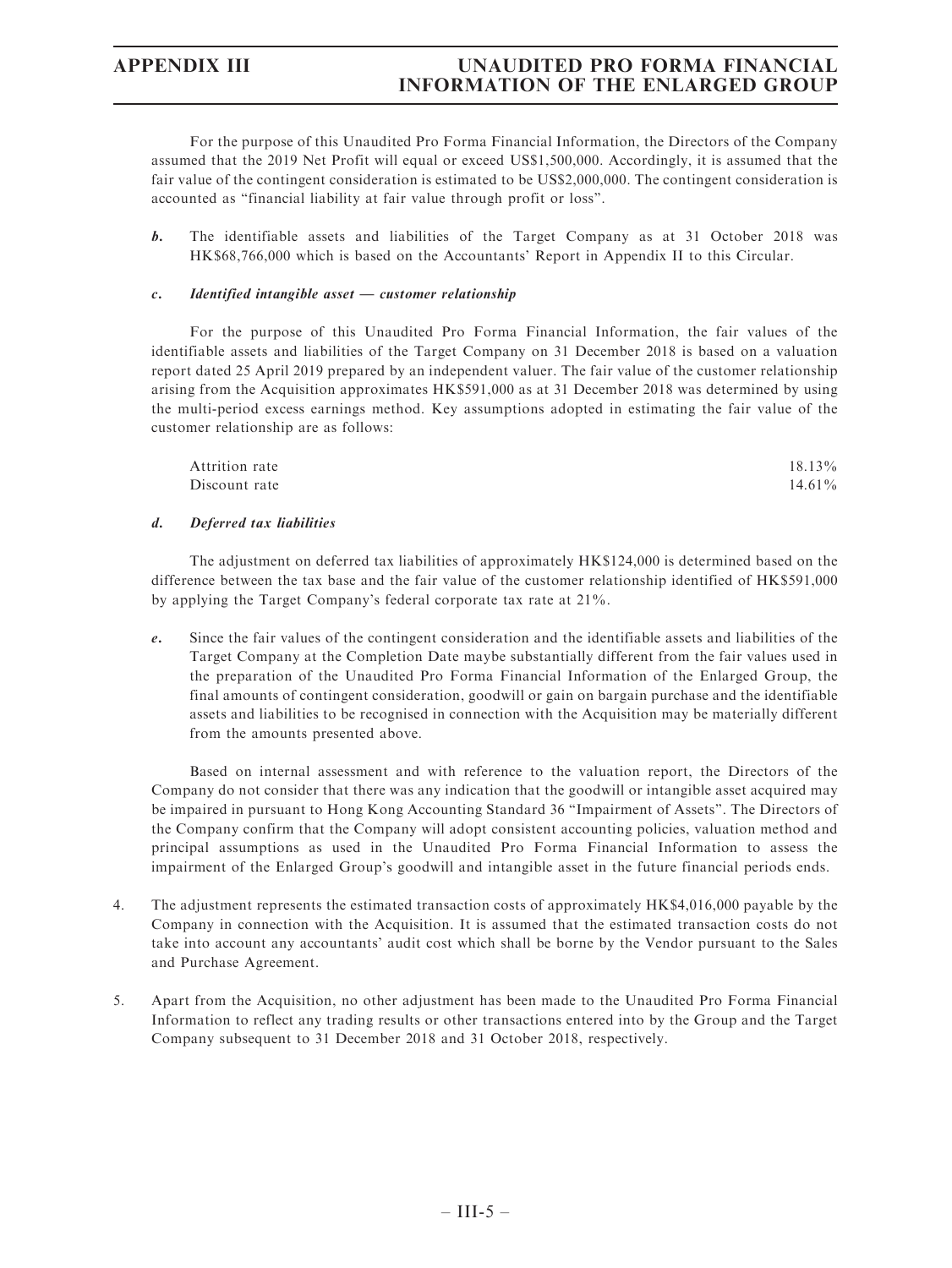The following is the text of a report received from PricewaterhouseCoopers, Certified Public Accountants, Hong Kong, for the purpose of incorporation in this circular.



羅兵咸永道

## INDEPENDENT REPORTING ACCOUNTANT'S ASSURANCE REPORT ON THE COMPILATION OF UNAUDITED PRO FORMA FINANCIAL INFORMATION

## TO THE DIRECTORS OF MAINLAND HEADWEAR HOLDINGS LIMITED

We have completed our assurance engagement to report on the compilation of unaudited pro forma financial information of Mainland Headwear Holdings Limited (the ''Company'') and its subsidiaries (collectively the ''Group''), and Aquarius, Ltd. (the ''Target Company'') (collectively the ''Enlarged Group'') by the directors for illustrative purposes only. The unaudited pro forma financial information consists of the unaudited pro forma statement of assets and liabilities as at 31 December 2018, and related notes (the ''Unaudited Pro Forma Financial Information'') as set out on pages III-1 to III-5 of the Company's circular dated 30 April 2019, in connection with the acquisition of the entire issued share capital of the Target Company (the ''Acquisition'') by the Company. The applicable criteria on the basis of which the directors have compiled the Unaudited Pro Forma Financial Information are described on pages III-1 to III-5.

The Unaudited Pro Forma Financial Information has been compiled by the directors to illustrate the impact of the Acquisition on the Group's financial position as at 31 December 2018 as if the Acquisition had taken place at 31 December 2018. As part of this process, information about the Group's financial position has been extracted by the directors from the Group's consolidated financial statements for the year ended 31 December 2018, on which an audit report has been published.

### Directors' responsibility for the Unaudited Pro Forma Financial Information

The directors are responsible for compiling the Unaudited Pro Forma Financial Information in accordance with paragraph 4.29 of the Rules Governing the Listing of Securities on The Stock Exchange of Hong Kong Limited (the "Listing Rules") and with reference to Accounting Guideline 7 Preparation of Pro Forma Financial Information for Inclusion in Investment Circulars ("AG 7") issued by the Hong Kong Institute of Certified Public Accountants ("HKICPA").

PricewaterhouseCoopers, 22/F Prince's Building, Central, Hong Kong T: +852 2289 8888, F: +852 2810 9888, www.pwchk.com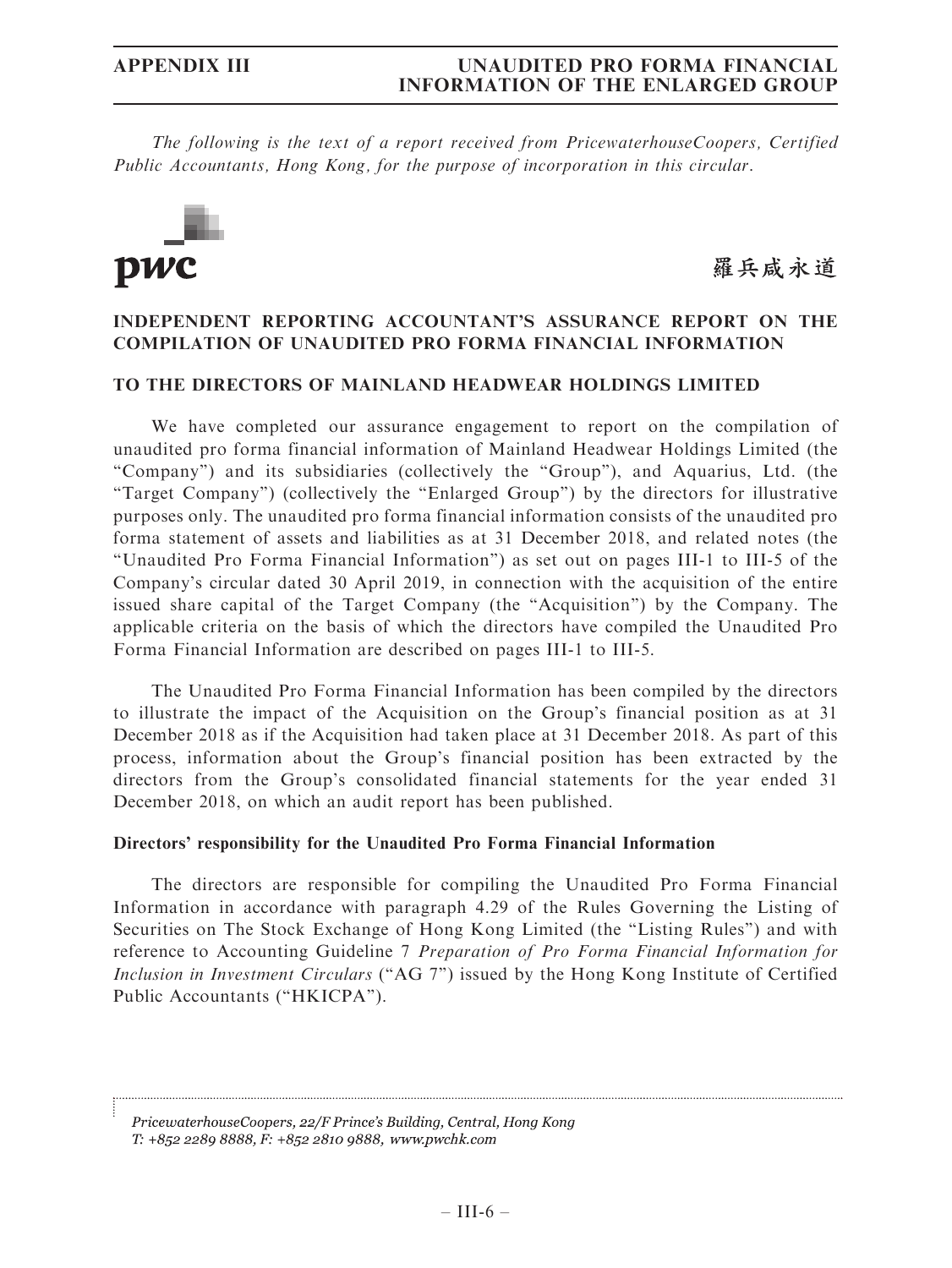## Our independence and quality control

We have complied with the independence and other ethical requirements of the *Code of* Ethics for Professional Accountants issued by the HKICPA, which is founded on fundamental principles of integrity, objectivity, professional competence and due care, confidentiality and professional behaviour.

Our firm applies Hong Kong Standard on Quality Control 1 issued by the HKICPA and accordingly maintains a comprehensive system of quality control including documented policies and procedures regarding compliance with ethical requirements, professional standards and applicable legal and regulatory requirements.

## Reporting accountant's responsibilities

Our responsibility is to express an opinion, as required by paragraph 4.29(7) of the Listing Rules, on the Unaudited Pro Forma Financial Information and to report our opinion to you. We do not accept any responsibility for any reports previously given by us on any financial information used in the compilation of the Unaudited Pro Forma Financial Information beyond that owed to those to whom those reports were addressed by us at the dates of their issue.

We conducted our engagement in accordance with Hong Kong Standard on Assurance Engagements 3420, Assurance Engagements to Report on the Compilation of Pro Forma Financial Information Included in a Prospectus, issued by the HKICPA. This standard requires that the reporting accountant plans and performs procedures to obtain reasonable assurance about whether the directors have compiled the Unaudited Pro Forma Financial Information in accordance with paragraph 4.29 of the Listing Rules and with reference to AG 7 issued by the HKICPA.

For purposes of this engagement, we are not responsible for updating or reissuing any reports or opinions on any historical financial information used in compiling the Unaudited Pro Forma Financial Information, nor have we, in the course of this engagement, performed an audit or review of the financial information used in compiling the Unaudited Pro Forma Financial Information.

The purpose of unaudited pro forma financial information included in a circular is solely to illustrate the impact of a significant event or transaction on unadjusted financial information of the entity as if the event had occurred or the transaction had been undertaken at an earlier date selected for purposes of the illustration. Accordingly, we do not provide any assurance that the actual outcome of the Acquisition at 31 December 2018 would have been as presented.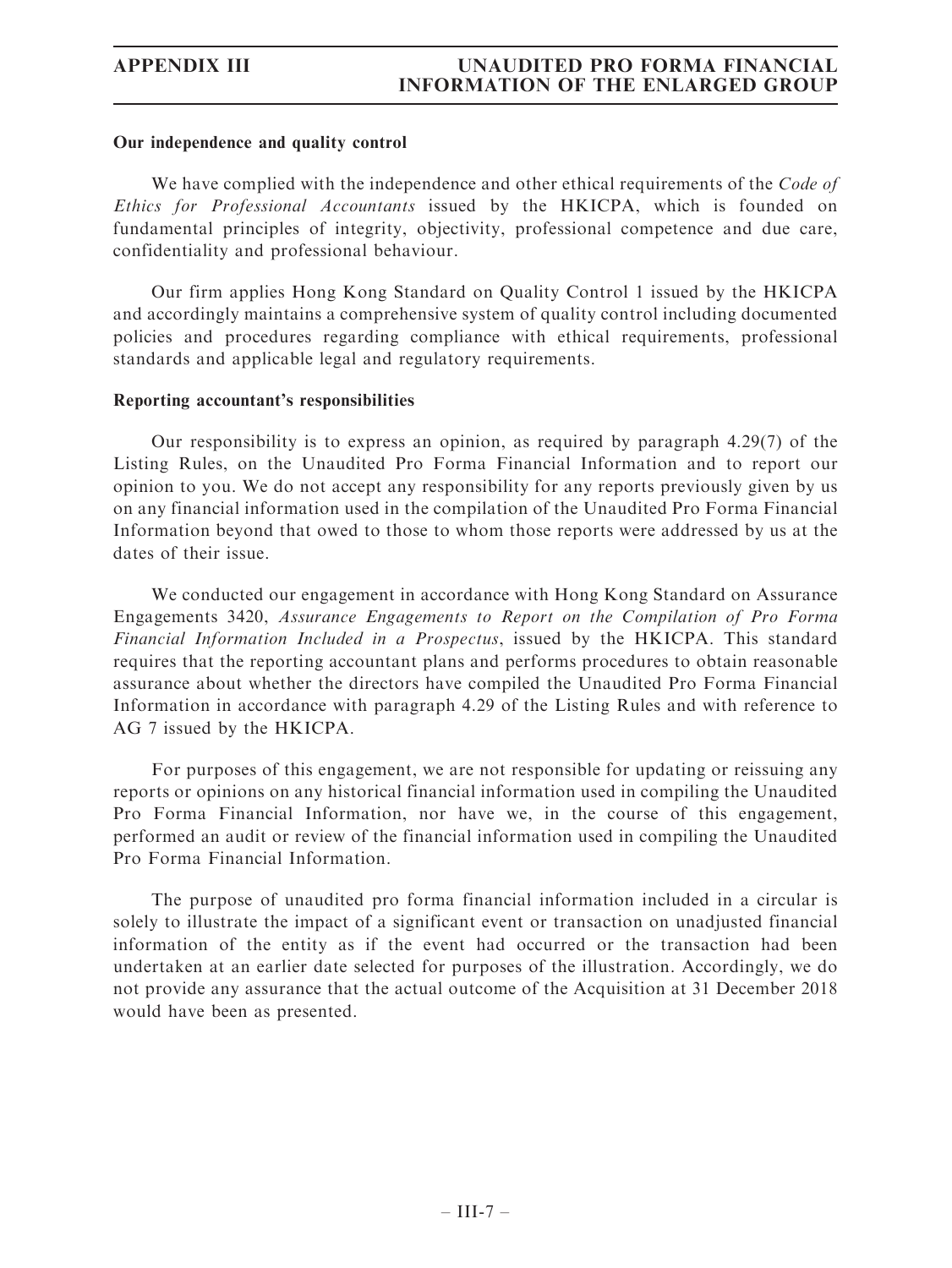A reasonable assurance engagement to report on whether the unaudited pro forma financial information has been properly compiled on the basis of the applicable criteria involves performing procedures to assess whether the applicable criteria used by the directors in the compilation of the unaudited pro forma financial information provide a reasonable basis for presenting the significant effects directly attributable to the event or transaction, and to obtain sufficient appropriate evidence about whether:

- . The related pro forma adjustments give appropriate effect to those criteria; and
- . The unaudited pro forma financial information reflects the proper application of those adjustments to the unadjusted financial information.

The procedures selected depend on the reporting accountant's judgment, having regard to the reporting accountant's understanding of the nature of the company, the event or transaction in respect of which the unaudited pro forma financial information has been compiled, and other relevant engagement circumstances.

The engagement also involves evaluating the overall presentation of the unaudited pro forma financial information.

We believe that the evidence we have obtained is sufficient and appropriate to provide a basis for our opinion.

## Opinion

In our opinion:

- (a) the Unaudited Pro Forma Financial Information has been properly compiled by the directors of the Company on the basis stated;
- (b) such basis is consistent with the accounting policies of the Group; and
- (c) the adjustments are appropriate for the purposes of the Unaudited Pro Forma Financial Information as disclosed pursuant to paragraph 4.29(1) of the Listing Rules.

PricewaterhouseCoopers Certified Public Accountants Hong Kong, 30 April 2019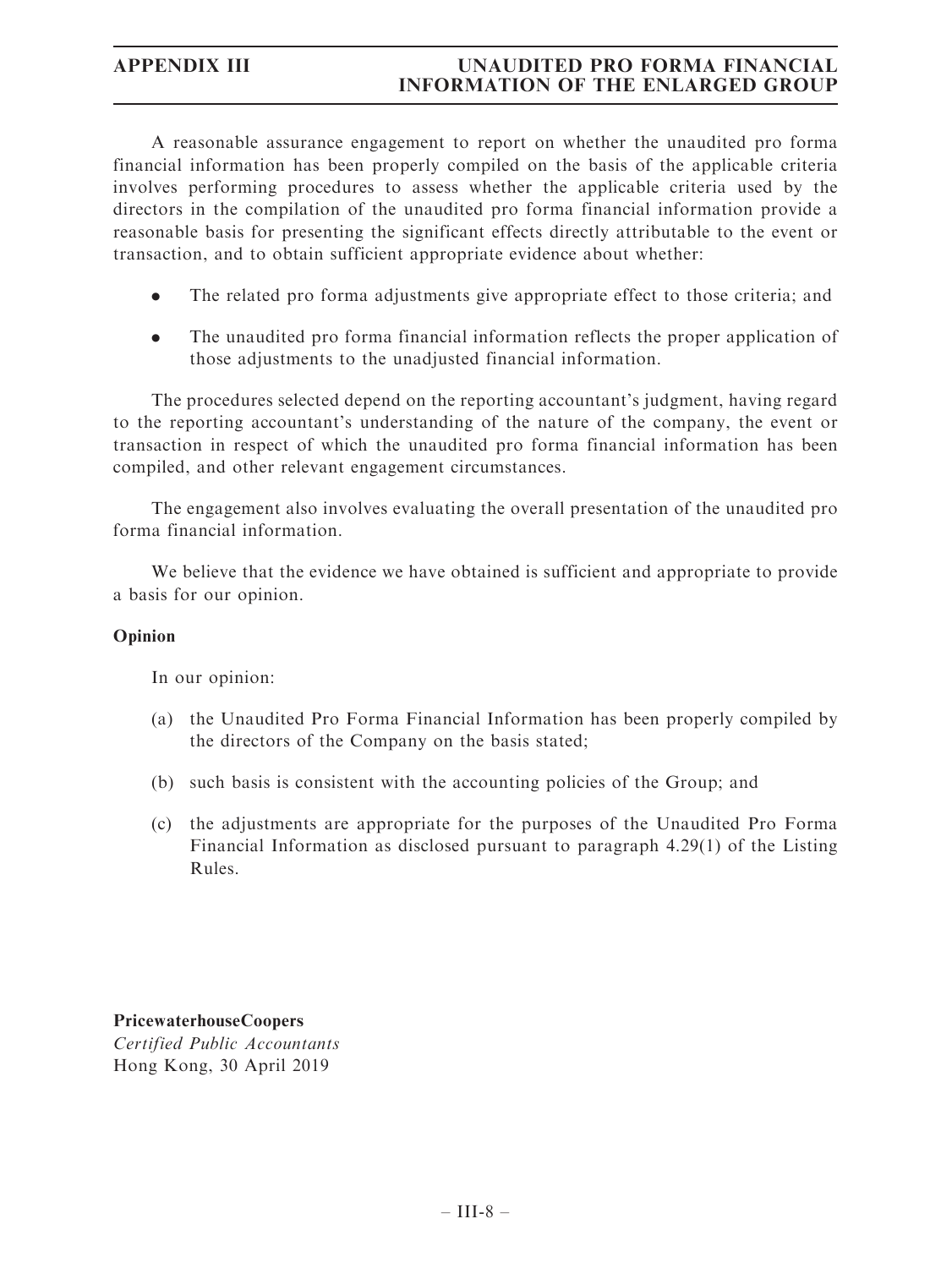The following is the management discussion and analysis of the Target Company for the three years ended 30 April 2018 and the six-month period ended 31 October 2018. The following financial information is based on the audited financial statements of the Target Company as set out in Appendix II to this circular.

## BUSINESS REVIEW AND MANAGEMENT DISCUSSION AND ANALYSIS

The Target Company was incorporated in 1969 and is principally engaged in the business of trading licensed, company's owned branded and private label accessories to major retailers and specialty stores in the USA. Its headquarters is in St Louis and warehouses are located in St Louis and Los Angeles. The Target Company is one of the leading accessories suppliers in USA and is engaged in designing and marketing accessories for men, women and children.

Major products of the Target Company comprise belts, wallets, small leather goods, bags, backpacks, cold weather gloves, mittens, hats and scarves. Business of the Target Company is operated under two divisions, one for normal accessories (the ''Normal Accessories Division'') and one for cold weather accessories (the ''Cold Weather Accessories Division"). Each division has its own dedicated team of sales, design and merchandising staff. The Target Company's merchandising team works with its suppliers in China since design and development stage, and its products are sold under its own brand names, licenses or private labels to many US major mass retailers, off price retailers as well as specialty stores. Despite there are a lot of vendors both in USA and China supplying accessories products to USA, only a few of them can have the size as big as the Target Company. Moreover, the Target Company is able to maintain its competitive edge over its competitors by its innovative designs, good quality, right pricing strategy as well as good reputation in the industry. In addition, more than 90% of Target Company's products are manufactured and imported from China, and many of them are subject to the tariffs by USA customs under the recent trade war between China and USA. The Target Company expects to maintain stable gross profit margin by increasing the selling prices and is confident that its operations will not be seriously affected by the tariffs.

The Group has experienced a remarkable growth in turnover in trading business in USA market in the year ended 31 December 2018, and the growth was mainly contributed to its subsidiary, H3 Sportgear LLC, which is mainly engaged in trading of licensed and private label headwear products to USA major retailers. The Group expects that there will be synergy in sales and cost saving opportunities between the Target Company and the Group as the customer base, product mix, license portfolio of the Target Company and the Group are supplementary to each other, and the Group can share talents and resources of the Target Company in design, warehouse and back offices.

The Target Company, after becoming one of the Group members, will continue to focus on retail market and will leverage with the Group's sales channels, design capability and license portfolio to increase sales and streamline operation process. The Target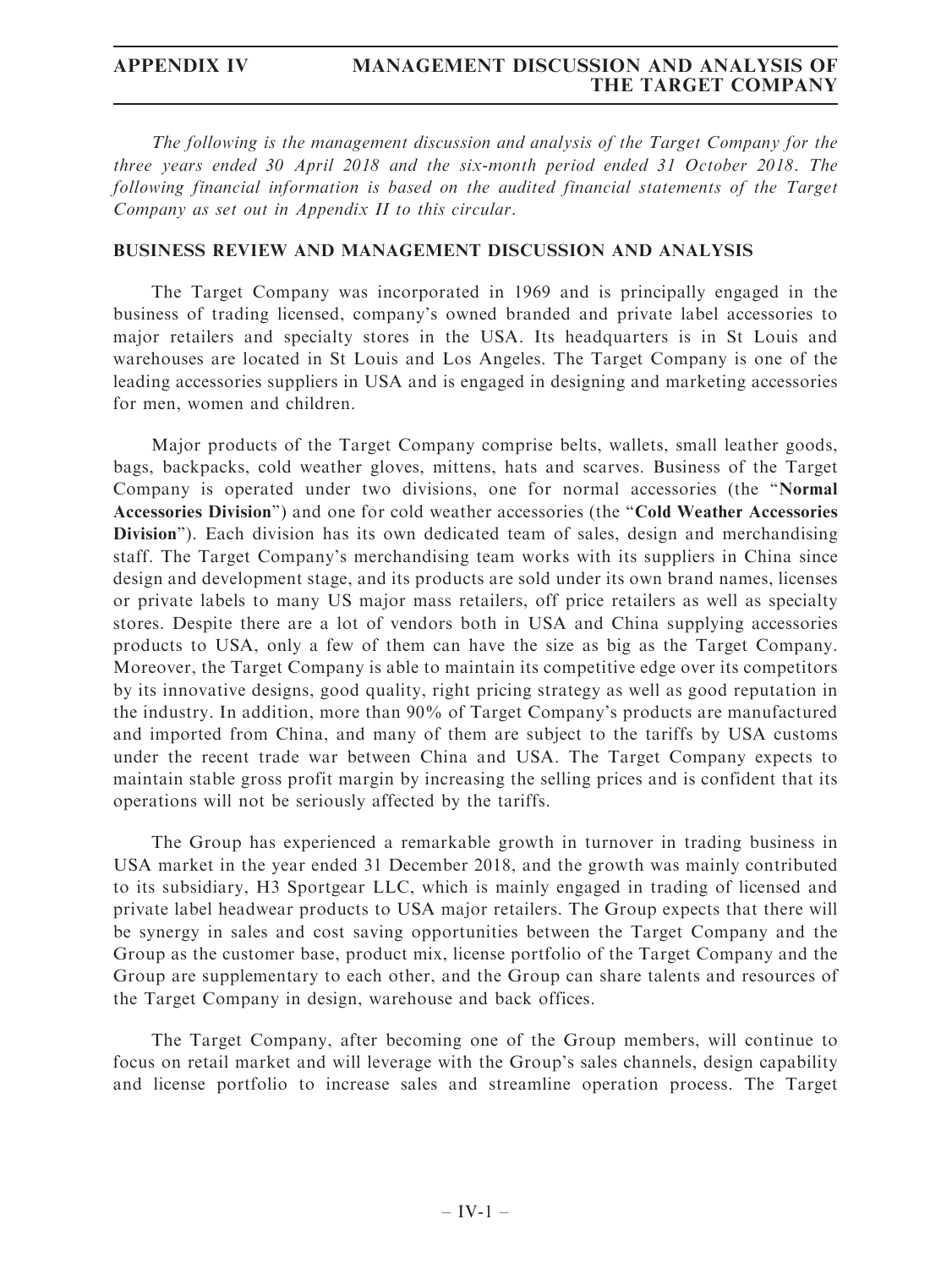Company will continue to focus on getting new and popular licenses and developing more designs for its products which can meet the market trend to further increase its market share in the USA.

## FINANCIAL REVIEW

Set out below is the financial performance of the Target Company for the relevant periods as extracted from the accountant's report on the Target Company in Appendix II to this circular:

|                            |                      |                 |                 | Six months ended |             |
|----------------------------|----------------------|-----------------|-----------------|------------------|-------------|
|                            | Years ended 30 April |                 |                 | 31 October       |             |
|                            | 2016                 | 2017            | 2018            | 2017             | 2018        |
|                            | US\$'000             | <b>US\$'000</b> | <b>US\$'000</b> | US\$'000         | $U S\$ '000 |
|                            |                      |                 |                 | (Unaudited)      |             |
| Revenue                    | 32,599               | 31,019          | 34,688          | 19,203           | 21,839      |
| Cost of sales              | (22, 925)            | (21, 637)       | (23, 751)       | (12, 595)        | (14, 969)   |
| <b>Gross profit</b>        | 9,674                | 9,382           | 10,886          | 6,608            | 6,870       |
| Other income               | 18                   | 7               | 2               |                  | 2           |
| Selling and distribution   |                      |                 |                 |                  |             |
| expenses                   | (2,182)              | (1,966)         | (1,995)         | (797)            | (964)       |
| General and administrative |                      |                 |                 |                  |             |
| expenses                   | (5,914)              | (5,715)         | (6,907)         | (2,873)          | (3, 599)    |
| Product development costs  | (1,073)              | (1,212)         | (1,350)         | (687)            | (604)       |
| Profit from operations     | 523                  | 496             | 636             | 2,252            | 1,705       |
| Finance costs              | (94)                 | (71)            | (131)           | 60               | (112)       |
| Profit before taxation     | 429                  | 425             | 505             | 2,192            | 1,593       |
| Income tax expenses        | (156)                | (152)           | (190)           | (785)            | (478)       |
| Profit for the year/period | 273                  | 273             | 315             | 1,407            | 1,115       |

## REVENUE

The revenue of the Target Company is derived from trading of its accessories products to USA retailers and specialty stores. Since many major customers of the Target Company are off price retailers whose business are not sensitive to the fluctuation of economic cycle, revenue of approximately US\$32.6 million and US\$31.0 million were recorded in the year ended 30 April 2016 and year ended 30 April 2017 respectively. Following the Target Company's strong determination to boost sales by devoting more resources in sales and design department, its revenue increased by approximately 12% from approximately US\$31.0 million for the year ended 30 April 2017 to approximately US\$34.7 million for the year ended 30 April 2018, and the growth momentum continued in the six months ended 31 October 2018, revenue of approximately US\$21.8 million was recorded during this period, representing an approximately 13.5% increase comparing to same period of 2017. This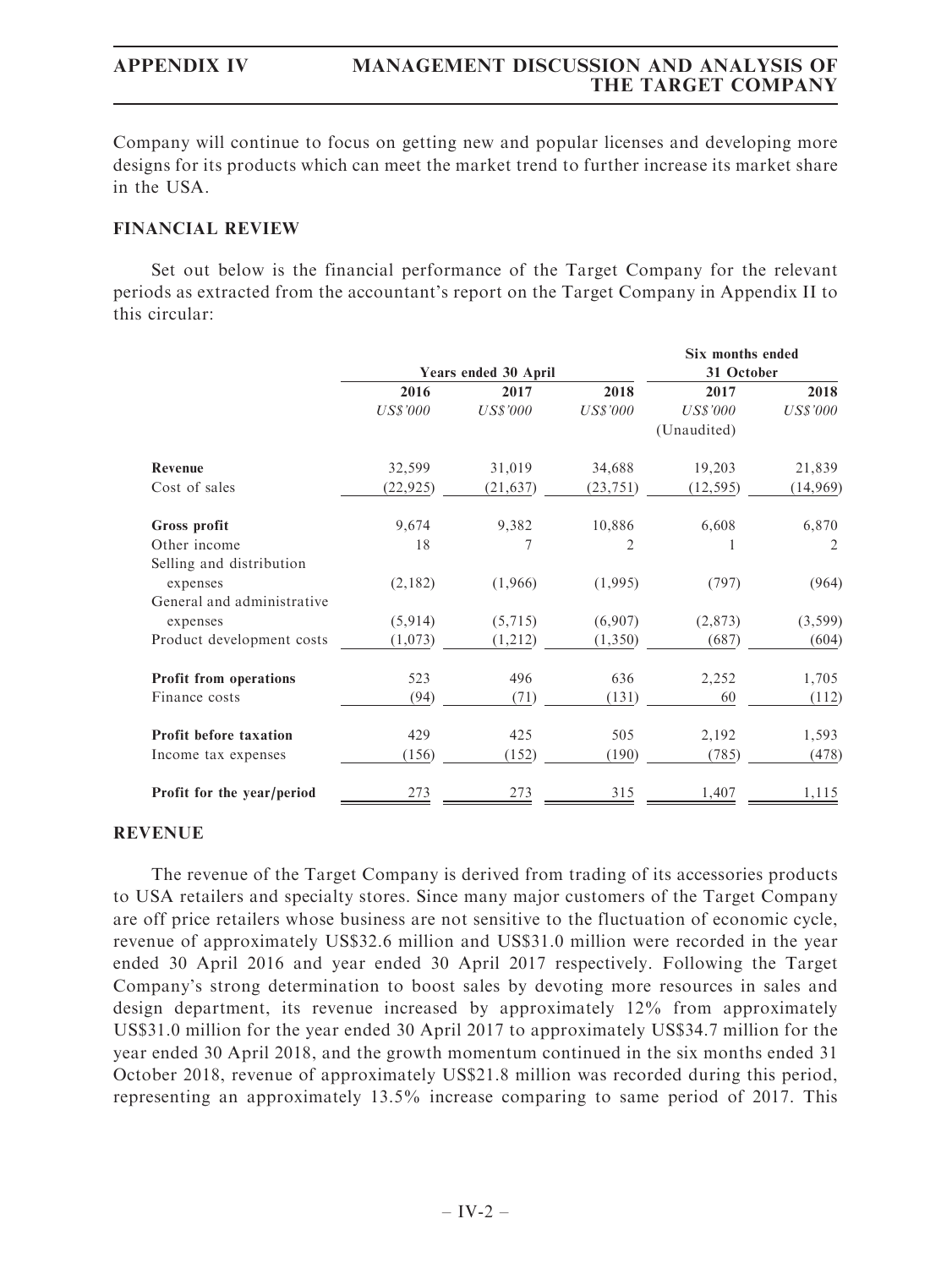impressive growth was attributable to the joint efforts of sales and design department of the Target Company as well as increase of sales orders from one major USA retailer for its cold weather accessories products under one popular license.

During the periods under review, around 80% of the Target Company's revenue was generated from the Normal Accessories Division, and 20% was from the Cold Weather Accessories Division. And for sales from the Cold Weather Accessories Division, almost 80% of them were made in August to October each year, resulting in revenue and results of the Target Company for the first half of financial year was relatively stronger and better than second half for each of the financial years from 2016 to 2018.

## COST OF SALES

The cost of sales of the Target Company primarily comprises of costs of inventories, royalties and licenses, customer allowances, warehouse wages and outside warehouse rent and labor, and it was well controlled by the experienced and stable management team of the Target Company during the periods of review. The percentage of cost of sales to sales for the years ended 30 April 2016, 2017, 2018 and six months ended 31 October 2017 and 2018 were approximately 70.3%, 69.8%, 68.5%, 65.6% and 68.5% respectively.

## GROSS PROFIT AND GROSS PROFIT MARGIN

For each of the years ended 30 April 2016, 2017 and 2018 and each of six months ended 31 October 2017 and 2018, the Target Company recorded gross profit of approximately US\$9.7 million, US\$9.4 million, US\$10.9 million, US\$6.6 million and US\$6.9 million respectively and the gross profit margin was approximately 29.7%, 30.2%, 31.4%, 34.4% and 31.5% respectively, for the same periods. As most of the products were manufactured in China, the depreciation trend of Renminbi during the past three years offered some advantages to the Target Company when it negotiated and placed orders to the vendors, it explained the slight increase in gross profit margin each year from the year ended 30 April 2016 to year ended 30 April 2018. However, the Target Company lowered its gross profit margin for the six months ended 31 October 2018 to induce more sales, and gross profit and gross profit margin for this period was approximately US\$6.9 million and 31.5% respectively, whereas in the same period in 2017, they were approximately US\$6.6 million and 34.4%.

## SELLING AND DISTRIBUTION EXPENSES

Selling and distribution expenses mainly represent salesmen' salaries and commission, travelling and entertainment expenses, as well as trade show expenses and promotion costs. These expenses in each of the years ended 30 April 2016, 2017 and 2018 and each of six months ended 31 October 2017 and 2018 were approximately US\$2.2 million, US\$2.0 million, US\$2.0 million, US\$0.8 million and US\$1.0 million respectively. Benefited from economic of scale as the revenue increased, the percentage of these expenses to sales dropped from approximately 6.3% for the year ended 30 April 2017 to approximately 5.8% in the year ended 30 April 2018, and approximately 4.4% for the six months ended 31 October 2018.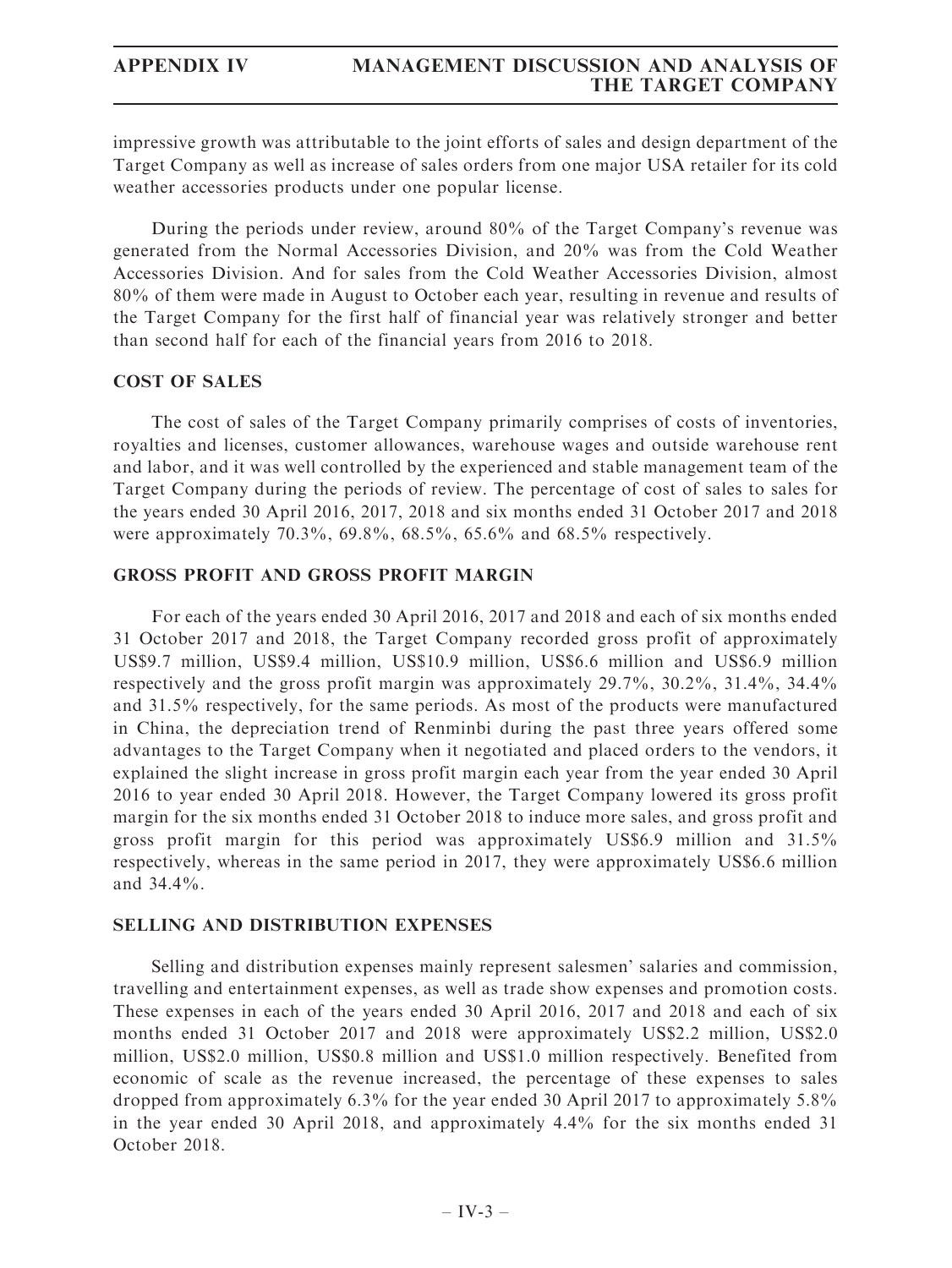## GENERAL AND ADMINISTRATIVE EXPENSES

General and administrative expenses comprised mainly office salaries and rental expense for the headquarters and warehouse located in St Louis. These expenses in each of the years ended 30 April 2016, 2017 and 2018 and each of six months ended 31 October 2017 and 2018 were approximately US\$5.9 million, US\$5.7 million, US\$6.9 million, US\$2.9 million and US\$3.6 million respectively. The increase in these expenses in the year 30 April 2018 compared with that of 2017 was mainly due to the increase of director's bonus of approximately US\$0.5 million and increase in officers' salary of approximately US\$0.4 million, as well as increase in warehouse rental expense of approximately US\$0.1 million. For the six months ended 31 October 2018, the increase in the expenses comparing with same period of 2017 was mainly due to an accrual for director's year end bonus of US\$0.3 million and the increase in office staff salaries of approximately US\$0.2 million.

## PRODUCT DEVELOPMENT COSTS

Product development costs mainly represent designers' salaries and sample expenses. These expenses in each of the years ended 30 April 2016, 2017 and 2018 and each of six months ended 31 October 2017 and 2018 were approximately US\$1.1 million, US\$1.2 million, US\$1.4 million, US\$0.7 million and US\$0.6 million respectively. Relatively higher product development costs were incurred in the year of 2018, it was due to more resources has been put in experienced designers to make more product designs which can meet the latest customers' taste in the USA.

## NET PROFIT FOR THE YEAR/PERIOD

For each of the years ended 30 April 2016, 2017 and 2018 and each of six months ended 31 October 2017 and 2018, the Target Company recorded net profit of approximately US\$0.3 million, US\$0.3 million, US\$0.3 million, US\$1.4 million and US\$1.1 million respectively. As (i) majority of sales from the Cold Weather Accessories Division were made in the first half of the financial year; and (ii) director bonus of approximately US\$0.5 million and US\$1.0 million had been booked at the year end of financial years of 2017 and 2018 respectively, these two factors resulted in higher net profit of the Target Company for the first half of the financial year than that of the full financial years.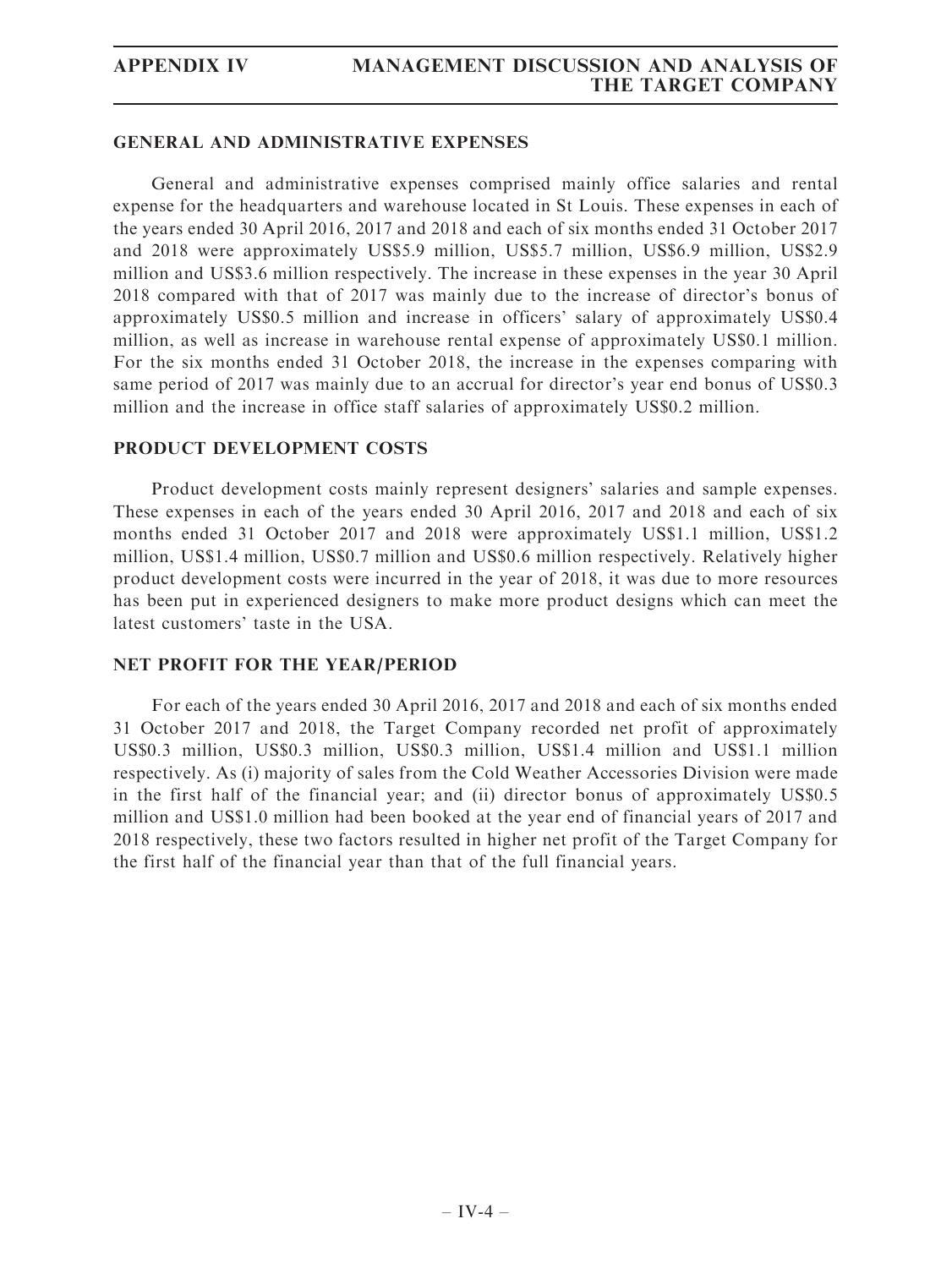## ASSETS AND LIABILITIES

Set out below is the current assets and liabilities of the Target Company for the relevant periods as extracted from the accountant's report on the Target Company in Appendix II to this circular:

|                                |                 |                 |                 | As at           |
|--------------------------------|-----------------|-----------------|-----------------|-----------------|
|                                | As at 30 April  |                 |                 | 31 October      |
|                                | 2016            | 2017            | 2018            | 2018            |
|                                | <b>US\$'000</b> | <b>US\$'000</b> | <b>US\$'000</b> | <b>US\$'000</b> |
| <b>Non-current assets</b>      | 196             | 158             | 203             | 192             |
| <b>Current assets</b>          |                 |                 |                 |                 |
| Inventories                    | 5,850           | 5,319           | 7,200           | 8,009           |
| Trade and other                |                 |                 |                 |                 |
| receivables                    | 7,191           | 7,692           | 8,370           | 13,143          |
| Tax recoverable                |                 | 21              |                 | 42              |
| Cash and cash equivalents      | 23              | 149             | 131             | 467             |
|                                | 13,064          | 13,181          | 15,701          | 21,661          |
| <b>Current liabilities</b>     |                 |                 |                 |                 |
| Trade and other payables       | 3,722           | 4,830           | 5,549           | 6,436           |
| Bank borrowings                | 2,361           | 1,100           | 2,630           | 6,100           |
| Tax payables                   | 41              |                 | 1               | 478             |
|                                | 6,124           | 5,930           | 8,180           | 13,014          |
| Net current assets             | 6,940           | 7,251           | 7,521           | 8,647           |
| <b>Non-current liabilities</b> |                 |                 |                 |                 |
| Net assets                     | 7,136           | 7,409           | 7,724           | 8,839           |

The Target Company's net assets increased by approximately US\$0.3 million each year from approximately US\$7.1 million as at 30 April 2016 to approximately US\$7.4 million and further to approximately US\$7.7 million as at 31 April 2018, it was due to the net profit made by the Target Company during each of the respective financial years.

Since most of the sales from the Cold Weather Accessories Division were made in August to October each year, and the credit terms that the Target Company granted to customers are NET 30 to 60 days, the accounts receivable as at 31 October each year would be much higher than that as at 30 April each year. This results in the sharp increase in trade and other receivable balance to approximately US\$13.1 million as at 31 October 2018, when comparing with the balances as at 30 April 2016, 2017 and 2018.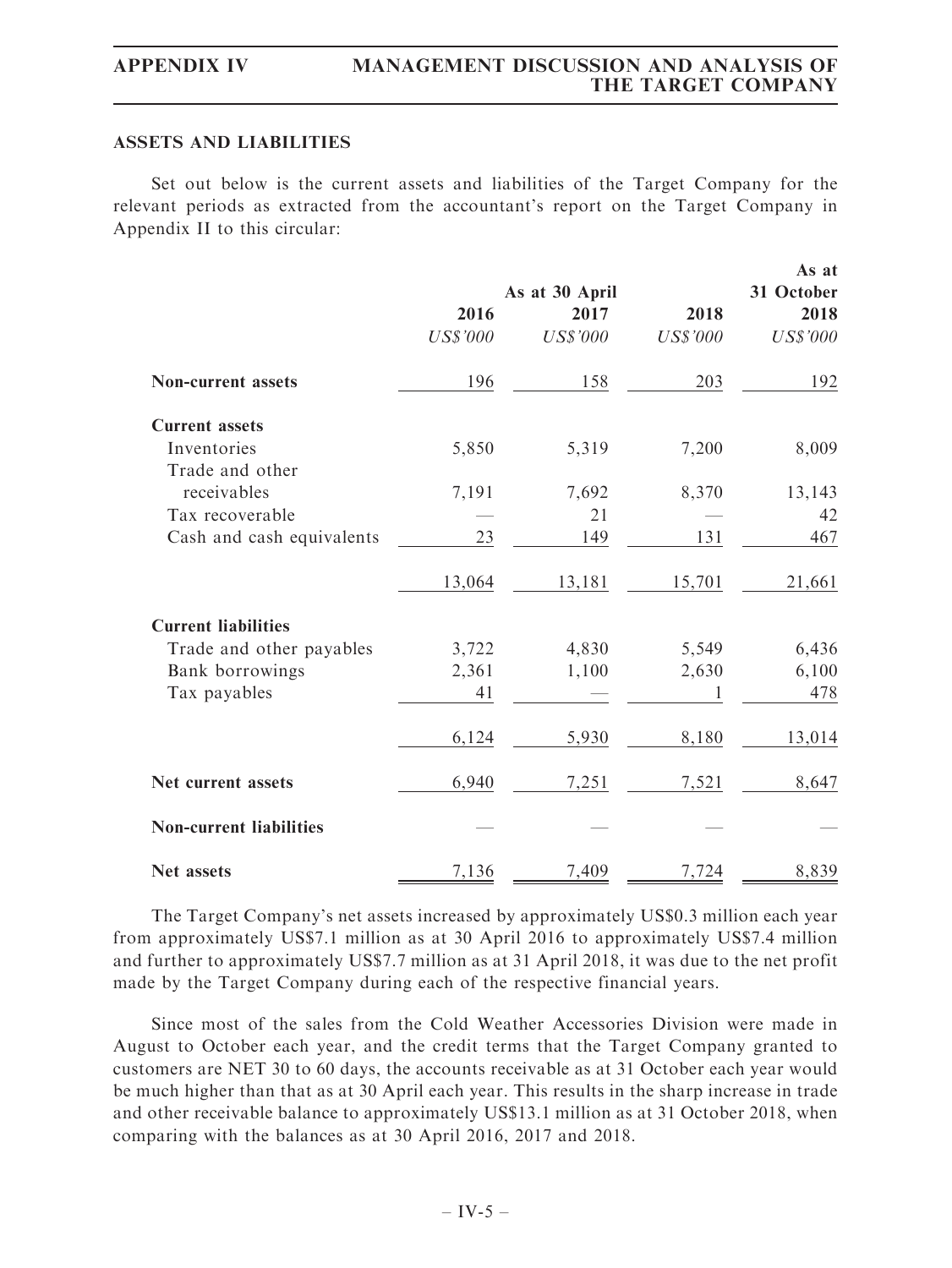## LIQUIDITY AND FINANCIAL RESOURCES

The principal sources of funding for the operation of the Target Company have been internally generated funds and borrowings. As at 30 April 2016, 2017, 2018 and 31 October 2018, the Target Company had cash and cash equivalents of approximately US\$23,000, US\$149,000, US\$131,000 and US\$467,000 and all of them were denominated in US\$.

The bank borrowings which were denominated in US\$ as at 30 April 2016, 2017, 2018 and 31 October 2018 were approximately US\$2.4 million, US\$1.1 million, US\$2.6 million and US\$6.1 million respectively. The gearing ratios (calculated as total bank borrowing amount divided by shareholders' equity) were approximately 33.1%, 14.8%, 34.0% and 69.0% respectively as at 30 April 2016, 2017, 2018 and 31 October 2018. Owing to the seasonal sales pattern of cold weather accessories, bank borrowings started to climb from July each year for purchases of inventories, and it reached the highest point in October when the peak season of sales of cold weather accessories ended. The level of bank borrowings then came down gradually to normal level in December following the settlement of trade payables from customers of cold weather accessories.

The Target Company did not experience any difficulties in rolling over its banking facilities for the periods under review.

### BANK BORROWINGS

The Target Company has obtained a bank line with the Privatebank and Trust Company, a wholly owned subsidiary of Canadian Imperial bank of Commerce, 10 years ago. The maximum bank borrowing is US\$10 million and the note is interest bearing at prime rate minus 0.5% (the Base Rate), or the greater of (i) the LIBOR rate plus 2% or (ii) a minimum LIBOR rate of 3% (the Adjusted LIBOR Rate) subject to the Target Company's decision. During the periods under review, all the bank borrowings were charged at prime rate minus 0.5%. The line of credit is secured by accounts receivable and inventory. Further information on the bank borrowings is set out in note 19 to the accountant's report on the Target Company in Appendix II to this circular.

## FOREIGN EXCHANGE EXPOSURE

A discussion on the foreign exchange risk is set out in note  $22(b)(iv)$  to accountants' report on the Target Company in Appendix II to this circular. During the periods of review, the Target Company did not have any financial instruments for hedging purpose, currency borrowings or other hedging instruments.

### CAPITAL COMMITMENTS

As at 30 April 2016, 30 April 2017, 30 April 2018 and 31 October 2018, the Target Company did not have any significant capital commitments.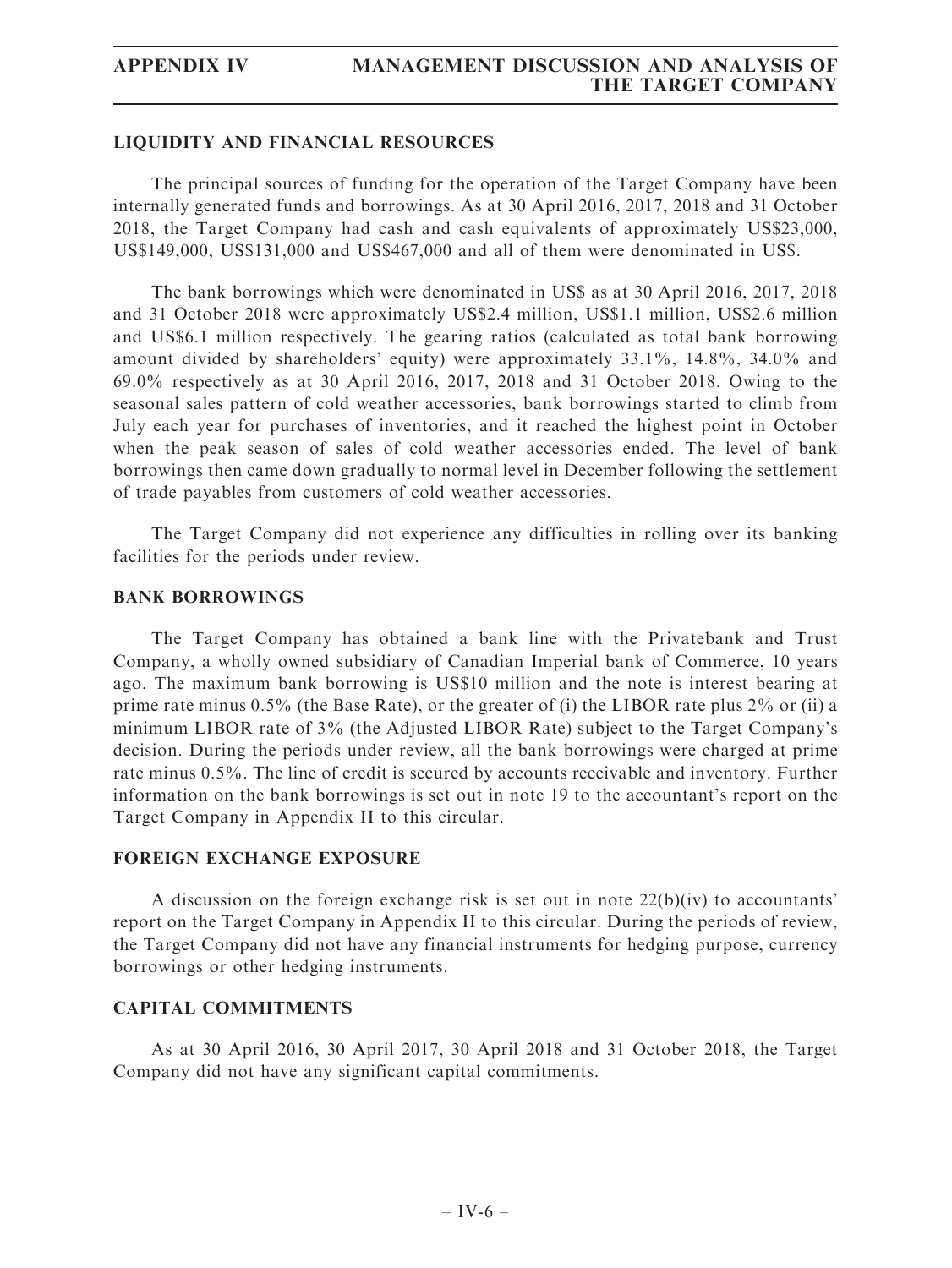# TREASURY POLICY

For the three years ended 30 April 2016, 30 April 2017, 30 April 2018 and the six months ended 31 October 2018, the Target Company did not have any formal treasury policy or hedging arrangement.

# INFORMATION ON EMPLOYEES

As at 30 April 2016, 30 April 2017, 30 April 2018 and 31 October 2018, the Target Company had a total of 91, 92, 92 and 97 employees respectively, including the director. Total staff cost (including director's emoluments) for the three years ended 30 April 2018 and six months ended 31 October 2018 were approximately US\$8.2 million, US\$7.9 million, US\$9.0 million and US\$4.0 million respectively. Remuneration is determined with referenced to market norms as well as individual employee's performance, qualification and experience.

The remuneration to the employees includes salaries, bonuses and other allowances and benefits in kind. The Target Company provides its personnel formal and on-the-job training to enhance their technical skills as well as knowledge of industry quality standard.

The director and senior management of the Target Company receive compensation in the form of salaries, bonuses, contributions to 401K retirement plan and other allowances and benefit in kind subject to applicable laws, rules and regulations. The aggregate amounts of emoluments (including fees, salaries and other benefits in kind) paid to the director for the three years ended 30 April 2018 and six months ended 31 October 2018 was approximately US\$0.9 million, US\$0.8 million, US\$1.2 million and US\$0.1 million respectively.

As of 31 October 2018, headcount of sales, design, merchandising and purchase, warehouse and logistics and back office departments are 19, 20, 9, 36 and 13 respectively.

Further information on staff cost and remuneration of the director is set out in note 7(b) and note 9 to the accountants' report on the Target Company in Appendix II to this circular.

According to the current plan, appropriate compensation package will be provided to ensure management and the employees of the Target Company will remain in the Target Company after completion of the Acquisition so as to ensure stable operation of the Target Company's business.

## CHARGE OF ASSETS

Save as securities provided for bank borrowings of the Target Company as disclosed in note 20 to the accountant's report on the Target Company in Appendix II to this circular, there was no charge on the Target Company's assets as at 30 April 2016, 30 April 2017, 30 April 2018 and 31 October 2018.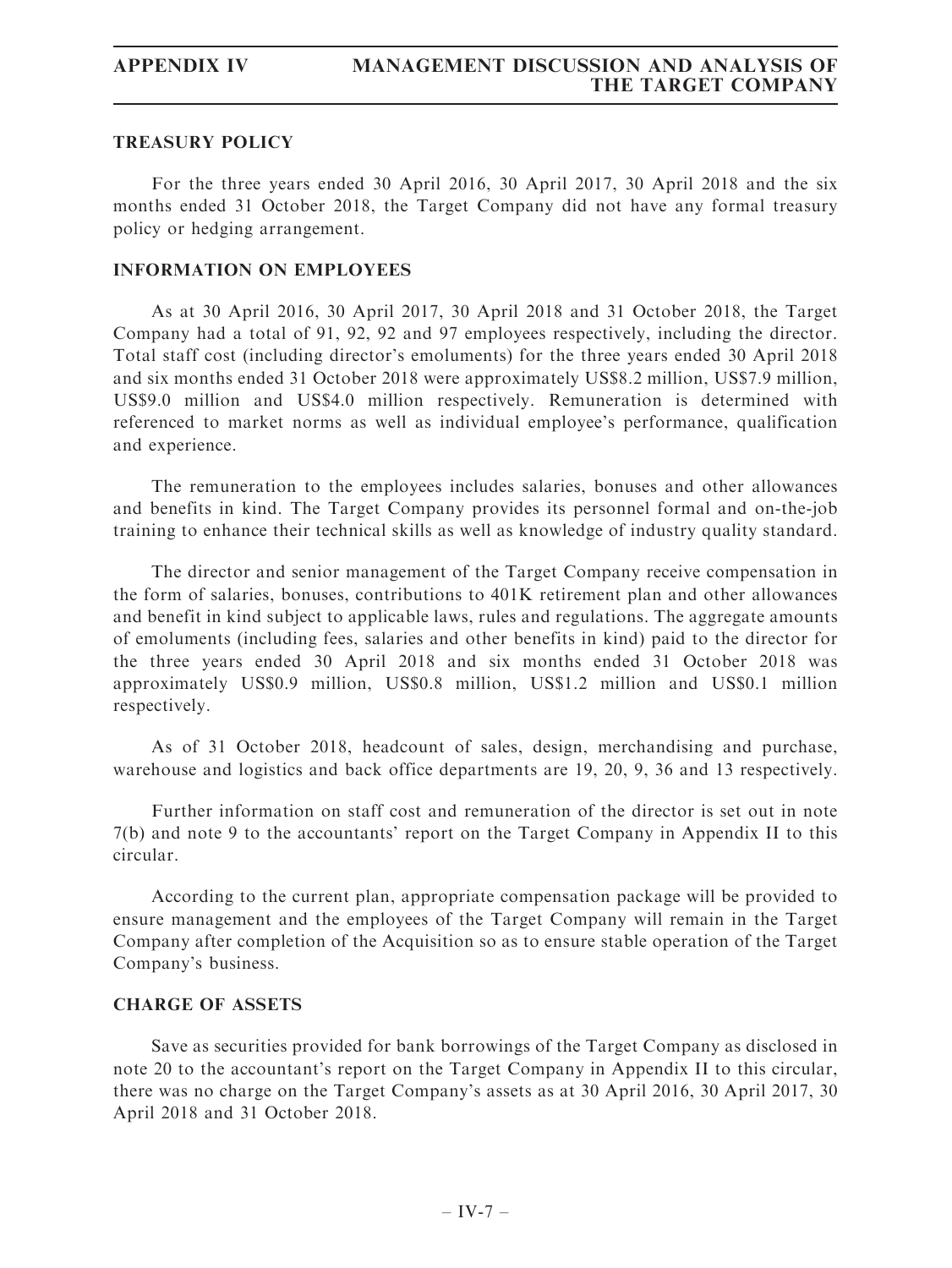# CONTINGENT LIABILITIES

The Target Company had no material contingent liabilities as at 30 April 2016, 30 April 2017, 30 April 2018 and 31 October 2018.

# SIGNIFICANT INVESTMENT, MATERIAL ACQUISITION AND DISPOSAL

The Target Company did not have any significant investment, material acquisition or disposal for the years ended 30 April 2016, 30 April 2017, 30 April 2018 and for the six months ended 31 October 2018, nor any future plans for material investments or capital assets.

## FUTURE PLANS

The Target Company, as one of the major accessories suppliers in the US, has a solid and diversified customer base as well as an experienced and stable management team. After acquisition, the Target Company will leverage the Group's existing sales channels, licence portfolio, sourcing and design capability to streamline its operation process and to further diversify its product mix so as to increase its market share and strengthen its leading position in the industry.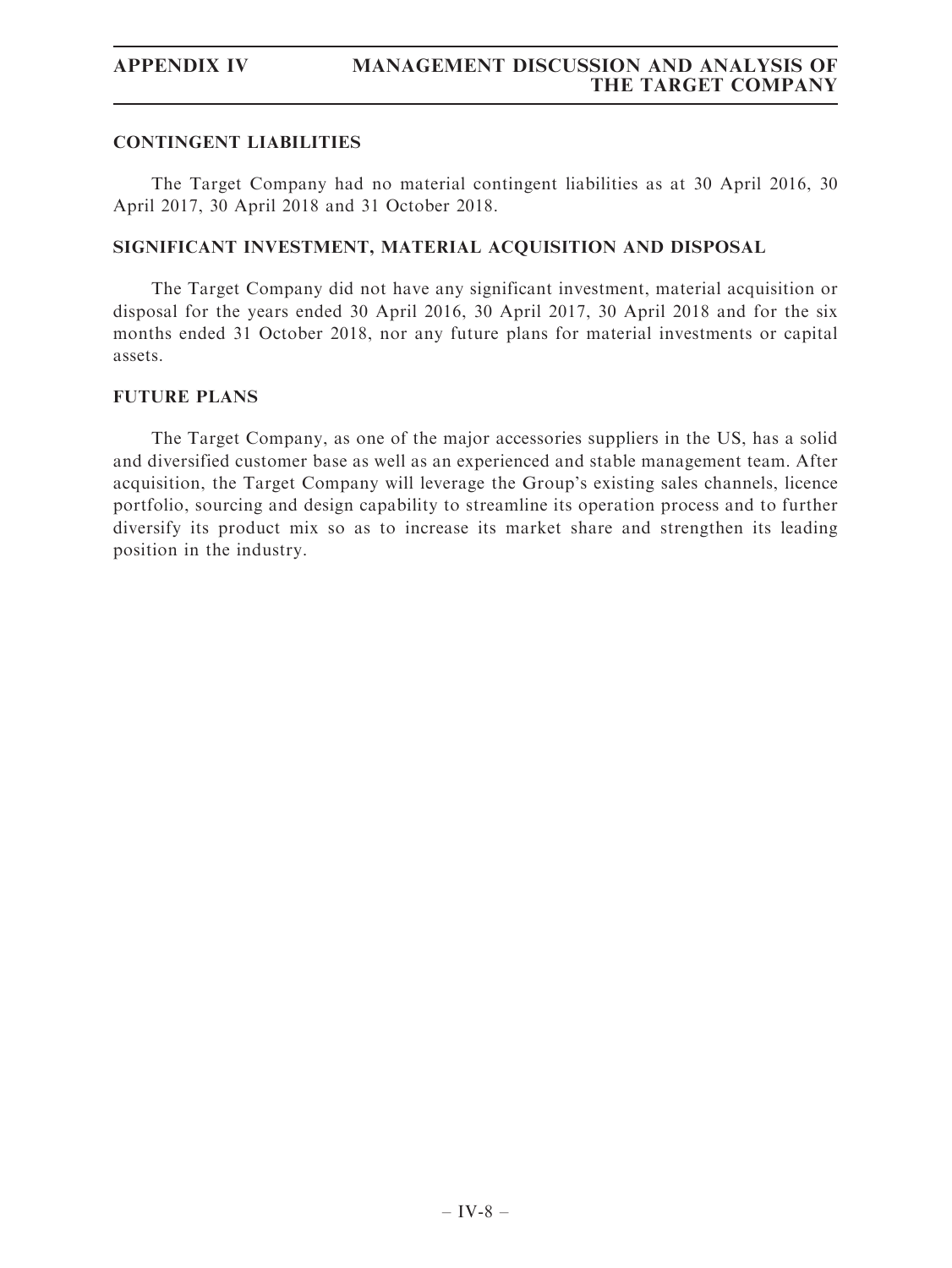### 1. RESPONSIBILITY STATEMENT

This circular, for which the Directors collectively and individually accept full responsibility, includes particulars given in compliance with the Listing Rules for the purpose of giving information with regard to the Group. The Directors having made all reasonable enquiries, confirm that to the best of their knowledge and belief the information contained in this circular is accurate and complete in all material respects and not misleading or deceptive, and there are no other matters the omission of which would make any statement herein or this circular misleading.

### 2. DISCLOSURE OF INTERESTS

# (a) Interests and short positions of the Directors and the chief executive of the Company in the securities of the Company and its associated corporations

As at the Latest Practicable Date, the interests and short positions of the Directors and the chief executive of the Company in the Shares, underlying Shares or debentures of the Company and its associated corporations (within the meaning of Part XV of the SFO) which were required (a) to be notified to the Company and the Stock Exchange pursuant to Divisions 7 and 8 of Part XV of the SFO (including interests and short positions which they were taken or deemed to have under such provisions of the SFO); or (b) pursuant to section 352 of the SFO, to be entered in the register referred to therein; or (c) to be notified to the Company and the Stock Exchange pursuant to the Model Code for Securities Transactions by Directors of Listed Companies (the ''Model Code'') contained in the Listing Rules, were as follows:

| <b>Name of Director</b>                               | Number of<br><b>Shares</b><br>Personal<br>interest | Other interest              | Number of<br>Underlying<br>shares | <b>Total</b> | Percentage<br>of interest |
|-------------------------------------------------------|----------------------------------------------------|-----------------------------|-----------------------------------|--------------|---------------------------|
| Mr. Ngan Hei Keung<br>("Mr. Ngan")                    |                                                    | 219,952,000<br>(notes 1, 2) | 50,800,000<br>(notes 3, 4)        | 270,752,000  | $66.80\%$                 |
| Madam Ngan Po Ling,<br>Pauline <i>BBS</i> , <i>JP</i> | 36,252,000<br>(note 2)                             | 183,700,000<br>(note 1)     | 50,800,000<br>(notes 3, 4)        | 270,752,000  | $66.80\%$                 |
| Mr. James S.<br>Patterson                             |                                                    |                             | 2,000,000<br>(note 5)             | 2,000,000    | $0.49\%$                  |
| Ms. Maggie Gu                                         |                                                    |                             | 2,200,000<br>(note 6)             | 2,200,000    | $0.54\%$                  |
| Mr. Ngan Siu Hon,<br>Alexander                        |                                                    |                             | 2,000,000<br>(note 7)             | 2,000,000    | $0.49\%$                  |

### Long positions in Shares and underlying Shares of the Company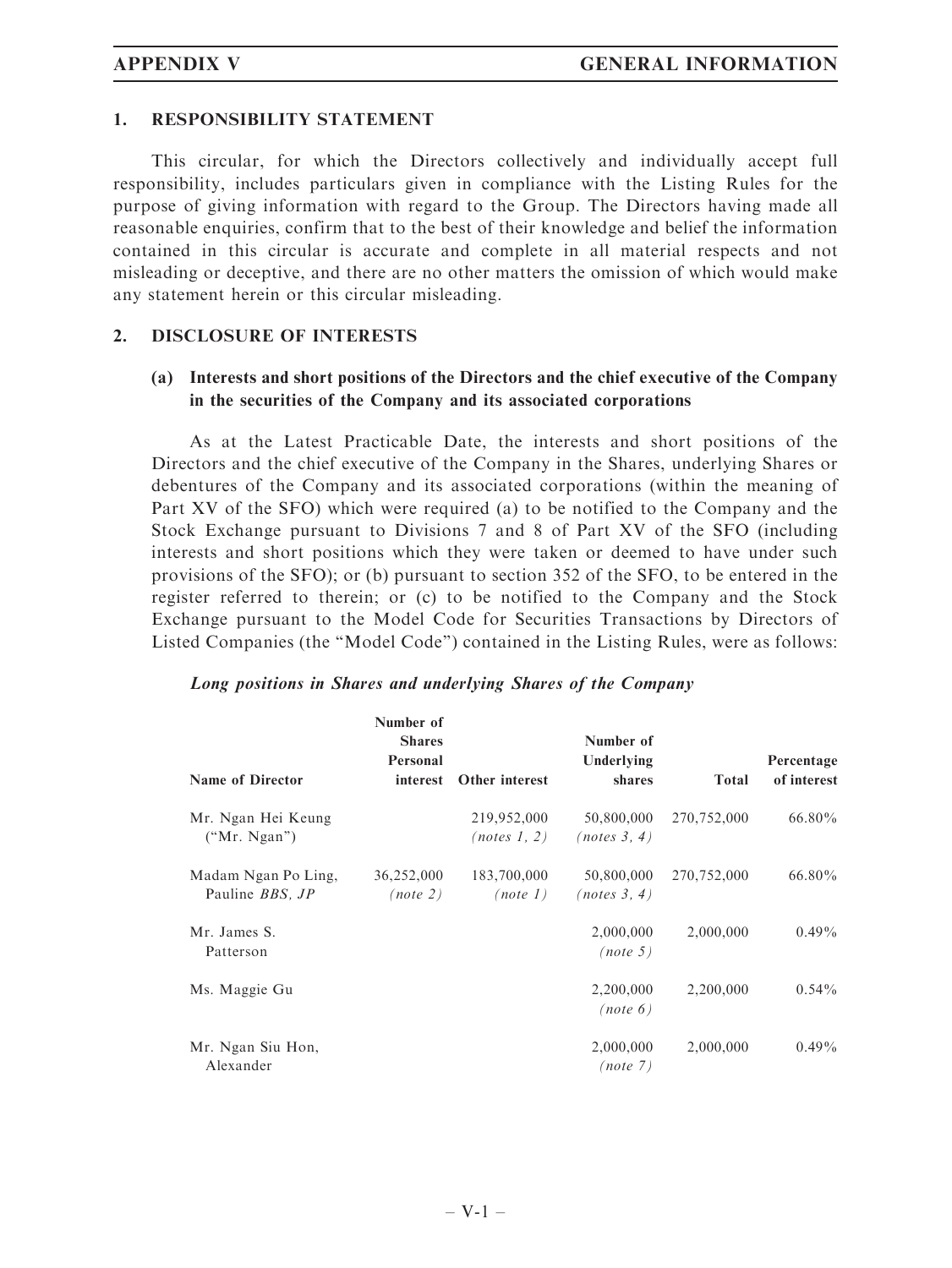Notes:

- (1) 183,700,000 shares are legally and beneficially owned by Successful Years International Co., Ltd., a company ultimately and beneficially owned by Mr. Ngan and Madam Ngan as to 40% and 60% respectively.
- (2) The 36,252,000 shares are beneficially owned by Madam Ngan.
- (3) Pursuant to the contingent purchase deed renewed on 30 September 2014 between Mr. Ngan, Madam Ngan and NEHK, NEHK is entitled to require Mr. Ngan and Madam Ngan to purchase up to 39,800,000 shares on the terms and conditions of the said deed.
- (4) Mr. Ngan and Madam Ngan are entitled to subscribe for 5,000,000 shares and 6,000,000 shares respectively pursuant to the outstanding options granted under the Company's share options scheme.
- (5) Mr. James S. Patterson is entitled to subscribe for 2,000,000 shares pursuant to the outstanding options granted under the Company's share options scheme.
- (6) Ms. Maggie Gu is entitled to subscribe for 2,200,000 shares pursuant to the outstanding options granted under the Company's share options scheme.
- (7) Mr. Ngan Siu Hong, Alexander is entitled to subscribe for 2,000,000 shares pursuant to the outstanding options granted under the Company's share options scheme.

Save as disclosed above, as at the Latest Practicable Date, none of the Directors and the chief executive of the Company had or was deemed to have any interests or short positions in the Shares, underlying Shares or debentures of the Company or its associated corporations (within the meaning of Part XV of the SFO) which were required (a) to be notified to the Company and the Stock Exchange pursuant to Divisions 7 and 8 of Part XV of the SFO (including interests and short positions which they were taken or deemed to have under such provisions of the SFO); or (b) pursuant to section 352 of the SFO, to be entered in the register referred to therein; or (c) to be notified to the Company and the Stock Exchange pursuant to the Model Code.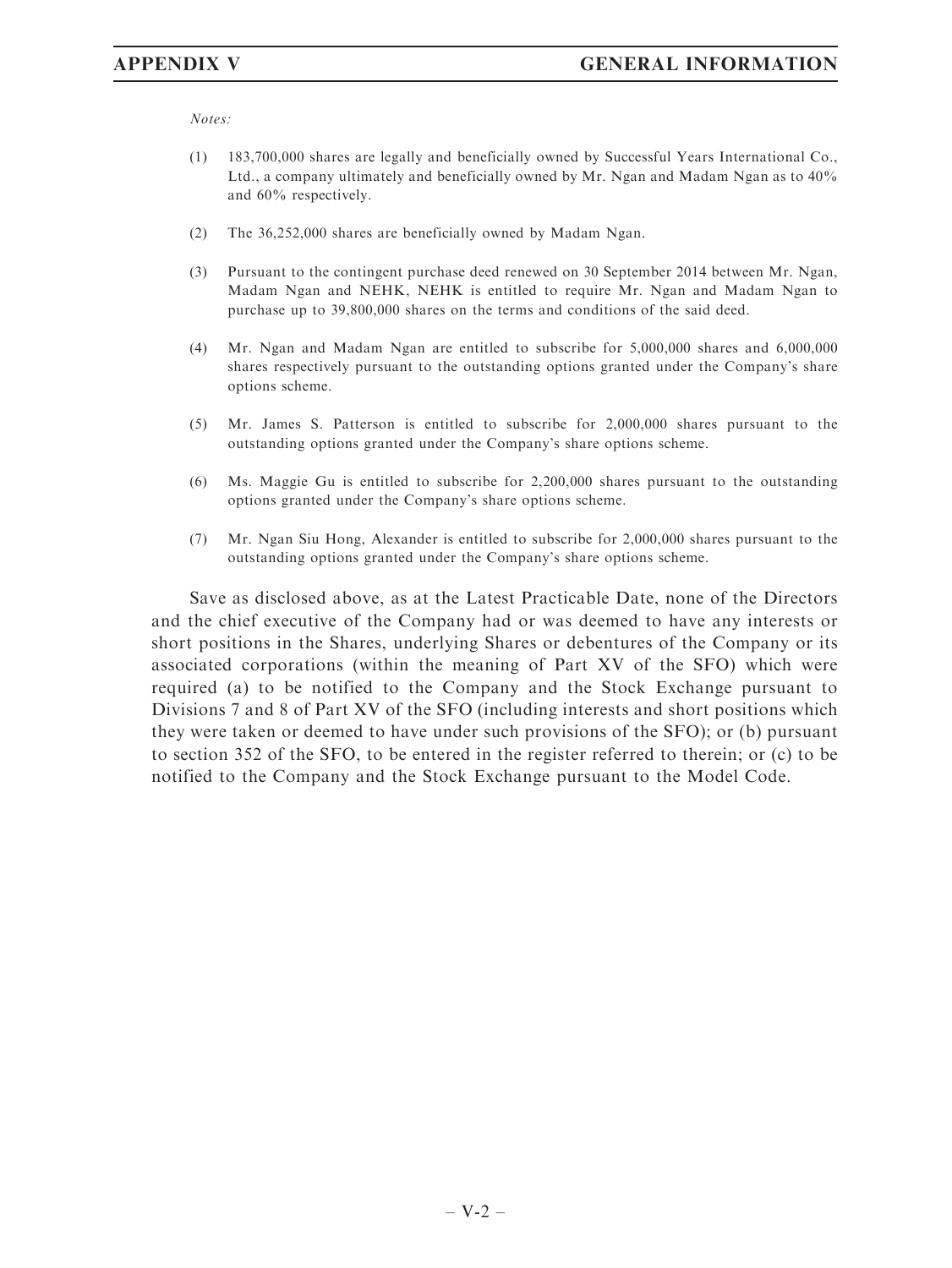# (b) Persons who have an interest or short position which is discloseable under Divisions 2 and 3 of Part XV of the SFO and substantial Shareholders

So far as is known to the Directors and the chief executive, as at the Latest Practicable Date, the following person (not being Director or chief executive of the Company) had, or was deemed to have, interests or short positions in the Shares or underlying Shares which would fall to be disclosed to the Company and the Stock Exchange under the provisions of Divisions 2 and 3 of Part XV of the SFO or who were directly or indirectly interested in 10% or more of the issued voting shares at general meetings of any member of the Group:

# Long positions in Shares and underlying Shares

| <b>Name</b>                                             | Capacity                                | Number of<br><b>Shares</b> | Percentage<br>of interest |
|---------------------------------------------------------|-----------------------------------------|----------------------------|---------------------------|
| Successful Years<br>International Co., Ltd.<br>(note 1) | Beneficial owner                        | 183,700,000                | $45.35\%$                 |
| Mr. Christopher Koch<br>(note 2)                        | Interest of a controlled<br>corporation | 79,601,000                 | $19.65\%$                 |
| NEHK (note 2)                                           | Beneficial owner                        | 79,601,000                 | $19.65\%$                 |

Notes:

- 1. Successful Years International Co., Ltd. is owned by Mr. Ngan Hei Keung and Madam Ngan as to 40% and 60% respectively. The interests of Mr. Ngan Hei Keung and Madam Ngan in the Shares and underlying Shares of the Company have been disclosed in the section 2(a) of this Appendix. Mr. Ngan Hei Keung and Madam Ngan are directors of Successful Years International Co., Ltd.
- 2. Mr. Christopher Koch owns 75% of the issued share capital of NEHK. As such, Mr. Christopher Koch is deemed to be interested in the 79,601,000 shares.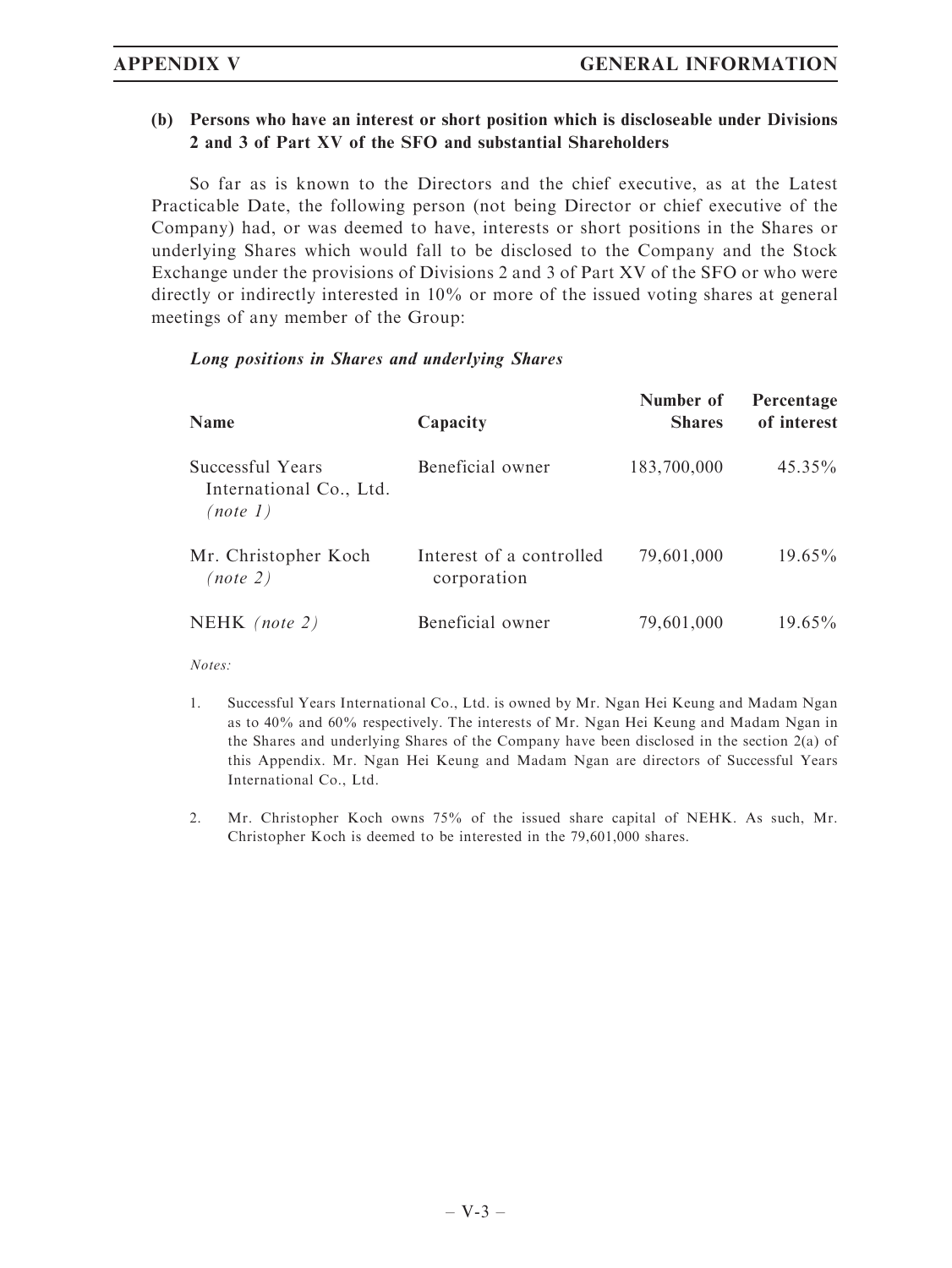### Short positions in the underlying Shares:

| Name                 | Number of<br>underlying Shares | Percentage<br>of interest |
|----------------------|--------------------------------|---------------------------|
| Mr. Christopher Koch | $39,800,000$ (note)            | $9.83\%$                  |
| NEHK .               | $39,800,000$ (note)            | $9.83\%$                  |

Note: Pursuant to the contingent purchase deed dated 30 September 2014 between Mr. Ngan, Madam Ngan and NEHK, NEHK is entitled to sell up to 39,800,000 shares to Mr. Ngan and Madam Ngan on the terms and conditions of the said deed. In view of Mr. Koch's 75% shareholding interest in NEHK, Mr. Koch is also taken to have interest in short position of 39,800,000 underlying shares.

Save as disclosed above, as at the Latest Practicable Date, the Directors were not aware of any other person (other than the Directors and the chief executive of the Company) who had, or was deemed to have, interests or short positions in the Shares or underlying Shares (including any interests in options in respect of such capital), which would fall to be disclosed to the Company and the Stock Exchange under the provisions of Divisions 2 and 3 of Part XV of the SFO, or who was expected, directly or indirectly, to be interested in 10% or more of the issued voting shares at general meetings of any member of the Group.

## 3. DIRECTORS' OTHER INTERESTS

As at the Latest Practicable Date, so far as the Directors are aware of, none of themselves or their respective associates had any interest in a business which competes or may compete with the business of the Group or any other conflicts of interest with the Group.

As at the Latest Practicable Date, none of the Directors has any interest, either direct or indirect, in any assets which have been acquired or disposed of by or leased to or are proposed to be acquired or disposed of by or leased to any member of the Enlarged Group since 31 December 2018, being the date to which the latest published audited financial statements of the Company were made up.

There is no contract or arrangement entered into by any member of the Enlarged Group subsisting at the Latest Practicable Date in which any Director is materially interested and which is significant to the business of the Group.

## 4. SERVICE CONTRACTS

As at the Latest Practicable Date, none of the Directors had any existing or proposed service contracts with the Enlarged Group (excluding contracts expiring or terminable by the employer within one year without payment of compensation other than statutory compensation).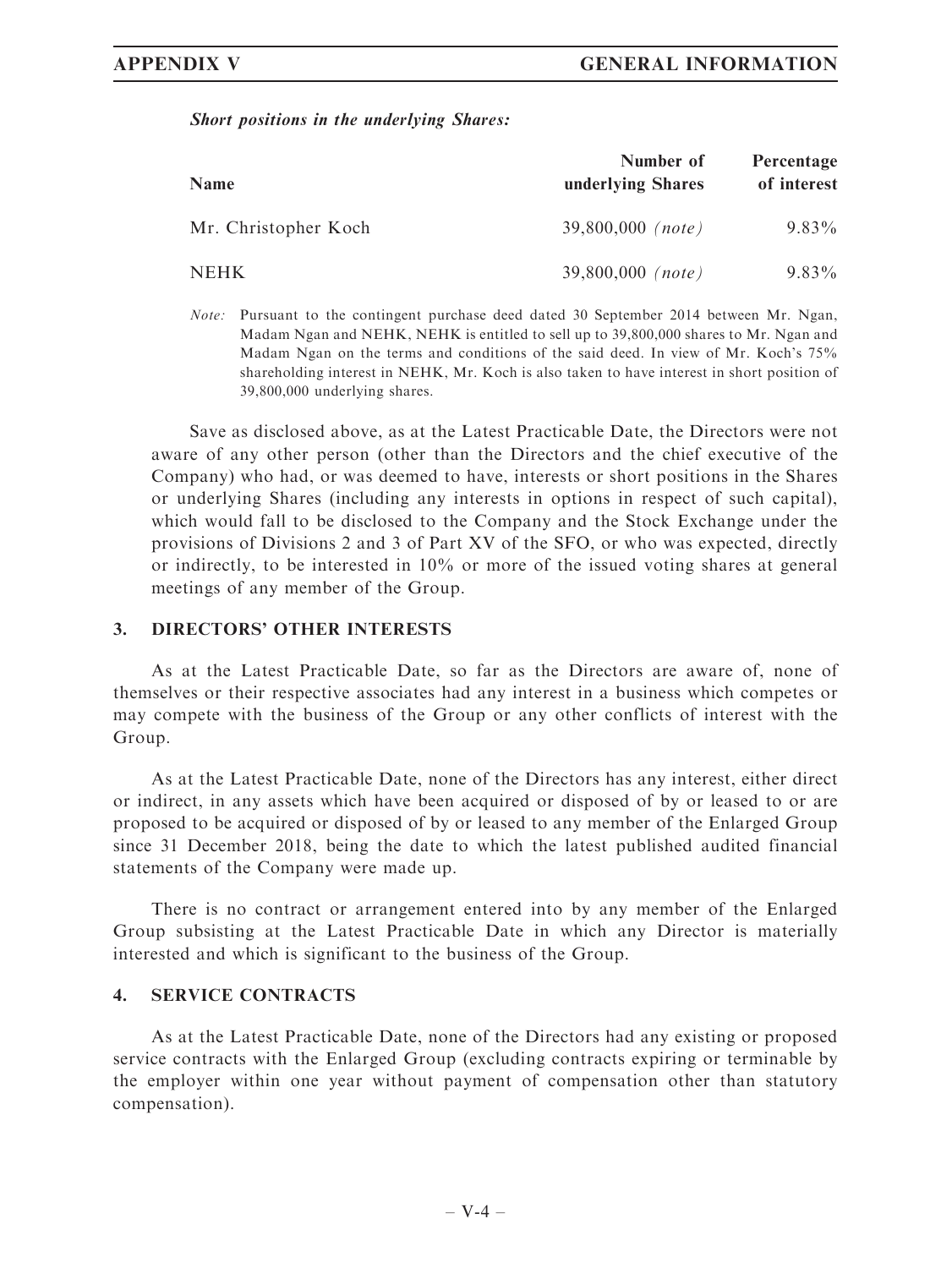# 5. MATERIAL ADVERSE CHANGE

As at the Latest Practicable Date, the Directors are not aware of any material adverse change in the financial or trading position of the Group since 31 December 2018, being the date to which the latest audited financial statements of the Company were made up.

## 6. EXPERTS AND CONSENT

Each of Crowe (HK) CPA Limited and PricewaterhouseCoopers Hong Kong has given and has not withdrawn its written consent to the issue of this circular with the inclusion herein of its letter and/or references to its name in the form and context in which they appear.

The following is the qualification of the experts who have provided their advice, which is contained in this circular:

Name Qualification Crowe (HK) CPA Limited Certified Public Accountants PricewaterhouseCoopers Hong Kong Certified Public Accountants

As at the Latest Practicable Date, each of Crowe (HK) CPA Limited and PricewaterhouseCoopers Hong Kong was not beneficially interested in the share capital of any member of the Group nor did it have any right (whether legally enforceable or not) to subscribe for or to nominate persons to subscribe for any Shares, convertible securities, warrants, options or derivatives which carry voting rights in any member of the Group nor did it have any interest, either direct or indirect, in any assets which have been, since the date to which the latest published audited financial statements of the Company were made up (i.e. 31 December 2018), acquired or disposed of by or leased to or are proposed to be acquired or disposed of by or leased to any member of the Group.

# 7. LITIGATION

As at the Latest Practicable Date, the Group was not engaged in any other litigation or claims of material importance known to the Directors to be pending or threatened against the Enlarged Group.

# 8. MATERIAL CONTRACTS

As at the Latest Practicable Date, the following contracts (not being contracts entered into in the ordinary course of business) have been entered into by members of the Enlarged Group within the two years preceding the issue of this circular and are or may be material:

(a) the Sale and Purchase Agreement;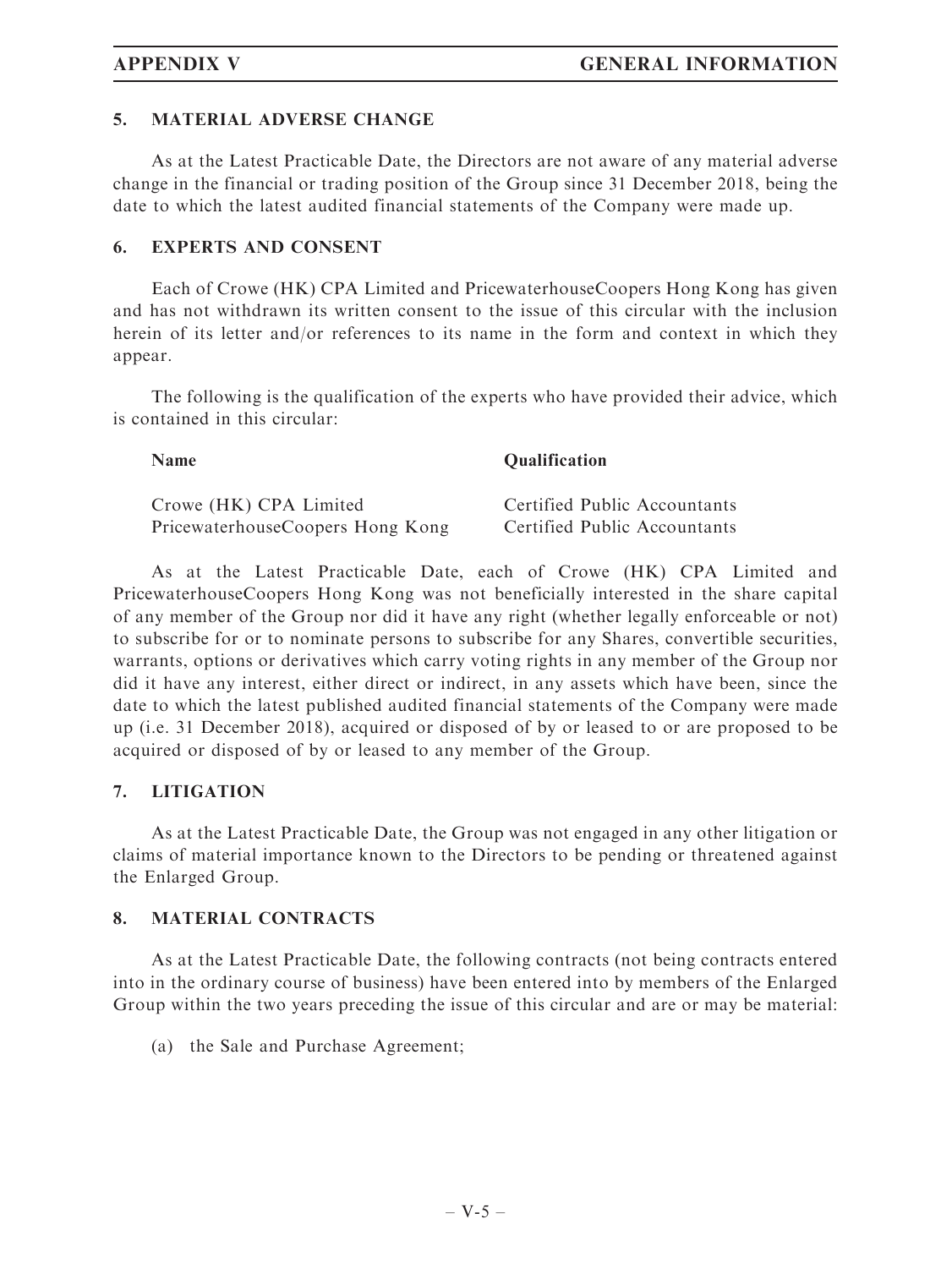- (b) the tenancy agreement dated 21 March 2019 entered into between Mainland Sewing Headwear Manufacturing Limited (as tenant) and Mainland Sewing Mills Co. Ltd (as landlord) in respect of the premises located at Room  $1001-1005$ ,  $10/F$ . Tower 2, Enterprise Square 1, Kowloon Bay, Hong Kong at month rent of HK\$130,000 for a term of three years;
- (c) the tenancy agreement dated 21 March 2019 entered into between Mainland Sewing Headwear Manufacturing Limited (as tenant) and Mr. Ngan Hei Keung and Madam Ngan (as landlords) in respect of the premises located at Unit 813, 8/ F, Wing Fat Industrial Building, 12 Wang Tai Road, Kowloon Bay, Hong Kong at monthly rent of HK\$16,800 for a term of three years;
- (d) the letter of intent dated 10 December 2018 entered into among the Company, the Vendor and the Target Company in relation to the Acquisition;
- (e) the agreement dated 30 September 2014 between United Crown International Macao Commercial Offshore Limited (released as a party to the agreement on 10 September 2015), Wintax Trading Limited and the Company of one part and New Era Cap Co., Inc., NEC and New Era Cap Hong Kong, LLC of the other part in relation to the supply of products with setting of annual caps of amounts US\$545,761,000 and US\$661,300,000 for the years ended 31 December 2018 and 31 December 2019 respectively;
- (f) the agreement dated 20 July 2017 between San Diego Hat Company and TFW Construction/Development, Inc. in relation to the construction of a building in the USA (''Building'') with total construction cost of US\$7,107,137;
- (g) the development consulting agreement dated 20 July 2017 between San Diego Hat Company and RAF Pacifica Group in relation to the design of the Building (as defined under paragraph (f) above) with total service fee of US\$2,436,509; and
- (h) the assignment agreement dated 20 July 2017 between San Diego Hat Company (as assignee) and RAF Pacifica Group (as assignor) in relation to purchase of a parcel of land for construction of the Building (as defined under paragraph (f) above) at a consideration of US\$5,875,000.

# 9. MISCELLANEOUS

- (a) The registered office of the Company is at Clarendon House, 2 Church Street, Hamilton HM 11, Bermuda, and the head office and principal place of business in Hong Kong of which is at Rooms 1001–1005, 10th Floor, Tower II, Enterprise Square I, 9 Sheung Yuet Road, Kowloon Bay, Kowloon, Hong Kong.
- (b) The principal share registrar and transfer office of the Company is HSBC Securities Services (Bermuda) Limited at 6 Front Street, Hamilton HM 11, Bermuda. and the Hong Kong branch share registrar and transfer office of which is Tricor Tengis Limited at Level 22, Hopewell Centre, 183 Queen's Road East, Hong Kong.